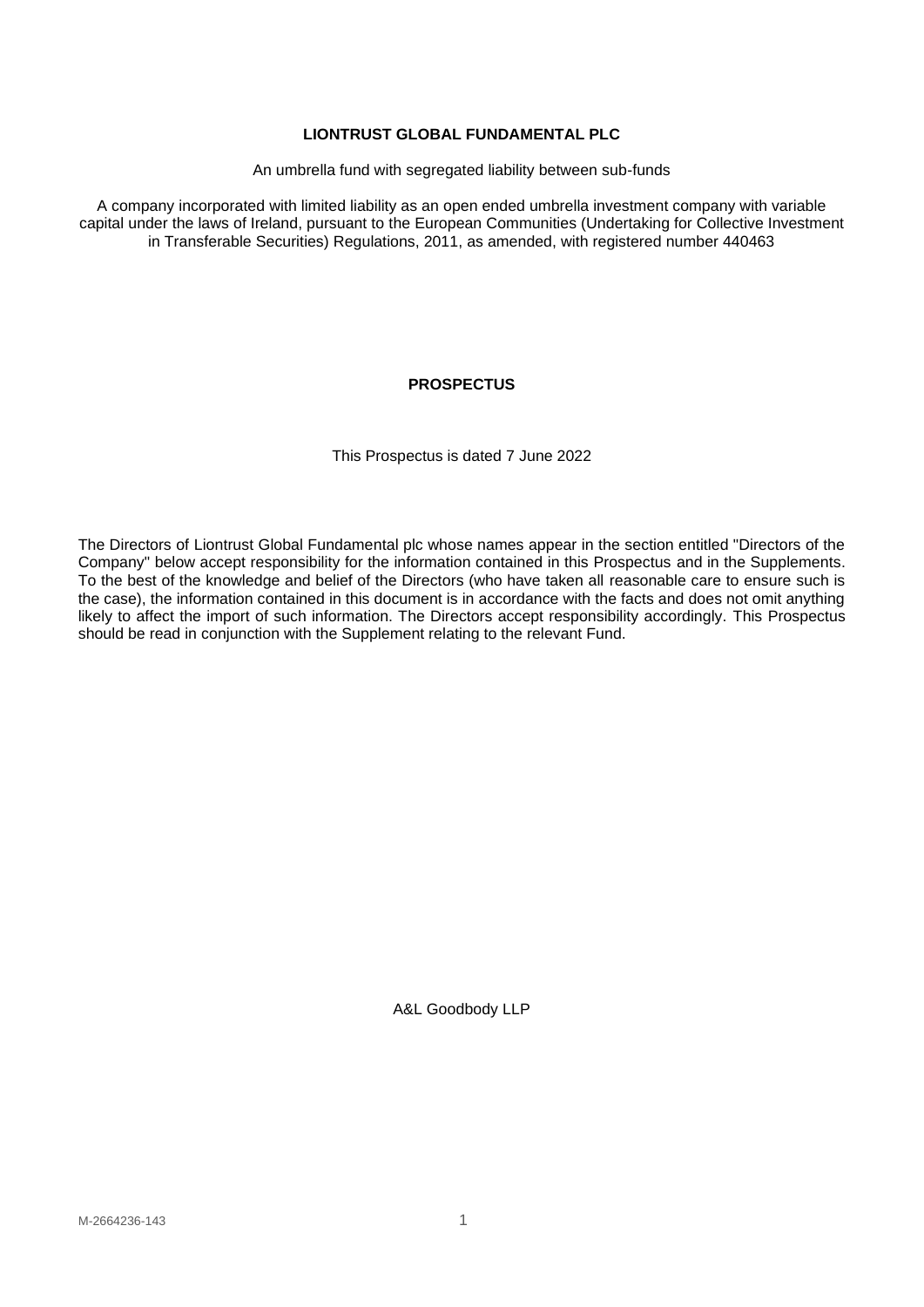<span id="page-1-0"></span>**If Applicants are in any doubt about the contents of this Prospectus and the relevant Supplement Applicants should consult a stockbroker, bank manager, solicitor, accountant or other financial adviser.**

#### **LIONTRUST GLOBAL FUNDAMENTAL PLC**

#### **(the "Company")**

**\_\_\_\_\_\_\_\_\_\_\_\_\_\_\_\_\_\_\_\_\_\_\_\_\_\_\_\_\_\_\_\_\_\_\_\_\_\_\_\_\_\_\_\_\_\_\_\_\_\_\_\_\_\_\_\_\_\_\_\_\_\_\_\_\_\_\_\_\_\_\_\_\_\_\_\_\_\_\_\_\_\_\_\_\_\_\_\_**

The Company is an umbrella type open-ended investment company with segregated liability between funds with variable capital incorporated on 28 May 2007 and was initially authorised under Part XIII of the Companies Act, 1990 of Ireland as a designated company pursuant to section 256 of that Act. This authorisation has been revoked and the Company is now authorised in Ireland as an undertaking for collective investment in transferable securities pursuant to the European Communities (Undertakings for Collective Investment in Transferable Securities) Regulations, 2011 and the European Union (Undertakings for Collective Investment in Transferable Securities) (Amendment) Regulations 2016 as may be amended, supplemented or consolidated from time to time. Accordingly, the Company is supervised by the Central Bank of Ireland (the "**Central Bank**").

**Authorisation of the Company by the Central Bank is not an endorsement or guarantee of the Company by the Central Bank. The Central Bank shall not be liable by virtue of its authorisation of the Company or by reason of the exercise of the functions conferred on it by legislation in relation to the Company for any default of the Company and the Central Bank shall not be responsible for the contents of the Prospectus and the Supplements. Authorisation of the Company does not constitute a warranty by the Central Bank as to the performance of the Company and the Central Bank shall not be liable for the performance or default of the Company.**

**The difference at any one time between the sale and repurchase price of Shares in the Company means that investment in Shares should be viewed as medium to long term. A Redemption Charge of up to 3 per cent of the redemption amount may be charged by a Fund. An investment in a Fund should not constitute a substantial proportion of an investment portfolio and may not be appropriate for all investors.**

The Company is structured as an open-ended umbrella fund with segregated liability between Funds. Shares representing interests in different Funds may be issued from time to time by the Directors. Shares of more than one class or series in a class may be issued in relation to a Fund. All Shares of each class will rank *pari passu* save as provided for in the relevant Supplement. On the introduction of any new Fund (for which prior Central Bank approval is required) or any new class of Shares (which must be issued in accordance with the requirements of the Central Bank), the Company will prepare and the Directors will issue a new or updated Supplement setting out the relevant details of each such Fund or new class of Shares as the case may be. A separate portfolio of assets will be maintained for each Fund (and accordingly not for each class of Shares) and will be invested in accordance with the investment objective and policies applicable to such Fund. Particulars relating to individual Funds and the classes of Shares available therein are set out in the relevant Supplement. Any amendments to the Prospectus and any Supplement must be notified to and cleared in advance by the Central Bank.

The Company has segregated liability between its Funds and accordingly any liability incurred on behalf of or attributable to any Fund shall be discharged solely out of the assets of that Fund.

Distribution of this Prospectus and the relevant Supplement is not authorised in any jurisdiction unless accompanied by the relevant KIID, a copy of the then latest published annual report and audited accounts of the Company, and, if published after such report, a copy of the then latest semi-annual report and unaudited accounts. Such reports and this Prospectus together form the prospectus for the issue of Shares in the Company.

This Prospectus may not be used for the purpose of an offer or solicitation in any jurisdiction or in any circumstances in which such offer or solicitation is unlawful or not authorised. In particular, the Shares have not been and will not be registered under the United States Securities Act of 1933 as amended or the securities laws of any state or political subdivision of the United States and may not, except in a transaction which does not violate U.S. securities laws, be directly or indirectly offered or sold in the United States or to any U.S. Person. The Company will not be registered under the United States Investment Company Act of 1940 as amended.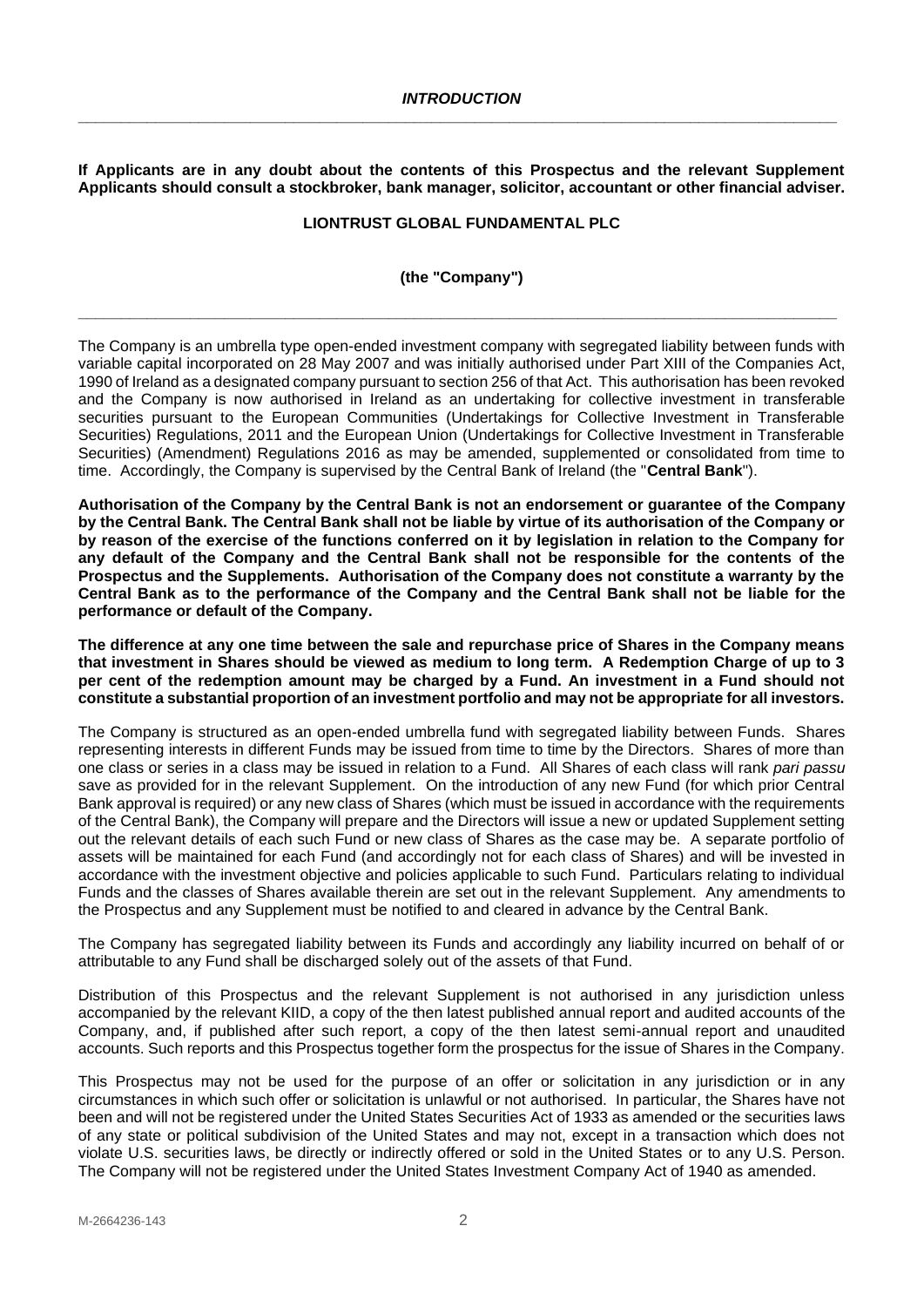The Company reserves the right to impose restrictions on the holding of Shares directly or indirectly by (and consequently to redeem Shares held by), or the transfer of Shares to any entity who, in the opinion of the Directors is a U.S. Person (unless the Directors determine (i) the transaction is permitted under an exemption available under the securities laws of the United States and (ii) that the relevant Fund and Company continue to be entitled to an exemption from registration as an investment company under the securities laws of the United States if such person holds Shares), an entity who breached or falsified representations on subscription documents, who appears to be in breach of any law or requirement of any country or government Central Bank or by virtue of which such entity is not qualified to hold Shares, or if the holding of the Shares by any entity is unlawful or is less than the minimum holding set for that class of Shares by the Directors, or in circumstances which (whether directly or indirectly affecting such entity, and whether taken alone or in conjunction with any other entities, connected or not, or any other circumstances appearing to the Directors to be relevant), in the opinion of the Directors, might result in the relevant Fund incurring any liability to taxation or suffering any other pecuniary liability to taxation or suffering other pecuniary legal or material administrative disadvantage which the relevant Fund might not otherwise have incurred or suffered or might result in the Company on behalf of the relevant Fund being required to comply with registration or filing requirements in any jurisdiction with which it would not otherwise be required to comply.

The Company will not accept subscriptions from Applicants that are on employee benefit plans subject to the United States Employee Retirement Income Security Act 1974, as amended ("**ERISA**").

Where a Non-Exempt Investor acquires and holds Shares, the Company shall, where necessary for the collection of Irish Tax, redeem and cancel Shares held by a person who is or is deemed to be acting on behalf of a Non-Exempt Investor on the occurrence of a chargeable event for Irish taxation purposes and pay the proceeds thereof to the Irish Revenue Commissioners.

This Prospectus may be translated into other languages. Any such translation shall only contain the same information and have the same meanings as this English language document. To the extent that there is any inconsistency between this English language document and the document in another language, this English language document shall prevail except to the extent (but only to the extent) required by the laws of any jurisdiction where the Shares are sold so that in an action based upon disclosure in a document of a language other than English, the language of the document on which such action is based shall prevail.

**Potential subscribers and purchasers of Shares should inform themselves as to (a) the possible tax consequences, (b) the legal requirements, (c) any foreign exchange restrictions or exchange control requirements and (d) any other requisite governmental or other consents or formalities which they might encounter under the laws of the countries of their incorporation, citizenship, residence or domicile and which might be relevant to the subscription, purchase, holding or disposal of Shares.**

**The value of and income from Shares in a Fund may go up or down and Applicants may not get back the amount they have invested in the Fund. Shares constituting each Fund are described in a Supplement to this Prospectus for each such Fund, each of which is an integral part of this Prospectus and is incorporated herein by reference with respect to the relevant Fund. Applicants should note that charges and expenses may be charged to the capital of a Fund. Thus, on redemptions of holdings Shareholders may not receive back the full amount invested. Applicants' attention is drawn to the section entitled "Risk Factors" below which sets out certain investment risks for an investor.**

Any information given, or representations made, by any dealer, salesman or other person which are not contained in this Prospectus or the relevant Supplement or in any reports and accounts of the Company forming part hereof or in any relevant KIID must be regarded as unauthorised and accordingly must not be relied upon. Neither the delivery of this Prospectus or the relevant Supplement or relevant KIID nor the offer, issue or sale of Shares shall under any circumstances constitute a representation that the information contained in this Prospectus or the relevant Supplement or relevant KIID is correct as of any time subsequent to the date of this Prospectus or the relevant Supplement or relevant KIID. This Prospectus or the relevant Supplement or relevant KIID may from time to time be updated and intending subscribers should enquire of the Investment Manager or the Administrator as to the issue of any later Prospectus or relevant Supplement or relevant KIID or as to the issue of any reports and accounts of the Company.

All Shareholders are entitled to the benefit of, are bound by and are deemed to have notice of the provisions of the Articles, copies of which are available as mentioned herein.

This Prospectus and the relevant Supplement shall be governed by and construed in accordance with Irish law.

Defined terms used in this Prospectus shall have the meanings attributed to them in the section entitled "**Definitions**" below.

M-2664236-143 3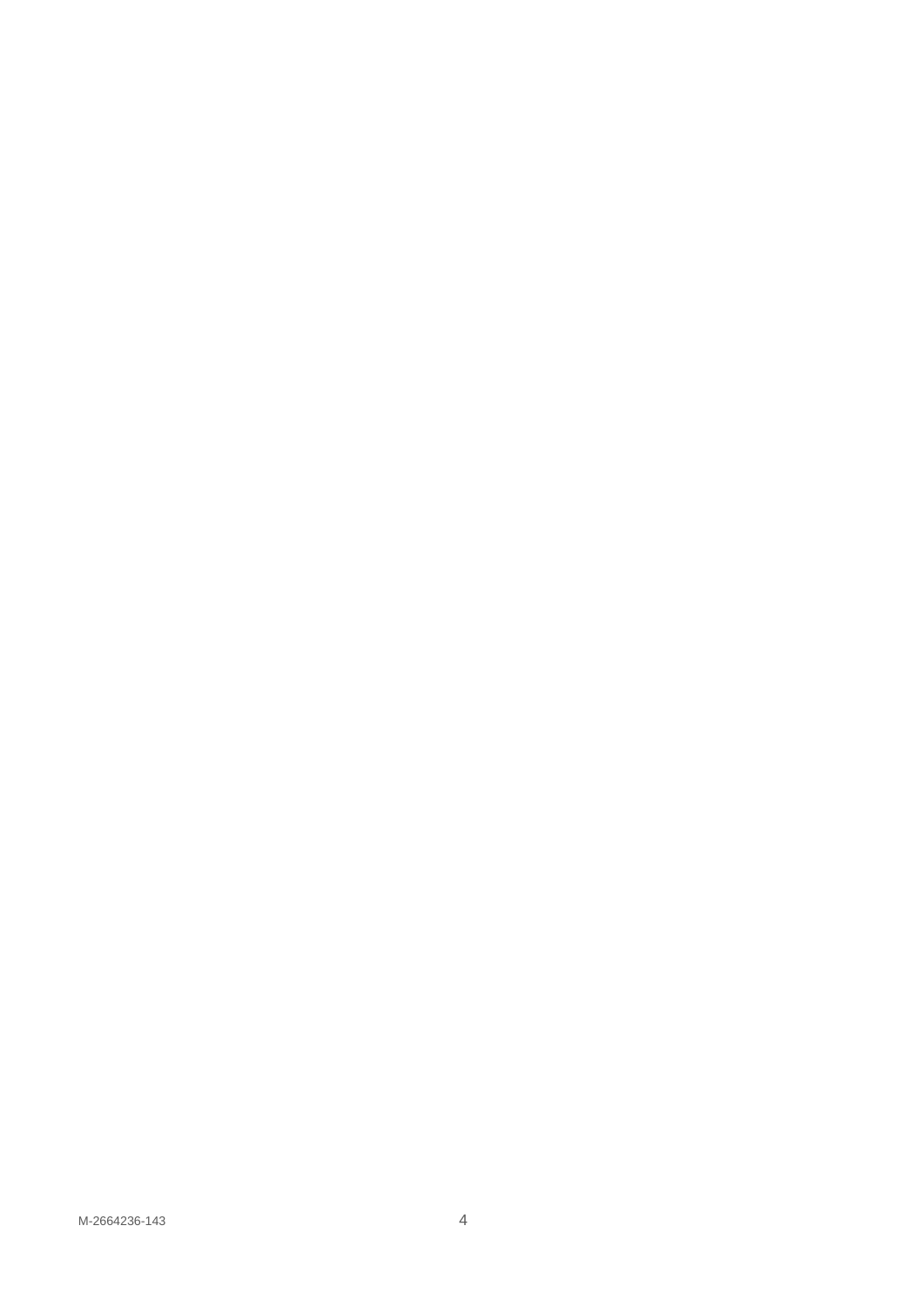# **TABLE OF CONTENTS**

| <b>FUNDS</b> |  |
|--------------|--|
|              |  |
|              |  |
|              |  |
|              |  |
|              |  |
|              |  |
|              |  |
|              |  |
|              |  |
|              |  |
|              |  |
|              |  |
|              |  |
|              |  |
|              |  |
|              |  |
|              |  |
|              |  |
|              |  |
|              |  |
|              |  |
|              |  |
|              |  |
|              |  |
|              |  |
|              |  |
|              |  |
|              |  |
|              |  |
|              |  |
|              |  |
|              |  |
|              |  |
|              |  |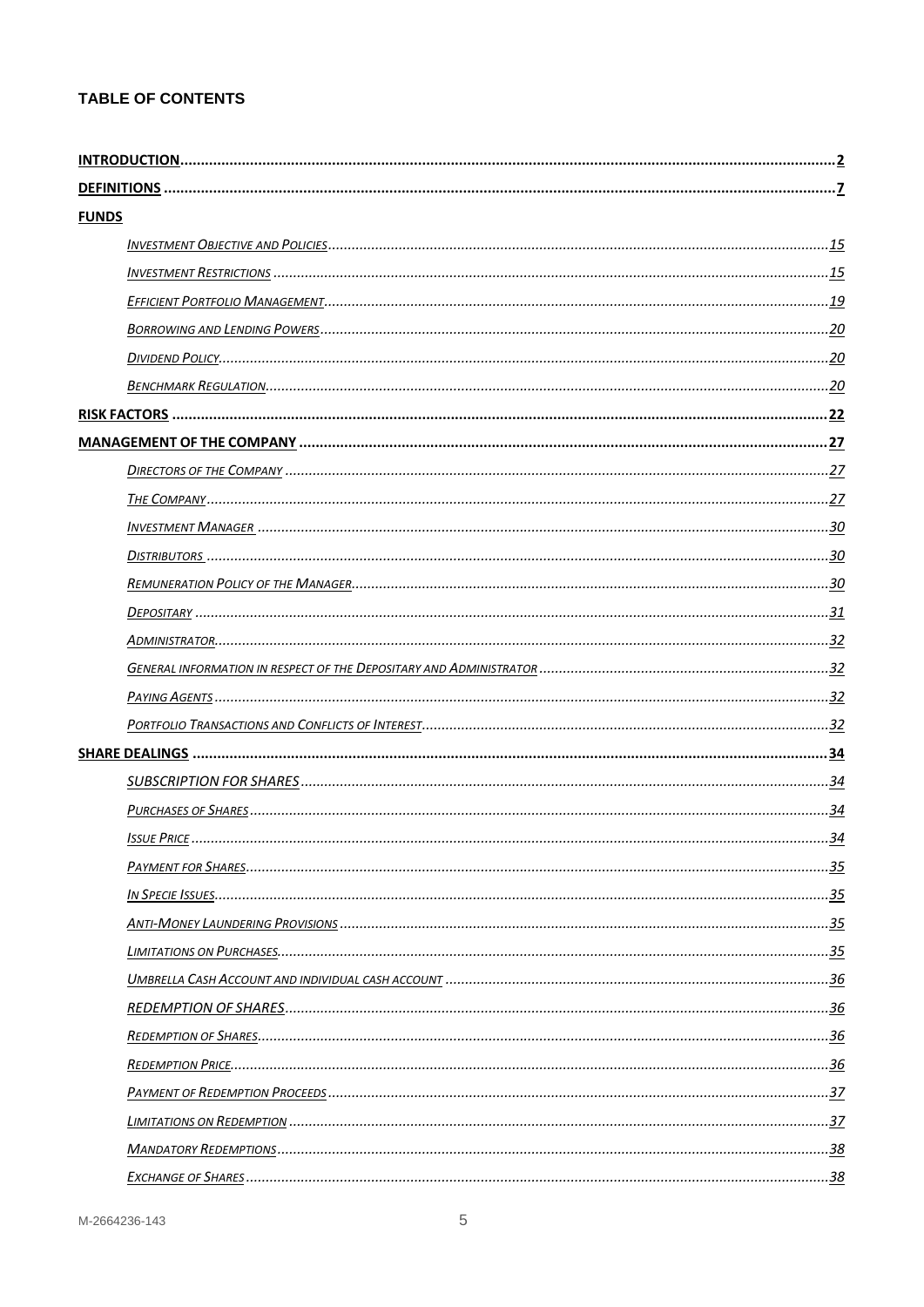| <b>APPENDIX I</b> |  |
|-------------------|--|
|                   |  |
|                   |  |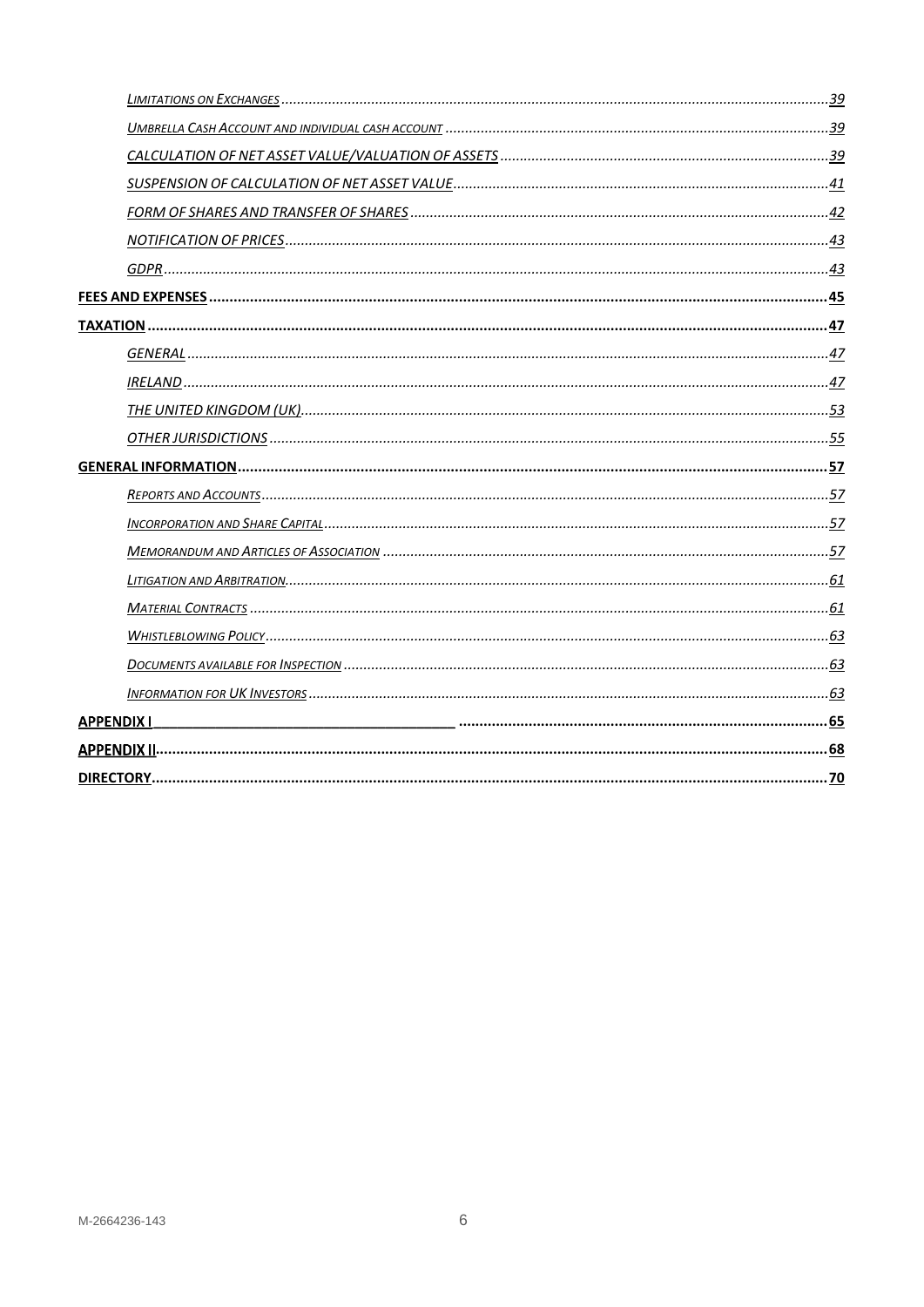<span id="page-6-0"></span>

|                                      | <b>DEFINITIONS</b>                                                                                                                                                                                                                                                                                                                                                                                                                           |
|--------------------------------------|----------------------------------------------------------------------------------------------------------------------------------------------------------------------------------------------------------------------------------------------------------------------------------------------------------------------------------------------------------------------------------------------------------------------------------------------|
| "Accounting Period"                  | means a calendar year ending 31 December;                                                                                                                                                                                                                                                                                                                                                                                                    |
| "Administration Agreement"           | means the agreement dated 28 January 2022 between the<br>Company, the Manager and the Administrator as amended,<br>supplemented or otherwise modified from time to time;                                                                                                                                                                                                                                                                     |
| "Administrator"                      | means BNY Mellon Fund Services (Ireland) Designated<br>Activity Company or any successor thereto duly appointed in<br>accordance with the requirements of the Central Bank as the<br>administrator of the Company and each Fund;                                                                                                                                                                                                             |
| "Anti-Dilution Adjustment"           | means the adjustment by way of an addition or deduction (as<br>appropriate) which the Directors may in their discretion make<br>when calculating the Issue Price and/or the Redemption Price<br>for Shares on any Dealing Day, when there are net<br>subscriptions and/or redemptions (as appropriate) to cover<br>dealing costs and to preserve the value of the underlying<br>assets of the relevant Fund as the Directors deem necessary; |
| "Anti-Dilution Levy"                 | means the deduction from the subscription monies received<br>or the Redemption Proceeds payable for Shares on any<br>Dealing Day which the Directors may in their discretion make,<br>when there are net subscriptions and/or redemptions (as<br>appropriate) to cover dealing costs and to preserve the value<br>of the underlying assets of the relevant Fund as the Directors<br>deem necessary;                                          |
| "Applicant"                          | means any person who completes and submits the<br>Subscription Form to the Administrator in accordance with the<br>manner set out in the Prospectus and any Supplement;                                                                                                                                                                                                                                                                      |
| "Articles"                           | means the Articles of Association of the Company as<br>amended from time to time;                                                                                                                                                                                                                                                                                                                                                            |
| "Base Currency"                      | means in relation to any Fund such currency as is specified in<br>the Supplement for the relevant Fund;                                                                                                                                                                                                                                                                                                                                      |
| "Benchmark"                          | shall have the same meaning as in the Benchmarks<br>Regulation;                                                                                                                                                                                                                                                                                                                                                                              |
| "Benchmarks Register"                | means the public register of administrators and Benchmarks<br>required under the BMR to be established and maintained by<br>the European Securities and Markets Authority;                                                                                                                                                                                                                                                                   |
| "Benchmarks Regulation"<br>and "BMR" | means Regulation (EU) 2016/1011 of the European<br>Parliament and of the Council of 8 June 2016 on indices used<br>as benchmarks in financial instruments and financial contracts<br>or to measure the performance of investment funds;                                                                                                                                                                                                      |
| "Business Day"                       | means in relation to any Fund such day or days as is or are<br>specified in the Supplement for the relevant Fund;                                                                                                                                                                                                                                                                                                                            |
| "Central Bank"                       | means the Central Bank of Ireland or any successor<br>regulatory authority with responsibility for authorising and<br>supervising the Company;                                                                                                                                                                                                                                                                                               |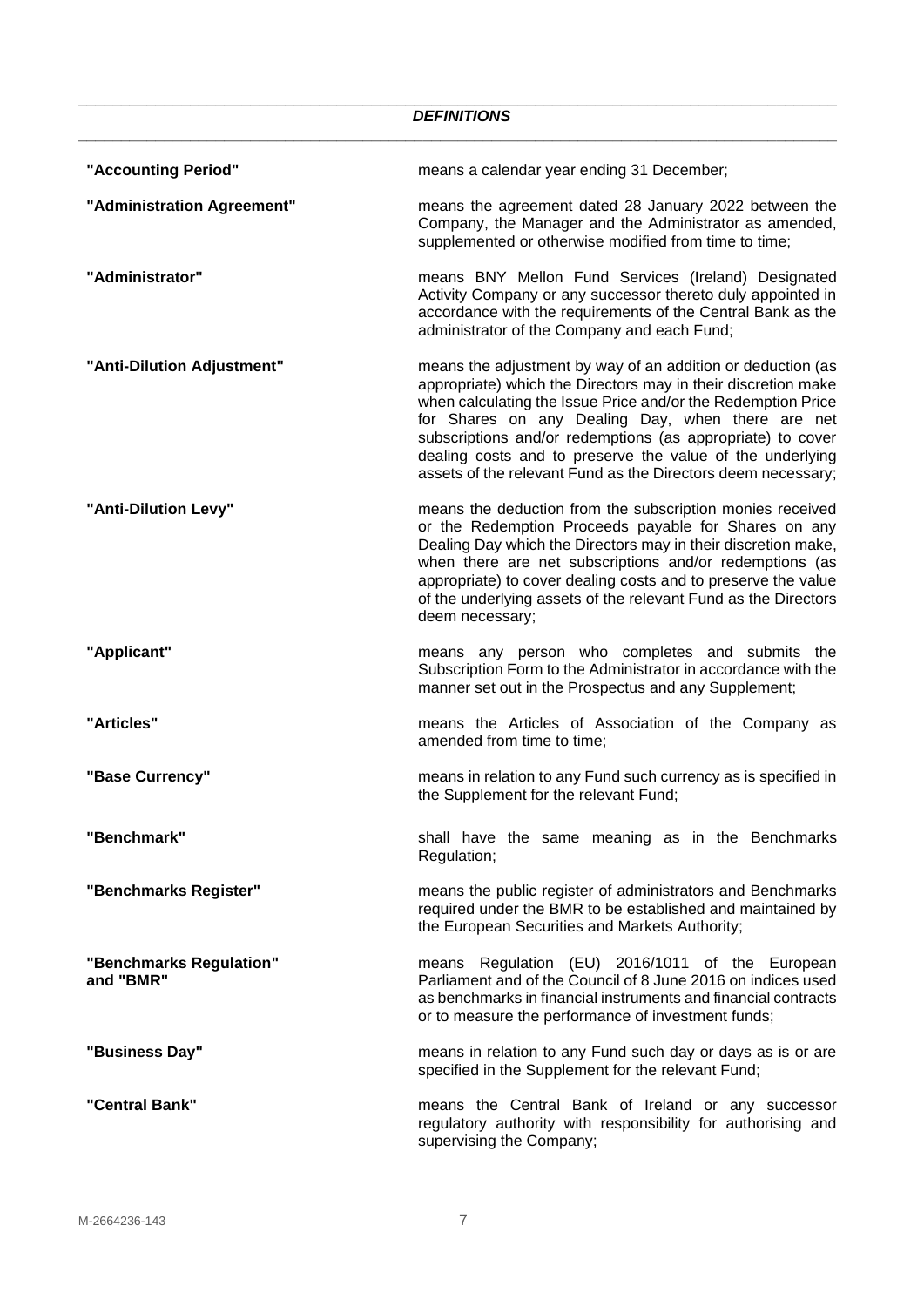| "Central Bank Requirements"                | means any rules, conditions, notices, requirements or<br>guidance of the Central Bank from time to time affecting the<br>Company or any Fund;                                                                                                                                                                                                                                                                                                                                                                                                                                                                                                         |
|--------------------------------------------|-------------------------------------------------------------------------------------------------------------------------------------------------------------------------------------------------------------------------------------------------------------------------------------------------------------------------------------------------------------------------------------------------------------------------------------------------------------------------------------------------------------------------------------------------------------------------------------------------------------------------------------------------------|
| "Central Bank UCITS<br><b>Regulations"</b> | means the Central Bank (Supervision and Enforcement) Act<br>2013 (Section 48(1)) (Undertakings for Collective Investment<br>in Transferable Securities) Regulations 2019 as amended,<br>consolidated and substituted from time to time.                                                                                                                                                                                                                                                                                                                                                                                                               |
| "Company"                                  | means Liontrust Global Fundamental plc;                                                                                                                                                                                                                                                                                                                                                                                                                                                                                                                                                                                                               |
| "Companies Act"                            | means the Irish Companies Act, 2014 (as may be amended,<br>consolidated or supplemented from time to time) including any<br>regulations issued pursuant thereto, insofar as they apply to<br>open-ended investment companies with variable capital;                                                                                                                                                                                                                                                                                                                                                                                                   |
| "Connected Person"                         | means the persons defined as such in the section headed<br>"Portfolio Transactions and Conflicts of Interest";                                                                                                                                                                                                                                                                                                                                                                                                                                                                                                                                        |
| "Data Protection Legislation"              | means the EU General Data Protection Regulation (EU)<br>2016/679 (GDPR), the EU Data Protection Directive<br>95/46/EC, the EU Privacy & Electronic Communications<br>Directive 2002/58/EC, any amendments and replacement<br>legislation, European Commission decisions, binding EU and<br>national guidance and all national implementing legislation<br>including the Irish Data Protection Acts 1988 to 2018;                                                                                                                                                                                                                                      |
| "Dealing Day"                              | means in respect of each Fund such Business Day or<br>Business Days as is or are specified in the Supplement for the<br>relevant Fund provided there is one Dealing Day for each<br>Fund per fortnight;                                                                                                                                                                                                                                                                                                                                                                                                                                               |
| "Dealing Deadline"                         | means in relation to applications for subscription, repurchase<br>or exchange of Shares in a Fund, the date and time specified<br>in the Supplement for the relevant Fund;                                                                                                                                                                                                                                                                                                                                                                                                                                                                            |
| "Depositary"                               | means The Bank of New York Mellon SA/NV, Dublin Branch<br>or any successor thereto duly appointed Depositary in<br>accordance with the requirements of the Central Bank;                                                                                                                                                                                                                                                                                                                                                                                                                                                                              |
| "Depositary Agreement"                     | means the amended and restated agreement dated 28<br>January 2022 between the Company, the Manager and the<br>Depositary as amended, supplemented or otherwise modified<br>from time to time;                                                                                                                                                                                                                                                                                                                                                                                                                                                         |
| "Directive"                                | means Council Directive 2009/65/EC on the co-ordination of<br>laws, regulations and administrative provisions relating to<br>undertakings for the collective investment in transferable<br>securities (UCITS), as amended by Directive 2014/91/EU of<br>the European Parliament and of the Council of 23 July 2014<br>on the coordination of laws, regulations and administrative<br>provisions relating to undertakings for collective investment in<br>transferable securities as regards depositary functions,<br>remuneration policies and sanctions as may be amended,<br>supplemented, consolidated or otherwise modified from time<br>to time; |
| "Directors"                                | means the directors of the Company, each a "Director";                                                                                                                                                                                                                                                                                                                                                                                                                                                                                                                                                                                                |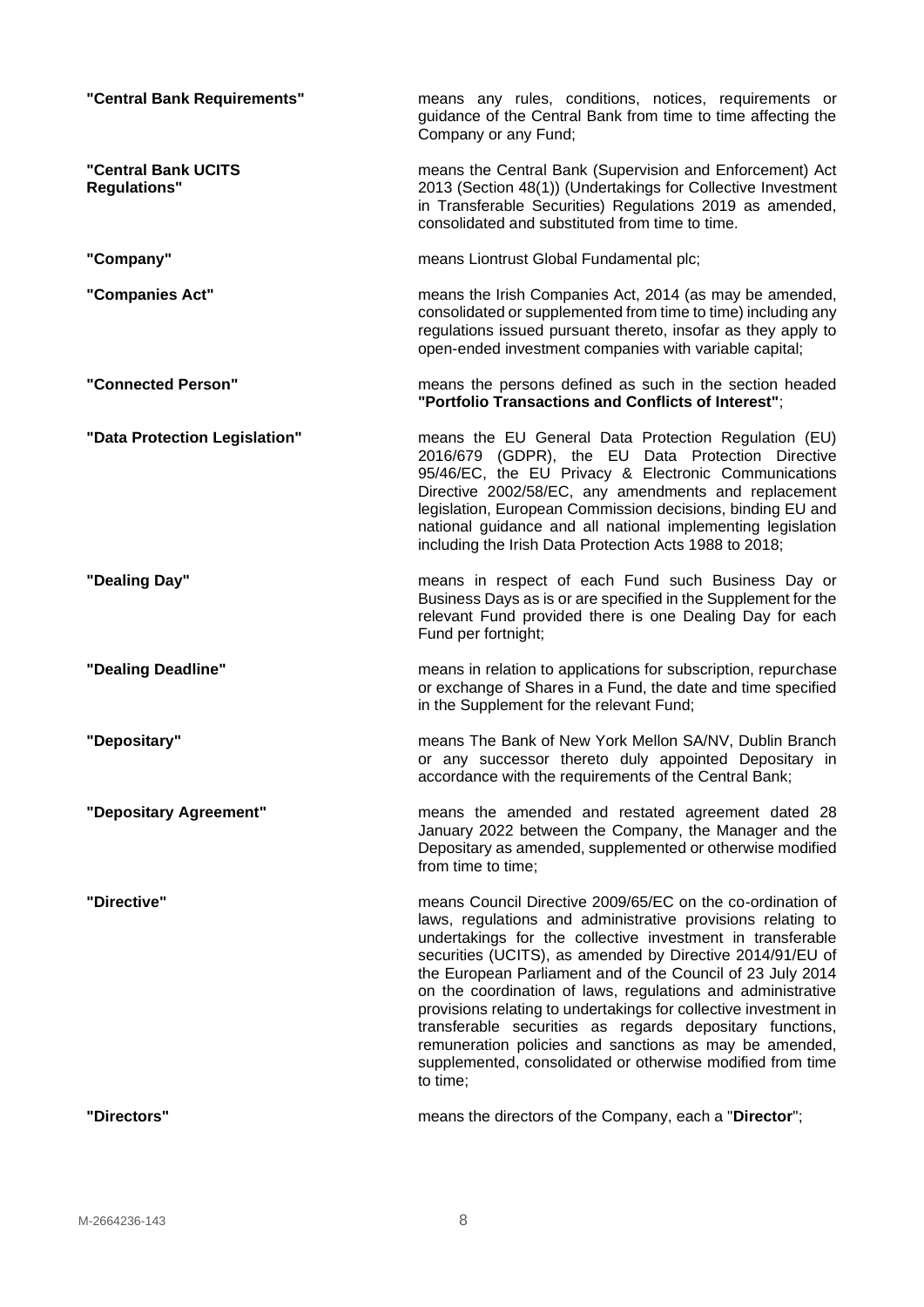| "Distribution Agreements"                  | means the LFP Distribution Agreement, the LILSA Distribution<br>Agreement and the LPM Agreement;                                                                                                                                                                                                                                                                                                                                                                                                                                                                                                                                                                                                                                                                                                                                                                                                    |
|--------------------------------------------|-----------------------------------------------------------------------------------------------------------------------------------------------------------------------------------------------------------------------------------------------------------------------------------------------------------------------------------------------------------------------------------------------------------------------------------------------------------------------------------------------------------------------------------------------------------------------------------------------------------------------------------------------------------------------------------------------------------------------------------------------------------------------------------------------------------------------------------------------------------------------------------------------------|
| "Distributor(s)"                           | means Liontrust Fund Partners LLP, or Liontrust International<br>(Luxembourg) S.A., Liontrust Portfolio Management Limited,<br>as applicable or any successors thereto duly appointed in<br>accordance with the requirements of the Central Bank and/or<br>as specified in the Supplement in respect of each Fund as the<br>distributor for that relevant Fund;                                                                                                                                                                                                                                                                                                                                                                                                                                                                                                                                     |
| "EEA"                                      | means the European Economic Area encompassing the<br>Member States together with Iceland, Lichtenstein and<br>Norway;                                                                                                                                                                                                                                                                                                                                                                                                                                                                                                                                                                                                                                                                                                                                                                               |
| "Efficient Portfolio<br><b>Management"</b> | means investment decisions involving transactions that are<br>entered into for one or more of the following specific aims; the<br>reduction of risk, the reduction of cost, or the generation of<br>additional capital or income for the relevant Fund;                                                                                                                                                                                                                                                                                                                                                                                                                                                                                                                                                                                                                                             |
| "EU"                                       | means the European Union;                                                                                                                                                                                                                                                                                                                                                                                                                                                                                                                                                                                                                                                                                                                                                                                                                                                                           |
| "Euro", "EUR" or "€"                       | means the lawful currency of Ireland or any successor<br>currency;                                                                                                                                                                                                                                                                                                                                                                                                                                                                                                                                                                                                                                                                                                                                                                                                                                  |
| "Exempt Irish Investor"                    | the list below summarises the categories of persons resident<br>in the Republic of Ireland or ordinarily resident in the Republic<br>of Ireland that are exempt from tax on the occurrence of a<br>chargeable event where in certain instances a relevant<br>declaration has been provided to the Company. However, it<br>is important to note that full details and conditions for each<br>type of Exempt Irish Investor can be found in Sections 739B<br>and 739D Taxes Consolidation Act 1997. In all cases where<br>an investor considers they may be an Exempt Irish Investor<br>they should contact their own taxation advisors to ensure that<br>they meet all necessary requirements                                                                                                                                                                                                        |
|                                            | i.<br>a pension scheme,<br>a company carrying on a life assurance business,<br>ii.<br>an investment undertaking,<br>iii.<br>an investment limited partnership,<br>iv.<br>a special investment scheme,<br>v.<br>a unit trust, to which Section 731(5)(a) TCA, 1997<br>vi.<br>applies,<br>a charity,<br>vii.<br>a qualifying management company,<br>viii.<br>a specified company,<br>ix.<br>certain persons exempt from income tax and capital<br>х.<br>gains tax by virtue of Section 784A(2) TCA, 1997,<br>where the Shares held are assets of a special savings<br>xi.<br>incentive account,<br>the Shares are assets of a personal<br>xii.<br>xii.<br>retirement savings account, a credit union,<br>a company that is or will be within the charge to<br>xiii.<br>corporation tax but only where the fund is a Money<br>Market Fund,<br>the National Pensions Reserve Fund Commission or<br>xiv. |
|                                            | a Commission investment vehicle (within the meaning                                                                                                                                                                                                                                                                                                                                                                                                                                                                                                                                                                                                                                                                                                                                                                                                                                                 |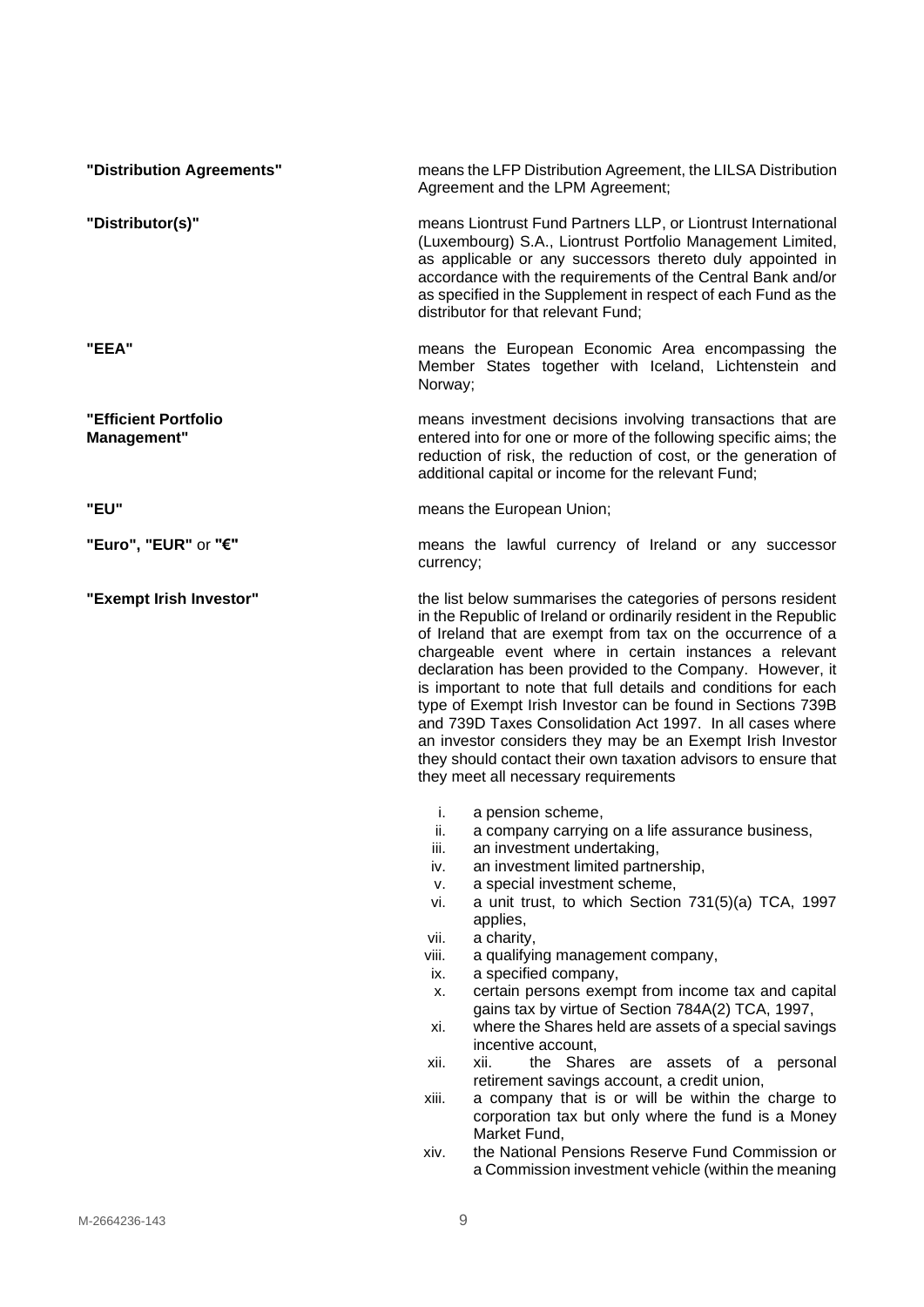given by Section 2 of the National Pensions Reserve Fund Act 2000 as amended),

- xv. the State acting through the National Pensions Reserve Fund Commission or a Commission investment vehicle within the meaning given by Section 2 of the National Pensions Reserve Act 2000 (as amended),
- xvi. the National Asset Management Agency,
- xvii. the National Treasury Management Agency or a Fund investment vehicle within the meaning of section 739D(6)(kb) TCA 1997;
- xviii. the Motor Insurers Bureau of Ireland in respect of an investment made by it of moneys paid to the Motor Insurers Insolvency Compensation Fund under the Insurance Act 1964 (amended by the Insurance (Amendment) Act 2018)
- xix. a company who is within the charge to corporation tax in accordance with Section 110(2) TCA 1997 in respect of payments made to it by the investment undertaking,
- xx. an Intermediary acting on behalf of shareholders listed at i) to xiv) above, and
- xxi. an Intermediary acting on behalf of persons who are neither Resident in the Republic of Ireland nor Ordinarily Resident in the Republic of Ireland for tax purposes;
- xxii. any other person as may be approved by the Directors from time to time provided the holding of shares by such person does not result in a potential liability to tax arising to the Company in respect of that Shareholder under Part 27, Chapter 1A of the TCA.
- **"Fund"** means a separate portfolio of assets which is invested in accordance with the investment objective and policies as set out in the relevant Supplement and to which all liabilities, income and expenditure attributable or allocated to such fund shall be applied and charged and "**Funds**" means all or some of the Funds as the context requires or any other funds as may be established by the Company from time to time with the prior approval of the Central Bank;

**"Initial Issue Price"** means the price per Share at which Shares are initially offered in a Fund during the Initial Offer Period as specified in the Supplement for the relevant Fund;

**"Initial Offer Period"** means the period during which Shares in a Fund are initially offered at the Initial Issue Price as specified in the Supplement for the relevant Fund;

**"Investment Management Agreement"** means the investment management dated 1 April 2022 between the Manager, the Company and Liontrust Investment Partners LLP or as specified in the supplement for the relevant Fund between the Company and the respective Investment Manager as substituted, amended, supplemented, novated or otherwise modified from time to time in accordance with the requirements of the Central Bank;

**"Investment Manager"** means Liontrust Investment Partners LLP or any successor thereto duly appointed in accordance with the requirements of the Central Bank and/or as specified in the Supplement in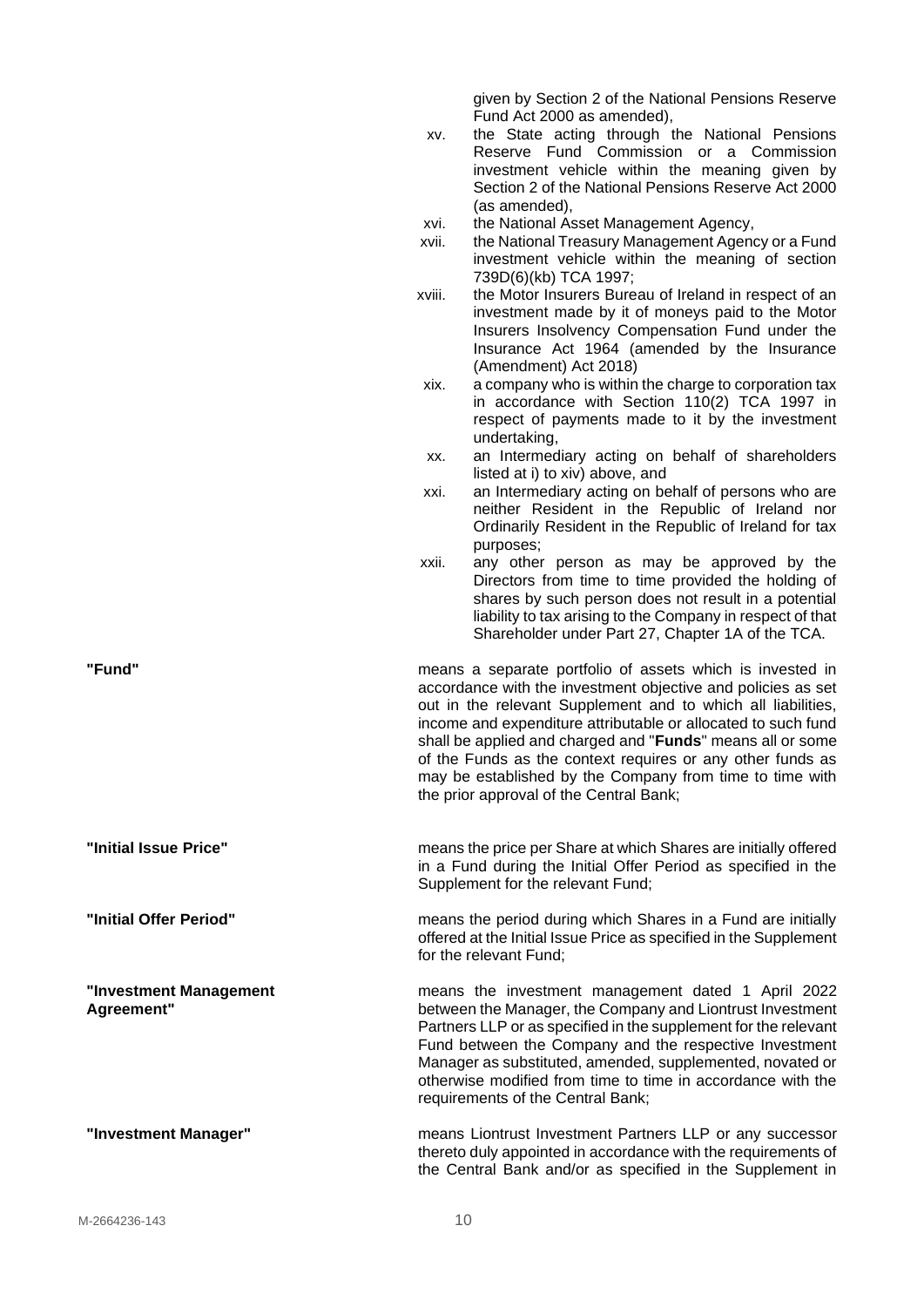| "KIID"                                                                          | respect of each Fund as the investment manager for that<br>relevant Fund;                                                                                                                                                                                                                           |
|---------------------------------------------------------------------------------|-----------------------------------------------------------------------------------------------------------------------------------------------------------------------------------------------------------------------------------------------------------------------------------------------------|
| "Issue Price"                                                                   | means the key investor information document for each Fund;<br>means the Net Asset Value per Share as at the Valuation<br>Point;                                                                                                                                                                     |
| "LILSA Distribution Agreement"                                                  | means the agreement dated 1 April 2022 between the<br>Manager and Liontrust<br>the<br>International<br>Company,<br>(Luxembourg) S.A. as substituted, amended, supplemented,<br>novated or otherwise modified from time to time in accordance<br>with the requirements of the Central Bank;          |
| "LFP Distribution Agreement"                                                    | means the agreement dated 1 April 2022 between the<br>Company, the Manager and Liontrust Fund Partners LLP as<br>substituted, amended, supplemented, novated or otherwise<br>modified from time to time in accordance with the<br>requirements of the Central Bank;                                 |
| "LPM Distribution Agreement"                                                    | means the agreement dated 1 April 2022 between the<br>Company, the Manager and Liontrust Portfolio Management<br>Limited as substituted, amended, supplemented, novated or<br>otherwise modified from time to time in accordance with the<br>requirements of the Central Bank;                      |
| "Manager"                                                                       | means Carne Global Fund Managers (Ireland) Limited;                                                                                                                                                                                                                                                 |
| "Management Agreement"                                                          | means the agreement between the Company and the<br>Manager as amended, supplemented or otherwise modified<br>from time to time in accordance with the requirements of the<br>Central Bank;                                                                                                          |
| "Markets"                                                                       | mean the regulated markets and stock exchanges set out in<br>Appendix I;                                                                                                                                                                                                                            |
| "Member State"                                                                  | means a member state of the EU;                                                                                                                                                                                                                                                                     |
| "Minimum Initial Investment<br>Amount"                                          | means such other amount as the Directors may from time to<br>time determine and set out in the relevant Supplement;                                                                                                                                                                                 |
| "Minimum Redemption<br>Amount"                                                  |                                                                                                                                                                                                                                                                                                     |
|                                                                                 | means such amount (if any) as the Directors may from time to<br>time determine as the minimum redemption amount required<br>by each Shareholder for the relevant class of Shares within a<br>Fund as is specified in the relevant Supplement;                                                       |
| "Minimum Shareholding"                                                          | means such value of Shares of any class (if any) as specified<br>in the Supplement for the relevant class of Shares within a<br>Fund;                                                                                                                                                               |
| "money market instrument"                                                       | means instruments normally dealt in on the money markets<br>which are liquid and have a value which can be accurately<br>determined at any time;                                                                                                                                                    |
| "month"                                                                         | means a calendar month;                                                                                                                                                                                                                                                                             |
| "Net Asset Value" or "Net Asset Value per<br>Share" or "NAV" or "NAV per Share" | means in respect of the assets of a Fund or the Shares in a<br>Fund, the amount determined in accordance with the<br>principles set out in the section entitled "Calculation of Net<br>Asset Value/Valuation of Assets" below as the Net Asset<br>Value of a Fund or the Net Asset Value per Share; |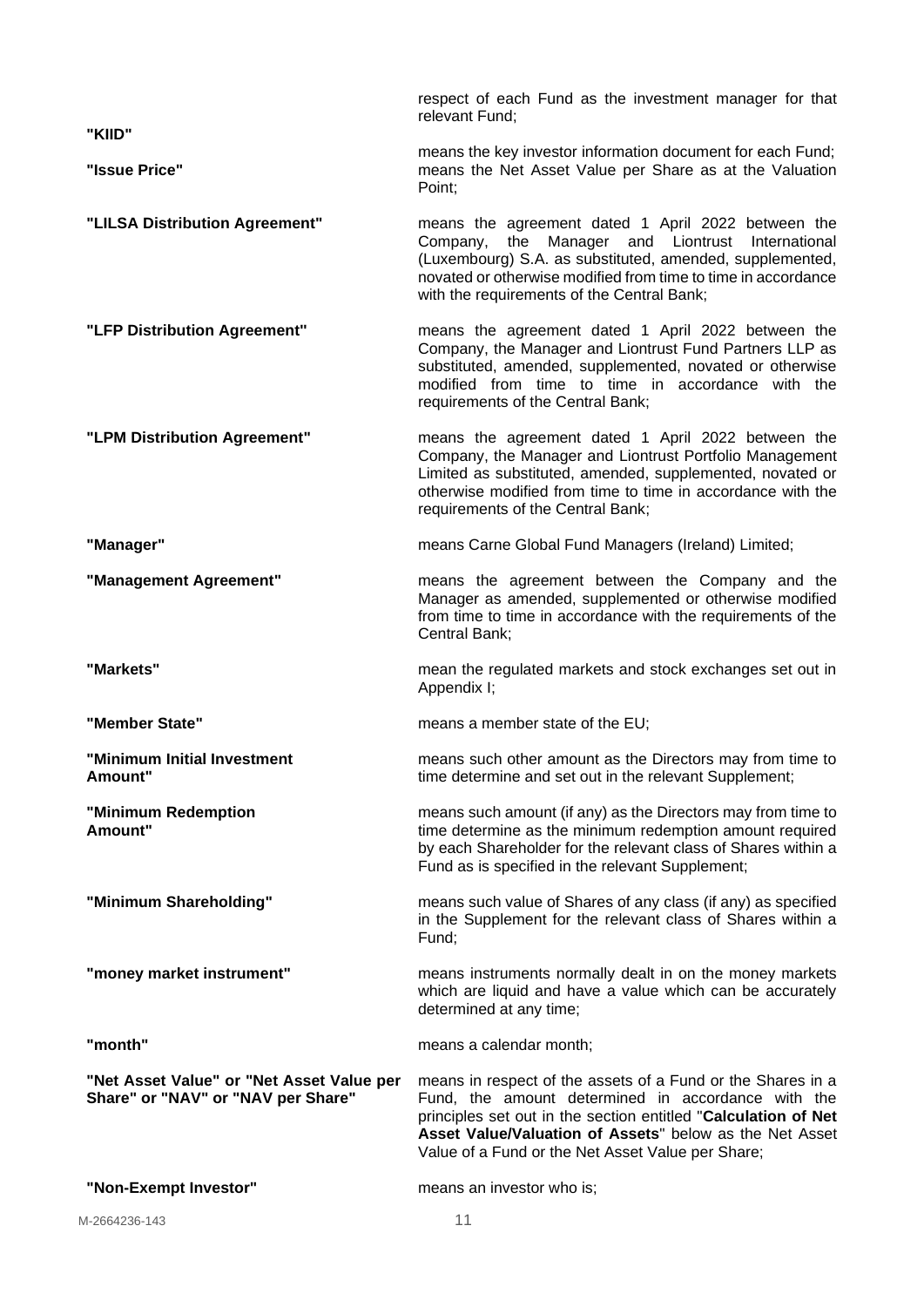|                                | (i) an Irish tax resident or, in the case of non-corporate<br>investors, Irish tax resident and/or ordinary resident in<br>Ireland and the investor does not qualify as an<br>Exempt Irish Investor; or<br>(ii) a non-Irish tax resident, but a declaration of non-Irish<br>tax residence has not been correctly provided where<br>such a declaration is required; |
|--------------------------------|--------------------------------------------------------------------------------------------------------------------------------------------------------------------------------------------------------------------------------------------------------------------------------------------------------------------------------------------------------------------|
| "Non-Member State"             | means a state which is not a Member State;                                                                                                                                                                                                                                                                                                                         |
| "OECD"                         | means the Organisation for Economic Co-operation and<br>Development;                                                                                                                                                                                                                                                                                               |
| "Prospectus"                   | means this prospectus issued from time to time on behalf of<br>the Company and any Supplement, as may be amended,<br>supplemented, consolidated, substituted or otherwise<br>modified from time to time.                                                                                                                                                           |
| "Redemption Proceeds"          | means the amount due on the redemption of Shares being the<br>Net Asset Value as at the Valuation Point;                                                                                                                                                                                                                                                           |
| "Redemption Price"             | means the Net Asset Value per Share;                                                                                                                                                                                                                                                                                                                               |
| "Regulated Market"             | means a market which is subject to supervision by an<br>authority, duly appointed or recognised by the state in which<br>it is located which is provided for in the Articles;                                                                                                                                                                                      |
| "Regulations"                  | means the European Communities (Undertakings for<br>Collective Investment in Transferable Securities) Regulations,<br>2011 (S.I. No. 352 of 2011) as may be amended, consolidated<br>and substituted from time to time, for the time being in force<br>and any rules made by the Central Bank pursuant to them;                                                    |
| "Responsible Person"           | means the Manager or, where the Company is a self-<br>managed company, the Company;                                                                                                                                                                                                                                                                                |
| "Series"                       | Shares designated as a particular series of Shares in a class<br>representing an interest in a Fund for which a performance<br>fee will be calculated separately;                                                                                                                                                                                                  |
| "Settlement Date"              | means in respect of receipt of subscription monies for<br>subscription for Shares, or dispatch of monies for the<br>repurchase of Shares, the date specified in the Supplement<br>for the relevant Fund;                                                                                                                                                           |
| "SFDR"                         | means regulation (EU) 2019/2088 of the European Parliament<br>and of the Counsel of 27 November 2019 on sustainability-<br>related disclosures in the financial services sector, as<br>amended and as may be further amended,                                                                                                                                      |
| "Shareholders"                 | means holders of Shares, and each a "Shareholder";                                                                                                                                                                                                                                                                                                                 |
| "Shares"                       | means participating shares in the Company representing<br>interests in a Fund and where the context so permits or<br>requires any class or series in a class of participating shares<br>representing interests in a Fund;                                                                                                                                          |
| "Sterling", "Pound" and<br>"ና" | means the lawful currency of the United Kingdom or any<br>successor currency;                                                                                                                                                                                                                                                                                      |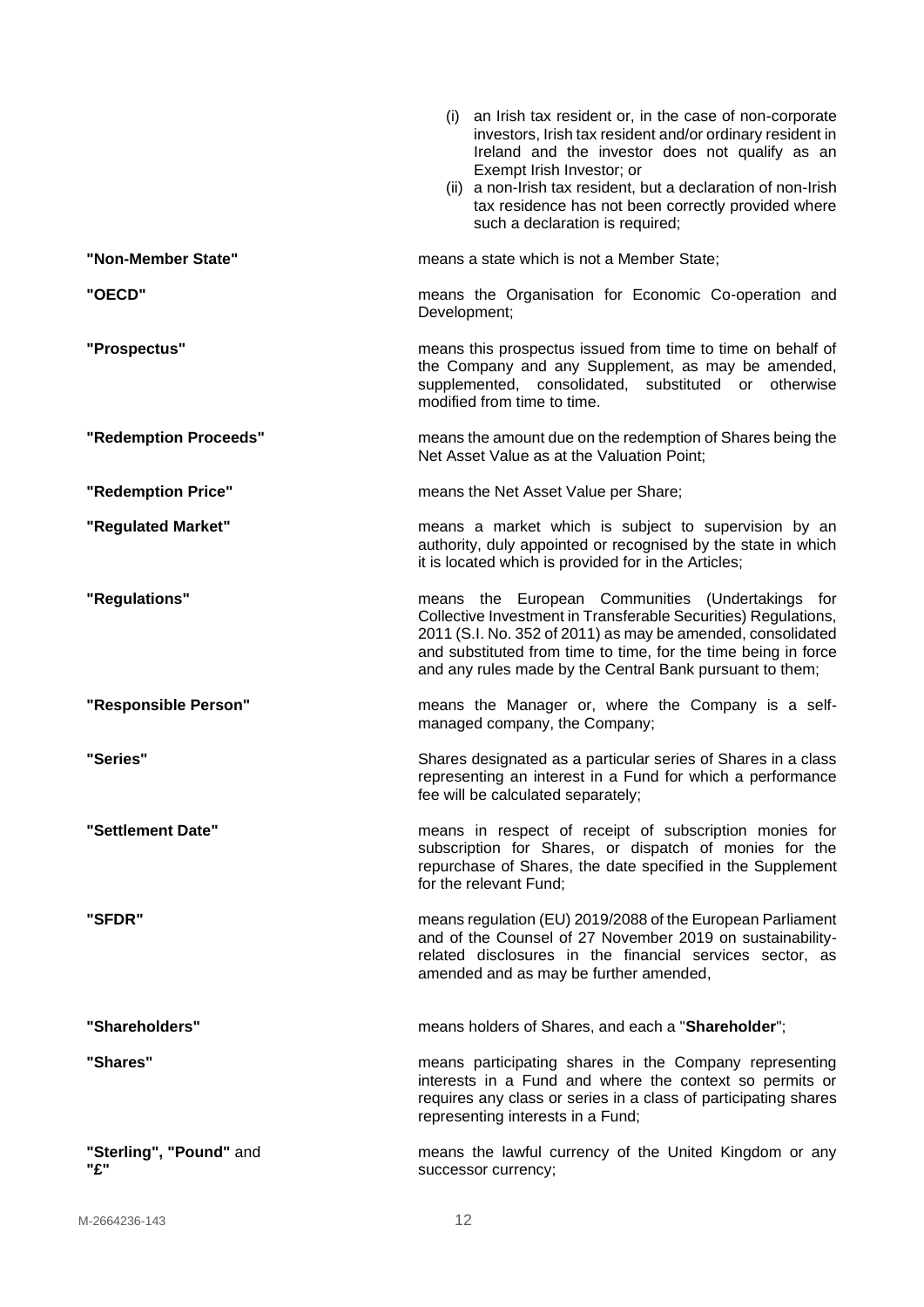| "Subscription Form"                                | means the application form pursuant to the provisions of<br>which an Applicant agrees to purchase Shares in and become<br>a Shareholder of the Company as prescribed by the Company<br>from time to time and which may be obtained from the relevant<br>Distributor and Administrator;                                                                                                                                                                                                                                                                                                                                                                                                                                                                                                                                                                                                                                                                                                                                                                                                                                        |
|----------------------------------------------------|-------------------------------------------------------------------------------------------------------------------------------------------------------------------------------------------------------------------------------------------------------------------------------------------------------------------------------------------------------------------------------------------------------------------------------------------------------------------------------------------------------------------------------------------------------------------------------------------------------------------------------------------------------------------------------------------------------------------------------------------------------------------------------------------------------------------------------------------------------------------------------------------------------------------------------------------------------------------------------------------------------------------------------------------------------------------------------------------------------------------------------|
| "Supplement"                                       | means any supplement to the Prospectus issued on behalf of<br>the Company from time to time;                                                                                                                                                                                                                                                                                                                                                                                                                                                                                                                                                                                                                                                                                                                                                                                                                                                                                                                                                                                                                                  |
| "Sustainability Risk"                              | means, in the context of the Fund(s) an environmental, social<br>or governance event or condition that, if it occurs, could cause<br>an actual or a potential material negative impact on the value<br>of the investment. The particular Sustainability Risks which<br>apply to the Fund(s) are included in the section entitled Risk<br>Factors;                                                                                                                                                                                                                                                                                                                                                                                                                                                                                                                                                                                                                                                                                                                                                                             |
| "TCA"                                              | means the Irish Taxes Consolidation Act, 1997, as amended<br>from time to time;                                                                                                                                                                                                                                                                                                                                                                                                                                                                                                                                                                                                                                                                                                                                                                                                                                                                                                                                                                                                                                               |
| "transferable securities"                          | shall have the meaning prescribed to it in the Central Bank<br>Requirements, as may be amended from time to time;                                                                                                                                                                                                                                                                                                                                                                                                                                                                                                                                                                                                                                                                                                                                                                                                                                                                                                                                                                                                             |
| "UCITS"                                            | means an undertaking for the collective investment in<br>transferable securities established and authorised by the<br>competent authority of a Member State in accordance with the<br>Directive;                                                                                                                                                                                                                                                                                                                                                                                                                                                                                                                                                                                                                                                                                                                                                                                                                                                                                                                              |
| "Umbrella Cash Account"                            | means a subscription and redemption account at umbrella<br>level in the name of the Company;                                                                                                                                                                                                                                                                                                                                                                                                                                                                                                                                                                                                                                                                                                                                                                                                                                                                                                                                                                                                                                  |
| "Underlying Funds"                                 | means a fund in which a Fund may invest in accordance with<br>the investment objectives and policies of the Fund, details of<br>which will be set out in the relevant Supplement;                                                                                                                                                                                                                                                                                                                                                                                                                                                                                                                                                                                                                                                                                                                                                                                                                                                                                                                                             |
| "United Kingdom" and "UK"                          | means the United Kingdom of Great Britain and Northern<br>Ireland;                                                                                                                                                                                                                                                                                                                                                                                                                                                                                                                                                                                                                                                                                                                                                                                                                                                                                                                                                                                                                                                            |
| "United States" and "U.S."                         | means the United States of America, (including each of the<br>states, the District of Columbia and the Commonwealth of<br>Puerto Rico) its territories, possessions and all other areas<br>subject to its jurisdiction;                                                                                                                                                                                                                                                                                                                                                                                                                                                                                                                                                                                                                                                                                                                                                                                                                                                                                                       |
| "U.S. Dollar", "USD", "US\$" "Dollars" and<br>"\$" | means the lawful currency of the United States or any<br>successor currency;                                                                                                                                                                                                                                                                                                                                                                                                                                                                                                                                                                                                                                                                                                                                                                                                                                                                                                                                                                                                                                                  |
| "U.S. Person"                                      | shall have the meaning prescribed in Regulation S under the<br>United States Securities Act of 1933, as amended (the<br>"Securities Act") and thus shall include (i) any natural person<br>resident in the United States; (ii) any partnership or<br>corporation organised or incorporated under the laws of the<br>United States; (iii) any estate of which any executor or<br>administrator is a U.S. Person; (iv) any trust of which any<br>trustee is a U.S. Person; (v) any agency or branch of a foreign<br>entity located in the United States; (vi) any non-discretionary<br>account or similar account (other than an estate or trust) held<br>by a dealer or other fiduciary for the benefit or account of a<br>U.S. Person; (vii) any discretionary account dealer or other<br>fiduciary organised or similar account (other than an estate or<br>trust) held by a dealer or other fiduciary organised,<br>incorporated, or (if an individual) resident in the United States;<br>and (viii) any partnership or corporation if (A) organised or<br>incorporated under the laws of any foreign jurisdiction; and (B) |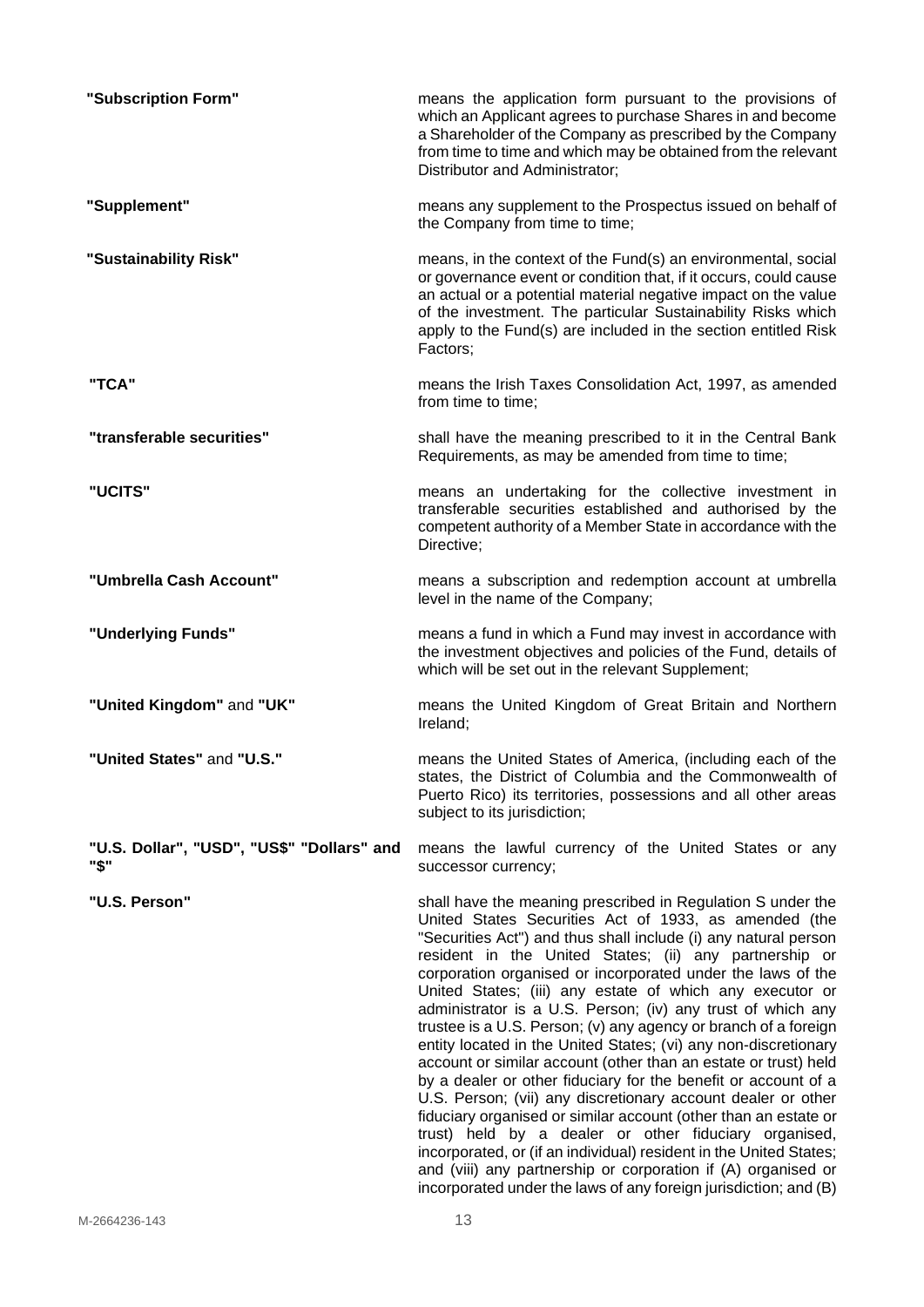formed by a U.S. Person principally for the purpose of investing in securities not registered under the Securities Act, unless it is organised or incorporated, and owned by accredited investors (as defined in Rule 501(a) under the Securities Act) who are not natural persons, estates or trusts; and

**"Valuation Point"** the point in time by reference to which the Net Asset Value of a Fund and the Net Asset Value per Share are calculated as is specified in the Supplement for the relevant Fund.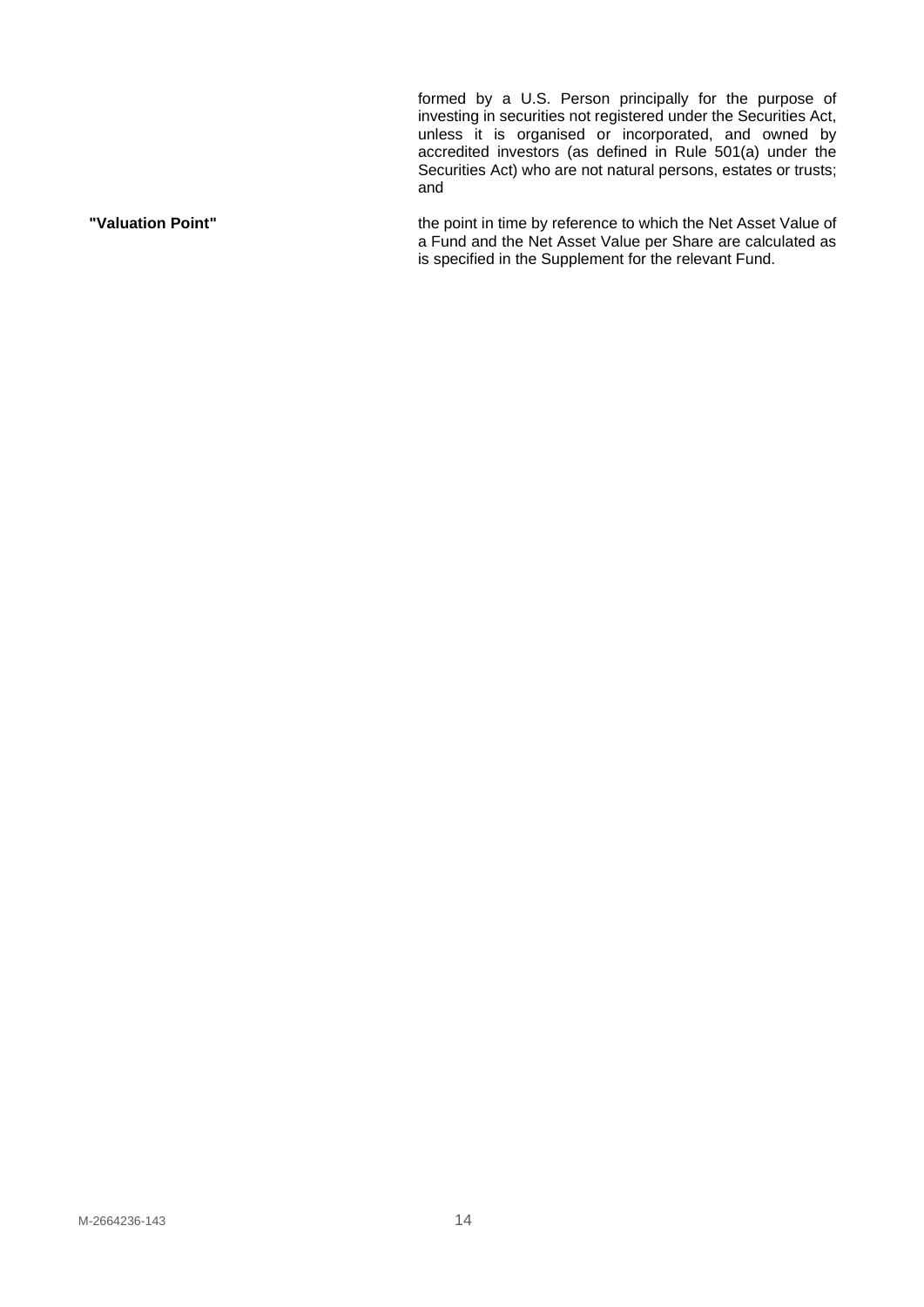<span id="page-14-0"></span>**\_\_\_\_\_\_\_\_\_\_\_\_\_\_\_\_\_\_\_\_\_\_\_\_\_\_\_\_\_\_\_\_\_\_\_\_\_\_\_\_\_\_\_\_\_\_\_\_\_\_\_\_\_\_\_\_\_\_\_\_\_\_\_\_\_\_\_\_\_\_\_\_\_\_\_\_\_\_\_\_\_\_\_\_\_\_\_**

The Company is structured as an umbrella fund in that different Funds may be established from time to time by the Directors with the prior approval of the Central Bank. On the introduction of any new Fund, the Directors will issue documentation setting out the relevant details of each such Fund. A separate portfolio of assets will be maintained for each Fund. Separate records will also be maintained for each Fund with assets and liabilities allocated to the relevant Fund and each Fund will be invested in accordance with the investment objective applicable to such Fund. Particulars relating to each Fund are set out in a Supplement to the Prospectus.

Shares may be issued in relation to each Fund. Different classes of Shares may also be issued in relation to any Fund subject to notifying and clearing in advance with the Central Bank of the creation of each class of Shares and the different classes of Shares available for issue in each Fund will be set out in a Supplement for the relevant Fund. The different classes of Shares in a Fund may have different charging structures, designation of Shares in different currencies or gains/losses on and costs of different financial instruments employed for currency hedging between the Base Currency of a Fund and the designated currency of the relevant class of Shares and the Minimum Initial Investment Amount therefor may also differ. Details of such structures and amounts for each Fund shall be set out in a Supplement for the relevant Fund. The different classes of Shares within a Fund together represent interests in a single pool of assets.

The Company has segregated liability between its Funds and accordingly any liability incurred on behalf of or attributable to any Fund shall be discharged solely out of the assets of that Fund.

The Markets on which the Funds may invest are set out in Appendix I to this Prospectus.

# <span id="page-14-1"></span>**Investment Objective and Policies**

The Articles provide that the investment objective and policies for each Fund will be formulated by the Directors at the time of the creation of that Fund. Details of the investment objective and policies for each Fund of the Company appear in the Supplement for the relevant Fund.

Any change in the investment objective or material change to the investment policy of a Fund may only be made with approval on the basis of a majority of votes cast at a general meeting of the Shareholders of the Fund. Subject and without prejudice to the first sentence of this paragraph, in the event of a change of investment objective and/or policies of a Fund, a reasonable notification period must be given to each Shareholder of the Fund to enable a Shareholder to have its Shares redeemed prior to the implementation of such change.

#### <span id="page-14-2"></span>**Investment Restrictions**

- 1 Investments of a Fund are confined to:
- 1.1 Transferable securities and money market instruments, as prescribed in the Central Bank Requirements, which are either admitted to official listing on a stock exchange in an EU Member State or non-EU Member State or which are dealt on a market which is regulated, operates regularly, is recognised and open to the public in an EU Member State or non-EU Member State.
- 1.2 Recently issued transferable securities which will be admitted to official listing on a stock exchange or other market (as described above) within a year.
- 1.3 Money market instruments, as defined in the Central Bank Requirements, other than those dealt on a regulated market.
- 1.4 Units of UCITS.
- 1.5 Units of AIFs as prescribed in the Central Bank Requirements.
- 1.6 Deposits with credit institutions as prescribed in the Central Bank Requirements.
- 1.7 Financial derivative instruments as prescribed in the Central Bank Requirements.

## 2 *Investment Limits*

2.1 A Fund may invest no more than 10% of its Net Asset Value in transferable securities and money market instruments other than those referred to in paragraph 1.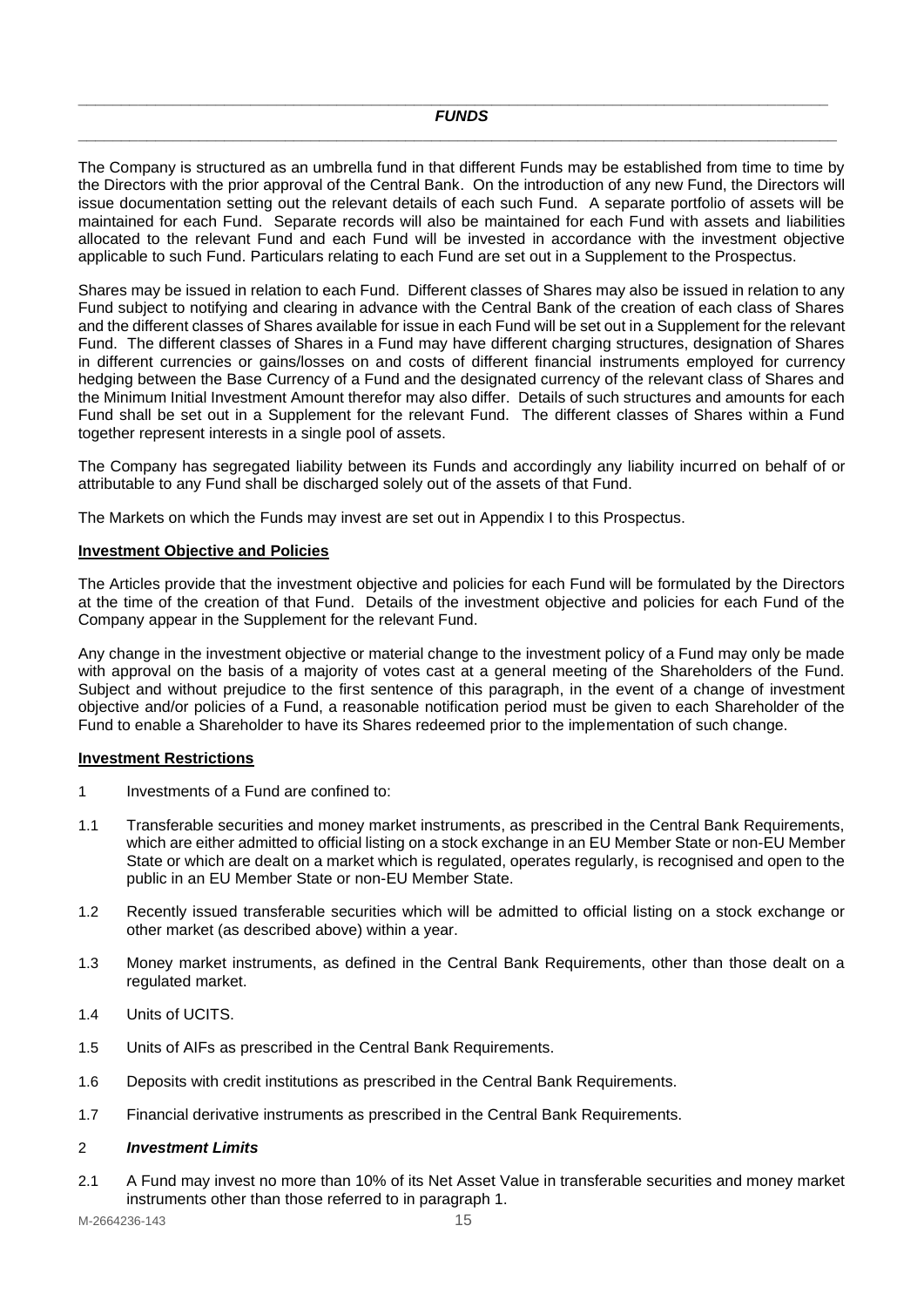- 2.2 Subject to the second paragraph of this section 2.2. a Fund shall not invest any more than 10% of assets of a UCITS in securities of the type to which Regulation 68(1)(d) of the UCITS Regulations 2011 apply. Paragraph (1) does not apply to an investment by a Fund in US Securities known as "Rule 144 A securities" provided that:
	- 2.2.1 the relevant securities have been issued with an undertaking to register the securities with the U.S. Securities and Exchange Commission within one year of issue; and
	- 2.2.2 the securities are not illiquid securities i.e. they may be realised by the Fund within seven days at the price, or approximately at the price, which they are valued by the Fund.
- 2.3 A Fund may invest no more than 10% of its Net Asset Value in transferable securities or money market instruments issued by the same body provided that the total value of transferable securities and money market instruments held in the issuing bodies in each of which it invests more than 5% is less than 40%.
- 2.4 Subject to the prior approval of the Central Bank, the limit of 10% (in 2.3) is raised to 25% in the case of bonds that are issued by a credit institution which has its registered office in an EU Member State or the United Kingdom and is subject by law to special public supervision designed to protect bond-holders. If a Fund invests more than 5% of its Net Asset Value in these bonds issued by one issuer, the total value of these investments may not exceed 80% of the Net Asset Value of the Fund.
- 2.5 The limit of 10% (in 2.3) is raised to 35% if the transferable securities or money market instruments are issued or guaranteed by an EU Member State or the United Kingdom or its local authorities or by a non-EU Member State or public international body of which one or more EU Member States are members.
- 2.6 The transferable securities and money market instruments referred to in 2.4. and 2.5 shall not be taken into account for the purpose of applying the limit of 40% referred to in 2.3.
- 2.7 Cash booked in accounts and held as ancillary liquidity shall not exceed 20% of the net assets of the Fund.
- 2.8 The risk exposure of a Fund to a counterparty to an OTC derivative may not exceed 5% of **its Net Asset Value.**

This limit is raised to 10% in the case of a credit institution authorised in the European Economic Area; a credit institution authorised within a signatory state (other than an EEA Member State) to the Basle Capital Convergence Agreement of July 1988 (Switzerland, Canada, Japan, United States, UK) or a credit institution authorised in Jersey, Guernsey, the Isle of Man, Australia or New Zealand.

- 2.9 Notwithstanding paragraphs 2.3, 2.7 and 2.8 above, a combination of two or more of the following issued by, or made or undertaken with, the same body may not exceed 20% of the Net Asset Value of a Fund:
	- 2.9.1 investments in transferable securities or money market instruments;
	- 2.9.2 deposits, and/or
	- 2.9.3 counterparty risk exposures arising from OTC derivatives transactions.
- 2.10 The limits referred to in 2.3, 2.4, 2.5, 2.7, 2.8 and 2.9 above may not be combined, so that exposure to a single body shall not exceed 35% of the Net Asset Value of a Fund.
- 2.11 Group companies are regarded as a single issuer for the purposes of 2.3, 2.4, 2.5, 2.7, 2.8 and 2.9. However, a limit of 20% of the Net Asset Value of a Fund may be applied to investment in transferable securities and money market instruments within the same group.
- 2.12 A Fund may invest up to 100% of its Net Asset Value in different transferable securities and money market instruments issued or guaranteed by any EU Member State, its local authorities, non-EU Member States or public international bodies of which one or more EU Member States are members or by the United Kingdom, Australia, Canada, Hong Kong, Japan, New Zealand, Switzerland, United States or any of the following:

OECD Member States, excluding those listed above (provided the relevant issues are investment grade) European Investment Bank European Bank for Reconstruction and Development International Finance Corporation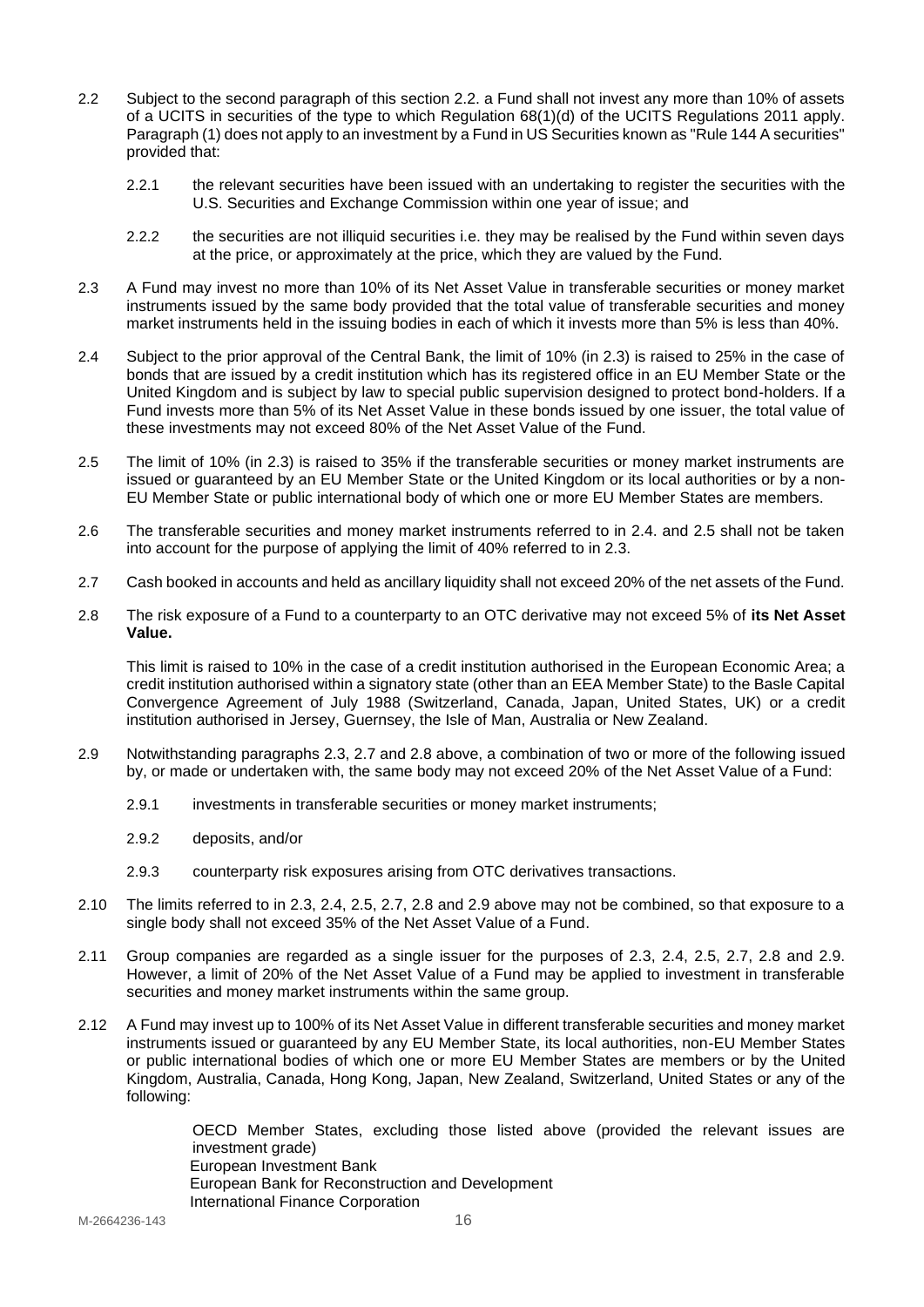International Monetary Fund Euratom The Asian Development Bank European Central Bank Council of Europe Eurofima African Development Bank International Bank for Reconstruction and Development (The World Bank) The Inter-American Development Bank European Union Federal National Mortgage Association (Fannie Mae) Federal Home Loan Mortgage Corporation (Freddie Mac) Government National Mortgage Association (Ginnie Mae) Student Loan Marketing Association (Sallie Mae) Federal Home Loan Bank Federal Farm Credit Bank Tennessee Valley Authority

The Fund must hold securities from at least 6 different issues, with securities from any one issue not exceeding 30% of its Net Asset Value.

## 3 *Investment in Collective Investment Schemes (CIS)*

- 3.1 A Fund may not invest more than 20% of its Net Asset Value in any one CIS.
- 3.2 Investment in AIFs may not, in aggregate, exceed 30% of the Net Asset Value of a Fund.
- 3.3 The CIS are prohibited from investing more than 10% of net asset value in other open-ended CIS.
- 3.4 When a Fund invests in the units of other CIS that are managed, directly or by delegation, by the Investment Manager or by any other company with which the Investment Manager is linked by common management or control, or by a substantial direct or indirect holding, the Investment Manager or other company may not charge subscription, conversion or redemption fees on account of the Fund's investment in the units of such other CIS.
- 3.5 Where a commission (including a rebated commission) is received by the Fund manager/investment manager/investment adviser by virtue of an investment in the units of another CIS, this commission must be paid into the property of the Fund.

#### 4 *Index Tracking UCITS*

- 4.1 A Fund may invest up to 20% of its Net Asset Value in shares and/or debt securities issued by the same body where the investment policy of the Fund is to replicate an index which satisfies the criteria set out in the Central Bank Requirements and is recognised by the Central Bank.
- 4.2 The limit in 4.1 may be raised to 35% of the Net Asset Value of the Fund, and applied to a single issuer, where this is justified by exceptional market conditions.

# 5 *General Provisions*

- 5.1 An investment company, or management company acting in connection with all of the CIS it manages, may not acquire any shares carrying voting rights which would enable it to exercise significant influence over the management of an issuing body.
- 5.2 A Fund may acquire no more than:
	- 5.2.1 10% of the non-voting shares of any single issuing body:
	- 5.2.2 10% of the debt securities of any single issuing body;
	- 5.2.3 25% of the units of any single CIS;
	- 5.2.4 10% of the money market instruments of any single issuing body.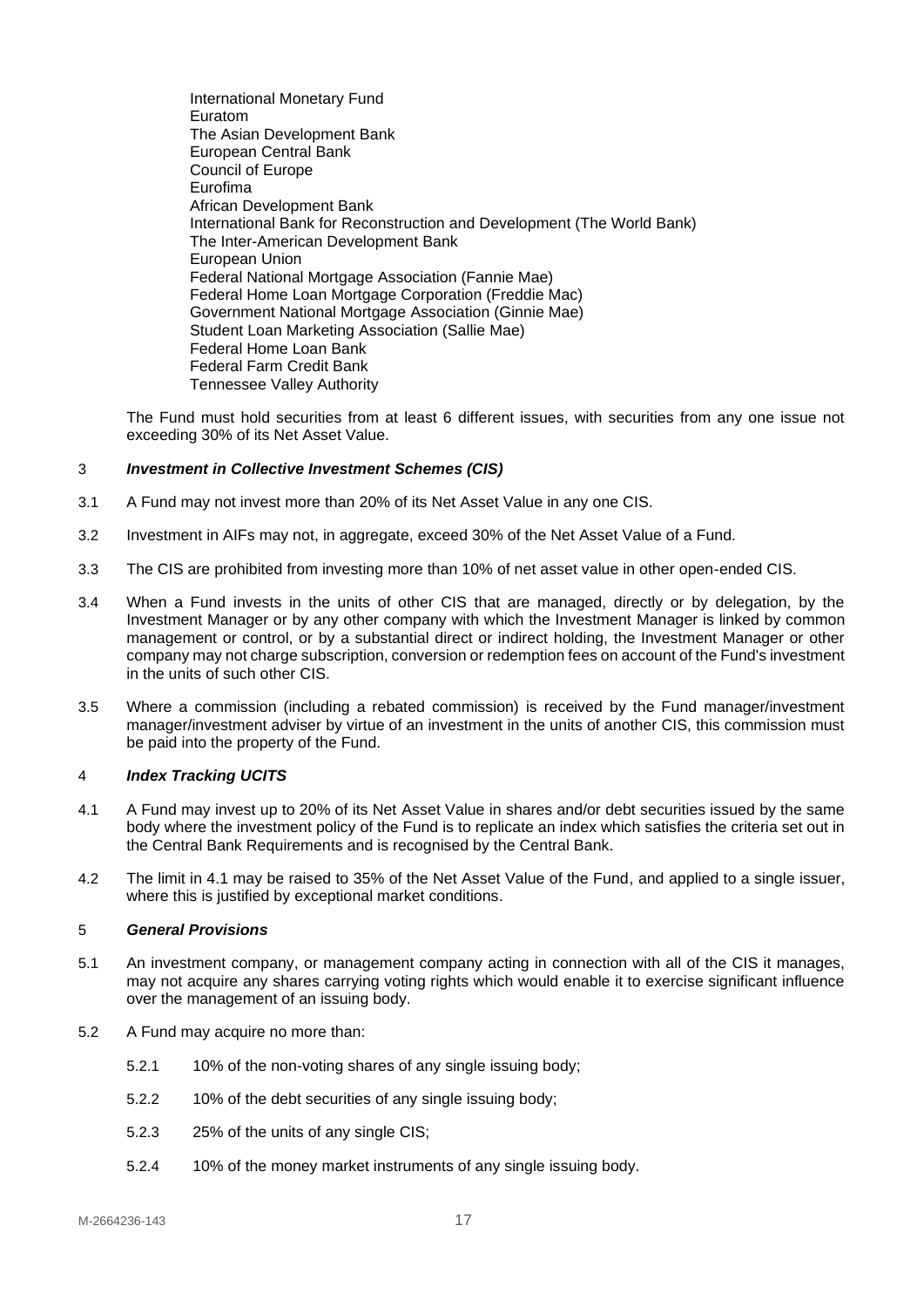The limits laid down in 5.2.2, 5.2.3 and 5.2.4 above may be disregarded at the time of acquisition if at that time the gross amount of the debt securities or of the money market instruments, or the net amount of the securities in issue cannot be calculated.

- 5.3 5.1 and 5.2 shall not be applicable to:
	- 5.3.1 transferable securities and money market instruments issued or guaranteed by an EU Member State or its local authorities;
	- 5.3.2 transferable securities and money market instruments issued or guaranteed by a non-EU Member State and the United Kingdom;
	- 5.3.3 transferable securities and money market instruments issued by public international bodies of which one or more EU Member States are members;
	- 5.3.4 shares held by a Fund in the capital of a company incorporated in a non-EU member State which invests its assets mainly in the securities of issuing bodies having their registered offices in that State, where under the legislation of that State such a holding represents the only way in which the Fund can invest in the securities of issuing bodies of that State. This waiver is applicable only if in its investment policies the company from the non-EU Member State complies with the limits laid down in 2.3 to 2.11, 3.1, 3.2, 5.1, 5.2, 5.4, 5.5 and 5.6 and provided that where these limits are exceeded, paragraphs 5.5 and 5.6 below are observed;
	- 5.3.5 Shares held by an investment company or investment companies in the capital of subsidiary companies carrying on only the business of management, advice or marketing in the country where the subsidiary is located, in regard to the repurchase of units at unit-holders' request exclusively on their behalf.
- 5.4 A Fund need not comply with the investment restrictions herein when exercising subscription rights attaching to transferable securities or money market instruments which form part of their assets.
- 5.5 The Central Bank may allow a recently authorised Fund to derogate from the provisions of 2.3 to 2.12, 3.1, 3.2 4.1 and 4.2 for six months following the date of its authorisation, provided it observes the principle of risk spreading.
- 5.6 If the limits laid down herein are exceeded for reasons beyond the control of a Fund, or as a result of the exercise of subscription rights, the Fund must adopt as a priority objective for its sales transactions the remedying of that situation, taking due account of the interests of its shareholders.
- 5.7 A Fund may not carry out uncovered sales of:
	- 5.7.1 transferable securities;
	- 5.7.2 money market instruments ;
	- 5.7.3 units of CIS; or
	- 5.7.4 financial derivative instruments.
- 5.8 A Fund may hold ancillary liquid assets.

#### 6 *Financial Derivative Instruments (FDIs)*

- 6.1 A Fund's global exposure (as prescribed in the Central Bank Requirements) relating to FDI must not exceed its Net Asset Value.
- 6.2 Position exposure to the underlying assets of FDI, including embedded FDI in transferable securities or money market instruments, when combined where relevant with positions resulting from direct investments, may not exceed the investment limits set out in the Central Bank Requirements. (This provision does not apply in the case of index based FDI provided the underlying index is one which meets with the criteria set out in the Central Bank Requirements.)

M-2664236-143 18 *Any short selling of money market instruments by the Company is prohibited*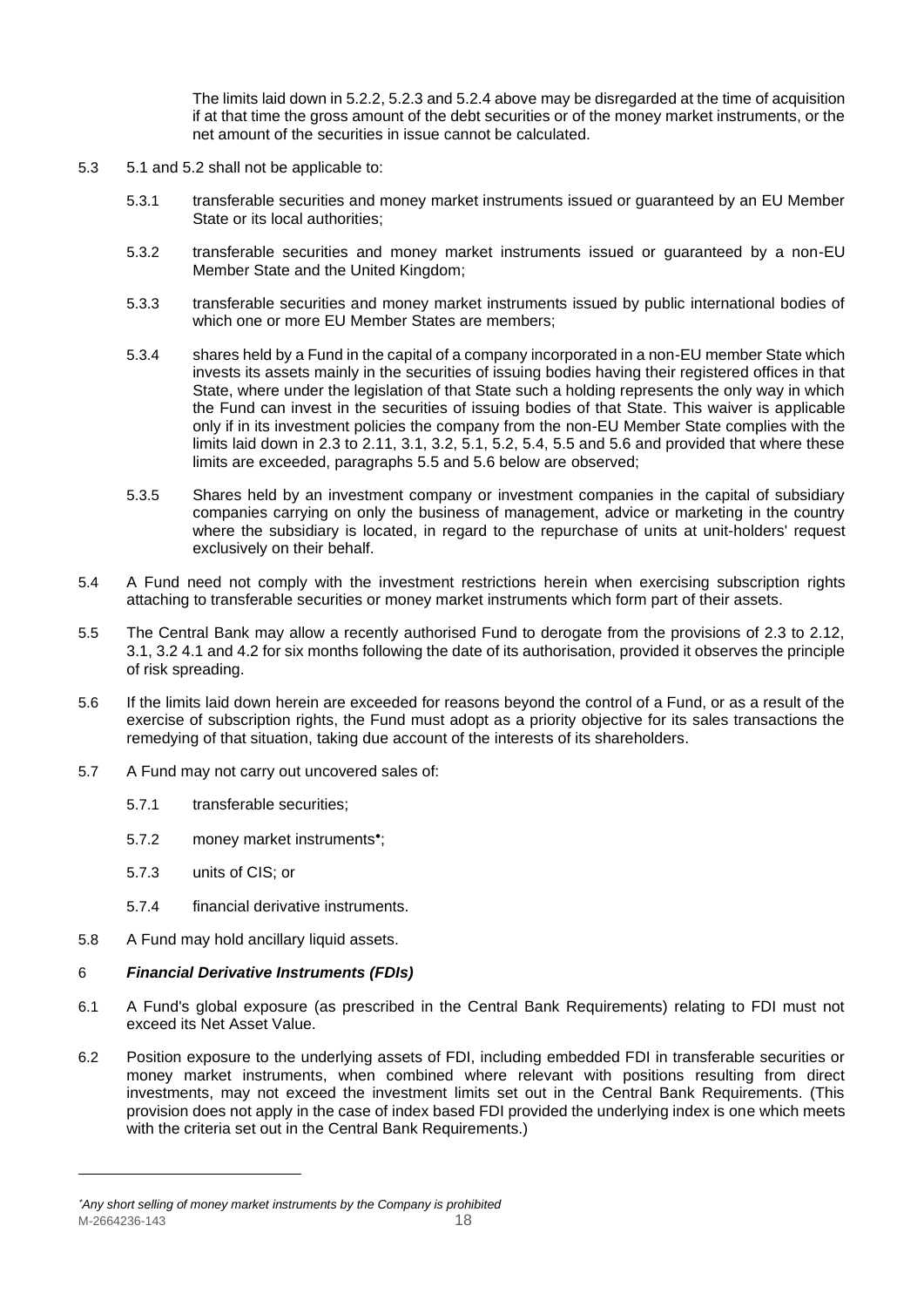- 6.3 A Fund may invest in OTC derivatives provided that the counterparties to the OTC derivatives are institutions subject to prudential supervision and belonging to categories approved by the Central Bank.
- 6.4 Investment in FDIs are subject to the conditions and limits laid down by the Central Bank.

It is intended that the Company should have the power to avail of any change in the law, regulations or guidelines which will permit investment in assets and securities on a wider basis than set out above. Any changes to any of the restrictions at any time will require the approval of the Central Bank. Each of the investment restrictions set out above are deemed to apply at the time of entry into the relevant transaction. If the limits are subsequently exceeded for reasons beyond the control of the Company or as a result of the exercise of subscription rights, the Company must adopt as a priority objective the remedying of that situation, taking due account of the interests of its Shareholders.

The Directors may from time to time impose such further investment restrictions as shall be compatible with or in the interests of Shareholders, in order to comply with the laws and regulations of the countries where Shareholders are located. Any further investment restrictions will not conflict with the Central Bank Requirements.

A Fund may derogate from its investment restrictions or any specific investment restriction set out in the Supplement for the relevant Fund for six months following the date of its approval provided it observes the principle of risk spreading.

Details of any specific investment restrictions for a Fund are set out in the Supplement for the relevant Fund.

## <span id="page-18-0"></span>**Efficient Portfolio Management**

The Company, on behalf of a Fund, may employ techniques and instruments relating to transferable securities and money market instruments, subject to the Regulations, in which it invests for efficient portfolio management purposes. The use of techniques and instruments for efficient portfolio management purposes is subject to the conditions and within the limits laid down by the Central Bank Requirements.

Where such operations concern the use of derivative transactions, this will be set out in the relevant Supplement and the Company must employ a risk-management process which enables it to accurately monitor, measure and manage at any time the risk of a Fund's positions and their contribution to the overall risk profile of the portfolio of assets of a Fund. It must employ a process for accurate and independent assessment of the value of OTC derivatives. Before investing in any financial derivative instruments on behalf of a Fund, the Company must file a risk management process report with the Central Bank and in accordance with particular requirements of the Central Bank shall specify, for that purpose, the types of derivative instruments, the underlying risks, the quantitative limits and the methods which are chosen in order to estimate the risks associated with transactions in any derivative instruments applicable to a Fund. The Company will ensure that a Fund's global exposure to FDIs does not exceed the total net asset value of its portfolio and that counterparty risk exposure to any OTC derivative transactions never exceeds the limits permitted under the Regulations.

The Company will, on request, provide supplementary information to Shareholders relating to the risk management methods employed, including the quantitative limits that are applied and any recent developments in the risk and yield characteristics of the main categories of investments.

The specific techniques and instruments to be utilised by each Fund (if any) are set out in the Supplement for the relevant Fund. Such techniques may involve the lending of portfolio securities by a Fund, but such lending must be secured by adequate collateral (where required by the Central Bank), further details of which are set out in the Supplement for the relevant Fund, where applicable.

Any such technique or instrument should be reasonably believed by the Company, the Manager or the Investment Manager to be economically appropriate to the efficient portfolio management of the relevant Fund, such that the use of such a technique or instrument may only be undertaken for the purpose of one or more of the following:

- a reduction in risk;
- a reduction in cost; or
- an increase in capital or income returns to a Fund with a level of risk which is consistent with the risk profile of the Fund and the risk diversification rules set out in the Regulations and Central Bank UCITS Regulations, as appropriate.

Direct and indirect operational costs and/or fees arising from the use of techniques and instruments for efficient portfolio management purposes on behalf of a Fund may be deducted from the revenue delivered to the relevant Fund. These costs and/or fees will be charged at normal commercial rates and will not include hidden revenue. The entities to which such costs and fees are paid during the annual period to the relevant accounting year end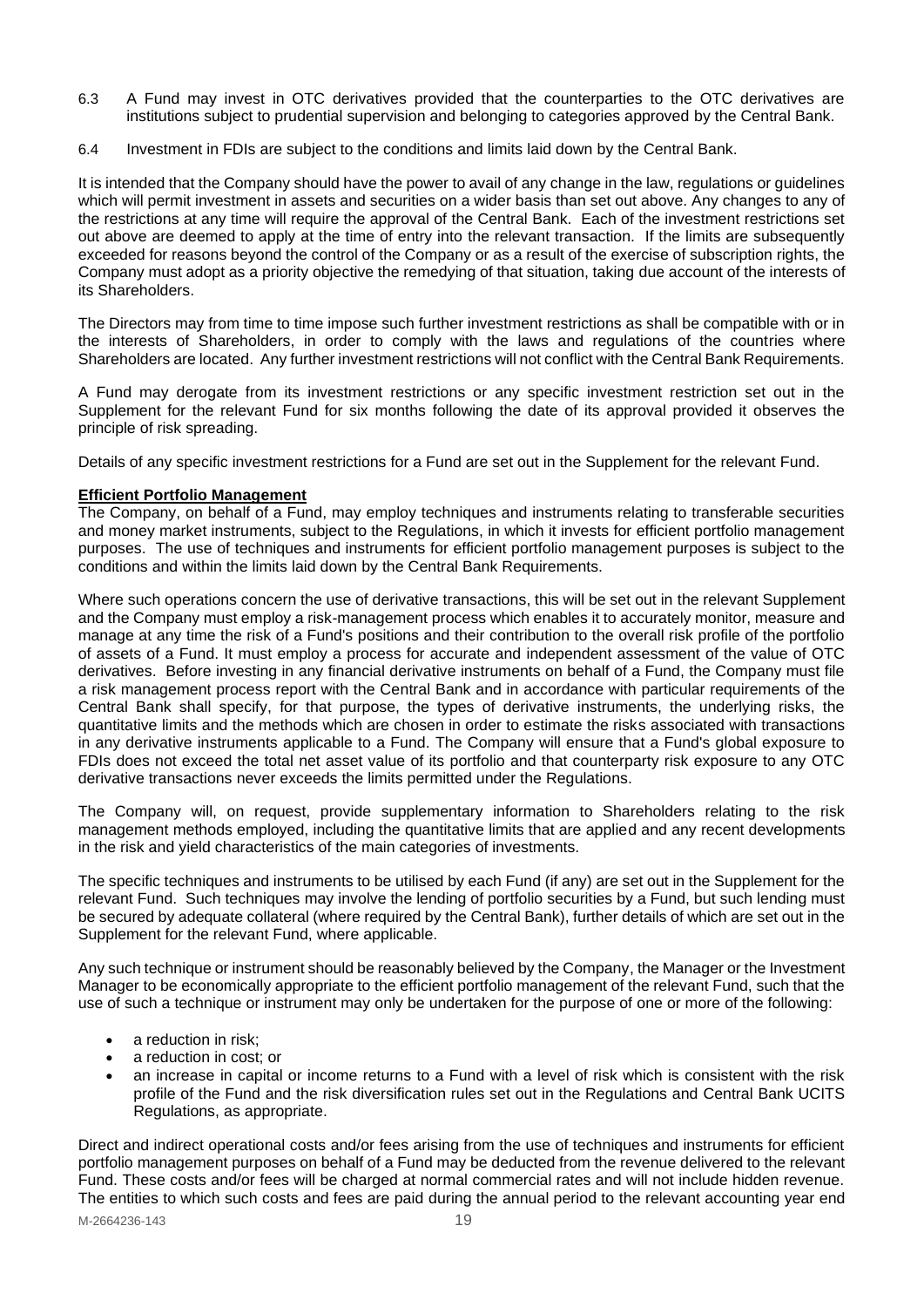of the Company will be disclosed in the annual reports and audited accounts of the Company (including whether such entities are related to the Company, the Manager, Investment Manager or Depositary)

The Company shall ensure that all revenues arising from efficient portfolio management techniques and instruments, net of direct and indirect operational costs, are returned to the relevant Fund.

## <span id="page-19-0"></span>**Borrowing and Lending Powers**

The Company may borrow up to 10% of a Fund's net assets at any time for the account of any Fund and the Depositary upon the Company's direction may charge the assets of such Fund as security for any such borrowing, provided that such borrowing is only for temporary purposes. Credit balances (e.g. cash) may not be offset against borrowings when determining the percentage of borrowings outstanding. Assets of a Fund may not be passed outside the Depositary's custody network to secure borrowings. Any particular borrowing restrictions for a Fund will appear in the Supplement for the relevant Fund. Without prejudice to the powers of the Company to invest in transferable securities, money market instruments and other financial instruments referred to in paragraph 1 of the **Investment Restrictions** under the heading *Permitted Investments*, the Company may not lend to, or act as guarantor on behalf of, third parties. A Fund may acquire transferable securities, money market instruments and other financial instruments referred to in paragraph 1 of the **Investment Restrictions** above which are not fully paid. The Company may not carry out uncovered sales of transferable securities, money market instruments and other financial instruments.

The Company may acquire foreign currency by means of a back to back loan agreement(s). Foreign currency obtained in this manner is not classified as borrowing for the above mentioned 10% limit provided that the offsetting deposit (a) is denominated in the Base Currency of the relevant Fund and (b) equals or exceeds the value of the foreign currency loan outstanding.

# <span id="page-19-1"></span>**Dividend Policy**

The dividend arrangements relating to each Fund will be decided by the Directors at the time of the creation of the relevant Fund and details are set out where applicable in the Supplement for the relevant Fund. Under the Articles, the Directors are entitled to declare and pay such dividends at such times as they think fit and as appear to be justified, out of the accumulated net revenue including interest and dividends earned by the relevant Fund and/or realised and unrealised capital gains on the disposal/valuation of investments and other assets less realised and unrealised capital losses of the relevant Fund. The Company will be obliged and entitled to deduct an amount in respect of Irish taxation from any dividend payable to an investor in any Fund who is or is deemed to be a Non-Exempt Investor and pay such sum to the Revenue Commissioners in Ireland.

Dividends not claimed within six years from their due date will lapse and revert to the relevant Fund.

Dividends payable in cash to Shareholders will be paid by telegraphic transfer to the bank account in the name of the Shareholder at its risk and expense.

#### <span id="page-19-2"></span>**Benchmark Regulation**

The BMR applies to 'contributors' to, 'administrators' of, and 'users' of benchmarks in the EU. The BMR, among other things, (a) requires EU benchmark administrators to be authorised or registered and to comply with requirements relating to the administration of benchmarks, (b) prohibits the use in the EU of benchmarks provided by EU administrators which are not authorised or registered in accordance with the BMR, and (c) prohibits the use in the EU of benchmarks provided by non-EU administrators which are not (i) authorised or registered and subject to supervision in a jurisdiction in respect of which an 'equivalence' decision has been adopted in accordance with the BMR, or (ii) where such equivalence decision is pending, 'recognised' by the competent authorities of the applicable EU Member State(s). An exception to this is that a benchmark provided by a non-EU administrator can itself be endorsed for use in the EU by an EU authorised or registered administrator or an EUbased supervised entity, following authorisation of the endorsement by the relevant competent authority.

The Company is required under the BMR to use only benchmarks which are provided by authorised benchmark administrators that are present in the register of administrators maintained by the European Securities and Markets Authority, pursuant to Article 36 of the BMR. Where the objective of a Fund references a Benchmark, the Company is required to include in the Prospectus clear and prominent information stating whether the Benchmark is provided by a Benchmark administrator included in the Benchmarks Register. This information is included in the Supplement of the relevant Fund.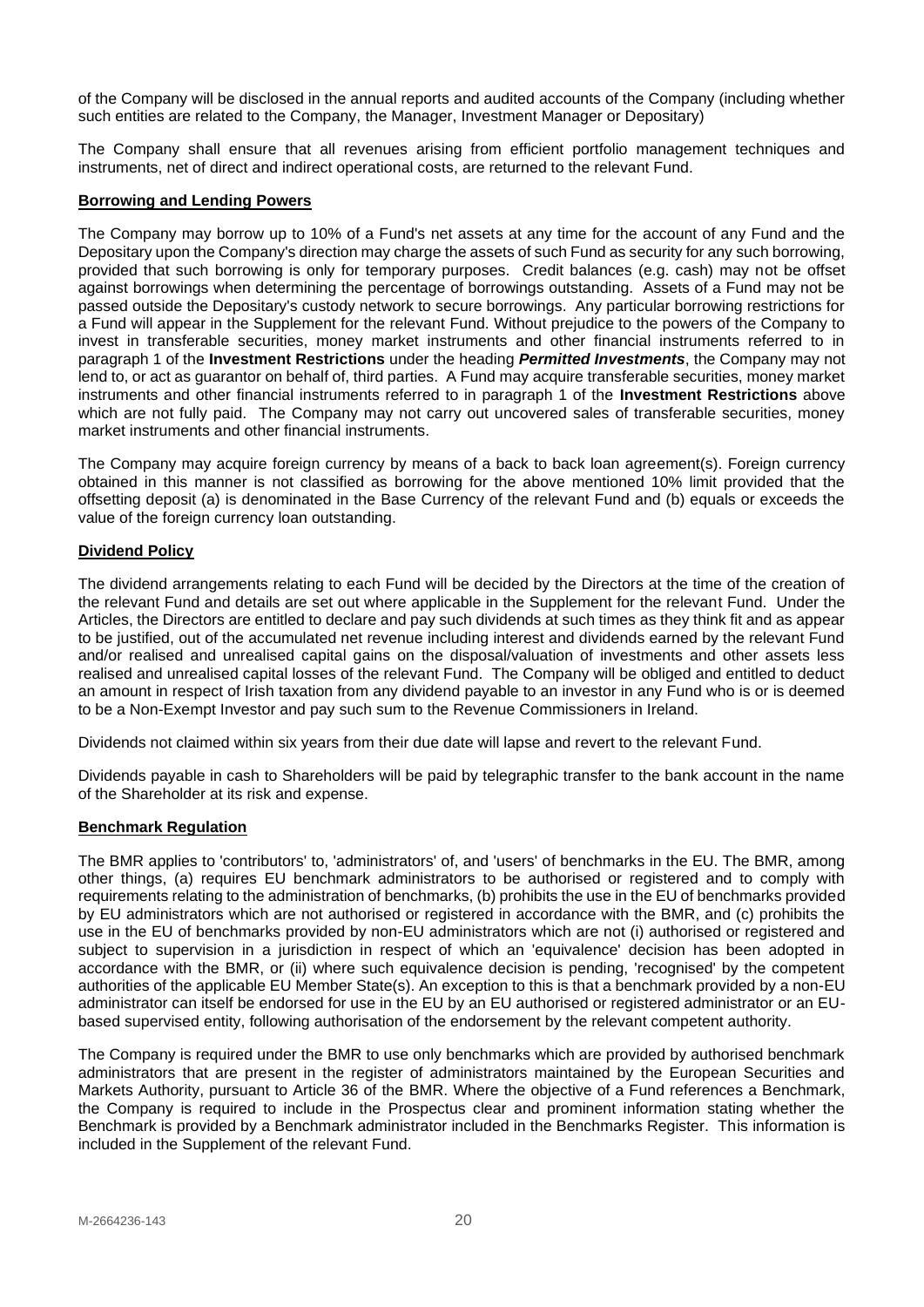In addition, the BMR requires the Company to produce and maintain a robust contingency plan setting out the actions that it would take in the event that a benchmark (as defined by the EU Benchmark Regulation) materially changes or ceases to be provided.

## **Integration of Sustainability Risks**

The extent to which Sustainability Risks represent potential or actual material risks to the Funds is considered by the Investment Manager in its investment decision making and risk monitoring. Along with any other material risk, the Investment Manager will consider Sustainability Risks in order to seek to maximize long-term risk-adjusted returns for the Fund.

The Investment Manager undertakes materiality assessments as part of its fundamental investment approach whereby the Investment Manager assess the degree to which each company is managing its key material issues. This enables the Investment Manager to understand 1) what a company's principal, material risks and opportunities are and 2) to engage on these issues to ensure that they understand the extent to which these issues are being managed by the company, as well as how they are being managed. The Investment Manager attributes a proprietary resiliency score to each holding reflecting its evaluation of this assessment. A conviction score is also attributed to each of the holdings which reflects the Investment Manager's fundamental analysis of each holding, including information received from the materiality assessment and engagement with a company. The Investment Manager's conviction score may indicate the trading in terms of whether a particular investment is no longer suitable and to sell it or decide not make an investment in it, or whether it is suitable and should be held. This may also reflect the weighting of the holdings in the Funds. In this way, the Sustainability Risks and opportunities are integrated into investment decisions.

## *Assessment of the Impact of Sustainability Risks*

An assessment is undertaken of the likely impacts of the Sustainability Risks listed in this Prospectus on each Fund's return.

The impacts following the occurrence of a Sustainability Risk may be numerous and may vary depending on the specific risk, region and asset class. In general, where a Sustainability Risk occurs in respect of an asset, there could be a negative impact on, or entire loss of, its value.

A Sustainability Risk can either represent a risk on its own or have an impact on other risks and contribute significantly to other risks, such as market risks, operational risks, liquidity risks or counterparty risks.

The impact of Sustainability Risks on the returns of each Fund as a whole is considered to be low to medium due to the level of diversification of investments in each Fund.

Unless otherwise set out in the relevant Supplement, the investments underlying each Fund which complies with Article 6 of SFDR do not take account of EU criteria for environmentally sustainable economic activities.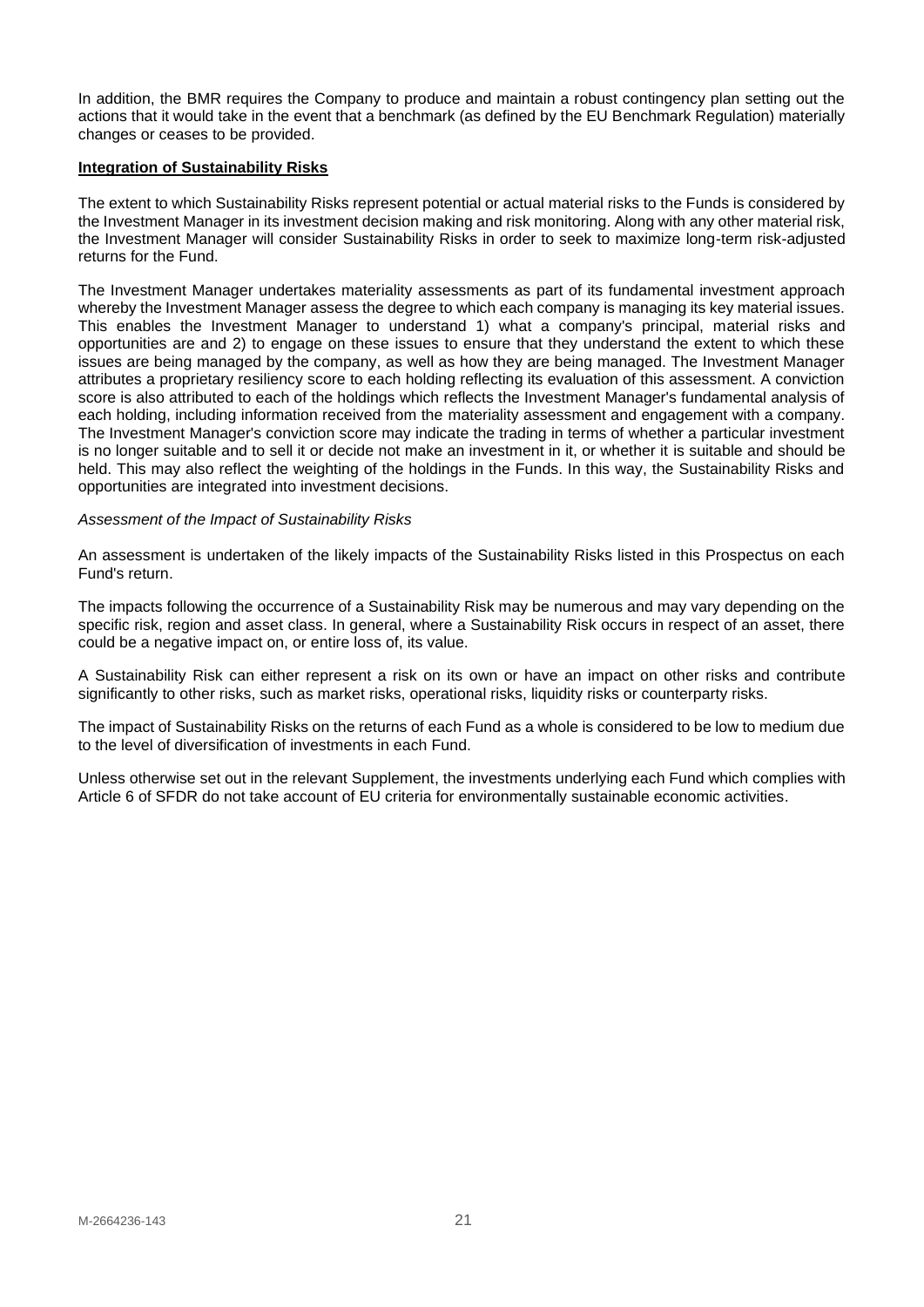# <span id="page-21-0"></span>**General**

**The discussion below is of a general nature and is intended to describe various risk factors which may be associated with an investment in the Shares of a Fund to which the attention of investors is drawn. See also the section of the relevant Supplement for a discussion of any additional risks particular to Shares of that Fund. Risk factors may apply to each Fund to varying degrees and this exposure will also vary over time. Risks may also arise in the future which could not have been anticipated in advance. Risk factors may occur simultaneously and/or may compound each other resulting in an unpredictable effect on the value of the Shares. No assurance can be given as to the effect that any combination of risk factors may have on the value of the Shares.**

**Before making an investment in the Fund, investors should consider carefully the information contained in this Prospectus. Investors should consider their own personal circumstances including their level of risk tolerance, financial circumstances and investment objectives.** 

**The risks set out in this Prospectus do not purport to be an exhaustive or complete explanation of all the risks. Potential investors should be aware that an investment in the Company or any Fund may be exposed to risks of an exceptional nature from time to time.** 

The Funds will be investing in assets selected by the Investment Manager in accordance with the respective investment objectives and policies. The value of investments and the income from them, and therefore the value of and income from Shares relating to each Fund, will therefore be closely linked to the performance of such investments. Investments made by the Investment Manager will be speculative and an investment in a Fund, therefore, involves a degree of risk. There is no guarantee that the investment objective of a Fund, or its risk monitoring, will be achieved and results may vary substantially over time.

A Fund's investment strategy may carry considerable risks. The value of investments and the income from them, and therefore the value of and income from Shares relating to each Fund, can go down as well as up and a Shareholder may not get back the amount he invests. Changes in exchange rates between currencies or the conversion from one currency to another may also cause the value of the investments to diminish or increase.

The income and gains of a Fund from its assets may suffer withholding tax which may or may not be reclaimable in the countries where such income and gains arise. If the position changes in the future and either the application of a higher or lower rate results in an additional payment of tax or a repayment to the relevant Fund respectively, the Net Asset Value will not be re-stated and the benefit or the cost will be allocated to the existing Shareholders of the relevant Fund rateably at the time of adjustment.

While the provisions of the Companies Act provide for segregated liability between Funds, these provisions have yet to be tested in foreign courts, in particular, in satisfying local creditors' claims.

#### **Reliance on the Investment Manager**

The Shareholders will have no right to participate in the management of a Fund or in the control of its business. Accordingly no person should purchase any Shares unless he is willing to entrust all aspects of management of the Fund to the Company and the Manager and all aspects of selection and management of the Fund's investments to the Investment Manager. Each Fund's performance depends on, amongst other things, the expertise and investment decisions of the Investment Manager. The Investment Manager's opinion about the intrinsic worth of a company or security may be incorrect, the Fund's investment objective may not be achieved and the market may continue to undervalue the securities held by the Fund.

Investors will not have an opportunity to evaluate for themselves the relevant economic, financial and other information regarding the investments by a Fund and accordingly, will be dependent upon the judgment and ability of the Investment Manager in investing and managing the capital of that Fund. No assurance can be given that a Fund will be successful in obtaining suitable investments or that, if the investments are made, the objectives of that Fund will be achieved.

#### **No Assurance or Guarantee**

There can be no assurance or guarantee that the stated investment objectives of a Fund will be met and all of each Shareholder's investment is at risk. Each Shareholder may therefore receive a return from their investment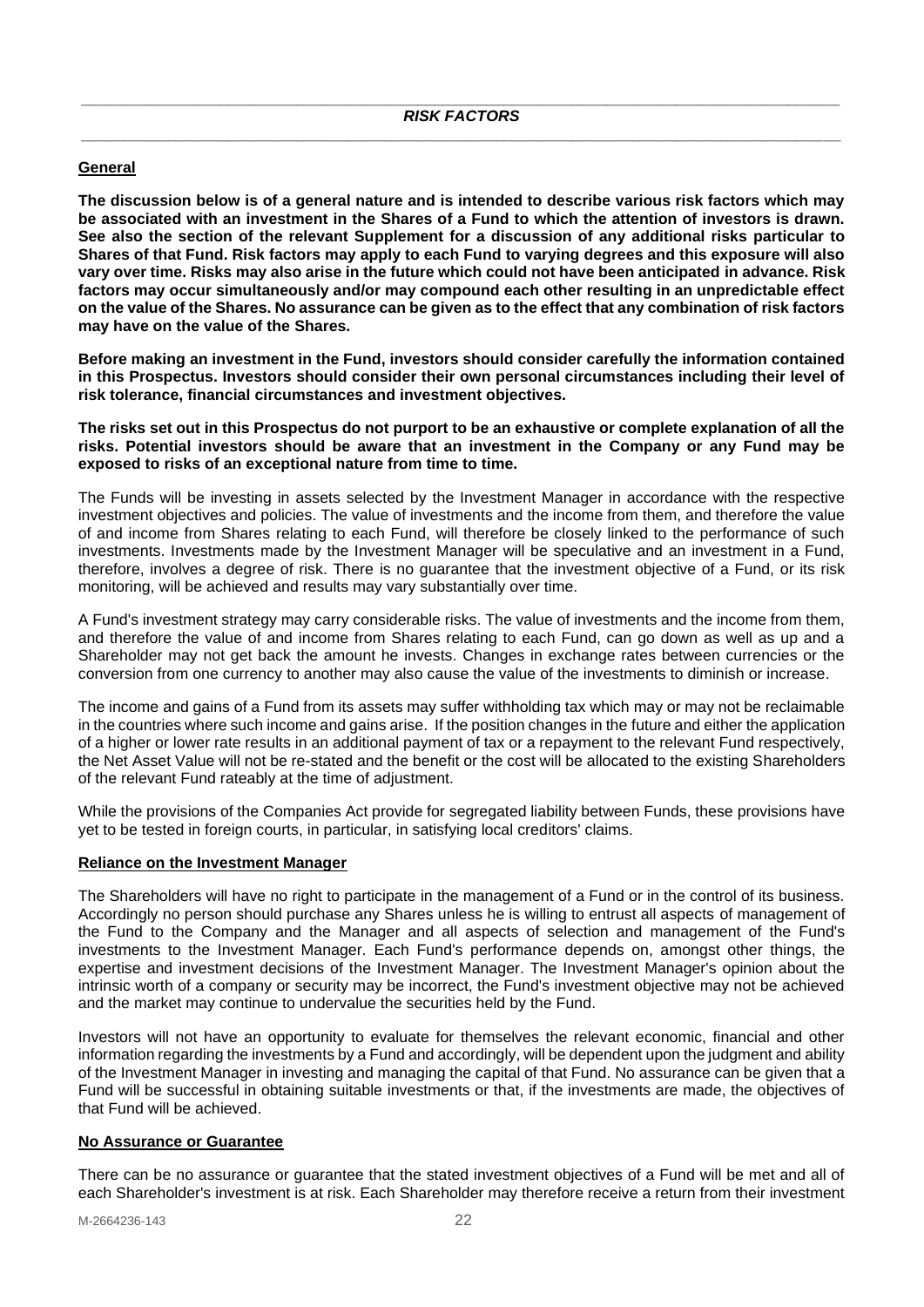which is insufficient at that time to meet their investment objective. Shareholders in each Fund will share economically the investment risks in relation to that Fund on a pooled basis during the period of time that they are recorded as having Shares.

# **Brexit**

The United Kingdom's referendum held on 23 June 2016 resulted in a majority voting in favour of the United Kingdom (UK) leaving the EU. The UK parliament decided to formally start the process to leave the EU on 29 March 2017 pursuant to Article 50 of the Treaty on the European Union, which provides for a period of up to two years for negotiation and coming into effect of a withdrawal agreement between the UK and the rest of the EU. The two year negotiation period was subsequently extended by unanimous agreement between the UK and the rest of the EU in 2019. The final renegotiated Brexit withdrawal agreement was signed on 24 January 2020 and on 31 January 2020 the UK formally withdrew and ceased being a member of the EU. However, a transition period was entered into until 31 December 2020 during which time both the UK and EU continued to negotiate the terms of the future relationship. During the transition period, the UK was subject to applicable EU laws and regulations during which nothing changed. The transition period ended on 31 December 2020. The rules governing the new relationship between the EU and UK took effect on 1 January 2021, though the terms of the future relationship between the UK and EU remain uncertain.

Ireland remains a member of the EU and the Company remains an EU regulated UCITS that can avail of passporting rights under the UCITS Regulations to market and sell shares in the Company in the EU, subject to complying with the terms of the UCITS Regulations.

However, the Company may be negatively impacted by changes in law and tax treatment resulting from the UK's departure from the EU particularly as regards any UK situate investments held by the Company and the fact that the Company may no longer have a right to market and sell shares in the Company in the UK, following the UK's exit from the EU. In addition, UK domiciled investors in the Company may be impacted by changes in law, particularly as regards UK taxation of their investment in the Company, resulting from the UK's departure from the EU. However, the Company applied for and is now subject to the Temporary Permissions Regime with the UK Financial Conduct Authority (the "**FCA**") which enables financial services firms based in the EEA to continue operating in the UK after Brexit.

As of the date of this Prospectus, the UK and EU have concluded technical negotiations on a UK-EU Memorandum of Understanding (**MoU**). Formal steps need to be undertaken on both sides before the MoU can be signed but it is expected that this can be done expeditiously. The MoU, once signed, creates the framework for voluntary regulatory cooperation in financial services between the UK and the EU. The MoU will establish the Joint UK-EU Financial Regulatory Forum, which will serve as a platform to facilitate dialogue on financial services issues. There is likely to be a degree of continued market uncertainty regarding Brexit which may also negatively impact the value of investments held by the Company.

No assurance can be given that such matters will not adversely affect the Company, the Manager or the Investment Manager's ability to achieve the Company's investment objectives.

# **Counterparty and Settlement Risk**

The Company may enter into over-the-counter (i.e. off-exchange) derivative contracts in relation to the Fund, and accordingly will be exposed to the risk that the counterparties to such contracts may, in an insolvency or similar event, be unable to meet their contractual obligations under the contracts. If a counterparty was unable to meet its contractual obligations under a derivative, the Fund in relation to which the Company had entered into that derivative could incur a loss and this would have an adverse effect on the value of the Fund. The fact that the derivatives will be entered into over-the-counter, rather than on a regulated market may increase the potential for loss by the Fund.

# **Currency Risk**

Prospective investors whose assets and liabilities are predominantly in currencies, other than the Base Currency of the Fund, should take into account the potential risk of loss arising from fluctuations in value between the currency of investment and such other currencies.

# **Paying Agent Risk**

Shareholders who choose or are obliged under local regulations to pay or receive subscription or redemption monies or dividends via an intermediate entity rather than directly to the Company or the relevant Fund (e.g. a paying agent in a local jurisdiction) bear a credit risk against that intermediate entity with respect to (a)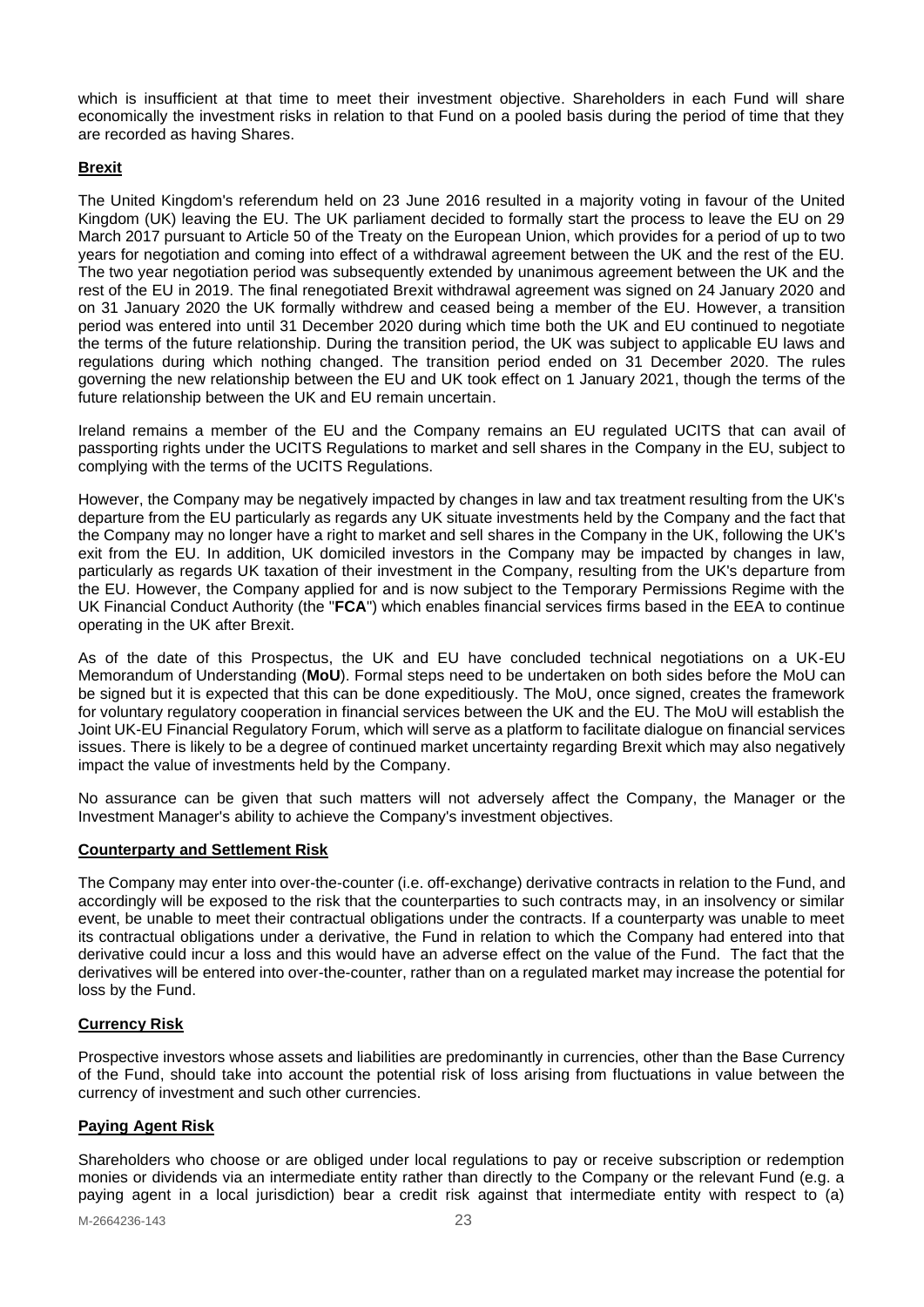subscription monies prior to the transmission of such monies to the Company or the relevant Fund and (b) redemption monies payable by such intermediate entity to the relevant Shareholder.

## **Repurchase Agreements**

A Fund may enter into repurchase agreements for the purposes of efficient portfolio management, subject to the conditions and limits set out in the Central Bank Requirements. If the other party to a repurchase agreement should default, the Fund might suffer a loss to the extent that the proceeds from the sale of the underlying securities and other collateral held by the Fund in connection with the reputed repurchase agreement are less than the repurchase price. In addition, in the event of bankruptcy or similar proceedings of the other party to the repurchase agreement or its failure to repurchase the securities as agreed, the Fund could suffer losses, including loss of interest on or principal of the security and costs associated with delay and enforcement of the purchase agreement.

# **Stocklending**

Some Funds have the power to lend any or all of its securities and may do so from time to time, as and when considered appropriate in the interests of Shareholders and in accordance with applicable Central Bank Requirements and market practice. Stocklending arrangements are entered into to provide a low risk additional source of income for a Fund. Where a Fund enters into stocklending arrangements, the Fund will have a right to terminate such agreements at any time and demand the return of any or all of the securities loaned. There is a risk in the exposure to the market if recourse has to be had to collateral, or if there is fraud or negligence on the part of the Depositary, Manager, Investment Manager or lending agent. In addition, there is an operational risk associated with marking to market daily valuations and there are potential stability risks of providers of collateral. The principal risk in such stocklending arrangements is the insolvency of the borrower. In this event, the relevant Fund could experience delays in recovering its securities and such event could possibly result in capital losses.

## **Use of Umbrella Cash Account and individual cash account**

Subscription monies received in respect of a Fund in advance of the issue of Shares will be held either in an Umbrella Cash Account in the name of the Company or in an individual cash account in the name of a Fund. In each scenario, subscription monies will be treated as a general asset of the relevant Fund. In addition, investors will be unsecured creditors of the relevant Fund with respect to the amount subscribed and held by the Company until Shares are issued on the relevant Dealing Day. As such, investors will not benefit from any appreciation in the NAV of the relevant Fund or any other Shareholder rights (including dividend entitlement) until such time as Shares are issued on the relevant Dealing Day. In the event of an insolvency of the Fund or the Company, there is no guarantee that the Fund or Company will have sufficient funds to pay unsecured creditors in full.

Payment of redemption proceeds and dividends in respect of a particular Fund is subject to receipt by the Administrator of original subscription documents and compliance with all anti-money laundering procedures. Notwithstanding this, redeeming Shareholders will cease to be Shareholders, with regard to the redeemed Shares, and will be unsecured creditors of the particular Fund, from the relevant Dealing Day. Pending redemptions and distributions, including blocked redemptions or distributions, will, pending payment to the relevant Shareholder, be held either in an Umbrella Cash Account in the name of the Company or, in an individual cash account in the name of a Fund. In each scenario, redeeming Shareholders and Shareholders entitled to such distributions will be unsecured creditors of the relevant Fund, and will not benefit from any appreciation in the NAV of a Fund or any other Shareholder rights (including further dividend entitlement), with respect to the redemption or distribution amount held in the Umbrella Cash Account or in an individual cash account. In the event of an insolvency of the relevant Fund or the Company, there is no guarantee that the Fund or the Company will have sufficient funds to pay unsecured creditors in full. Redeeming Shareholders and Shareholders entitled to distributions should ensure that any outstanding documentation and information is provided to the Administrator promptly. Failure to do so is at such Shareholder's own risk.

In the event of the insolvency of a Fund, recovery of any amounts held in the Umbrella Cash Account to which another Fund is entitled, but which may have transferred to the insolvent Fund as a result of the operation of the Umbrella Cash Account, will be subject to the principles of Irish insolvency law and the terms of the operational procedures for the Umbrella Cash Account. There may be delays in effecting and / or disputes as to the recovery of such amounts, and the insolvent Fund may have insufficient funds to repay amounts due to other Funds.

Further detail of the Company's Umbrella Cash Account and/or any individual cash accounts in the name of the Funds, are available on request from the Administrator.

#### **Sustainability Risks**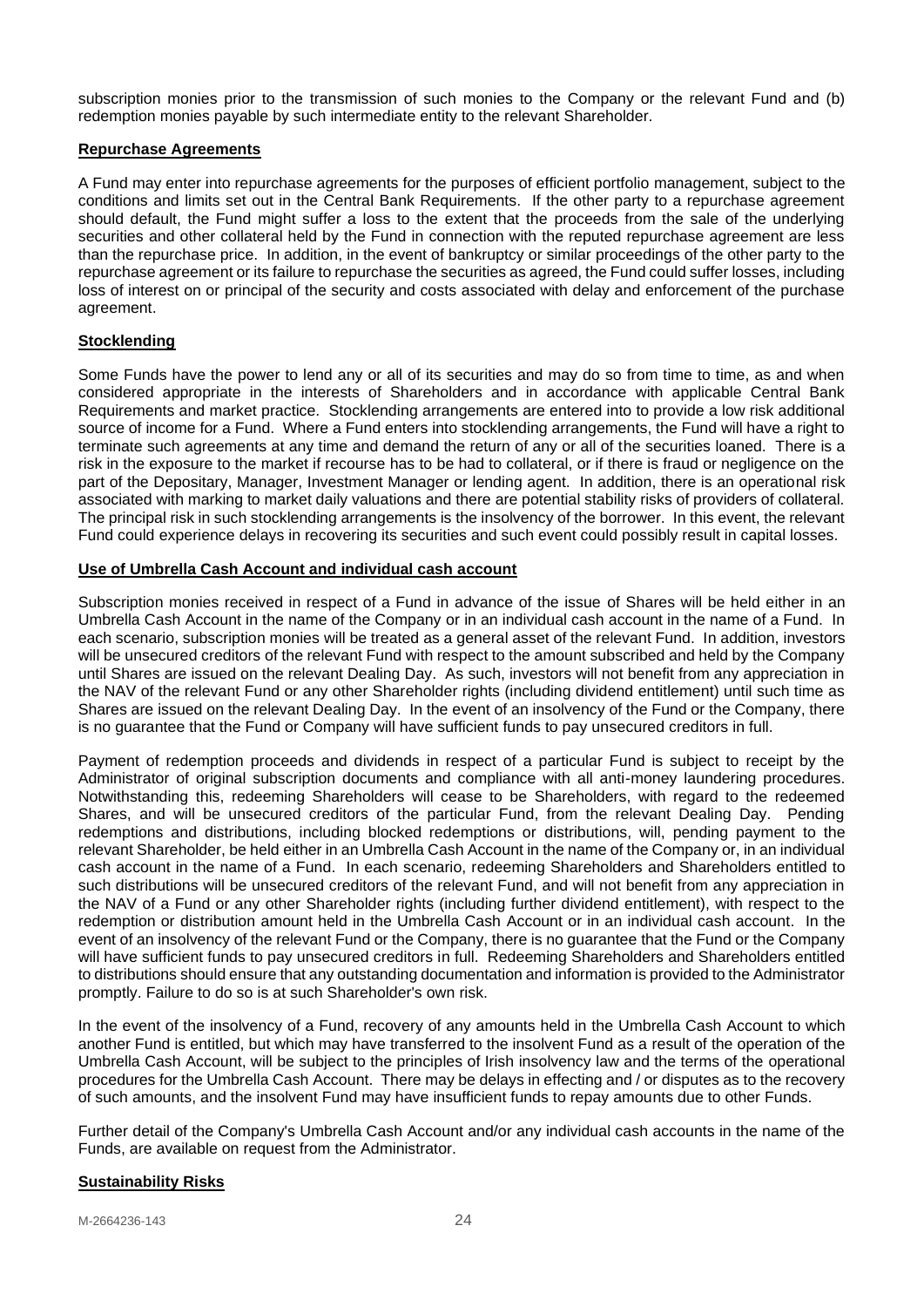Sustainability Risks may arise in respect of an issuer itself, its affiliates or in its supply chain and/or apply to a particular economic sector, geographical or political region. Environmental Sustainability Risks, including risks arising from climate change, are associated with events or conditions affecting the natural environment. Social risks may be internal or external to an issuer and are associated with employees, local communities, customers or populations of companies or countries and regions. Governance risks are associated with the quality, effectiveness and process for the oversight of day to day management of companies and issuers.

Loss of investment value following a Sustainability Risk may occur in numerous ways. For investments in a corporate issuer, losses may result from damage to its reputation with a consequential fall in demand for its products or services, loss of key personnel, exclusion from potential business opportunities, increased costs of doing business and/or increased cost of capital. Laws, regulations and industry norms play a significant role in controlling the impact of sustainability factors on many industries, particularly in respect of environmental and social factors. Any changes in such measures, such as increasingly stringent environmental or health and safety laws, can have a material impact on the operations, costs and profitability of businesses. A corporate may also suffer the impact of fines and other regulatory sanctions. The time and resources of the corporate's management team may be diverted from furthering its business and be absorbed seeking to deal with the Sustainability Risk, including changes to business practices and dealing with investigations and litigation. Sustainability Risks may also give rise to loss of assets and/or physical loss including damage to real estate and infrastructure. The utility and value of assets held by businesses to which a Fund is exposed may also be adversely impacted by a Sustainability Risk. Further, certain industries face considerable scrutiny from regulatory authorities, nongovernmental organisations and special interest groups in respect of their impact on sustainability which may cause affected industries to make material changes to their business practices which can increase costs and result in a material negative impact on the profitability of businesses.

Such scrutiny may also materially impact the consumer demand for a business's products and services which may result in a material loss in value of an investment linked to such businesses. Sustainability Risks are relevant as both standalone risks, and also as cross-cutting risks which manifest through many other risk types which are relevant to the assets of a Fund. For example, the occurrence of a Sustainability Risk can give rise to financial and business risk, including through a negative impact on the creditworthiness of other businesses.

# **Liquidity Risk**

Liquidity describes the speed and ease with which an asset can be sold and converted into cash. Investments owned by a Fund can usually be sold promptly at a fair price and therefore can be described as liquid. However, a Fund may hold investments which become illiquid over a period of time due to stressed market conditions, volatility or low trading volumes, which means they cannot be sold quickly or easily. Some investments may become illiquid because of legal restrictions or for other reasons. Sometimes, there may simply be a shortage of buyers. A Fund that has trouble selling an investment can lose value or incur extra costs. In addition, illiquid investments may be more difficult to value accurately and may experience larger price changes. This can cause greater fluctuations in a Fund's value.

# **Possible Effects of Substantial Redemptions or Withdrawals**

Redemptions or withdrawals from a Fund could require that Fund to liquidate its positions more rapidly than otherwise desirable, which could adversely affect that Fund's net asset value. Illiquidity in certain securities could make it difficult for a Fund to liquidate positions on favourable terms, which may affect that Fund's net asset value. Although a Fund may suspend redemptions or withdrawals in the manner described under the section entitled **Suspension of Calculation of Net Asset Value** in order to minimize this risk, it might not always do so, nor would use of this provision eliminate such value or liquidity risks.

The purchase or redemption of a substantial number of shares in the Fund may require the Investment Manager to change the composition of the Fund's portfolio significantly or may force the Investment Manager to buy or sell investments at unfavourable prices, which may adversely affect the Fund's returns and its overall performance. Portfolio turnover for the Fund may also result in increased trading costs, and may adversely impact the Fund's trading expense ratio.

# **Concentration Risk**

A Fund may invest a relatively large percentage of its assets in issuers located in a single country, a small number of countries, or a particular geographic region. In these cases, the Fund's performance will be closely tied to the market, currency, economic, political, or regulatory conditions and developments in that country or region or those countries, and could be more volatile than the performance of more geographically-diversified funds. In addition, a Fund may concentrate its investments in companies in a particular industry, market or economic sector. When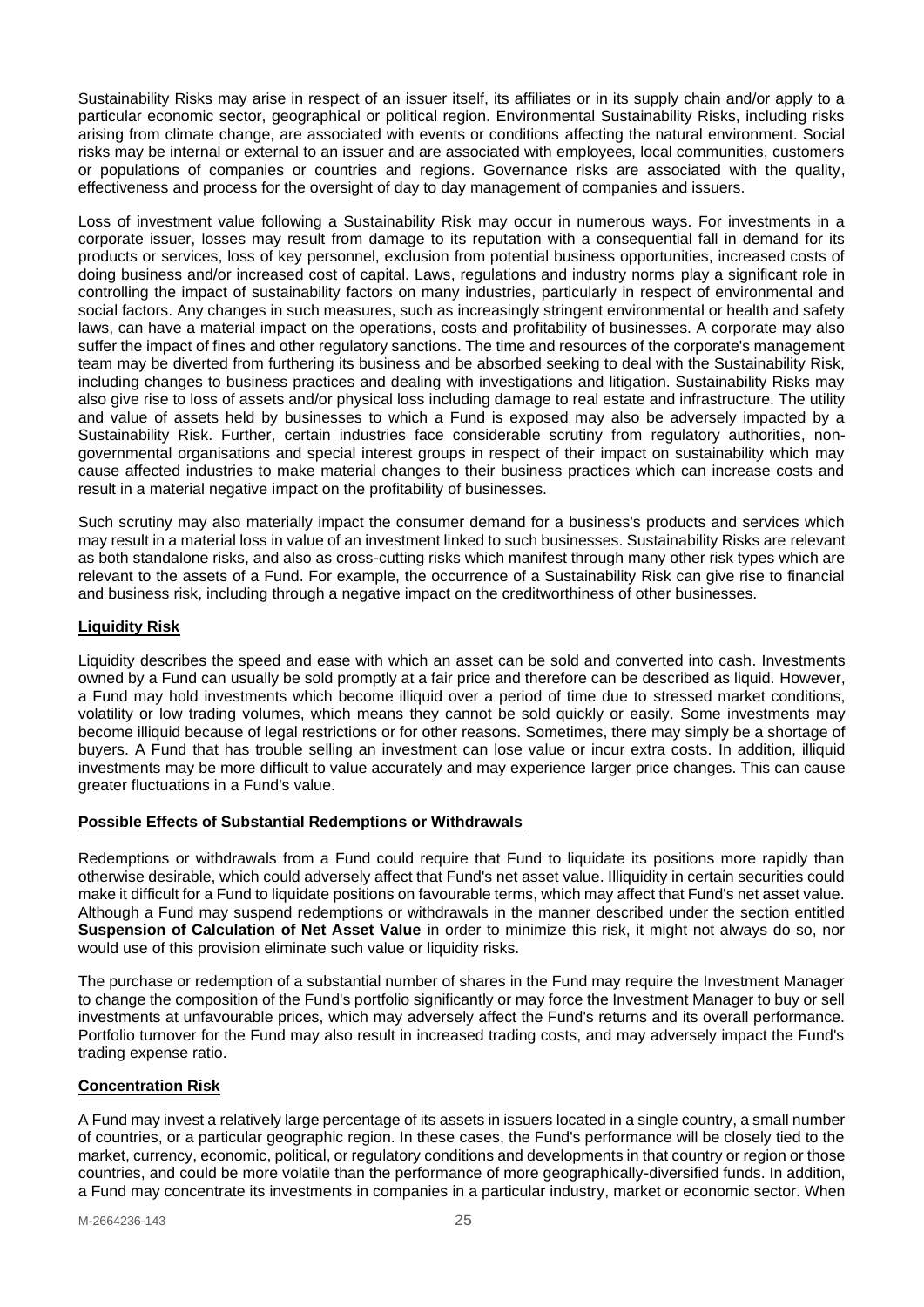a Fund concentrates its investments in a particular industry, market or economic sector, financial, economic, business, and other developments affecting issuers in that industry, market or sector will have a greater effect on the Fund than if it had not concentrated its assets in that industry, market or sector. Further, investors may buy or sell substantial amounts of a Fund's shares in response to factors affecting or expected to affect a particular country, industry, market or sector in which the Fund concentrates its investments, resulting in abnormal inflows or outflows of cash into or out of the Fund. These abnormal inflows or outflows may cause the Fund's cash position or cash requirements to exceed normal levels, and consequently, adversely affect the management of the Fund and the Fund's performance.

# **Operational Risks (including Cyber Security and Identity Theft)**

An investment in a Fund can involve operational risks arising from factors such as processing errors, human errors, inadequate or failed internal or external processes, failure in systems and technology, changes in personnel, infiltration by unauthorised persons and errors caused by service providers of the Company. While the Company seeks to minimise such events through controls and oversight, there may still be failures that could cause losses to a Fund.

The Manager, Investment Manager, Administrator and Depositary (and their respective groups) each maintain information technology systems. However, like any other system, these systems could be subject to cyber security attacks or similar threats resulting in data security breaches, theft, a disruption in the Manager's, Investment Manager's, Administrator's and/or Depositary's service or ability to close out positions and the disclosure or corruption of sensitive and confidential information. Notwithstanding the existence of policies and procedures designed to detect and prevent such breaches and ensure the security, integrity and confidentiality of such information as well as the existence of business continuity and disaster recovery measures designed to mitigate any such breach or disruption at the level of the Company and its delegates, such security breaches may potentially also result in loss of assets and could create significant financial and or legal exposure for the Company.

# **Pandemic Risk**

An outbreak of an infectious disease, pandemic or any other serious public health concern could occur in any jurisdiction in which a Fund may invest, leading to changes in regional and global economic conditions and cycles, which may have a negative impact on the relevant Fund's investments and consequently its Net Asset Value. Any such an outbreak may also have an adverse effect on the wider global economy and/or markets which may negatively impact a Fund's investments more generally. In addition, a serious outbreak of infectious disease may also be a force majeure event under contracts that the Company has entered into with counterparties thereby relieving a counterparty of the timely performance of the services such counterparties have contracted to provide to the Funds (the nature of the services will vary depending on the agreement in question). In a worst case scenario, this may result in the Funds being delayed in calculating their Net Asset Value, processing dealing in Shares, undertaking independent valuations of the Funds or processing trades in respect of the Funds. However, each of the Manager, Depositary, the Administrator and the Investment Manager have business continuity plans in place which are tested regularly.

# **Political or Legal and/or Regulatory Risk**

The value of a Fund's assets may be affected by uncertainties such as international political developments, changes in government policies, changes in taxation, restrictions on foreign investment and currency repatriation, currency fluctuations and other developments in the laws and regulations of countries in which investments may be made. Furthermore, the legal infrastructure and accounting, auditing and reporting standards in certain countries in which investment may be made may not provide the same degree of investor protection or information to investors as would generally apply in major securities markets.

# **Inflation and Deflation Risk**

Inflation may erode the real value of investments held by the Company. Changes in the anticipated rate of inflation could lead to capital losses in a Fund's investments. Deflation risk is the risk that prices throughout an economy may decline over time. Deflation may have an adverse effect on the profitability of a Fund's investments, impacting their value or creditworthiness, which may result in a decline in the value of a Fund's portfolio.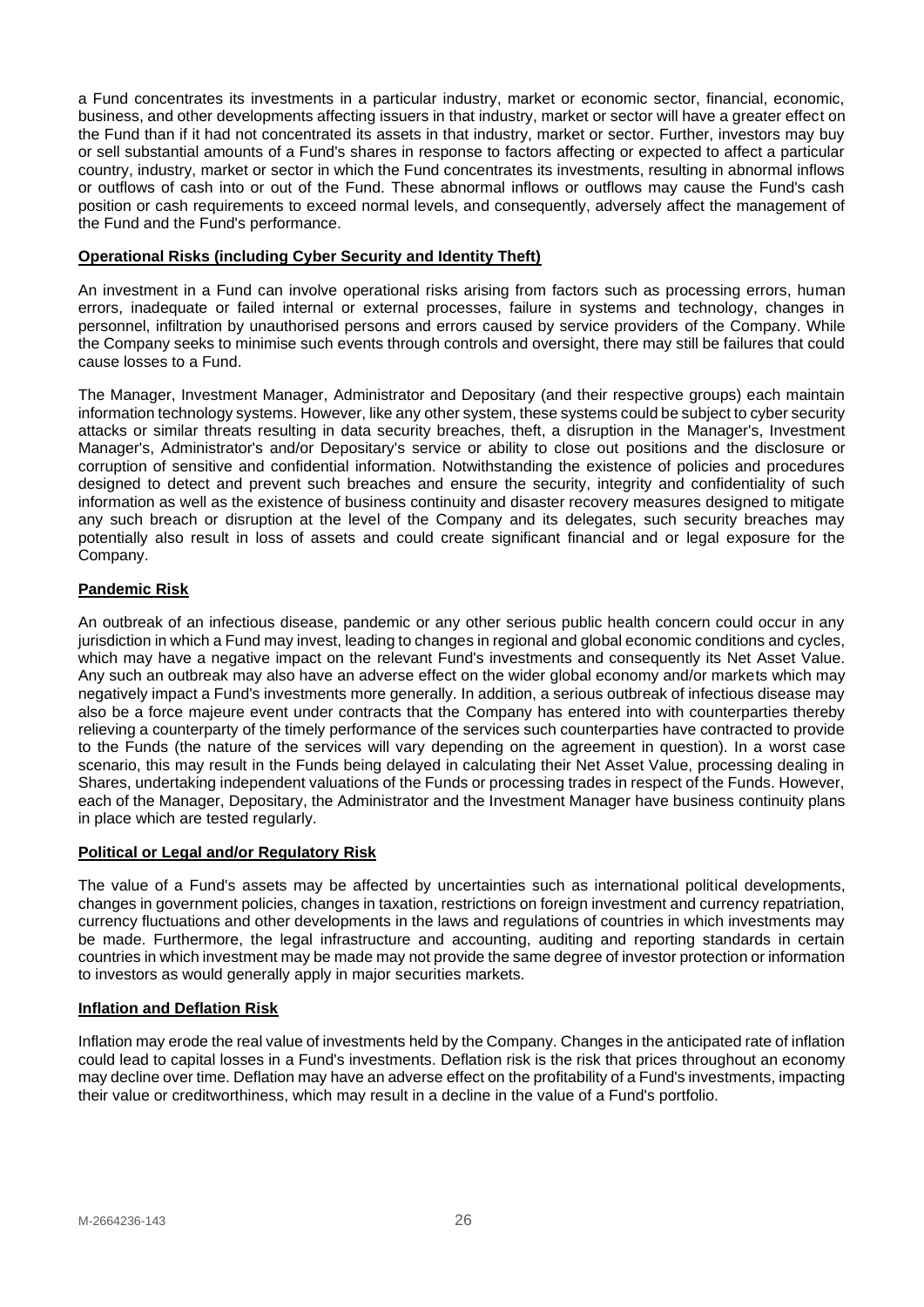# **LIONTRUST GLOBAL FUNDAMENTAL PLC**

# <span id="page-26-1"></span><span id="page-26-0"></span>**Directors of the Company**

The Directors of the Company are described below:-

## **Robin Cotterill**

Robin Cotterill is a Senior Compliance Executive of the Investment Manager. Prior to the acquisition of Majedie Asset Management Limited by Liontrust Asset Management PLC he was the Compliance Director and MLRO of Majedie Asset Management Limited (now Liontrust Portfolio Management Limited). He has experience within the financial services industry since 1997, and has worked in the investment management sector since 2001. Prior to joining Majedie Asset Management he was a Senior Vice-President in the compliance function at PIMCO Europe Limited where he was responsible for the compliance and money laundering program for PIMCO's Irish domiciled fund business. Prior to that, he held various senior compliance and MLRO positions including Director – Prime Services Compliance at Barclays, Group Chief Compliance Officer at Shuaa Capital and Head of Compliance at Och-Ziff Capital Management. He holds a Bachelor of Arts Degree in History from the University of Warwick.

## **Vincent Dodd (Irish resident)**

Vincent Dodd, has experience in fund management, fund administration, and private banking since 1992. Since 2003 he has acted as an advisor and independent director to a number of Irish and IFSC financial entities, UCITS, and exchange listed mutual funds. Vincent established and was appointed Head of Private Banking at KBC Bank in Ireland from 1997 to 2003. Before joining KBC Bank, he was Head of Business Development at Bank of Ireland Securities Services, the custody and fund administration arm of the Bank of Ireland. From 1993 to 1997 he was a senior manager in the Private Clients Group of the Investment Bank of Ireland, prior to joining Bank of Ireland Securities Services. Vincent received his BA in Economics and Politics from University College Dublin in 1986, and a DBA in Corporate Finance and Business Administration in 1987 from Queens University Belfast. He is a member of the Institute of Directors. In 2010 he completed the Postgraduate Diploma in Corporate Governance awarded by the Smurfit Business School of University College Dublin.

#### **Brian McDermott (Irish resident)**

Brian McDermott has been a partner in A&L Goodbody LLP, one of Ireland's largest law firms, since 1997. He specialises in financial services law and is Head of the A&L Goodbody Asset Management & Investment Funds Group. He has extensive experience in the establishment and authorisation of all types of investment funds including UCITS, AIFs and non-regulated funds and also advises on fund structures. In addition to advising the investment managers of such funds, he advises fund investors, fund directors and fund service providers including administrators, custodians and prime brokers on relevant Irish law, regulation and practices. Brian also advises on all aspects of the regulation of asset management and fund servicing activities in Ireland including advising on the establishment of asset management and fund servicing operations, UCITS and AIF management companies and obtaining the requisite authorisations.

#### **Chris Simmons**

Chris Simmons is a Senior Executive of the Investment Manager. Prior to the acquisition of Majedie Asset Management Limited by Liontrust Asset Management PLC he was the Chief Financial Officer and Chief Operating Officer of Majedie Asset Management Limited (now Liontrust Portfolio Management Limited). He has experience in the finance industry and UK equity markets since 1999. Prior to joining Majedie Asset Management in 2011, he worked for seven years as a fund manager at Majedie Investments PLC where he managed the investment of UK and global equity mandates. He also served as a Non-Executive Director at Majedie Asset Management. Between 1999 and 2004, he was a manager at Deloitte LLP, specialising in the audit and advisory of asset management companies. He holds a Bachelor of Arts degree in Industrial Economics from the University of Nottingham and is a member of the ICAEW.

For the purposes of this Prospectus, the address of all of the Directors is the registered office of the Company.

# <span id="page-26-2"></span>**The Company**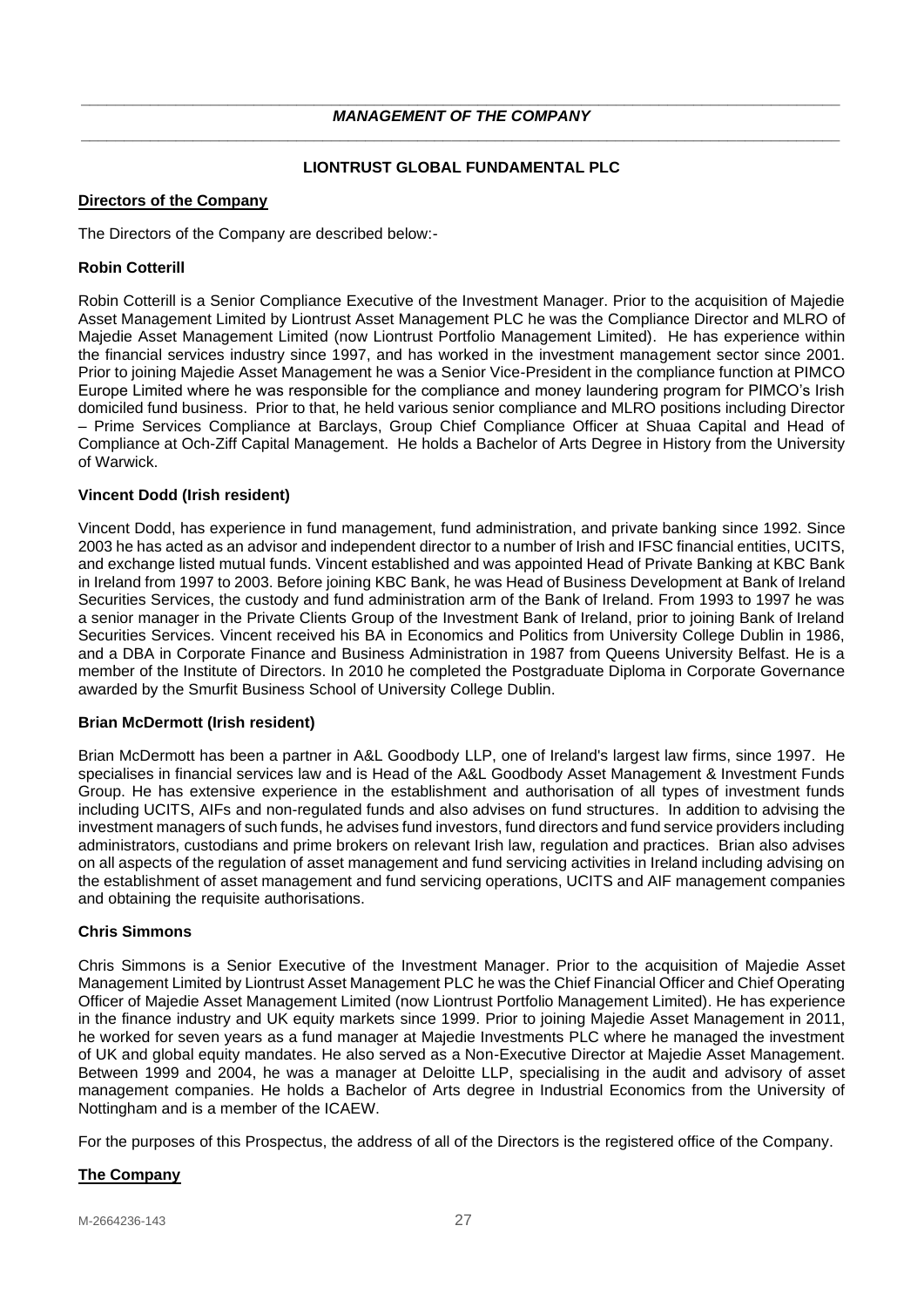The Company has delegated the day to day management of the assets of the Company to the Manager, which in turn, has delegated the day to day investment management, distribution and administration of the assets of the Company to the Investment Manager, the Distributors and the Administrator respectively. In addition, the Company has appointed the Depositary to act as Depositary to each of the Funds. The Central Bank UCITS Regulations refer to the "responsible person", being the party responsible for compliance with the relevant requirements of the Central Bank. The Manager assumes the role of responsible person for the Company.

# **The Manager**

The Company has appointed the Manager to act as manager to the Company and each Fund with power to delegate one or more of its functions subject to the overall supervision and control of the Company. The Manager is a private limited company and was incorporated in Ireland on 10 November 2003 under the registration number 377914 and has been authorised by the Central Bank to act as a UCITS management company and to carry on the business of providing management and related administration services to UCITS and other collective investment schemes. The Manager's parent company is Carne Global Financial Services Limited, a company incorporated in Ireland with limited liability.

The Manager is responsible for the general management and administration of the Company's affairs and for ensuring compliance with the Regulations, including investment and reinvestment of each Fund's assets, having regard to the investment objective and policies of each Fund. However, pursuant to the Administration Agreement, the Manager has delegated certain of its administration and transfer agency functions in respect of each Fund to the Administrator.

Pursuant to the Investment Management Agreement, the Manager has delegated certain investment management functions in respect of each Fund to the Investment Manager.

The directors of the Manager are:

# **Neil Clifford (nationality: Irish – Irish resident)**

Mr. Clifford is a Director and Chief Executive Officer of the Manager. He is an experienced Irish-based investment management professional and fund director, with wide experience in the governance and operations of traditional and alternative investment funds. Neil joined the Manager in October 2014 from Irish Life Investment Managers ("ILIM") (April 2006 – September 2014), where he was head of alternative investments. He began his career with Irish Life as a sector-focused equity fund manager. Prior to this, Neil was a senior equity analyst for Goodbody Stockbrokers (September 2000 - April 2006) in Dublin. He has also worked as an engineer with a number of leading engineering and telecoms firms in Ireland. Neil holds a degree in electrical engineering from University College Cork and a masters of business administration from the Smurfit School of Business, University College, Dublin. He has also attained the professional certifications of Chartered Alternative Investment Analyst (CAIA) and Financial Risk Manager (FRM – Global Association of Risk Professionals).

# **Elizabeth Beazley (nationality: Irish – Irish resident)**

Elizabeth Beazley is a Director with the Carne Group specialising in corporate governance, product development, financial reporting and fund oversight for both mutual and hedge funds. Elizabeth has a 20-year track record in financial services. As Group Chief of Staff for Carne Group, Elizabeth works on various strategic projects within the Executive Committee and oversees the Global Onboarding team at Carne which is responsible for overseeing a team project managing the establishment of UCITS and AIFs and several third-party management companies covering service provider selection, governance, documentation drafting and operational set-up.

Elizabeth currently acts as Director on a number of funds/management companies. Prior to joining Carne, Elizabeth spent four years with AIB/BNY Fund Management in Ireland, and before that worked for HSBC. Elizabeth has been a member of various industry working groups including the Technical committee and the ETF committee and currently sits on the Irish Funds' Management Company working group. She graduated with a Bachelor of Commerce from University College Cork and has a Masters' degree in Business Studies from the Smurfit Graduate School of Business. Elizabeth is a member of the Association of Chartered Certified Accountants.

# **Michael Bishop (nationality: British – U.K. resident)**

Mr Bishop was with UBS Global Asset Management (U.K.) Ltd. (1990 – 2011) holding the executive director and then managing director positions and was responsible for the development and management of the U.K. business's range of investment funds. His areas of expertise include U.K. open-ended investment companies,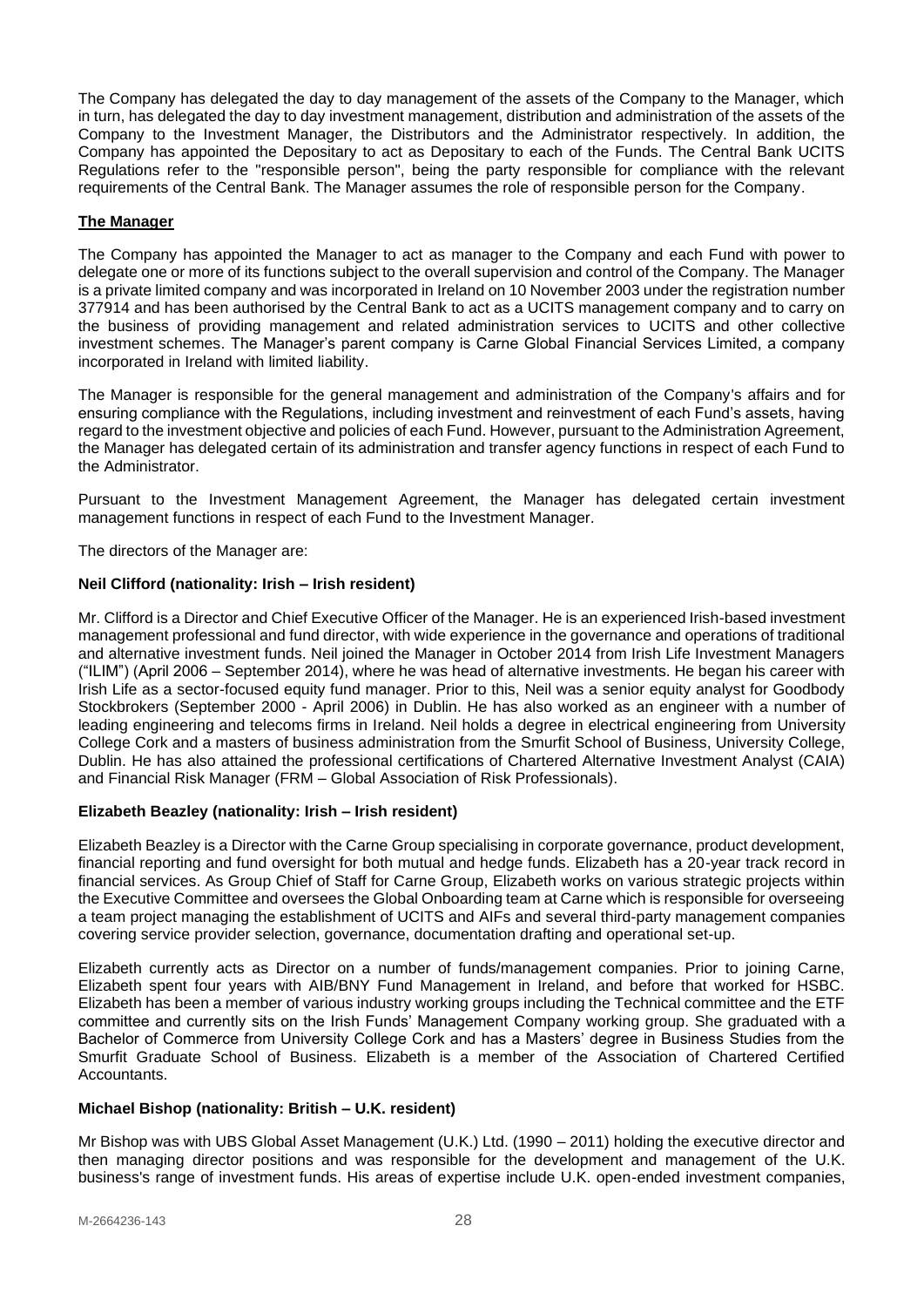unit trusts, unit linked funds and Irish, Cayman Islands, Channel Islands and other investment structures. He was a director of and responsible for the launch of UBS Global Asset Management Life Ltd. and UBS (Ireland) plc.

Mr Bishop has designed and launched products catering for all capabilities including equities, fixed income and alternative strategies. He has also been responsible for service provider appointment and management, as well as holding senior accounting and managerial roles with other financial services companies including Flemings and Tyndall. He has served on a number of the Investment Management Association's committees, industry forums and consultation groups specialising in U.K. and international regulation, product development and taxation. Mr. Bishop is a Fellow of the Association of Chartered Certified Accountants. Since retiring in 2011, he has been involved with various charities.

## **David McGowan (nationality: Irish – Irish resident)**

David joined Carne as the Global Chief Operating Officer in October 2019. David has over 15 years' experience in building and managing complex operations teams across a variety of industries. David has responsibility for a multitude of operational functions across a number of business lines across the Carne Group. As part of David's remit within Carne Group, he is responsible for ensuring that the most appropriate operating model is in place for the Manager's regulatory environment as the Manager grows in terms of assets under management, number of funds under management and number of delegate arrangements.

In David's role prior to joining Carne, he served as a Director of Global Business Services with LinkedIn leading a number of global business lines, including heading up functions of over 400 full time employees with global accountability for relationship management and management operating systems implementation. Prior to his role with LinkedIn, David was a Director of Global Business Services with Accenture Plc providing domain and analytical support for outsourced relationships in EMEA and project implementation across a number of areas including Customer Success and Sales.

David holds a BSc in Supply Chain Management and Logistics from the Aston University Birmingham.

# **Sarah Murphy (nationality: Irish – Irish resident)**

Sarah is an Executive Director and the Chief Operating Officer of the Manager. The Manager is a UCITS Management Company and Alternative Investment Fund Manager which currently manages in excess of €130bn in assets across a wide range of fund structures and asset classes. Sarah began her career at the Carne Group as a business manager where she was tasked with leading the launch and development of a number of the firm's corporate services businesses.

Prior to joining the Carne Group, Sarah held a number of senior management roles in BDO Ireland's corporate services business. During this period, Sarah was responsible for providing advisory services to a broad range of domestic and international clients in relation to corporate governance and company law issues associated with acquisitions, disposals and company re-organisations.

#### **Teddy Otto (nationality: German – Irish resident)**

Mr Otto is a Principal with the Carne Group. He specialises mainly in product development, fund establishment and risk management. Before joining the Manager, Mr. Otto was employed by the Allianz / Dresdner Bank group in Ireland for six years. During this time, he acted as head of fund operations, head of product management and was appointed as a director of the Irish management company for Allianz Global Investors and a range of Irish and Cayman domiciled investment companies. He had previously held senior positions in the areas of market data and custody at Deutsche International (Ireland) Limited and worked in the investment banking division of Deutsche Bank, Frankfurt. He spent over six years at Deutsche Bank group. Prior to that, he was employed with Bankgesellschaft Berlin for two years. Mr Otto holds a degree in business administration from Technische Universität Berlin.

# **Christophe Douche (nationality: French – Luxembourg resident)**

Christophe Douche is a Director with the Carne Group with over 23 years' experience in the funds industry, focusing on risk management, compliance, AML and corporate governance. His roles have included acting as conducting officer, executive director and chairman on fund boards, committees and management companies.

Christophe currently acts as conducting officer in charge of risk for Carne Global Fund Managers (Luxembourg) SA. He also acts as head of the Carne Group risk and valuation teams. Previously he worked as a director with responsibility for risk and operations with FundRock where he was the conducting officer in charge of risk, distribution, central administration and depositary oversight. He also acted as head of regulatory compliance and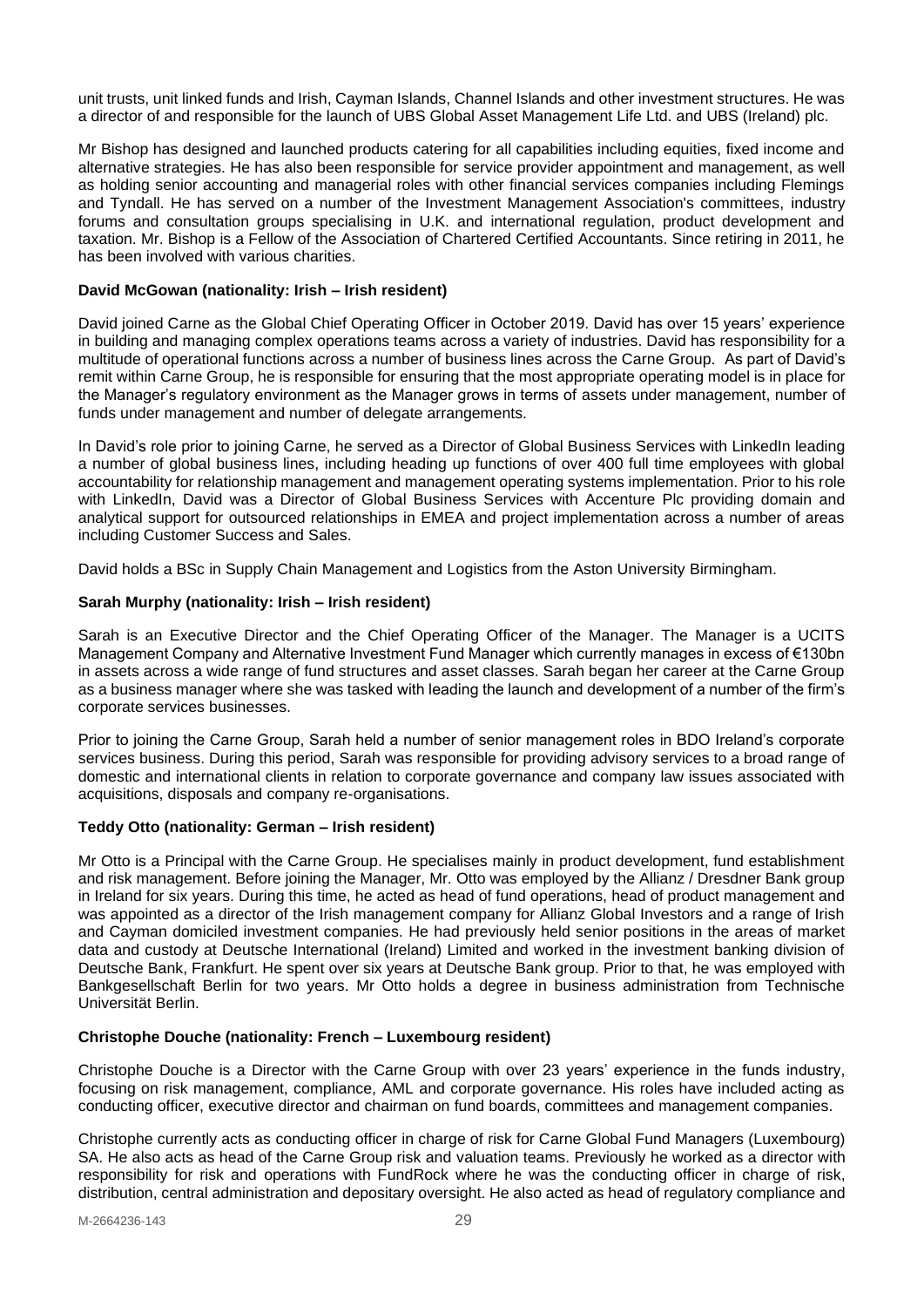AML and head of Investment Compliance during his time with FundRock. Prior to that he worked with State Street Bank Luxembourg as fund compliance manager and with Natixis Private Banking Luxembourg as a manager in the fund compliance and fund depositary department.

Christophe has a master's degree in finance and economics and a degree in banking, finance and insurance from University Nancy.

The Secretary of the Manager is Carne Global Financial Services Limited.

## <span id="page-29-0"></span>**Investment Manager**

The Manager has appointed Liontrust Investment Partners LLP to act as investment manager to the Company and each Fund pursuant to an Investment Management Agreement described below under the heading "Material Contracts".

Liontrust Investment Partners LLP, a limited liability partnership incorporated on 21 January 2010 is authorised and regulated by the UK Financial Conduct Authority and has its registered office at 2 Savoy Court, London, WC2R 0EZ, United Kingdom. As at 31 December 2021, the Investment Manager has approximately GBP 37.2 billion of assets under management and advice. Its principal business is to provide investment management services to clients worldwide.

The Manager may appoint additional investment managers from time to time in accordance with the requirements of the Central Bank, details of which will be set out in the supplement for the relevant Fund.

Under the terms of the Investment Management Agreement, the Investment Manager is responsible, subject to the overall supervision and control of the Directors, for the day to day investment management of the portfolio attributable to each Fund for which it is investment manager.

The Investment Management Agreement contains indemnities from the Company in favour of the Investment Manager and provides limitations on the Investment Manager's liability to the Company.

The Investment Management Agreement is more particularly described under the heading "Material Contracts" below.

The Investment Manager acts as investment manager of and/or investment manager to other funds or clients or may act as investment manager of and/or investment manager to other funds or clients in the future any of which may be competing with the Company in the same markets.

# <span id="page-29-1"></span>**Distributors**

Liontrust Fund Partners LLP, a limited liability partnership was incorporated on 21 January 2010 and is authorised and regulated by the UK Financial Conduct Authority with its registered office at 2 Savoy Court, London, WC2R 0EZ, United Kingdom. Liontrust Fund Partners LLP has been appointed to act as a distributor to the Company and each Fund pursuant to the LFP Distribution Agreement and will promote the distribution and marketing of Shares.

Liontrust International (Luxembourg) S.A. was incorporated on 23 September 2019 and is authorised and regulated for Conduct of Business Rules in Luxembourg by the COMMISSION de SURVEILLANCE du SECTEUR FINANCIER ("CSSF") with its registered office at 18, Val Sainte Croix, L-1370, Luxembourg. Liontrust International (Luxembourg) S.A. has been appointed to act as a distributor to the Company and each Fund pursuant to the LILSA Distribution Agreement and will promote the distribution and marketing of Shares.

Liontrust Portfolio Management Limited (previously named Majedie Asset Management Limited), was incorporated on 24 May 2001 and is authorised and regulated by the UK Financial Conduct Authority with its registered office at 2 Savoy Court, London WC2R 0EZ, United Kingdom. Liontrust Portfolio Management Limited has been appointed to act as a distributor to the Company and each Fund pursuant to the LPM Distribution Agreement and will promote the distribution and marketing of Shares.

<span id="page-29-2"></span>The Distribution Agreements are more particularly described under the heading "Material Contracts" below.

#### **Remuneration Policy of the Manager**

M-2664236-143 30 The Manager has remuneration policies and practices in place consistent with the requirements of the Regulations and the ESMA Guidelines on sound remuneration policies under the UCITS Directive (**ESMA Remuneration Guidelines**). The Manager will procure that any delegate, including the Investment Manager, to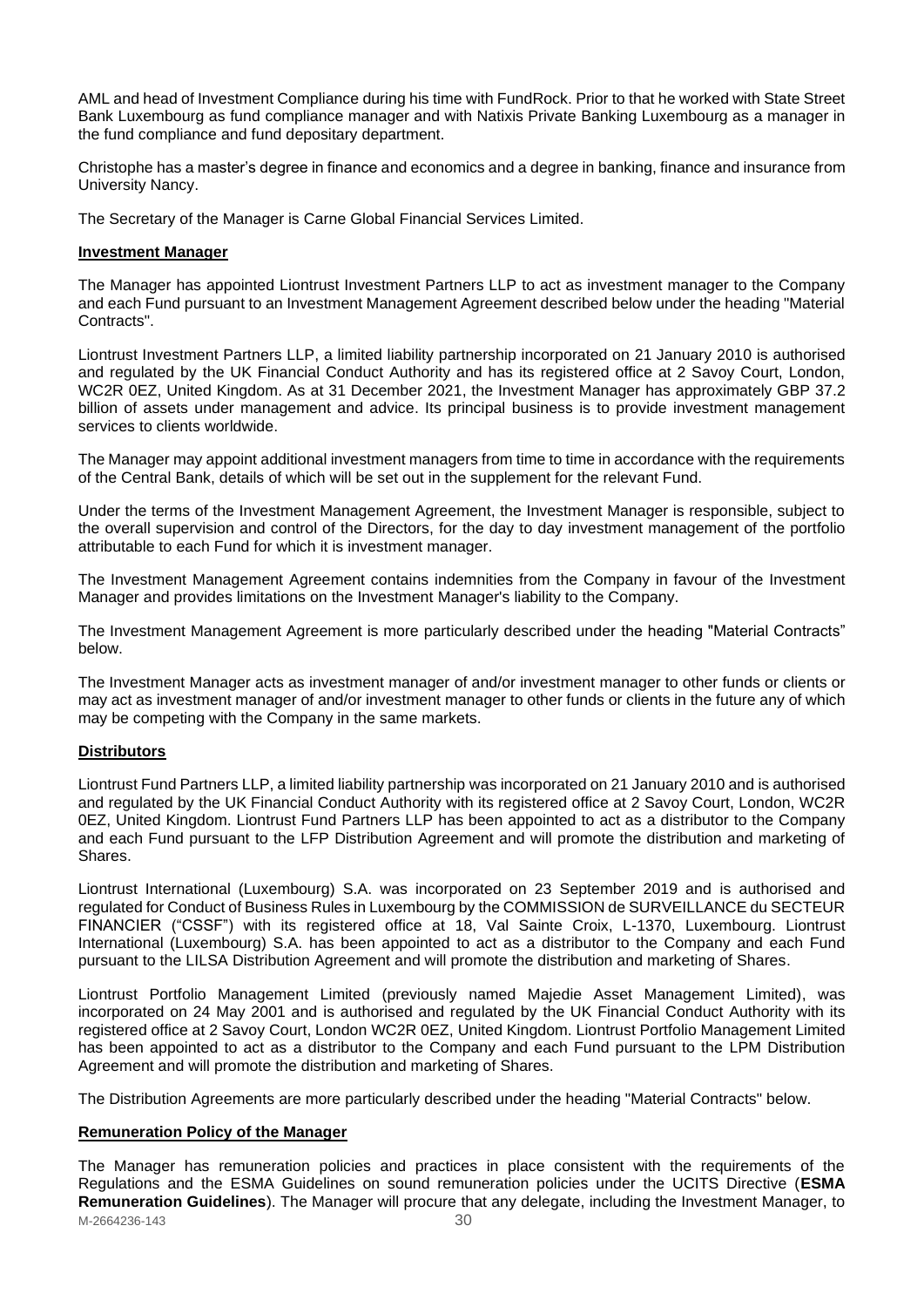whom such requirements also apply pursuant to the ESMA Remuneration Guidelines will have equivalent remuneration policies and practices in place.

The remuneration policy reflects the Manager's objective for good corporate governance, promotes sound and effective risk management and does not encourage risk-taking which is inconsistent with the risk profile of the Fund or the Company's Articles. It is also aligned with the investment objectives of the Fund and includes measures to avoid conflicts of interest. The remuneration policy is reviewed on an annual basis (or more frequently, if required) by the board of directors of the Manager, to ensure that the overall remuneration system operates as intended and that the remuneration pay-outs are appropriate. This review will also ensure that the remuneration policy reflects best practice guidelines and regulatory requirements, as may be amended from time to time.

Details of the up-to-date remuneration policy of the Manager (including, but not limited to: (i) a description of how remuneration and benefits are calculated; (ii) the identities of persons responsible for awarding the remuneration and benefits; and (iii) the composition of the remuneration committee, where such a committee exists) will be available by means of a website [http://www.carnegroup.com/policies-and-procedures/](https://protect-eu.mimecast.com/s/Ii8cCDRwmho005NhR-KNa) and a paper copy will be made available to Shareholders free of charge upon request.

# <span id="page-30-0"></span>**Depositary**

The Company has appointed the Bank of New York Mellon SA/NV, Dublin Branch as depositary of the Company pursuant to the Depositary Agreement with responsibility for acting as depositary of each Fund. The Depositary is a limited liability company established in Belgium on 30 September 2008. The principal activity of the Depositary is asset servicing, which is provided to both third party and to internal clients within The Bank of New York Mellon group. The Depositary is regulated and supervised as a significant credit institution by the European Central Bank (ECB) and the National Bank of Belgium (NBB) for prudential matters and under the supervision of the Belgian Financial Services and Markets Authority (FSMA) for conduct of business rules. It is regulated by the Central Bank for conduct of business rules.

The duty of the Depositary is to provide safekeeping, oversight and asset verification services in respect of the assets of the Company and each Sub-Fund in accordance with the provisions of the Regulations The Depositary will be obliged, inter alia, to ensure that the sale, issue, repurchase and cancellation of Shares in the Company is carried out in accordance with the Regulations and the Articles of Association. The Depositary will carry out the instructions of the Company and/or Manager, unless they conflict with the Regulations or the Articles of Association. The Depositary is also obliged to enquire into the conduct of the Company in each financial year and report thereon to Shareholders.

Pursuant to the Depositary Agreement, the Depositary will be liable for loss of financial instruments held in custody or in the custody of any sub-custodian, unless it can prove that loss has arisen as a result of an external event beyond its control, the consequences of which would have been unavoidable despite all reasonable efforts to the contrary. The Depositary shall also be liable for all other losses suffered as a result of the Depositary's negligent or intentional failure to fulfil its obligations under the Regulations.

Under the Depositary Agreement, the Depositary has power to delegate the whole or any part of its depositary functions, however, its liability will not be affected by the fact that it has entrusted to a third party some or all of the assets in its safekeeping. The performance of the safekeeping function of the Depositary in respect of certain Company's assets may be delegated to certain delegates, which are listed in Appendix II. The list may be updated from time to time and an up-to-date list of delegates appointed by the Depositary will be made available to investors on request.

Potential conflicts of interest affecting the Depositary and its delegates may arise from time to time, including, without limitation, where the Depositary or a delegate has an interest in the outcome of a service or an activity provided to the Company, or a transaction carried out on behalf of the Company, which is distinct from the Company's interest, or where the Depositary or a delegate has an interest in the outcome of a service or activity provided to another client or group of clients which is in conflict with the Company's interests. From time to time conflicts may also arise between the Depositary and its delegates or affiliates, such as where an appointed delegate is an affiliated group company and is providing a product or service to the Company and has a financial or business interest in such product or service. The Depositary maintains a conflict of interest policy to address such conflicts.

M-2664236-143 31 Where a conflict or potential conflict of interest arises, the Depositary will have regard to its obligations to the Company, applicable law, and its conflicts of interest policy. Up-to-date information regarding the duties of the Depositary, any conflicts of interest that may arise and the Depositary's delegation arrangements will be made available to investors by the Company on request.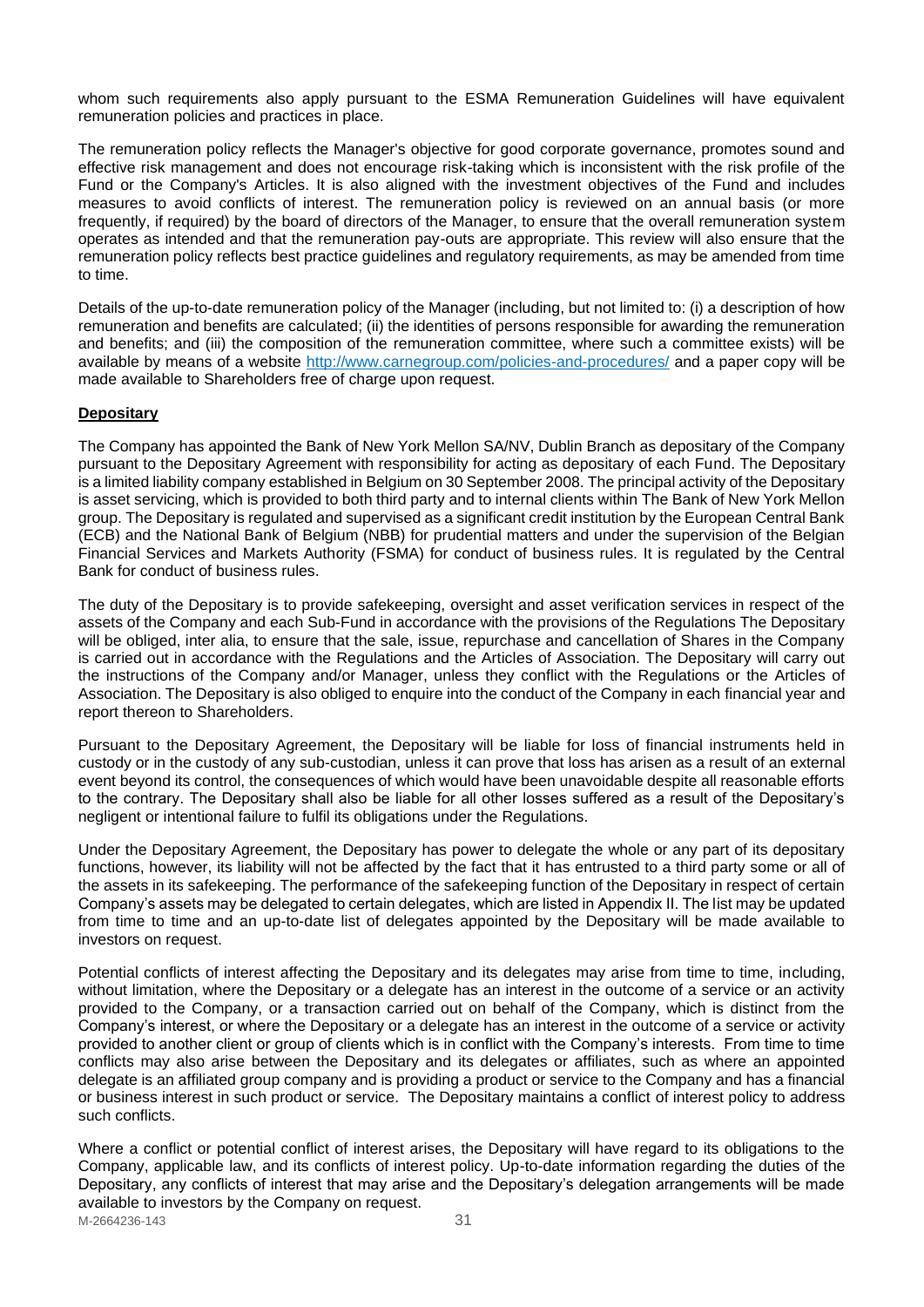The Depositary is a wholly-owned subsidiary of The Bank of New York Mellon ("BNY Mellon") BNY Mellon is a global financial services company focused on helping clients manage and service their financial assets, operating in 35 countries and serving more than 100 markets. BNY Mellon is a leading provider of financial services for institutions, corporations and high-net-worth individuals, providing superior asset management and wealth management, asset servicing, issuer services, clearing services and treasury services through a worldwide clientfocused team. As at 31 March 2021, it had US\$41.7 trillion in assets under custody and administration and US\$2.2 trillion in assets under management*.*

# <span id="page-31-0"></span>**Administrator**

The Manager has appointed BNY Mellon Fund Services (Ireland) Designated Activity Company to act as administrator, registrar and transfer agent of the Company with responsibility for performing the day to day administration of the Company, including the calculation of the Net Asset Value and the Net Asset Value per Share of each Fund. The Administrator is a private limited company incorporated in Ireland on 31st May 1994 and is engaged in the provision of fund administration, accounting, registration, transfer agency and related shareholders services to collective investment schemes and investment funds. The Administrator is a whollyowned indirect subsidiary of The Bank of New York Mellon Corporation. The Administrator is authorised by the Central Bank under the Investment Intermediaries Act, 1995.

# <span id="page-31-1"></span>**General information in respect of the Depositary and Administrator**

Both the Depositary and the Administrator are wholly-owned indirect subsidiaries of The Bank of New York Mellon Corporation. The Bank of New York Mellon Corporation is a global financial services company, focused on helping clients manage and service their financial assets, operating in 35 countries and serving more than 100 markets. The Bank of New York Mellon Corporation is a leading provider of financial services for institutions, corporations and high-net-worth individuals, providing superior asset management and wealth management, asset servicing, issuer services, clearing services and treasury services through a worldwide client-focused team. As at 31 March 2021, it had US\$41.7 trillion in assets under custody and administration and US\$2.2 trillion in assets under management.

# <span id="page-31-2"></span>**Paying Agents**

Local laws or regulations in certain jurisdictions may require that the Company and/or Manager appoint a local paying agent. The role of such paying agent may entail, for example maintaining accounts through which subscription and redemption proceeds and dividends are paid. The appointment of such a paying agent (including a summary of the agreement appointing such paying agent) may be detailed in a country supplement.

## <span id="page-31-3"></span>**Portfolio Transactions and Conflicts of Interest**

Certain Funds may invest some or all of their assets in one or other Underlying Funds which may or may not be managed by the Investment Manager or one of its affiliates.

Subject to the provisions of this section, the Manager, the Investment Manager, the Distributors, the Administrator, the Depositary, any Shareholder and any of their respective subsidiaries, affiliates, associates, agents or delegates (each a "**Connected Person**") and any prime broker may contract or enter into any financial, banking or other transaction with one another or with the Company. This includes, without limitation, investment by the Company in securities of any Connected Person or investment by any Connected Persons in any company or bodies any of whose investments form part of the assets comprised in any Fund or be interested in any such contract or transactions. In addition, any Connected Person may invest in and deal in Shares relating to any Fund or any property of the kind included in the property of any Fund for their respective individual accounts or for the account of someone else.

Any cash of the Company may be deposited, subject to the provisions of the Central Bank Acts, 1942 to 2018, of Ireland with any Connected Person or invested in certificates of deposit or banking instruments issued by any Connected Person. Banking and similar transactions may also be undertaken with or through a Connected Person.

Any Connected Person may also deal as agent or principal in the sale or purchase of securities and other investments to or from the Company. There will be no obligation on the part of any Connected Person to account to the relevant Fund or to Shareholders for any benefits so arising, and any such benefits may be retained by the relevant party, provided that such transactions are carried out as if effected on normal commercial terms negotiated at arm's length, are in the best interests of the Shareholders of that Fund and: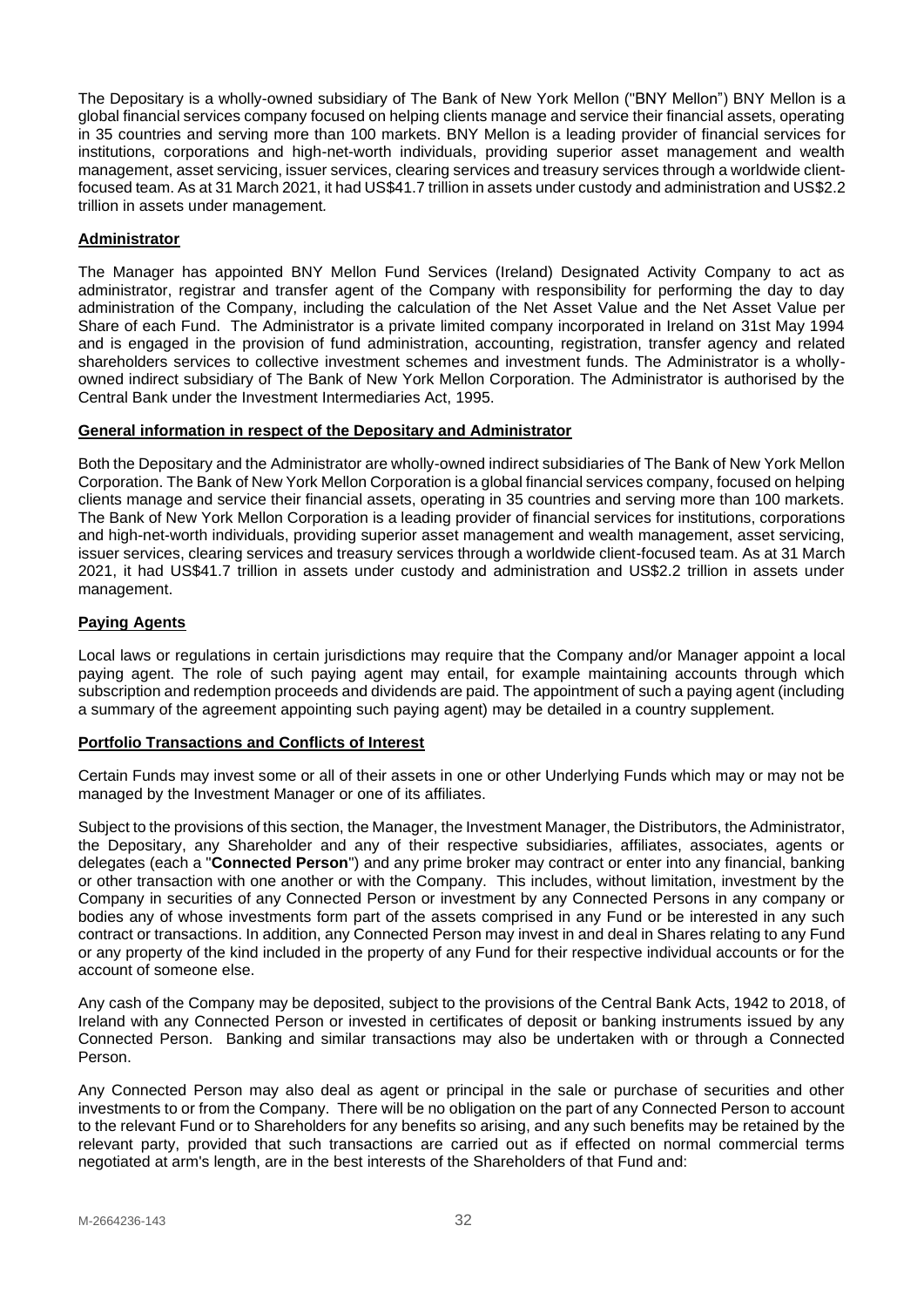- a) a certified valuation of such transaction by a person approved by the Depositary (or in the case of any such transaction entered into by the Depositary, the Manager) as independent and competent has been obtained; or
- b) such transaction has been executed on best terms on an organised investment exchange under its rules; or
- c) where (a) and (b) are not practical, such transaction has been executed on terms which the Depositary is (or in the case of any such transaction entered into by the Depositary, the Manager is) satisfied conform with the principle that such transactions be carried out as if effected on normal commercial terms negotiated at arm's length in the best interests of Shareholders.

The Investment Manager may also, in the course of its business, have potential conflicts of interest with the Company in circumstances other than those referred to above. The Investment Manager will, however, have regard in such event to its obligations under the Investment Management Agreement and in particular, to its obligations to act in the best interests of the Company so far as practicable, having regard to its obligations to other clients when undertaking any investments where conflicts of interest may arise and will ensure that such conflicts are resolved fairly as between the Company, the relevant Fund and other clients. The Investment Manager will ensure that investment opportunities are allocated on a fair and equitable basis between the Company and its other clients. In the event that a conflict of interest does arise the directors of the Investment Manager will endeavour to ensure that such conflicts are resolved fairly.

As the fees of the Investment Manager are based on the Net Asset Value of a Fund, if the Net Asset Value of the Fund increases so too do the fees payable to the Investment Manager and accordingly there is a conflict of interest for the Investment Manager in cases where the Investment Manager is responsible for determining the valuation price of a Fund's investments.

Conflicts of interest may arise as a result of delegation by the Depositary to any of the delegates or sub-delegates listed in Appendix 2, if such delegate:

- a) is likely to make a financial gain, or avoid a financial loss at the expense of the Company or its investors;
- b) has an interest in the outcome of a service or an activity provided to the Company or of a transaction carried out on behalf of the Company which is distinct from the Company's interest;
- c) has a financial or other incentive to favour the interest of another client or group of clients over the interests of the Company;
- d) carries on the same activities for the Company and for other clients that adversely affect the Company; or
- e) is in receipt of inducement in the form of monies, good or services other than the standard commission or fee for that service.

The Depositary will notify the board of the Company should any such conflict arise. Up-to-date information regarding any delegation or sub-delegation of safe-keeping duties will be made available to investors on request from the Company.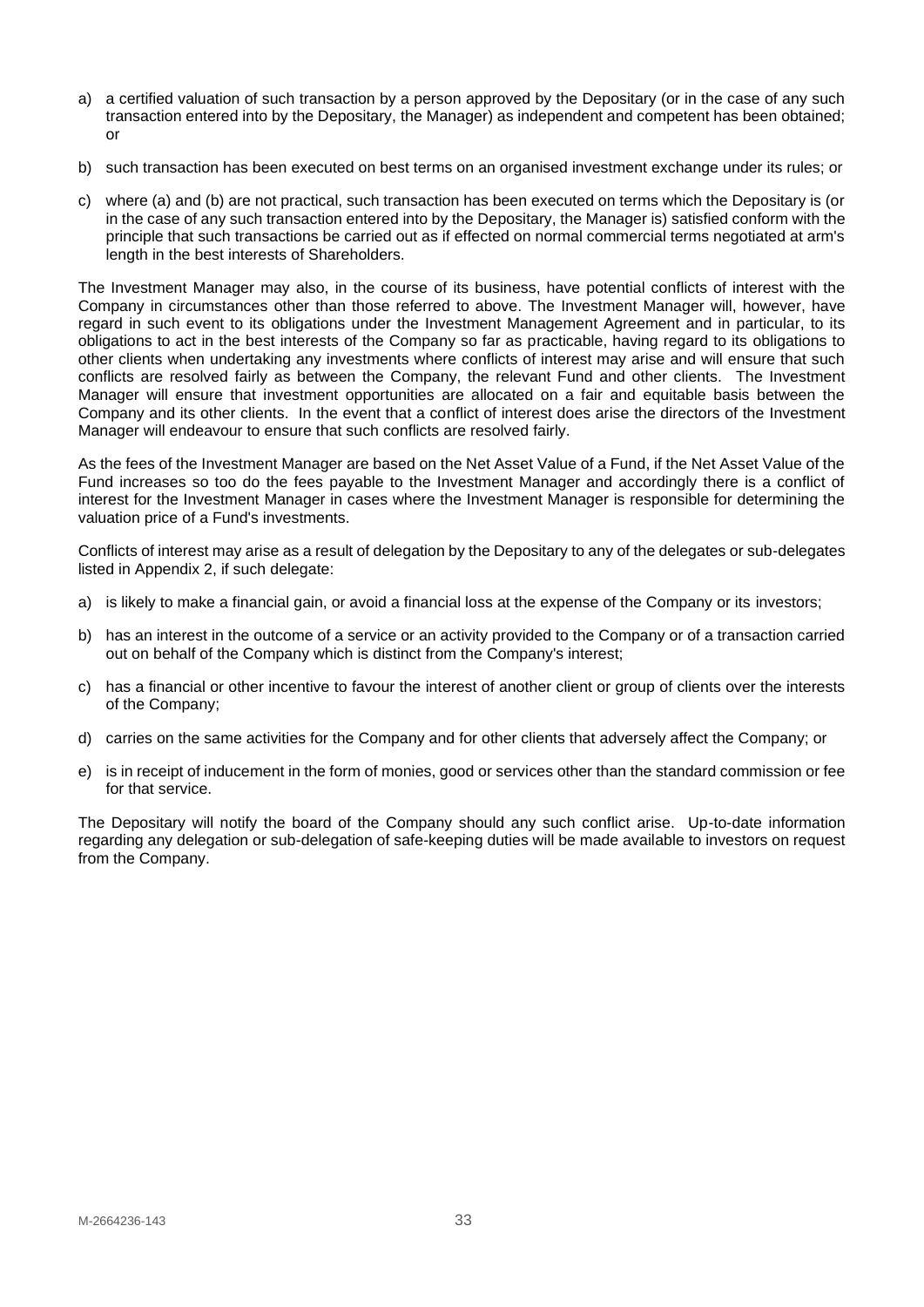# <span id="page-33-1"></span><span id="page-33-0"></span>**SUBSCRIPTION FOR SHARES**

## <span id="page-33-2"></span>**Purchases of Shares**

Issues of Shares will normally be made with effect from a Dealing Day in respect of applications received on or prior to the Dealing Deadline. The Directors may, in consultation with the Investment Manager, at their sole and absolute discretion nominate additional Dealing Days and Shareholders shall be notified in advance.

Applications for the initial issue of Shares should be sent by facsimile (with the original Subscription Form, where required, and original supporting documentation in relation to money laundering prevention checks and any documentation deemed necessary for regulatory or taxation purposes to follow promptly by post) to the Administrator on or prior to the Dealing Deadline and applications received after the Dealing Deadline for the relevant Dealing Day shall be deemed to have been received by the next Dealing Deadline. The Directors may, on an exceptional basis, in their sole and absolute discretion accept applications received from any potential investor after the Dealing Deadline provided they are received prior to the Valuation Point for the relevant Dealing Day. Applications will be irrevocable unless the Directors or a delegate otherwise agree. Subsequent applications for the additional issue of Shares may be made by facsimile (with the original, where required, to follow promptly by post) or by electronic means such as (but not limited to) EMX and Calastone where specifically agreed to in advance by the Company or its delegate. Any changes to a Shareholder's payment details or payment instructions will only be made on receipt of an original instruction. No redemption payment may be made to a Shareholder until the original Subscription Form has been received (including supporting documentation in relation to money laundering prevention checks and any documentation deemed necessary for regulatory or taxation purposes) and anti-money laundering procedures have been completed.

The Minimum Initial Investment Amount for Shares of each Fund that may be subscribed for by each Applicant on initial application and the Minimum Shareholding for Shares of each Fund is set out in the Supplement for the relevant Fund.

Fractions of up to 4 decimal places of a Share may be issued. Subscription moneys representing smaller fractions of Shares will not be returned to the Applicant but will be retained as part of the assets of the relevant Fund.

Under the Articles, the Directors have absolute discretion to accept or reject in whole or in part any applications for Shares without assigning any reason therefor. The Subscription Form contains certain conditions regarding the application procedure for Shares in the Company and certain indemnities in favour of the Company, the Manager, the Investment Manager, the Administrator, the Depositary and the other Shareholders for any loss suffered by them as a result of certain Applicants acquiring or holding Shares.

If an application is rejected, the Administrator at the cost and risk of the Applicant will, subject to any applicable laws, return application monies or the balance thereof, without interest, by telegraphic transfer to the account from which it was paid as soon as practicable.

The Directors may issue Shares of any class or series in a class and, on prior notice to the Central Bank and without notice to the Shareholders, create new classes of Shares on such terms as they may from time to time determine. Shares of any particular class may be established, details of which will be set out in the relevant Supplement, which may be subject to higher/lower/no fees where applicable.

#### <span id="page-33-3"></span>**Issue Price**

The Initial Issue Price for Shares in the relevant Fund shall be the amount set out in the Supplement for the relevant Fund.

Unless otherwise stated in the Supplement of the relevant Fund, the issue price at which Shares of any class of any Fund will be issued on a Dealing Day when Shares are in issue after the Initial Offer Period is the Issue Price.

In calculating the Issue Price, the Directors may on any Dealing Day where there are net subscriptions adjust the Issue Price by adding an Anti-Dilution Adjustment to cover dealing costs and/or to preserve the value of the underlying assets of a Fund. Any such charge shall be retained for the benefit of the relevant Fund.

Where an Anti-Dilution Adjustment has not been added in calculating the Issue Price, the Investment Manager on behalf of the Company may deduct from the subscription amount, on the Dealing Deadline when there are net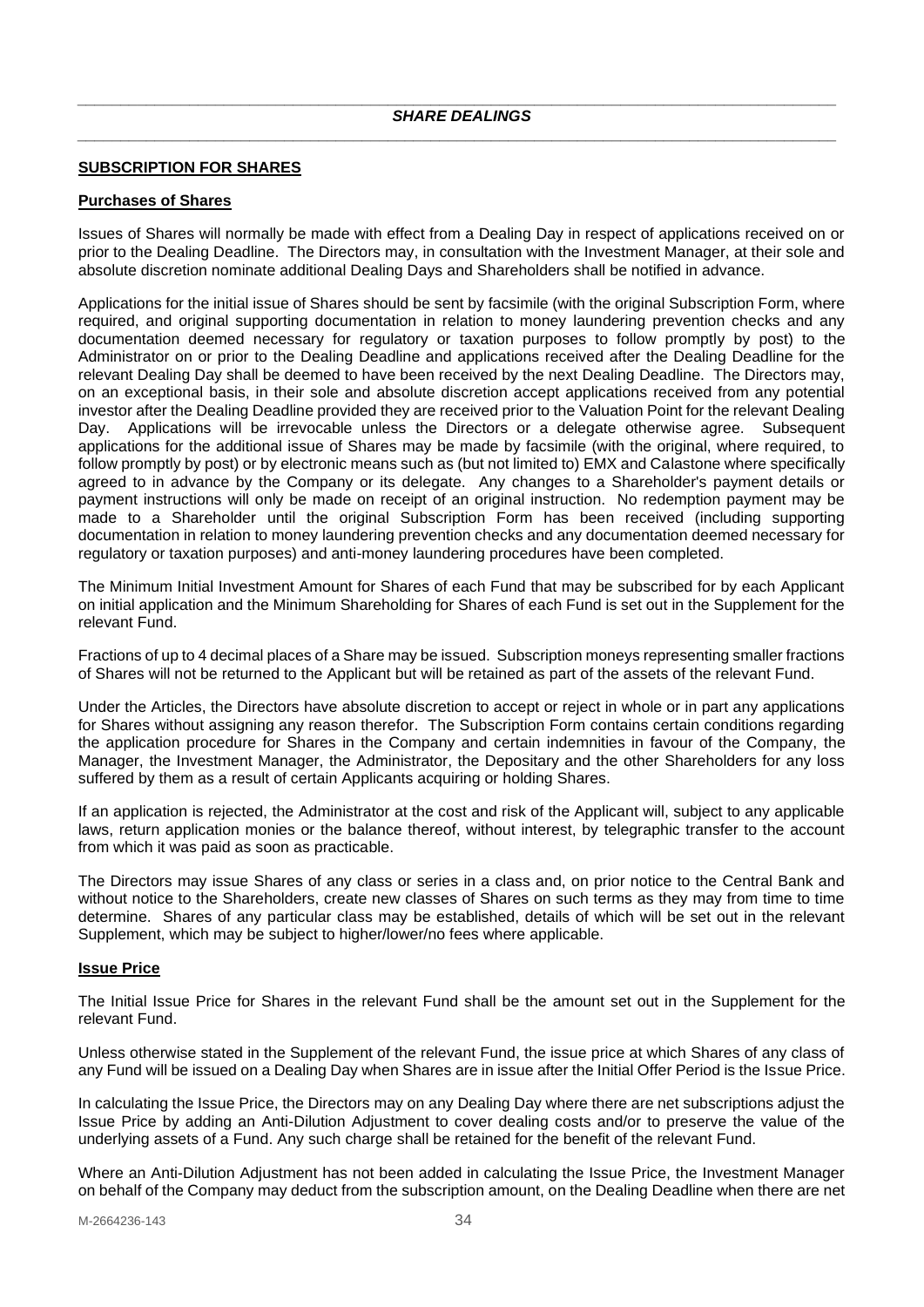subscriptions, an Anti-Dilution Levy of up to a maximum of 1% of the amount subscribed to cover dealing costs and to preserve the value of the underlying assets of the relevant Fund. Any such charge shall be retained for the benefit of the relevant Fund. The Investment Manager, on behalf of the Company, reserves the right to waive such charge at any time.

If an Anti-Dilution Adjustment or Anti-Dilution Levy is to be applied details will be set out in the supplement for the relevant Fund.

# <span id="page-34-0"></span>**Payment for Shares**

Payment in respect of the issue of Shares must be made by the relevant Settlement Date by telegraphic transfer in cleared funds in the Base Currency of the relevant class of Shares in the Fund.

If payment in full has not been received by the Settlement Date, or in the event of non-clearance of funds, all or part of any allotment of Shares made in respect of such application may, at the discretion of the Investment Manager, be cancelled, or, alternatively, the Administrator, on the instruction of the Directors, their delegates, the Manager or the Investment Manager, may treat the application as an application for such number of Shares as may be purchased with such payment on the Dealing Day next following receipt of payment in full or of cleared funds. In such cases the Company may charge the Applicant for any resulting loss incurred by the relevant Fund. The Directors reserve the right to charge interest at a reasonable commercial rate on subscriptions which are settled late.

## <span id="page-34-1"></span>**In Specie Issues**

The Directors may in their absolute discretion in consultation with the Investment Manager, provided that the Depositary is satisfied that no material prejudice would result to any existing Shareholder and subject to the provisions of the Companies Act, allot Shares in any Fund against the vesting in the Depositary on behalf of the Company of investments which would form part of the assets of the relevant Fund provided such investments would qualify as an investment of the relevant Fund in accordance with its investment objective, policies and restrictions. The number of Shares to be issued in this way shall be the number which would on the day the investments are vested in the Depositary on behalf of the Company have been issued for cash against the payment of a sum equal to the value of the investments. The value of the investments to be vested shall be calculated by applying the valuation methods described under the section entitled "**Calculation of Net Asset Value/ Valuation of Assets**" below.

#### <span id="page-34-2"></span>**Anti-Money Laundering Provisions**

Measures provided for in the Criminal Justice (Money Laundering and Terrorist Financing) Acts, 2010 and 2013 and the Criminal Justice (Terrorist Offences) Act 2005, each as amended from time to time, which are aimed towards the prevention of money laundering, may require detailed verification of an Applicant's identity, address and source of funds. By way of example, corporate Applicants may be required to produce a certified copy of the certificate of incorporation (and any change of name), memorandum and articles of association (or equivalent), the names, occupations, dates of birth and residential and business address of the directors of the company and details of persons with substantial beneficial ownership of the corporate Applicant.

The Administrator reserves the right to request such information as is necessary to verify the identity of an Applicant. In the event of delay or failure by the Applicant to produce any information required for verification purposes, the Administrator may on the instruction of the Directors, their delegates, the Manager or the Investment Manager refuse to accept the application and return all subscription monies or compulsorily redeem such Shareholder's Shares and/or payment of redemption proceeds may be delayed and none of the Fund, the Directors, the Manager, the Investment Manager, the Depositary or the Administrator shall be liable to the Applicant or Shareholder where an application for Shares is not processed or Shares are compulsorily redeemed in such circumstances. If an application is rejected, the Administrator will return application monies or the balance thereof by telegraphic transfer in accordance with any applicable laws to the account from which it was paid at the cost and risk of the Applicant. The Administrator may refuse to pay redemption proceeds where the requisite information for verification purposes has not been produced by a Shareholder.

<span id="page-34-3"></span>The Subscription Form contains certain indemnities in favour of, amongst others, the Company, Administrator and the Investment Manager in the event that the Applicant fails to comply with the requirements of the Subscription Form, including the anti-money laundering requirements, for any loss suffered by them as a result.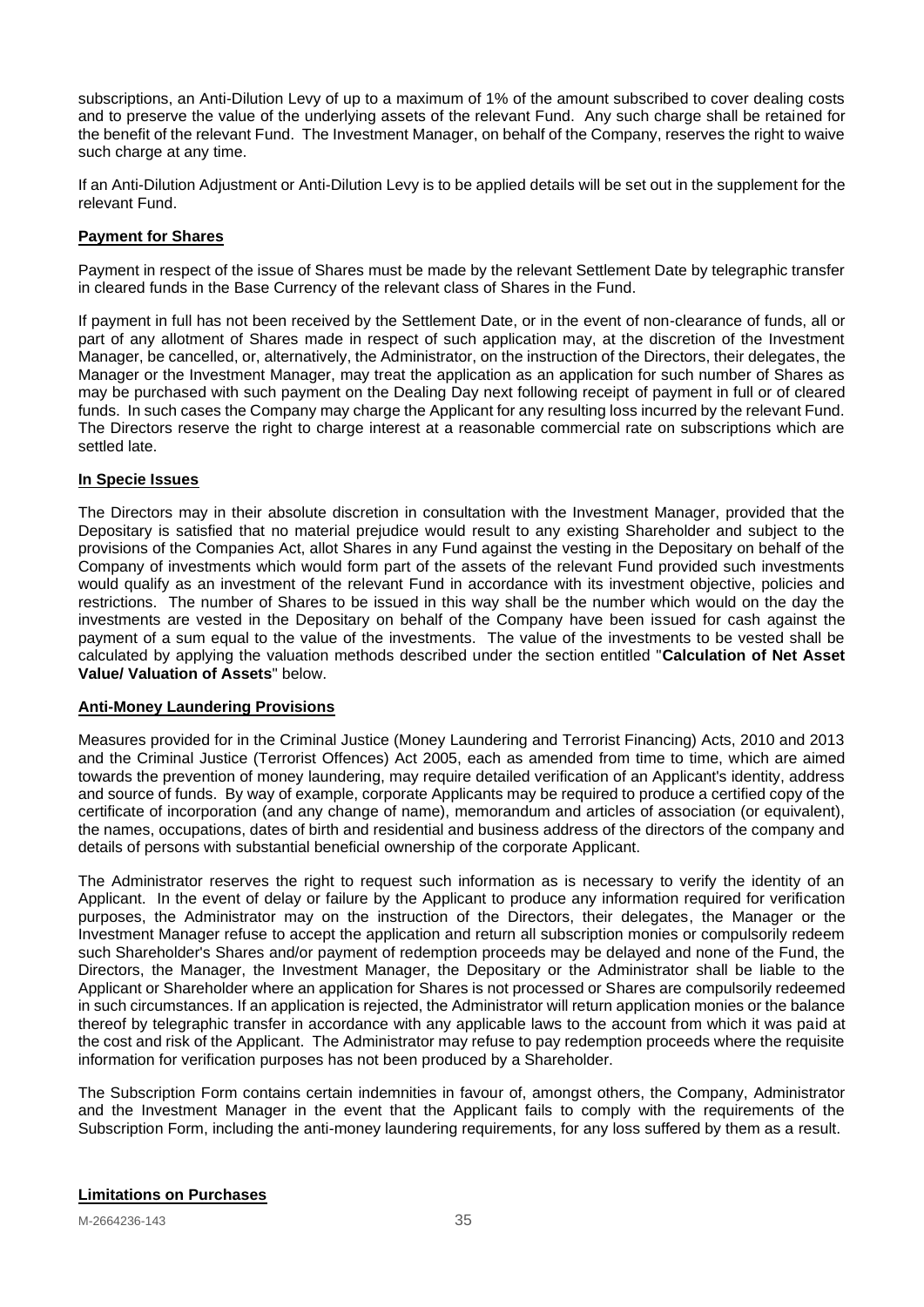Shares may not be issued or sold by the Company during any period when the calculation of the Net Asset Value of the relevant Fund is suspended in the manner described under "**Suspension of Calculation of Net Asset Value**" below. Applicants for Shares will be notified of such postponement and, unless withdrawn, their applications will be considered as at the next Dealing Day following the ending of such suspension.

Shares may not be directly or indirectly offered or sold in the United States or purchased or held by or for U.S. Persons unless the Company determines (i) the transaction is permitted under an exemption available under the securities laws of the United States and (ii) the relevant Fund and the Company continue to be entitled to an exemption from registration as an investment company under the securities laws of the United States.

#### <span id="page-35-0"></span>**Umbrella Cash Account and individual cash account**

The Company has established an Umbrella Cash Account in the name of the Company or, an individual cash account in the name of a Fund, where appropriate. All subscription, redemptions and dividends or cash distributions payable to or from a Fund will be channelled and managed either through the Umbrella Cash Account or, through an individual cash account in the name of the Fund. In the case of redemptions, please refer to the section entitled "**Redemption of Shares"** below.

## <span id="page-35-1"></span>**REDEMPTION OF SHARES**

## <span id="page-35-2"></span>**Redemption of Shares**

All requests for the redemption of Shares should be made to the Company c/o the Administrator by facsimile or by electronic means where specifically agreed to in advance by the Company or its delegate and must quote the relevant account name, the relevant Fund(s) and class or series of Shares, and in the case of redemption requests by facsimile, be signed by or on behalf of the Shareholder by a person with the ability to bind the Shareholder before payment of redemption proceeds can be made. The Administrator will not make payment of redemption proceeds to third parties, save for in exceptional circumstances and in accordance with the requirements of the Central Bank. In the event that a Shareholder requires payment of repurchase proceeds to an account other than that specified in the Subscription Form, the Shareholder must provide an original request in writing, executed by an authorised signatory of the Shareholder, to the Administrator and such changes will not take effect until after receipt and acceptance of such original documentation. Redemption requests will only be processed where payment is made to the redemption account of record. Redemption requests will be treated as definite orders. Requests received on or prior to the relevant Dealing Deadline will, subject as mentioned in this section and in the relevant Supplement, normally be dealt with on the relevant Dealing Day. Redemption requests received from any Shareholder after the Dealing Deadline shall, unless the Directors, shall otherwise agree and provided they are received before the relevant Valuation Point, be treated as having been received by the following Dealing Deadline.

The Minimum Redemption Amount for Shares of each Fund is set out in the Supplement for the relevant Fund.

A redemption request will not be capable of withdrawal after acceptance by the Company. If requested, the Directors may, in their absolute discretion and subject to the prior approval of the Depositary and notification to all of the Shareholders, agree to designate additional Dealing Days and Valuation Points for the redemption of Shares relating to any Fund.

The Company may decline to effect a redemption request which would have the effect of reducing the value of any holding of Shares relating to any Fund below the Minimum Shareholding for that class of Shares of that Fund. Any redemption request having such an effect may be treated by the Company as a request to redeem the Shareholder's entire holding of that class of Shares. In addition, the Company may decline to effect a redemption request which is below the Minimum Redemption Amount.

The Administrator will not accept redemption requests which are incomplete until all the necessary information is obtained.

Redemption requests will not be processed by the Administrator unless the original Subscription Form (together with the supporting documentation in relation to money laundering prevention checks and any documentation deemed necessary for regulatory or taxation purposes) has been received and the anti-money laundering procedures have been completed.

#### <span id="page-35-3"></span>**Redemption Price**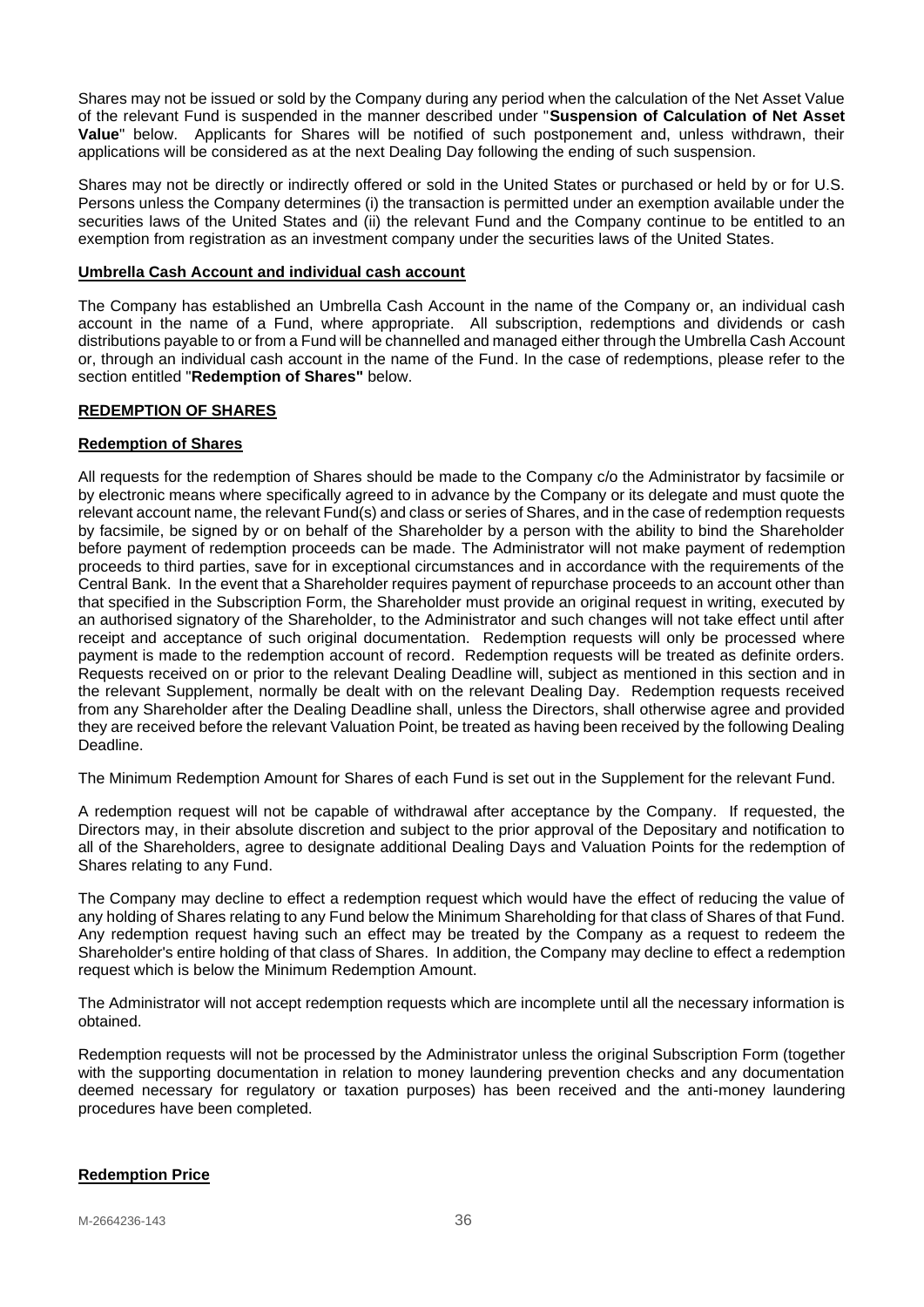The price at which Shares will be redeemed on a Dealing Day is also calculated by ascertaining the Net Asset Value per Share of the relevant class or series of a class on the relevant Dealing Day (the "**Redemption Proceeds**"). The method of establishing the Net Asset Value of any Fund and the Net Asset Value per Share of any class or series of a class of Shares in a Fund is set out in the Articles as described herein under the section entitled "**Issue and Redemption Prices/Calculation of Net Asset Value/Valuation of Assets**" below.

A Redemption Charge of up to 3% per cent of the redemption amount may be charged by a Fund for payment to the Company on the redemption of Shares but it is the intention of the Directors that such charge (if any) shall not, until further notice, exceed such amount as is set out in the Supplement for the relevant Fund.

In calculating the Redemption Price, the Directors may on any Dealing Day where there are net redemptions adjust the Redemption Price by deducting an Anti-Dilution Adjustment, subject to the limits set out in the relevant Supplement (if any), to cover dealing costs and to preserve the value of the underlying assets of a Fund.

Where an Anti-Dilution Adjustment has not been deducted, the Investment Manager on behalf of the Company may deduct from the Redemption Proceeds when there are net redemptions an Anti-Dilution Levy of up to a maximum of 1% of the amount redeemed, subject to the limits set out in the relevant Supplement (if any), to cover dealing costs and to preserve the underlying assets of the relevant Fund. Any such charge shall be retained for the benefit of the relevant Fund. The Investment Manager, on behalf of the Company, reserves the right to waive such charge at any time.

If an Anti-Dilution Adjustment or Anti-Dilution Levy is to be applied details will be set out in the supplement for the relevant Fund.

When a redemption request has been submitted by a Shareholder who is or is deemed to be a Non-Exempt Investor or is acting on behalf of a Non-Exempt Investor, the Company shall deduct from the redemption proceeds an amount which is equal to the tax payable by the Company to the Irish Revenue Commissioners in respect of the relevant transaction.

## <span id="page-36-0"></span>**Payment of Redemption Proceeds**

The Redemption Proceeds (minus any charge provided for above) will be paid at the Shareholder's risk and expense by telegraphic transfer to an account in the name of the Shareholder in the Base Currency of the class of Shares of the Fund by the Settlement Date. Payment of Redemption Proceeds will be made to the registered Shareholder to the account on record and not to any third party. Any changes to a Shareholder's payment details must be made to the Administrator in writing on or before the date the redemption request is made. Redemption proceeds may not be processed by the Administrator unless the original Subscription Form (together with the supporting documentation in relation to money laundering prevention checks and any documentation deemed necessary for regulatory or taxation purposes) has been received and the anti-money laundering procedures have been completed.

## <span id="page-36-1"></span>**Limitations on Redemption**

The Company may not redeem Shares of any Fund during any period when the calculation of the Net Asset Value of the relevant Fund is suspended in the manner described under the section entitled "**Suspension of Calculation of Net Asset Value**" below. Shareholders requesting redemption of Shares will be notified of such postponement and, unless withdrawn, their applications will be considered as at the next Dealing Day following the ending of such suspension.

The Directors may at their discretion limit the number of Shares of any Fund redeemed on any Dealing Day to Shares representing ten per cent of the total Net Asset Value of that Fund on that Dealing Day. In this event, the limitation will apply *pro rata* so that all Shareholders wishing to have Shares of that Fund redeemed on that Dealing Day realise the same proportion of such Shares. Shares not redeemed, but which would otherwise have been redeemed, will be carried forward for redemption on the next Dealing Day. If requests for redemptions are so carried forward this will continue until all the shares to which the original request related have been redeemed and the Administrator will inform the Shareholders affected.

The Company may at its discretion, with the consent of the Shareholder or at the request of the Shareholder, satisfy a redemption request by a distribution of investments of the relevant Fund in specie provided that such a distribution would not be prejudicial to the interests of the remaining Shareholders of that Fund. Where the Shareholder requesting such redemption receives notice of the Company's intention to elect to satisfy the redemption request by such a distribution of assets that Shareholder may require the Company instead of transferring those assets to arrange for their sale and the payment of the proceeds of sale to that Shareholder. The asset allocation is subject to approval by the Depositary. The Company will use its reasonable efforts to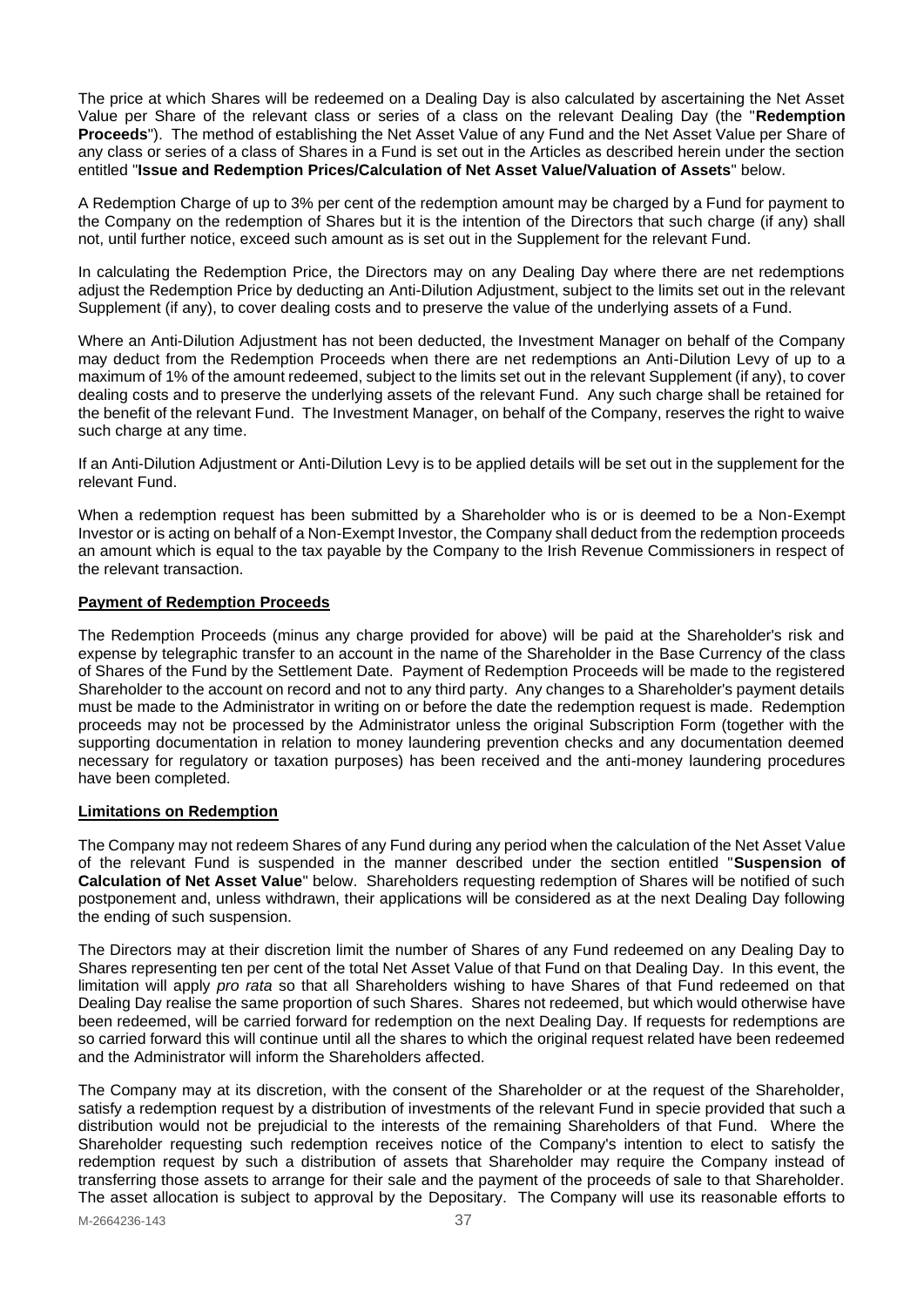meet any Shareholder request for a redemption in specie, having regard to market conditions and the interests of the remaining Shareholders.

The Articles contain special provisions where a repurchase request received from a Shareholder would result in Shares representing more than five per cent of the Net Asset Value of any Fund being repurchased by the Company on any Dealing Day. In such a case, the Company may satisfy the repurchase request by a distribution of investments of the relevant Fund in specie having been approved by the Depositary, and provided that such a distribution would not be prejudicial to the interests of the remaining Shareholders of that Fund. Where the Shareholder requesting such repurchase receives notice of the Company's intention to elect to satisfy the repurchase request by such a distribution of assets that Shareholder may require the Company, instead of transferring those assets, to arrange for their sale and the payment of the proceeds of sale to that Shareholder less any costs incurred in connection with such sale.

## <span id="page-37-0"></span>**Mandatory Redemptions**

The Company may compulsorily redeem all of the Shares of any Fund if the Net Asset Value of the relevant Fund is less than the Minimum Net Asset Value specified in the Supplement for the relevant Fund.

The Company reserves the right to impose restrictions on the holding of Shares directly or indirectly by (and consequently to redeem Shares held by), or the transfer of Shares to an entity who, in the opinion of the Directors is a U.S. Person (unless the Directors determine (i) the transaction is permitted under an exemption available under the securities laws of the United States and (ii) that the relevant Fund and the Company continue to be entitled to an exemption from registration as an investment company under the securities laws of the United States if such person holds Shares), an entity who breached or falsified representations on subscription documents, who appears to be in breach of any law or requirement of any country or government authority or by virtue of which such entity is not qualified to hold Shares, or if the holding of the Shares by any entity is unlawful or is less than the minimum holding set for that class of Shares by the Directors, or in circumstances which (whether directly or indirectly affecting such person or persons, and whether taken alone or in conjunction with any other persons, connected or not, or any other circumstances appearing to the Directors to be relevant), in the opinion of the Directors, might result in the relevant Fund incurring any liability to taxation or suffering any other pecuniary liability to taxation or suffering other pecuniary legal or material administrative disadvantage which the relevant Fund might not otherwise have incurred or suffered or might result in the Company on behalf of relevant Fund being required to comply with registration or filing requirements in any jurisdiction with which it would not otherwise be required to comply.

If the Directors decide to terminate a Fund, all of the Shareholders in the Fund will be so notified by the Directors and will be deemed to have requested within 30 days of the date of the notice that their Shares be redeemed by the Company in accordance with the redemption procedure set out in this Prospectus.

Where Non-Exempt Investors acquire and hold Shares, the Company shall, where necessary for the collection of Irish Tax, redeem and cancel Shares held by a person who is or is deemed to be a Non-Exempt Investor or is acting on behalf of a Non-Exempt Investor on the occurrence of a chargeable event for taxation purposes and to pay the proceeds thereof to the Irish Revenue Commissioners.

# <span id="page-37-1"></span>**Exchange of Shares**

Unless otherwise determined by the Directors, Shareholders will be able to apply to exchange on any Dealing Day all or part of their holding of Shares in any Fund (the "**Original Class**") for Shares in another Fund which are being offered at that time (the "**New Class**") (such class being in the same Fund or in a separate Fund) provided that the currency of the share class of each of the Original Class and New Classes do not differ, all the criteria for applying for Shares in the New Class have been met and by giving notice to the Company on or prior to the Dealing Deadline for the relevant Dealing Day. The Company, in consultation with the Investment Manager, may however at its discretion agree to accept requests for exchange from any Shareholder received after the relevant Dealing Deadline provided they are received prior to the relevant Valuation Point. The Directors may, in consultation with the Investment Manager, at their discretion nominate an additional Dealing Day to facilitate applications for exchange of Shares which will be notified in advance to Shareholders. The Investment Manager shall pay all costs associated with additional Dealing Days. The general provisions and procedures relating to the issue and redemption of Shares will apply equally to exchanges save in relation to charges payable details of which are set out below and in the relevant Supplement.

When requesting the exchange of Shares as an initial investment in a Fund, Shareholders should ensure that the value of the Shares exchanged is equal to or exceeds the Minimum Initial Investment Amount for the relevant New Class specified in the Supplement for the relevant Fund. In the case of an exchange of a partial holding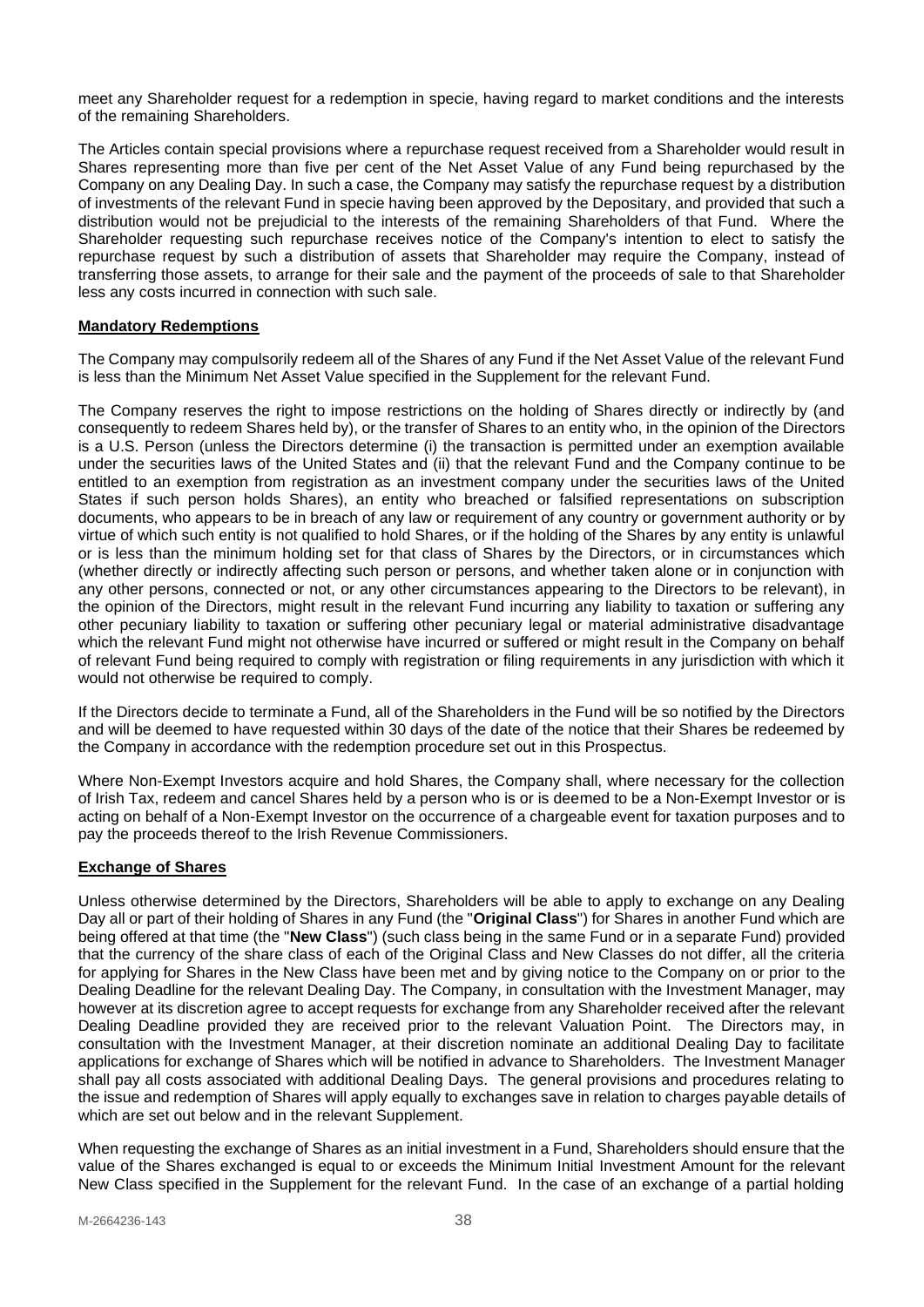only, the value of the remaining holding must also be at least equal to the Minimum Shareholding for the Original Class.

To preserve the value of the underlying assets, the Company may deduct a charge on an exchange of Shares between Funds which the Investment Manager considers represents an appropriate figure to cover dealing costs and to preserve the value of the underlying assets of the Fund when there are net subscriptions and net redemptions. Any such charge will be retained for the benefit of the relevant Fund. The Directors reserve the right to waive such charge at any time.

The number of Shares of the New Class to be issued will be calculated in accordance with the following formula:

$$
S = \frac{(RP - DC)}{SP}
$$

where:

| S         | $=$ | the number of Shares of the New Class to be issued;                                                     |
|-----------|-----|---------------------------------------------------------------------------------------------------------|
| <b>RP</b> | $=$ | the Redemption Proceeds                                                                                 |
| DC        | $=$ | the dealing costs                                                                                       |
| <b>SP</b> | $=$ | the issue price per Share of the New Class as at the Valuation Point for the<br>applicable Dealing Day. |

An Exchange Charge of up to 3% of the repurchase price of the Shares being exchanged may be charged by the Company for payment to the Company or its nominee on the exchange of Shares. However, the amount of any Exchange Charge for a Fund will not exceed the amount set out in the relevant Supplement.

# <span id="page-38-0"></span>**Limitations on Exchanges**

Shares may not be exchanged for Shares of a different class during any period when the calculation of the Net Asset Value of the relevant Fund or Funds is suspended in the manner described under the section entitled "**Suspension of Calculation of Net Asset Value**" below. Applicants for exchange of Shares will be notified of such postponement and, unless withdrawn, their applications will be considered as at the next Dealing Day following the ending of such suspension.

# <span id="page-38-1"></span>**Umbrella Cash Account and individual cash account**

The Company has established an Umbrella Cash Account in the name of the Company or, an individual cash account in the name of a Fund, where appropriate. All subscription, redemptions and dividends or cash distributions payable to or from a Fund will be channelled and managed either through the Umbrella Cash Account or, through an individual cash account in the name of the Fund. In the case of subscriptions, please refer to section entitled "**Subscriptions for Shares**".

# <span id="page-38-2"></span>**CALCULATION OF NET ASSET VALUE/VALUATION OF ASSETS**

The Net Asset Value of each Fund shall be calculated by the Administrator as at the Valuation Point for each Dealing Day by valuing the assets of the Fund and deducting therefrom the liabilities of the Fund. The Net Asset Value of a Fund divided by the number of Shares of the relevant Fund in issue as at the relevant Valuation Point (where the resulting sum is rounded to 6 decimal places) is equal to the Net Asset Value of a Share of the relevant Fund. In the event the shares of any Fund are further divided into classes, the Net Asset Value per share of the relevant class shall be determined by notionally allocating the Net Asset Value of the Fund amongst the relevant classes making such adjustments for subscriptions, repurchases, fees, dividends accumulation or distribution of income and the expenses, liabilities or assets attributable to each such relevant class (including the gains/losses on and costs of financial instruments employed for currency hedging between the currencies in which the assets of the Fund are designated and the designated currency of the relevant class, which gains/losses and costs shall accrue solely to that relevant class) and any other factor differentiating the relevant classes as appropriate. The Net Asset Value of the Fund, as allocated between each class, shall be divided by the number of shares of the relevant class which are in issue or deemed to be in issue and rounding the result mathematically to a maximum of 6 decimal places as determined by the Manager or such other number of decimal places as may be determined by the Manager from time to time. The Net Asset Value per Share is the resulting sum rounded to 6 decimal places.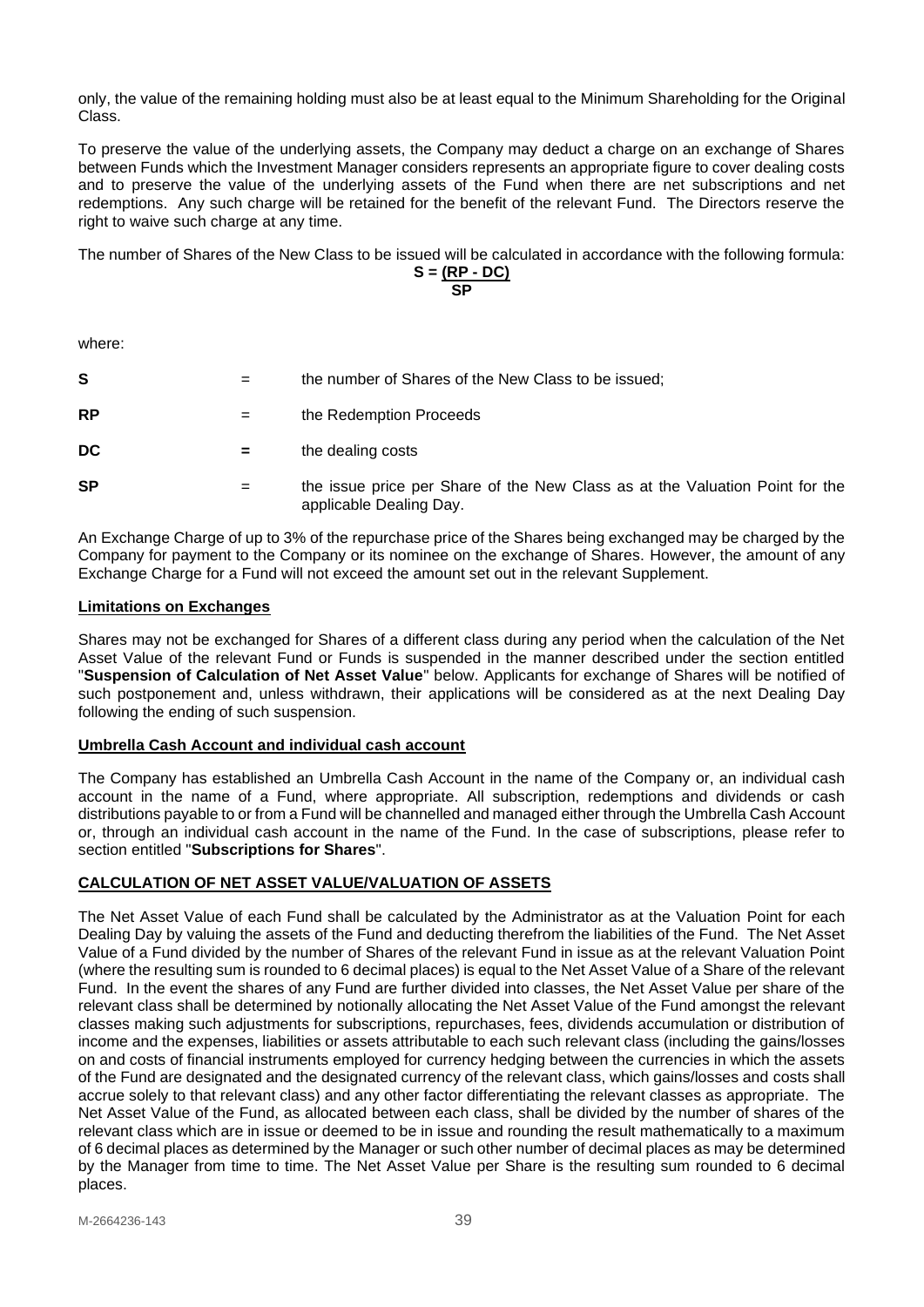The Articles provide for the method of valuation of the assets and liabilities of each Fund and of the Net Asset Value of each Fund. The Directors have delegated to the Manager as the Responsible Person their powers, authorities and exercise of discretion under the Articles in relation to the calculation of the Net Asset Value.

The assets and liabilities of a Fund will be valued as follows:-

1 In general, the Articles provide that the value of any investments listed or traded on a market for which market quotations are readily available shall be calculated by reference to the last traded price as at the relevant Valuation Point provided that the value of any investment listed on a market but acquired or traded at a premium or at a discount outside the relevant market may with the approval of the Depositary be valued taking into account the level of premium or discount as at the date of valuation of the investment and the Depositary must ensure the adoption of such a procedure is justifiable in the context of establishing the probable realisation value of the investment. Such premiums or discounts thereon above shall be provided by an independent broker or market maker or if such premiums/discounts are unavailable, by the Investment Manager. However, the Manager may adjust the value of investments traded on an over-thecounter market if the Manager considers such adjustment is required to reflect the fair value thereof in the context of currency, marketability, dealing costs and/or such other considerations as are deemed relevant.

If for specific investments, the last traded price does not, in the opinion of the Manager, reflect their fair value or are not available, the value shall be the probable realisation value estimated with care and in good faith by the Manager or by a competent person appointed by the Manager (such competent person to be approved, for such purpose, by the Depositary) in consultation with the Investment Manager with a view to establishing the probable realisation value for such investments as at the Valuation Point for the relevant Dealing Day.

- 2 Where such investment is listed or traded on more than one market, the Manager shall in their absolute discretion select the market which in their opinion constitutes the main market for such investment.
- 3 The value of any investment which is not listed or traded on a market or of any investment which is normally quoted, listed or dealt in on a market but in respect of which no price is currently available or the current price of which does not in the opinion of the Manager represents fair market value, the value thereof shall be the probable realisation value estimated with care and in good faith by the Manager or by a competent person appointed by the Manager (being approved, for such purpose, by the Depositary) in consultation with the Investment Manager. In determining the probable realisation value of any such investment, the Manager may alternatively use such probable realisation value estimated with care and in good faith and as may be recommended by a competent independent person appointed by the Manager, or in the absence of any independent person (notwithstanding that the Investment Manager has an interest in the valuation), the Investment Manager, who in each case shall be approved by the Depositary to value the relevant securities.
- 4 Cash in hand or on deposit, prepaid expenses, cash dividends and interest declared or accrued and not yet received or tax reclaims filed and not yet received as at the relevant Valuation Point will normally be valued at their face value with interest accrued, where applicable, to the relevant Valuation Point (unless in any case the Manager is of the opinion that the same is unlikely to be paid or received in full in which case the value thereof shall be arrived at after making such discount as the Manager may consider appropriate in such case to reflect the true value thereof); certificates of deposit, treasury bills, bank acceptances, trade bills and other negotiable investments shall each be valued at each Valuation Point at the last traded price on the market on which these assets are traded or admitted for trading (being the market which is the sole market or in the opinion of the Manager the principal market on which the assets in question are quoted or dealt in) plus any interest accrued thereon from the date on which same were acquired.
- 5 Forward foreign exchange contracts and interest rate swap contracts shall be valued as at the Valuation Point for the relevant Dealing Day by reference to the prevailing market maker quotations, namely, the price at which a new forward contract of the same size and maturity could be undertaken, or, if unavailable, they shall be valued at the settlement price as at the Valuation Point for the relevant Dealing Day as provided by the counterparty on a daily basis and verified on at least a weekly basis by a competent person (being independent from the counterparty), approved for such purpose by the Depositary.
- 6 Over-the-counter derivative instruments and off exchange traded derivative contracts (including swaps) will be valued at the latest valuation for such instruments as at the Valuation Point for the relevant Dealing Day as provided by the counterparty to such contracts on a daily basis and verified on at least a weekly basis by a competent person (being independent from the counterparty), approved for such purpose by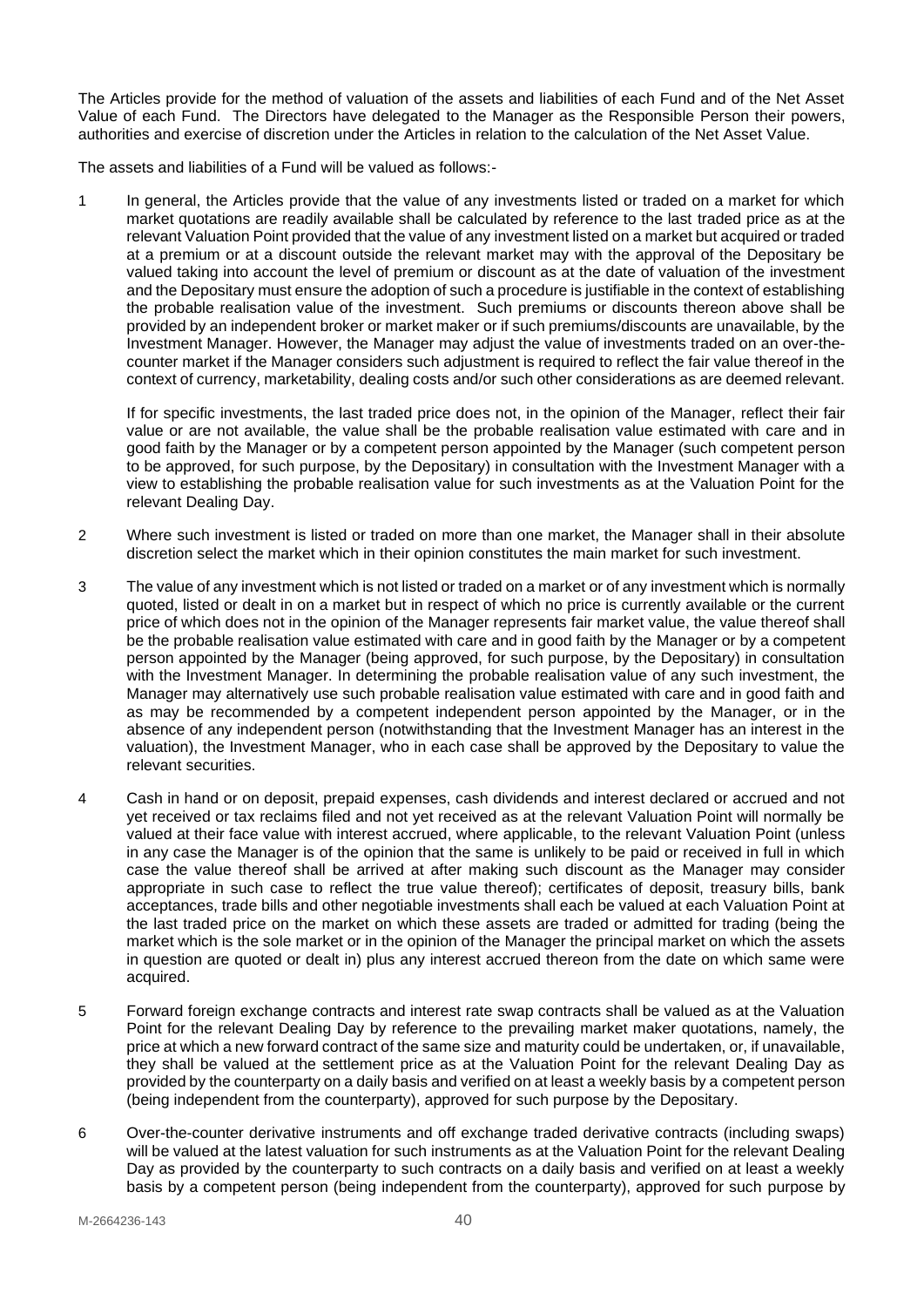the Depositary. Alternatively the value of such instruments may be determined using an alternative valuation. The alternative valuation is that provided by a competent person appointed by the Manager and approved for the purpose by the Depositary, or a valuation by any other means provided that the value is approved by the Depositary. The alternative valuation must be reconciled to the counterparty valuation on a monthly basis. Where the Company values an off exchange derivative contract using an alternative method of valuation to the counterparty valuation, the Company will follow international best practice and adhere to the principles on valuation of off exchange instruments established by bodies such as IOSCO and AIMA.

- 7 The value of any exchange traded derivative instruments and options contracts shall be the settlement price as determined by the market in question as at the Valuation Point for the relevant Dealing Day provided that where such settlement price is not available, such value shall be the probable realisation value thereof estimated with care and in good faith by the Manager or a competent person appointed by the Manager, provided that the Manager or such other competent person have been approved for such purpose by the Depositary.
- 8 Units or shares in open-ended collective investment schemes will be valued at the latest available net asset value per unit, share or class thereof at the Valuation Point for the relevant Dealing Day as published by the relevant collective investment scheme.
- 9 In the case of a Fund which is a money market fund, the Manager may value any investment through the use of amortised cost. The amortised cost method of valuation may only be used in relation to Funds which comply with the Central Bank's requirements for money market funds and where a review of the amortised cost valuation vis-à-vis market valuation will be carried out in accordance with the Central Bank's quidelines.

Money market instruments in a non-money market Fund may be valued by the Manager at their amortised cost, in accordance with the Central Bank's requirements.

- 10 If in any case a particular value is not ascertainable as provided above or if the Manager shall consider that some other method of valuation better reflects the fair value of the relevant investment, then in such case the method of valuation of the relevant investment shall be such as the Manager in their absolute discretion shall determine, such method of valuation to be approved by the Depositary.
- 11 Notwithstanding the generality of the foregoing, the Manager may with the approval of the Depositary adjust the value of any such security if having regard to currency, anticipated rate of dividend, applicable rate of interest, maturity, liquidity, marketability, dealing costs and/or such other considerations as the Manager may deem relevant, the Manager considers that such adjustment is required to reflect the fair value thereof as at any Valuation Point.

In calculating the Net Asset Value, the Administrator shall not be liable for any loss suffered by the Company by reason of any error in the calculation of the Net Asset Value resulting from any inaccuracy in the information provided by any pricing service, broker, market maker or other intermediary. In circumstances where the Administrator is directed by the Investment Manager or any connected person thereof (including a connected person which is a broker, market maker or other intermediary) to use particular pricing services, brokers, market makers or other intermediaries, the Administrator shall not be liable for any loss suffered by the Company by reason of any error in the calculation of the Net Asset Value resulting from any inaccuracy in the information provided by such pricing services, brokers, market makers or other intermediaries not appointed or selected by the Administrator.

Any value expressed otherwise than in the Base Currency of the Fund (whether of any investment or cash) and any non-Base Currency borrowing shall be converted into the Base Currency at the rate which the Administrator shall determine to be appropriate in the circumstances.

<span id="page-40-0"></span>The particular valuation provisions applicable to any Fund are set out in the Supplement for the relevant Fund.

# **SUSPENSION OF CALCULATION OF NET ASSET VALUE**

The Directors may at any time temporarily suspend the calculation of the Net Asset Value of any Fund and the issue, redemption and exchange of Shares and the payment of redemption proceeds during:

(i) any period when dealing in the units/shares of any collective investment scheme in which a Fund may be invested are restricted or suspended; or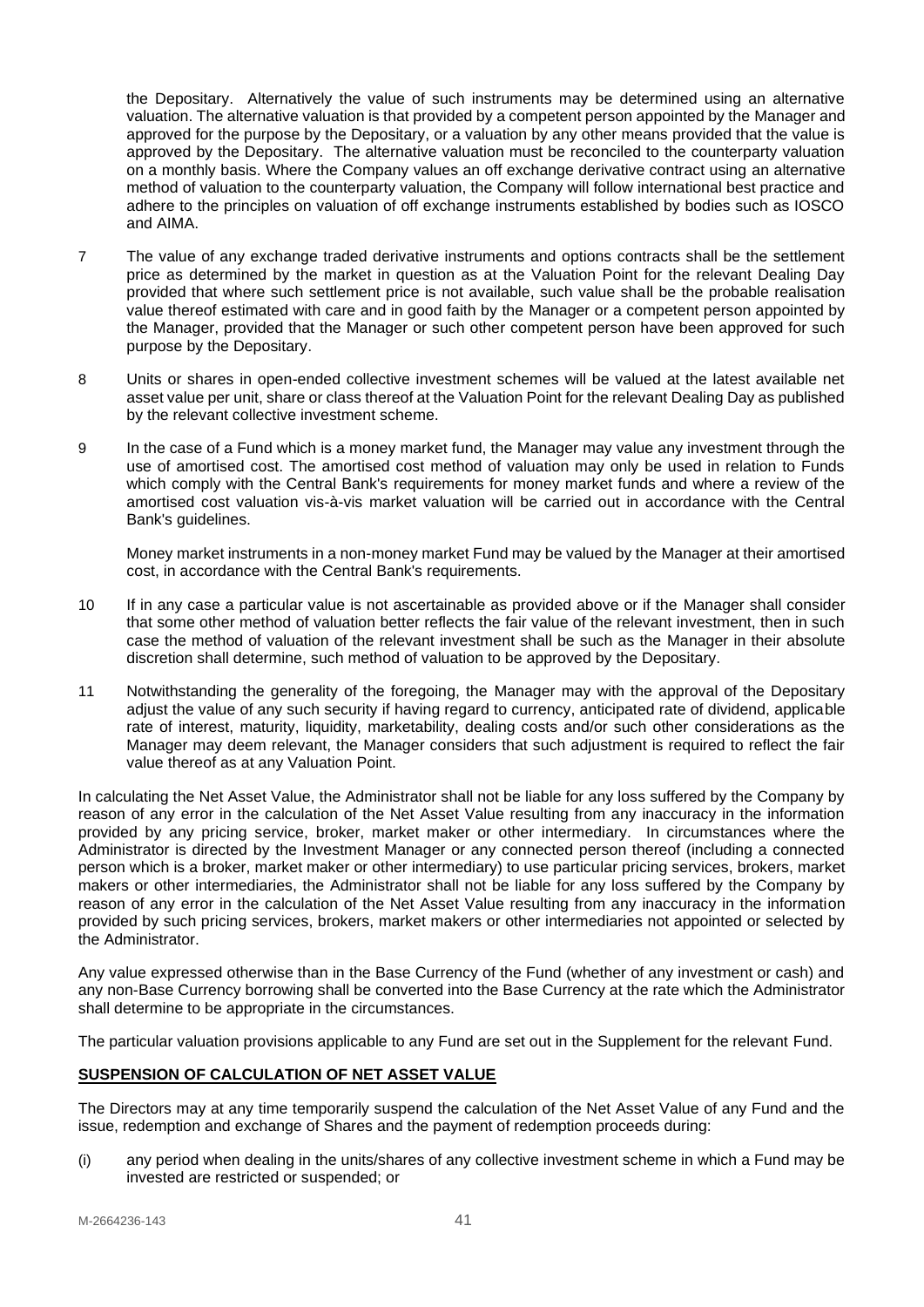- (ii) any period when any of the principal markets or stock exchanges on which a substantial portion of the investments of the relevant Fund from time to time are quoted, listed or dealt in is closed, otherwise than for ordinary holidays, or during which dealings therein are restricted or suspended; or
- (iii) any period when, as a result of political, economic, military or monetary events or any circumstances outside the control, responsibility and power of the Directors, disposal or valuation of a substantial portion of the investments of the relevant Fund is not reasonably practicable without this being seriously detrimental to the interests of Shareholders of the relevant Fund or if, in the opinion of the Directors, the Net Asset Value of the Fund cannot be fairly calculated; or
- (iv) any breakdown in the means of communication normally employed in determining the price of a substantial portion of the investments of the relevant Fund or when for any other reason the current prices on any market or stock exchange of any of the investments of the relevant Fund cannot be promptly and accurately ascertained; or
- (v) any period during which any transfer of funds involved in the realisation or acquisition of investments of the relevant Fund cannot, in the opinion of the Directors, be effected at normal prices or rates of exchange; or
- (vi) any period when the Company is unable to repatriate funds required for the purpose of making payments due on the redemption of Shares in the relevant Fund; or
- (vii) any period when the Directors consider it to be in the best interest of the relevant Fund; or
- (viii) following the circulation to Shareholders of a notice of a general meeting at which a resolution proposing to wind up the Company or terminate the relevant Fund is to be considered; or
- (ix) any other reason which makes it impossible or impracticable to determine the value of a substantial proportion of the assets of the relevant Fund.

Where possible, all reasonable steps will be taken to bring any period of suspension to an end as soon as possible.

Shareholders who have requested issue or redemption of Shares of any class or exchanges of Shares of one class to another will be notified of any such suspension in such manner as may be directed by the Directors and, unless withdrawn but subject to the limitation referred to above, their requests will be dealt with on the first relevant Dealing Day after the suspension is lifted. Any such suspension will be notified without delay on the same Business Day to the Central Bank and will be communicated without delay to the competent authorities in any country in which the Shares are marketed.

# <span id="page-41-0"></span>**FORM OF SHARES AND TRANSFER OF SHARES**

Shares will be issued in registered form. Purchase contract notes will normally be issued within 24 hours following completion of the relevant Net Asset Value. Written confirmations of ownership evidencing entry in the register will normally be issued within 48 hours of completion of the relevant Net Asset Value upon receipt of all original documentation required by the Administrator. Share certificates shall not be issued.

Shares in each Fund will be transferable by instrument in writing in common form or in any other form approved by the Directors and signed by the transferor. Transferees will be required to complete a Subscription Form and provide any other documentation reasonably required by the Company or the Manager, the Administrator, the Investment Manager and the Distributors.

Shares may not be transferred to an entity who, in the opinion of the Directors is a U.S. Person (unless the Directors determine (i) the transaction is permitted under an exemption available under the securities laws of the United States and (ii) that the relevant Fund and Company continue to be entitled to an exemption from registration as an investment company under the securities laws of the United States if such person holds Shares), an entity who breached or falsified representations on subscription documents, who appears to be in breach of any law or requirement of any country or government authority or by virtue of which such entity is not qualified to hold Shares, or if the holding of the Shares by any person is unlawful or is less than the minimum holding set for that class of Shares by the Directors, or in circumstances which (whether directly or indirectly affecting such entities, and whether taken alone or in conjunction with any other persons, connected or not, or any other circumstances appearing to the Directors to be relevant), in the opinion of the Directors, might result in the relevant Fund incurring any liability to taxation or suffering any other pecuniary liability to taxation or suffering other pecuniary legal or material administrative disadvantage which the relevant Fund might not otherwise have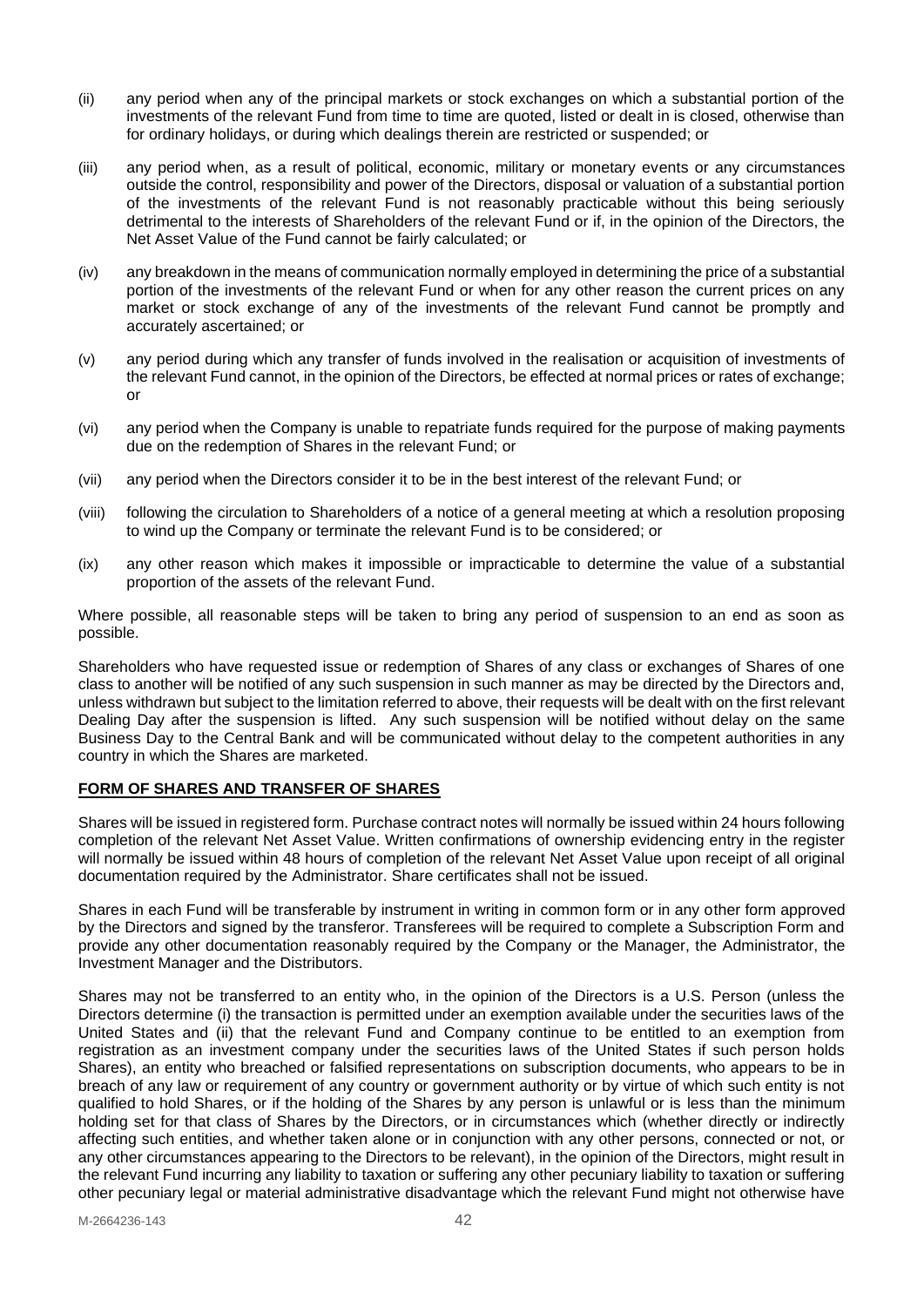incurred or suffered or might result in the Company on behalf of the relevant Fund being required to comply with registration or filing requirements in any jurisdiction with which it would not otherwise be required to comply.

If the transferor is or is deemed to be or is acting on behalf of a Non-Exempt Investor, the Company is entitled to redeem and cancel a sufficient portion of the transferor's Shares as will enable the Company to pay the tax payable in respect of the transfer to the Revenue Commissioners in Ireland.

## <span id="page-42-0"></span>**NOTIFICATION OF PRICES**

The latest Net Asset Value per Share of each class and each series in a class of Shares in each Fund will be available following calculation from the Administrator. Such prices will be the prices applicable to the previous Dealing Day's trades and are therefore only indicative after the relevant Dealing Day.

The Net Asset Value per Share as calculated on any Dealing Day with respect to each share class in a Fund will be published on [www.Liontrust.co.uk](http://www.liontrust.co.uk/) after each Dealing Day.

## <span id="page-42-1"></span>**GDPR**

In the course of business, the Company will collect, record, store, adapt, transfer and otherwise process information by which Shareholders or prospective investors may be directly or indirectly identified. The Company is a data controller within the meaning of Data Protection Legislation and undertakes to hold any personal data provided by investors in accordance with Data Protection Legislation.

The Company and/or any of its delegates or service providers may process prospective investor's personal data for any one or more of the following purposes and legal bases:

- 1. to operate the Funds, including managing and administering a Shareholder's investment in the relevant Fund on an on-going basis which enables the Company to satisfy its contractual duties and obligations to the Shareholder);
- 2. to comply with any applicable legal, tax or regulatory obligations on the Company, for example, under the Companies Acts and anti-money laundering and counter-terrorism legislation;
- 3. for any other legitimate business interests' of the Company or a third party to whom personal data is disclosed, where such interests are not overridden by the interests of the Shareholder, including for statistical analysis and market research purposes; or
- 4. for any other specific purposes where Shareholders have given their specific consent and where processing of personal data is based on consent, the Shareholders will have the right to withdraw it at any time.

The Company and/or any of its delegates or service providers may disclose or transfer personal data, whether in Ireland or elsewhere (including entities situated in countries outside of the EEA), to other delegates, duly appointed agents and service providers of the Company (and any of their respective related, associated or affiliated companies or sub-delegates) and to third parties including advisers, regulatory bodies, taxation authorities, auditors, technology providers for the purposes specified above.

The Company will not keep personal data for longer than is necessary for the purpose(s) for which it was collected. In determining appropriate retention periods, the Company shall have regard to the Statute of Limitations Act 1957, as amended, and any statutory or other obligations to retain information, including anti-money laundering, counter-terrorism, tax legislation. The Company will take all reasonable steps to destroy or erase the data from its systems when they are no longer required.

Where specific processing is based on a Shareholder's consent, that Shareholder has the right to withdraw it at any time. Shareholders have the right to request access to their personal data kept by Company; the right to rectification or erasure of their data; to restrict or object to processing of their data, and to data portability, subject to any restrictions imposed by Data Protection Legislation and/or other applicable laws or regulations.

The Company and/or any of its delegates and service providers will not transfer personal data to a country outside of the EEA unless that country ensures an adequate level of data protection or appropriate safeguards are in place. If a third country does not provide an adequate level of data protection, then the Company and/or any of its delegates and service providers will ensure it puts in place appropriate safeguards such as the model clauses (which are standardised contractual clauses, approved by the European Commission) or binding corporate rules, or relies on one of the derogations provided for in Data Protection Legislation. Specifically, personal data may be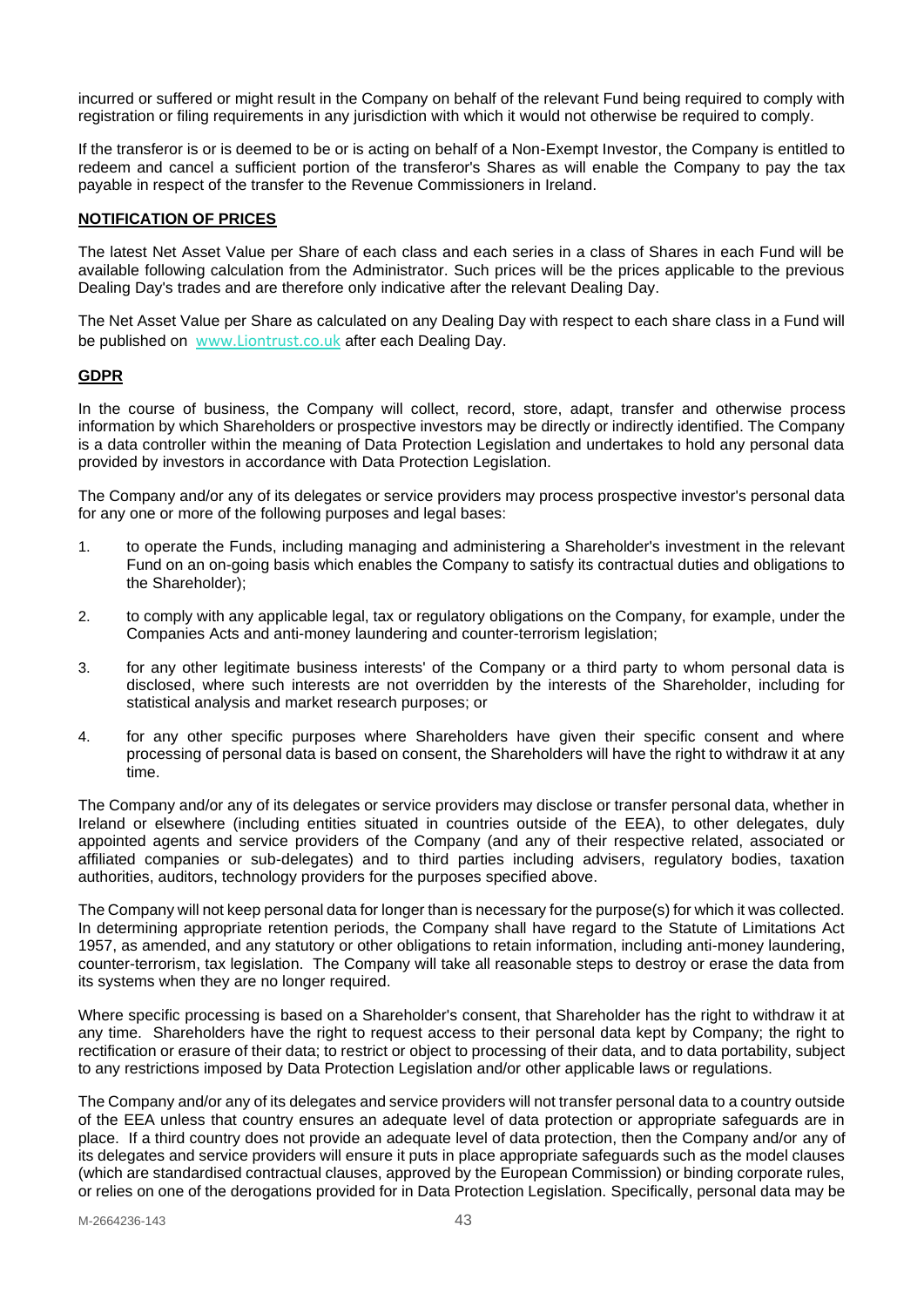transferred to and processed in India, the United States and other jurisdictions that do not have data protection legislation equivalent to that within the EEA.

Where processing is carried out on behalf of the Company, the Company shall engage a data processor, within the meaning of Data Protection Legislation, which provides sufficient guarantees to implement appropriate technical and organisational security measures in a manner that such processing meets the requirements of Data Protection Legislation, and ensures the protection of the rights of investors. The Company will enter into a written contract with the data processor which will set out the data processor's specific mandatory obligations laid down in Data Protection Legislation, including to process personal data only in accordance with the documented instructions from the Company.

Prospective investors and/or Shareholders are required to provide their personal data for statutory and contractual purposes. Failure to provide the required personal data will result in the Company being unable to permit, process, or release the Shareholder or prospective investor's investment in the Funds and this may result in the Company terminating its relationship with the investor. Investors have a right to lodge a complaint with the Data Protection Authority if they are unhappy with how the Company is handling their data.

Any questions about the operation of the Company's data protection policy should be referred in the first instance to Liontrust Global Fundamental plc, 25/28 North Wall Quay, Dublin 1, D01H104, Ireland.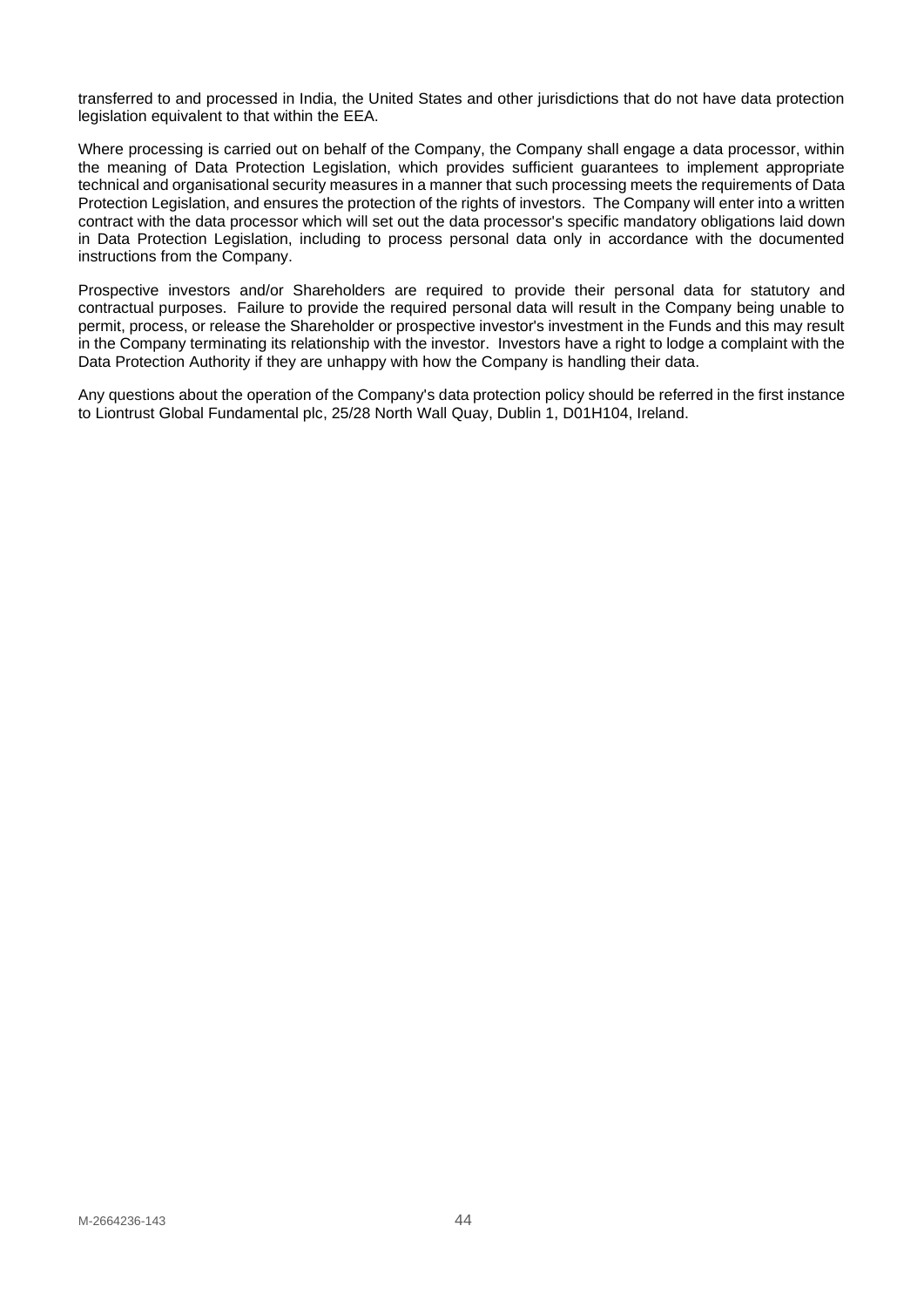#### <span id="page-44-0"></span>*\_\_\_\_\_\_\_\_\_\_\_\_\_\_\_\_\_\_\_\_\_\_\_\_\_\_\_\_\_\_\_\_\_\_\_\_\_\_\_\_\_\_\_\_\_\_\_\_\_\_\_\_\_\_\_\_\_\_\_\_\_\_\_\_\_\_\_\_\_\_\_\_\_\_\_\_\_\_\_\_\_\_\_\_\_\_\_\_ FEES AND EXPENSES \_\_\_\_\_\_\_\_\_\_\_\_\_\_\_\_\_\_\_\_\_\_\_\_\_\_\_\_\_\_\_\_\_\_\_\_\_\_\_\_\_\_\_\_\_\_\_\_\_\_\_\_\_\_\_\_\_\_\_\_\_\_\_\_\_\_\_\_\_\_\_\_\_\_\_\_\_\_\_\_\_\_\_\_\_\_\_\_*

Particulars of the fees and expenses payable to the Manager, Investment Manager, the Distributors, the Depositary and the Administrator out of the assets of each Fund (if any) are set out in the Supplement for the relevant Fund.

#### **Rebate Arrangements**

Subject to applicable law and regulations, the Investment Manager or its affiliates, may at its discretion, on a negotiated basis, enter into private arrangements with various sub-distributors, intermediaries, dealers and professional investors pursuant to which the Investment Manager or its affiliates may make payments to or for the benefit of such persons which represent a rebate of all or part of the fees paid by the Fund to the Investment Manager. Consequently, the effective net fees payable by a shareholder who is a beneficiary under such arrangements may be lower than the fees payable by a shareholder who does not benefit from such arrangements.

#### **Research Fees and Other Monetary and Non-Monetary Benefits**

Any third-party research and research related services provided to the Investment Manager will be paid for by the Investment Manager from its own resources and will not be charged to the Fund. The Investment Manager will ensure the receipt of any fee, commission, monetary or non-monetary benefits from any third party or person acting on behalf of a third party in relation to the execution of orders for the Fund shall not prevent the Investment Manager from complying with its obligations under applicable law and regulation.

## **Other Costs and Expenses**

The Company may pay out of the assets of each Fund:

- a) the fees and expenses of the Directors (as referred to below);
- b) any regulatory fee;
- c) any fees in respect of circulating details of the Net Asset Value;
- d) company secretarial fees;
- e) stamp duties;
- f) taxes;
- g) any costs incurred in respect of meetings of Shareholders;
- h) marketing and distribution costs;
- i) investment transaction charges;
- j) the fees and expenses of any paying agent or representative appointed in compliance with the requirements of another jurisdiction (which will be at normal commercial rates);
- k) any amount payable under indemnity provisions contained in the Articles or any agreement with any appointee of the Company;
- l) all sums payable in respect of directors' and officers' liability insurance cover, brokerage or other expenses of acquiring and disposing of investments;
- m) the fees and expenses of the auditors, tax and legal advisers and fees connected with registering the Company for sale in other jurisdictions;
- n) the costs of printing and distributing this Prospectus, the KIIDs, reports, accounts and any explanatory memoranda, any necessary translation fees;
- o) the costs of publishing prices and any costs incurred as a result of periodic updates of the Prospectus; and
- p) any costs incurred as a result of change in law or the introduction of any new law (including any costs incurred as a result of compliance with any applicable code, whether or not having the force of law)

Such fees, duties and charges will be charged to the Fund in respect of which they were incurred or, where an expense is not considered by the Directors to be attributable to any one Fund, the expense will be allocated by the Directors on a pro rata basis amongst the Funds or in such manner and on such basis as the Directors in their discretion deems fair and equitable. In the case of any fees or expenses of a regular or recurring nature, such as audit fees, the Directors may calculate such fees and expenses on an estimated figure for yearly or other periods in advance and accrue the same in equal proportions over any period.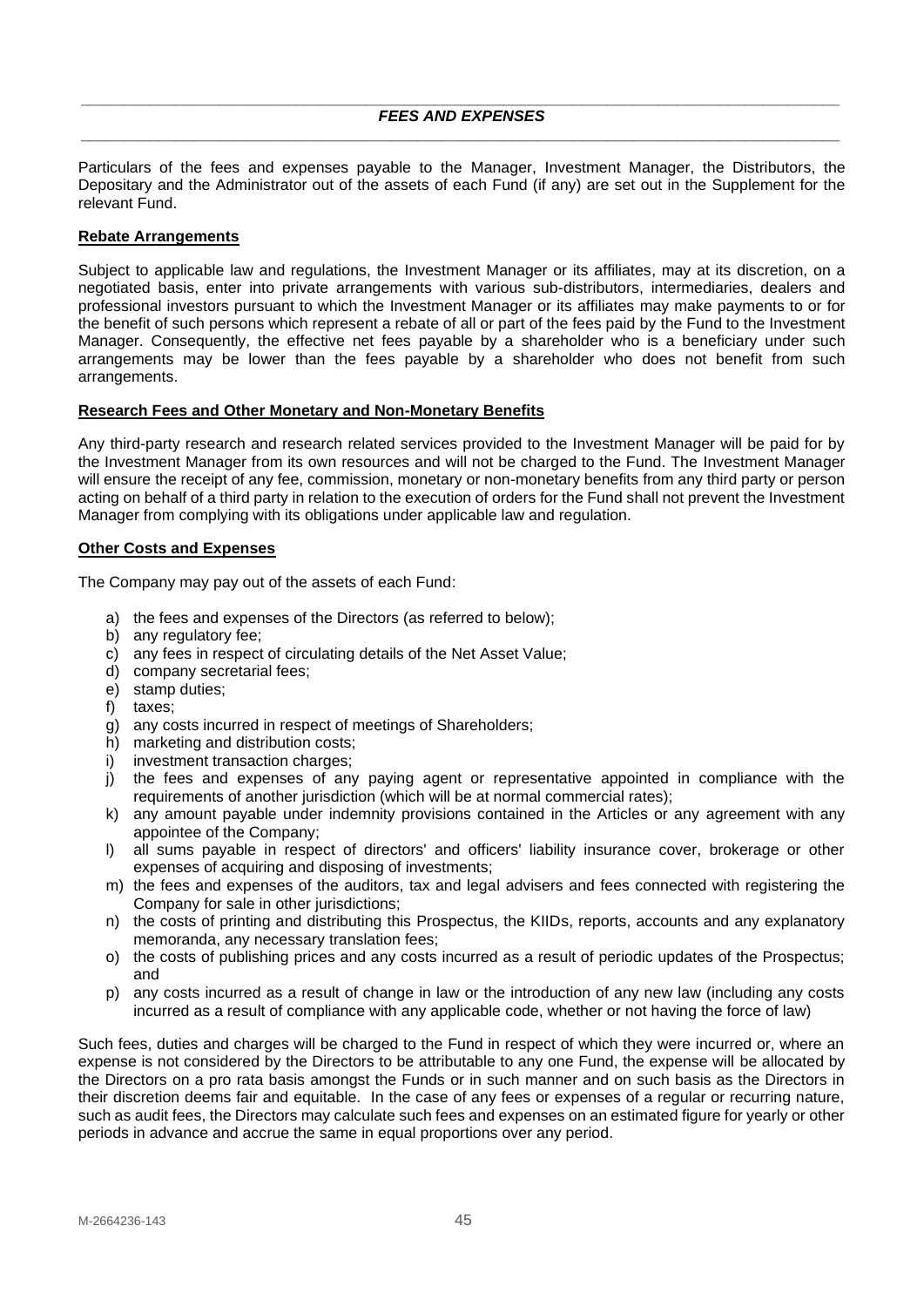## **Directors Remuneration**

The Directors will be entitled to remuneration for their services as directors provided however that the aggregate remuneration of the Directors in respect of any twelve month accounting period shall not exceed Euro 80,000 or such higher amount as may be approved by the board of Directors and notified to Shareholders prior to implementation to give Shareholders an opportunity to redeem. In addition, the Directors will also be entitled to be reimbursed for their reasonable out of pocket expenses incurred in discharging their duties as directors.

#### **Establishment Costs**

The cost of establishing the Company and the initial Fund, obtaining authorisation from any authority, filing fees, the preparation and printing of this Prospectus, marketing costs and the fees of all professionals relating to it were borne by the Investment Manager.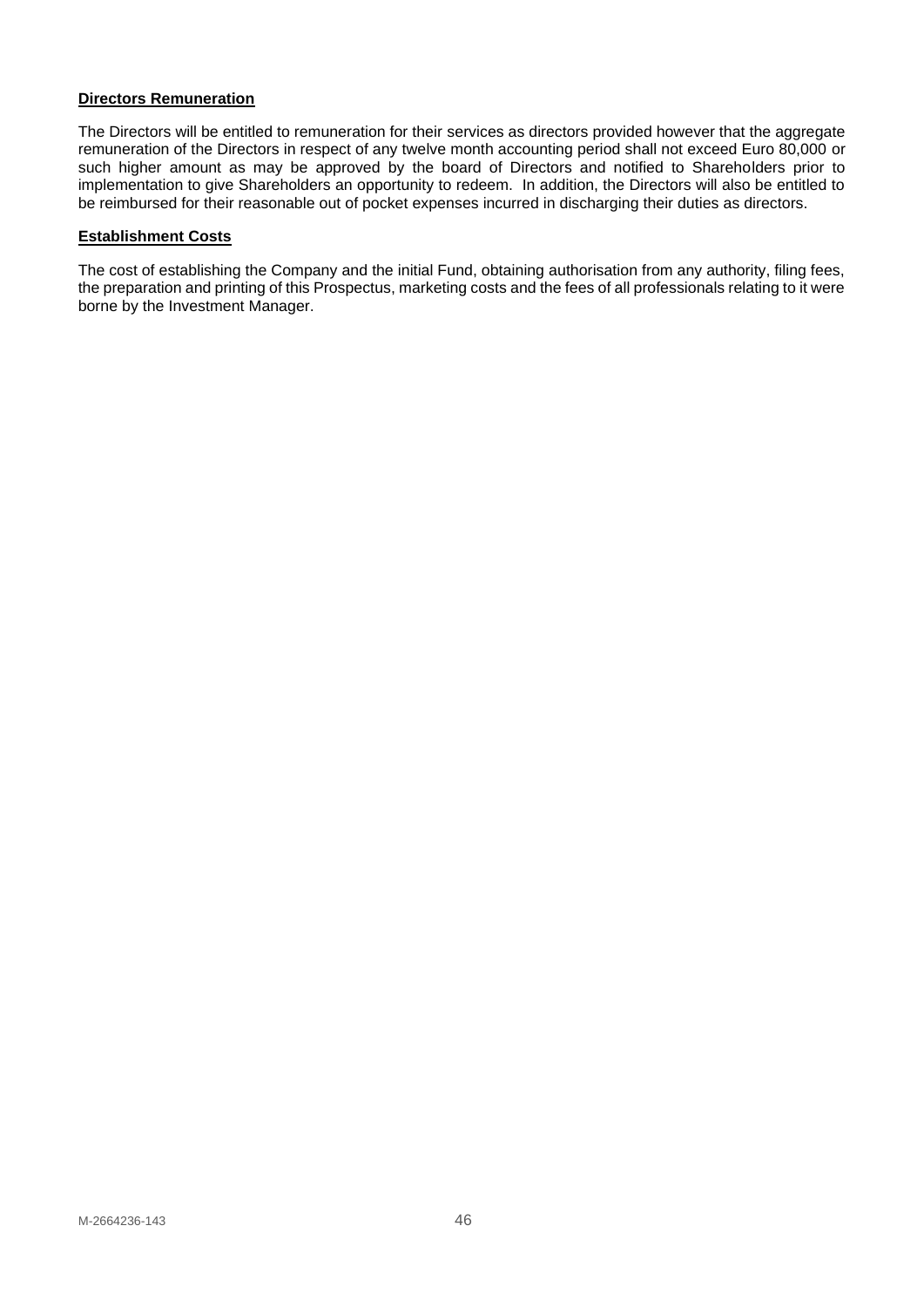# <span id="page-46-1"></span><span id="page-46-0"></span>**GENERAL**

**The statements on taxation below are intended to be a general summary of certain Irish and UK tax consequences that may arise on the Company and its Shareholders. This is not a comprehensive summary of all technical aspects of the structure and is not intended to constitute legal or tax advice to investors. Prospective investors should familiarise themselves with and, where appropriate, should consult their own professional advisers on the overall tax consequences of investing in the Company. The statements relate to investors entering into the Company for investment purposes. It does not deal with the position of certain classes of Shareholders, such as dealers in securities and insurance companies, trusts and persons who have acquired their Shares by reason of their or another's employment. As is the case with any investment, there can be no guarantee that the tax position or proposed tax position prevailing at the time an investment in the Company is made will endure indefinitely. The tax consequences for each investor of investing in the Company may depend upon the investor's own tax position and upon the relevant laws of any jurisdiction to which the investor is subject. The statements below relate to the Irish and UK tax implications of an Irish or UK resident, ordinarily resident and domiciled individual, or an Irish or UK resident company, investing in the Company. The tax consequences may differ for investors who are not resident or ordinarily resident in Ireland or the UK or are not domiciled in the Ireland or the UK for tax purposes. Investors and prospective investors should seek their own professional tax advice. The statements are based on current tax legislation together with Irish Revenue Commissioners and HM Revenue and Customs ("HMRC") practice, all of which are subject to change at any time, possibly with retrospective effect.** 

# <span id="page-46-2"></span>**IRELAND**

# **Taxation of the Company in Ireland**

On the basis that the Company is a UCITS, it is outside the scope of Part 27, Chapter 1B of the TCA dealing with Irish real estate funds. The Company is an Investment Undertaking as defined in Section 739B of the Taxes Consolidation Act, 1997, and therefore, will not be subject to Irish tax on its income or gains other than gains arising on chargeable events.

Generally a chargeable event arises on any distribution, redemption, repurchase, cancellation, transfer of Shares or on the ending of a Relevant Period. Any transaction in relation to or in respect of Shares in the Company which are held in a recognised clearing system is not considered a chargeable event, irrespective of the tax status of the shareholder holding the Shares.

Where the Shares are not held in a recognised clearing system, the Company will not be subject to Irish tax on chargeable events for certain types of investors including, inter alia, non-resident investors (see Definitions section on residence for further information) and particular types of Irish investors such as charities, pension schemes, life assurance companies etc. known as Exempt Irish Investors, if the Relevant Declaration has been provided to the Company or in the case of non-resident investors the Company is in possession of written notice of approval from the Revenue Commissioners to the effect that the requirement to have been provided with such Relevant Declaration is deemed to have been complied with in respect of that person or class or shareholder to which that person belongs, and that approval has not been withdrawn and any conditions to which the approval is subject have been satisfied.

Where the Company is liable to account for Irish tax on gains arising on chargeable events the rate of tax is 41% for regular distributions (where payments are made annually or at more frequent intervals) and for all other chargeable events except in the case where the shareholder is a company and the appropriate declaration has been made in which case the rate of tax is 25% on any chargeable events. (However, see comments below in relation to PPIU).

The ending of a "Relevant Period" (i.e. the eight year anniversary of acquiring Shares and every subsequent eight year anniversary) is also considered a chargeable event. Similar to other forms of chargeable event a gain may arise unless the shareholder giving rise to the chargeable event is either:

- 1. Non-Irish resident and non-Irish ordinarily resident; or
- 2. An Exempt Irish Investor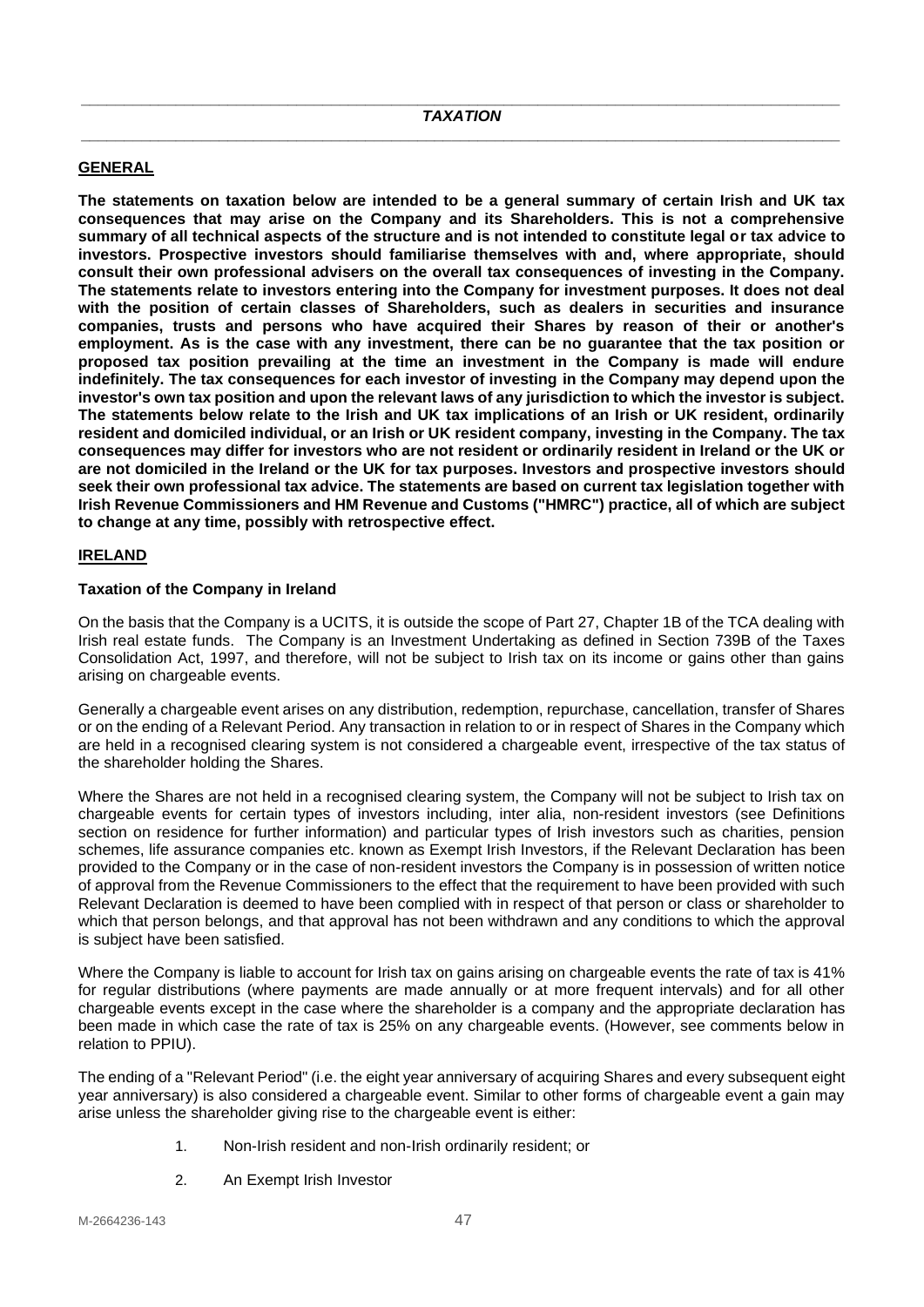(provided in either case the investor has provided a Relevant Declaration or in the case of a non-Irish resident and non-Irish ordinarily resident investor written notice of approval from the Revenue Commissioners has been obtained by the Company to the effect that the requirements to have been provided with a Relevant Declaration from that shareholder or class of shareholders to which the shareholder belongs is deemed to have been complied with).

For those investors impacted, the ending of the Relevant Period is essentially a deemed disposal for Irish tax purposes. There are provisions which seek to ensure double taxation does not arise where an actual disposal follows a deemed disposal.

## **Recovery of tax by the Company**

The Company is entitled to deduct any tax arising from payments to the Shareholder or where no payment is involved to cancel or appropriate sufficient Shares of the Shareholder to meet the tax liability.

#### **Other Relevant Irish Taxes**

As an Investment Undertaking, distributions paid by the Company should not be subject to Irish dividend withholding tax in most circumstances.

Dividends received by the Company from investment in Irish equities may be subject to Irish dividend withholding tax (currently 25%). However, where the Company makes an appropriate declaration it will be entitled to receive such dividends on Irish equities without deduction of tax.

Yearly interest received by the Company from other Irish tax resident companies is generally not subject to Irish withholding tax.

Generally no stamp duty or other tax is payable in Ireland on the issue, redemption or transfer of Shares in the Company assuming no application for Shares or repurchase or redemption of Shares is satisfied by an in specie transfer of any Irish situated property.

Distributions and interest receipts on securities issued in countries other than Ireland may be subject to taxes including withholding taxes imposed by such countries. The Company may not be able to benefit from a reduction in the rate of withholding tax under any double taxation agreement in operation between Ireland and other countries.

Foreign interest, dividends and other annual payments entrusted to any person in Ireland for payment to the Company are exempt from Irish encashment tax.

#### **Taxation of Shareholders**

#### **Interpretation**

**For the purpose of determining the Irish tax liability of any Shareholder, payments made by the Company to a** Shareholder who holds Shares which are held in a recognised clearing system, will be deemed to be payments from which tax has not been deducted.

Where Shares are denominated in a currency other than Euro certain Irish Resident Shareholders will be liable to tax on chargeable gains at 33% on the foreign exchange difference between the foreign currency and the Euro for the duration of the Shareholding period. Persons who are neither Resident in the Republic of Ireland nor Ordinarily Resident in the Republic of Ireland would normally only be liable to this charge if the Shares are held for the purpose of a trade carried on through a branch or agency in the Republic of Ireland.

Where a Non-Exempt Irish Investor realises a loss on disposal of Shares that loss cannot normally be utilised unless a gain from the Shares would be considered trading income.

## **Taxation**

Provided the Company is in possession of a Relevant Declaration (or has received authorisation from the Revenue Commissioners that declarations are not required), Shareholders who are neither Ordinarily Resident in the Republic of Ireland nor Resident in the Republic of Ireland will not be subject to Irish tax on income from their Shares or gains made on the disposal of their Shares unless they are held in connection with a trade or business carried on in Ireland through a branch or agency. In all other cases gains arising on chargeable events are taxed as follows: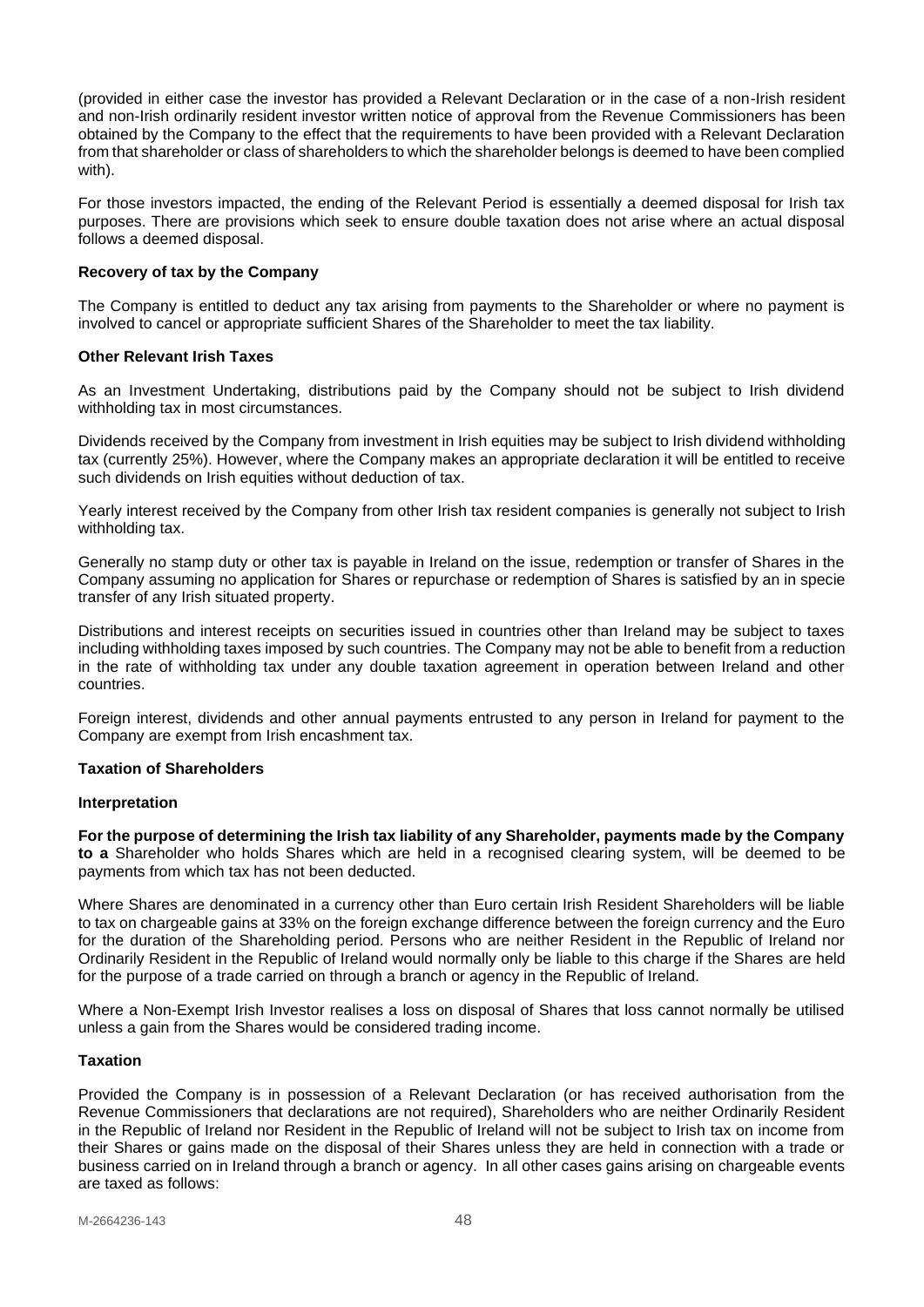## **Non-Corporate Shareholders**

## **Disposals**

Non-corporate Non-Exempt Irish Investors will not be subject to further Irish tax on income from their Shares or gains made on the disposal of their Shares where tax has been correctly deducted by the Company on payments received by the Shareholder. They may however be liable to tax on foreign currency gains as outlined in the interpretation section above.

## **Payments Made Gross of Tax**

Any non-corporate Non-Exempt Irish Investors who receive a payment from the Company from which tax has not been deducted will be taxable on that payment. However, where the payment is in respect of the cancellation, redemption, repurchase or transfer of Shares or the ending of a Relevant Period, such income shall be reduced by the amount of the consideration in money or money's worth given by the Shareholder for the acquisition of the Shares. The rate of tax whether the payment is correctly included in a return made by that person or not is 41% for distributions (where payments are made annually or at more frequent intervals) and for all other payments (excluding in relation to a PPIU). Such Shareholders may also be liable to tax on foreign currency gains as outlined in the interpretation section above.

## **Personal Portfolio Investment Undertakings**

There are anti-avoidance provisions which tax Irish tax resident individual investors holding shares in investment undertakings considered a personal portfolio investment undertaking ("PPIU") punitively. Essentially, an investment undertaking will be considered a PPIU in relation to a particular investor where that investor can influence the selection of some or all of the property held by the investment undertaking. Depending on individuals' circumstances, an investment undertaking may be considered a PPIU in relation to some, none or all individual investors i.e. it will normally be a PPIU only in respect of those individuals who can "influence" selection. Any gain arising on a chargeable event in relation to an investment undertaking which is a PPIU in respect of an individual that gave rise to the chargeable event, will be taxed at 60%. This rate can increase to 80% in certain circumstances where the Irish investor in a PPIU does not include details in their tax return. Specific exemptions apply where the property invested in has been widely marketed and made available to the public. As a result, it is unlikely the provisions in respect of PPIUs will apply in respect of the Company.

# **Eight Year Deemed Disposals**

As mentioned above the eighth anniversary of the acquisition of shares and every subsequent eighth anniversary in the Company will be considered a "chargeable event". There are provisions which allow the Company to elect, in certain circumstances, whether to levy this tax at fund level or whether investors should self-assess for the tax due. Where the Company makes such an election it is required to inform the affected Shareholders in writing.

#### **Corporate Shareholders**

Corporate Non-Exempt Irish Investors who receive distributions (where such payments are made annually or at more frequent intervals) from which tax has been deducted will be treated as having received an annual payment chargeable to tax under Case IV of Schedule D from which tax at the 25% rate had been deducted. Such Shareholders may also be liable to tax on foreign currency gains as outlined above.

Corporate Non-Exempt Irish Investors who receive other payments net from which tax has been deducted will not normally be subject to further Irish tax on the payments received, (this is subject to the proviso in the following paragraph in respect of Shares held in connection with a trade).

Corporate Non-Exempt Irish Investors whose Shares are held on trading account in connection with a trade will be taxable on any income or gains (grossed up for any tax deducted) as part of that trade with a set off against corporation tax payable for any tax deducted by the Company.

Any Corporate Shareholders who are Resident in the Republic of Ireland and receive a payment from the Company from which tax has not been deducted will be fully taxable on that payment under Case IV of Schedule D (except where the Shares are held on a trading account in which case they are taxable under Case I of Schedule D as discussed above). However, where the payment is in respect of the cancellation, redemption, repurchase or transfer of Shares or the ending of a Relevant Period, such income shall be reduced by the amount of the consideration in money or money's worth given by the Shareholders for the acquisition of the Shares. Such Shareholders may also be liable to tax on foreign currency gains as outlined in the interpretation section above.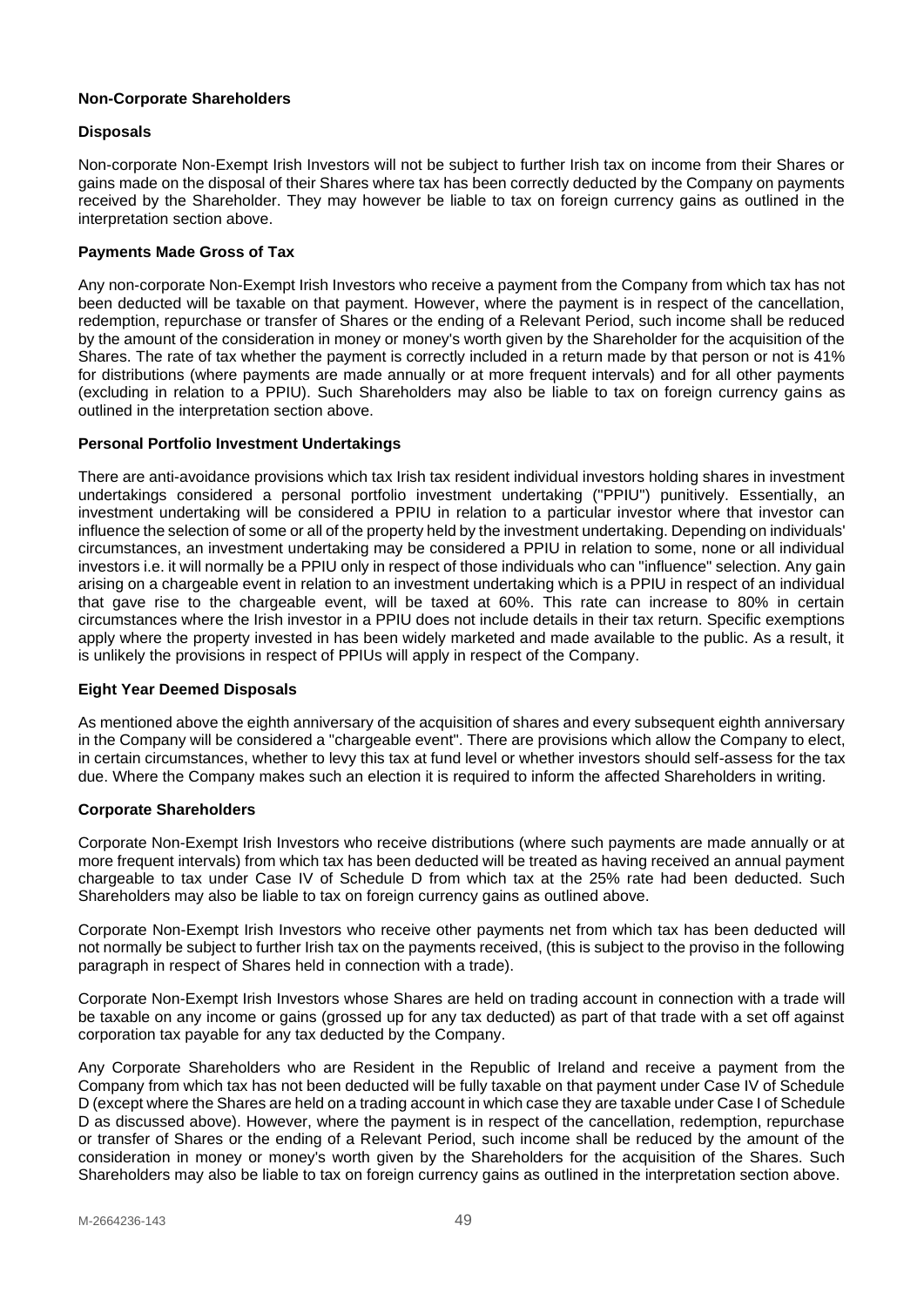# **Capital Acquisitions Tax**

The disposal of Shares in the Company by the Shareholders will not generally be subject to Irish gift or inheritance tax (Capital Acquisition Tax) at 33% provided that at the date of the disposition neither the disposer nor the donee is domiciled or Ordinarily Resident in the Republic of Ireland.

## **Refunds**

Where tax is withheld by the Company on the basis that no Relevant Declaration has been filed with the Company by the Shareholders, Irish legislation does not provide for a refund of tax to non-corporate Shareholders or to corporate Shareholders who are not Resident of the Republic of Ireland and who are not within the charge to Irish corporation tax other than in the following circumstances:

- 1. The appropriate tax has been correctly returned by the Company and within one year of the making of the return the Company can prove to the satisfaction of the Revenue Commissioners that it is just and reasonable for such tax which has been paid, to be repaid to the Company.
- 2. Where a claim is made for a refund of Irish tax under Sections 189, 189A and 192 (relieving provisions relating to certain incapacitated persons).

#### **Automatic exchange of information**

Irish reporting financial institutions, which may include the Company, have reporting obligations in respect of certain investors under FATCA as implemented pursuant to the Ireland – US intergovernmental agreement and/or the OECD's Common Reporting Standard (see below).

#### **Information exchange and the implementation of FATCA in Ireland**

With effect from 1 July 2014 the Company is obliged to report certain information in respect of U.S. investors in the Company to the Irish Revenue Commissioners who will the share that information with the U.S. tax authorities.

The Foreign Account Tax Compliance provisions of the U.S. Hiring Incentives to Restore Employment Act of 2010 (**FATCA**), may impose a 30% US withholding tax on certain 'withholdable payments' made on or after 1 July 2014 unless the payee enters into and complies with an agreement with the U.S. Internal Revenue Service (**IRS**) to collect and provide to the IRS substantial information regarding direct and indirect owners and account holders.

On 21 December 2012 Ireland signed an Intergovernmental Agreement (**IGA**) with the United States to Improve International Tax Compliance and to Implement FATCA. Under this agreement Ireland agreed to implement legislation to collect certain information in connection with FATCA and the Irish and U.S. tax authorities have agreed to automatically exchange this information. The IGA provides for the annual automatic exchange of information in relation to accounts and investments held by certain U.S. persons in a broad category of Irish financial institutions and vice versa.

Under the IGA and the Financial Accounts Reporting (United States of America) Regulations 2014 (the **Irish Regulations**) implementing the information disclosure obligations Irish financial institutions such as the Company are required to report certain information with respect to U.S. account holders to the Revenue Commissioners. The Revenue Commissioners will automatically provide that information annually to the IRS. The Company (and/or the Administrator, the Investment Manager on behalf of the Company) must obtain the necessary information from investors required to satisfy the reporting requirements whether under the IGA, the Irish Regulations or any other applicable legislation published in connection with FATCA and such information is being sought as part of the application process for units in the Company. It should be noted that the Irish Regulations require the collection of information and filing of returns with the Irish Revenue Commissioners regardless as to whether the Company holds any U.S. assets or has any U.S. investors.

While the IGA and Irish Regulations should serve to reduce the burden of compliance with FATCA, and accordingly the risk of a FATCA withholding on payments to the Company in respect of its assets, no assurance can be given in this regard. As such, Shareholders should obtain independent tax advice in relation to the potential impact of FATCA before investing.

# **Common Reporting Standard (CRS)**

The Common Reporting Standard (CRS) framework was first released by the OECD in February 2014.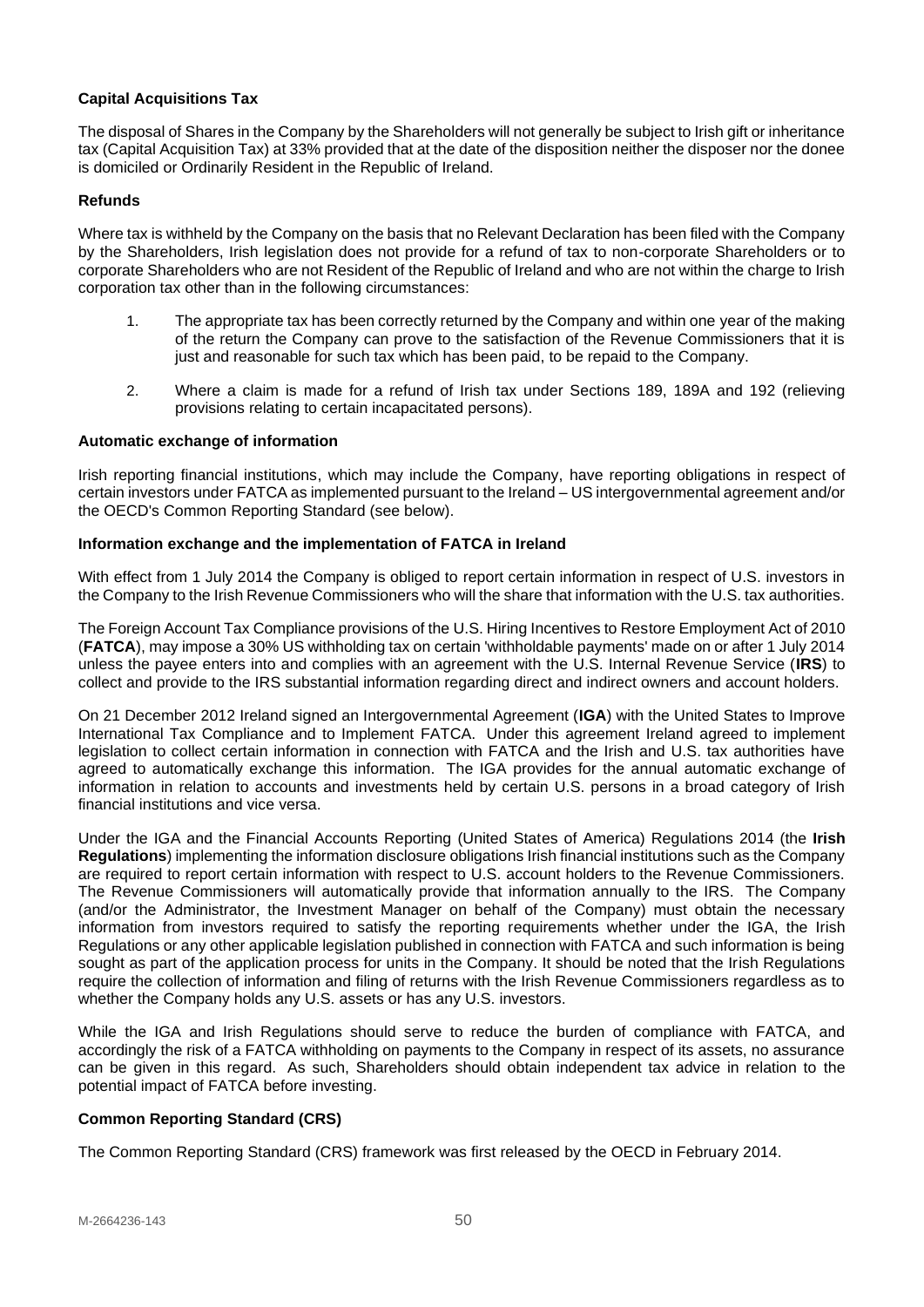The goal of the CRS is to provide for the annual automatic exchange between governments of financial account information reported to them by local Financial Institutions (FIs) relating to account holders tax resident in other participating countries to assist in the efficient collection of tax. The OECD, in developing the CRS, have used FATCA concepts and as such the CRS is broadly similar to the FATCA requirements, albeit with numerous alterations. It will result in a significantly higher number of reportable persons due to the increased instances of potentially in-scope accounts and the inclusion of multiple jurisdictions to which accounts must be reported.

Ireland is a signatory jurisdiction to a Multilateral Competent Authority Agreement on the automatic exchange of financial account information in respect of CRS while Section 891F and 891G of the TCA contain measures necessary to implement the CRS internationally and across the European Union, respectively. Regulations, the Returns of Certain Information by Reporting Financial Institutions Regulations 2015 (the CRS Regulations), gave effect to the CRS from 1 January 2016.

Directive 2014/107/EU on Administrative Cooperation in the Field of Taxation ("DAC II") implements CRS in a European context and creates a mandatory obligation for all EU Member States to exchange financial account information in respect of residents in other EU Member States on an annual basis. Section 891G contained measures necessary to implement the DAC II. Regulations, the Mandatory Automatic Exchange of Information in the Field of Taxation Regulations 2015 (together with the CRS Regulations, the "Regulations"), gave DAC II from 1 January 2016.

Under the Regulations reporting financial institutions, are required to collect certain information on accountholders and on certain Controlling Persons in the case of the accountholder(s) being an Entity, as defined for CRS purposes, (e.g. name, address, jurisdiction of residence, TIN, date and place of birth (as appropriate), the account number and the account balance or value at the end of each calendar year) to identify accounts which are reportable to the Irish tax authorities. The Irish tax authorities shall in turn exchange such information with their counterparts in participating jurisdictions. Further information in relation to CRS and DAC II can be found on the Automatic Exchange of Information (AEOI) webpage on [www.revenue.ie](http://www.revenue.ie/)

# **OECD BEPS**

In 2013 the OECD published its report on Addressing Base Erosion and Profit Shifting (**BEPS**) and it's Action Plan on BEPS. The aim of the report and Action Plan was to address and reduce aggressive international tax planning. BEPS remains an ongoing project. On 5 October 2015, the OECD published its final reports, analyses and sets of recommendations (deliverables) with a view to implementing internationally agreed and binding rules which could result in material changes to relevant tax legislation of participating OECD countries. The final package of deliverables was subsequently approved by the G20 Finance Ministers on 8 October 2015. On 24 November 2016, more than 100 jurisdictions concluded negotiations on a multilateral instrument that will amend their respective tax treaties (more than 2,000 tax treaties worldwide) in order to implement the tax treaty-related BEPS recommendations. The multilateral instrument was signed on 7 June 2017 and entered into force on 1 July 2018. The multilateral instrument will then enter into effect for a specific tax treaty at certain times after all parties to that treaty have ratified the multilateral instrument. The final actions to be implemented in the tax legislation of the countries in which the Company will have investments, in the countries where the Company is domiciled or resident, or changes in tax treaties negotiated by these countries, could adversely affect the returns from the Company.

# **The Intermediaries Directive – DAC6**

On 25 May 2018, the EU Council formally adopted Directive 2018/822 amending Directive 2011/16/EU with respect to mandatory automatic exchange of information in the field of taxation in relation to reportable crossborder arrangements (the "Intermediaries Directive"), also known as DAC6 which is implemented into Irish law by Chapter 3A, Part 33 of the Taxes Consolidation Act 1997 and the European Union (Administrative Cooperation in the field of Taxation)(Amendment) Regulations 2019. The Intermediaries Directive, which took effect on 25 June 2018, requires 'intermediaries' such as tax advisors, accountants and lawyers that design and/or promote tax planning arrangements or otherwise aid, assist or advise with respect to such design and/or promotion of tax planning arrangements to report certain information in relation to cross-border transactions and arrangements that are considered by the EU to be potentially aggressive and that contain one or more certain 'hallmarks'. Alternatively where there are intermediaries involved in the arrangements, or any intermediary claims legal professional privilege, the obligation to report shifts to the relevant taxpayer.

Historic reportable cross-border arrangements were reportable (where the first step of implementation was made between the date of entry into force of the Intermediaries Directive (25 June 2018) and the date of application of the Intermediaries Directive (1 July 2020)) by 28 February 2021 and were to be exchanged by 30 April 2021.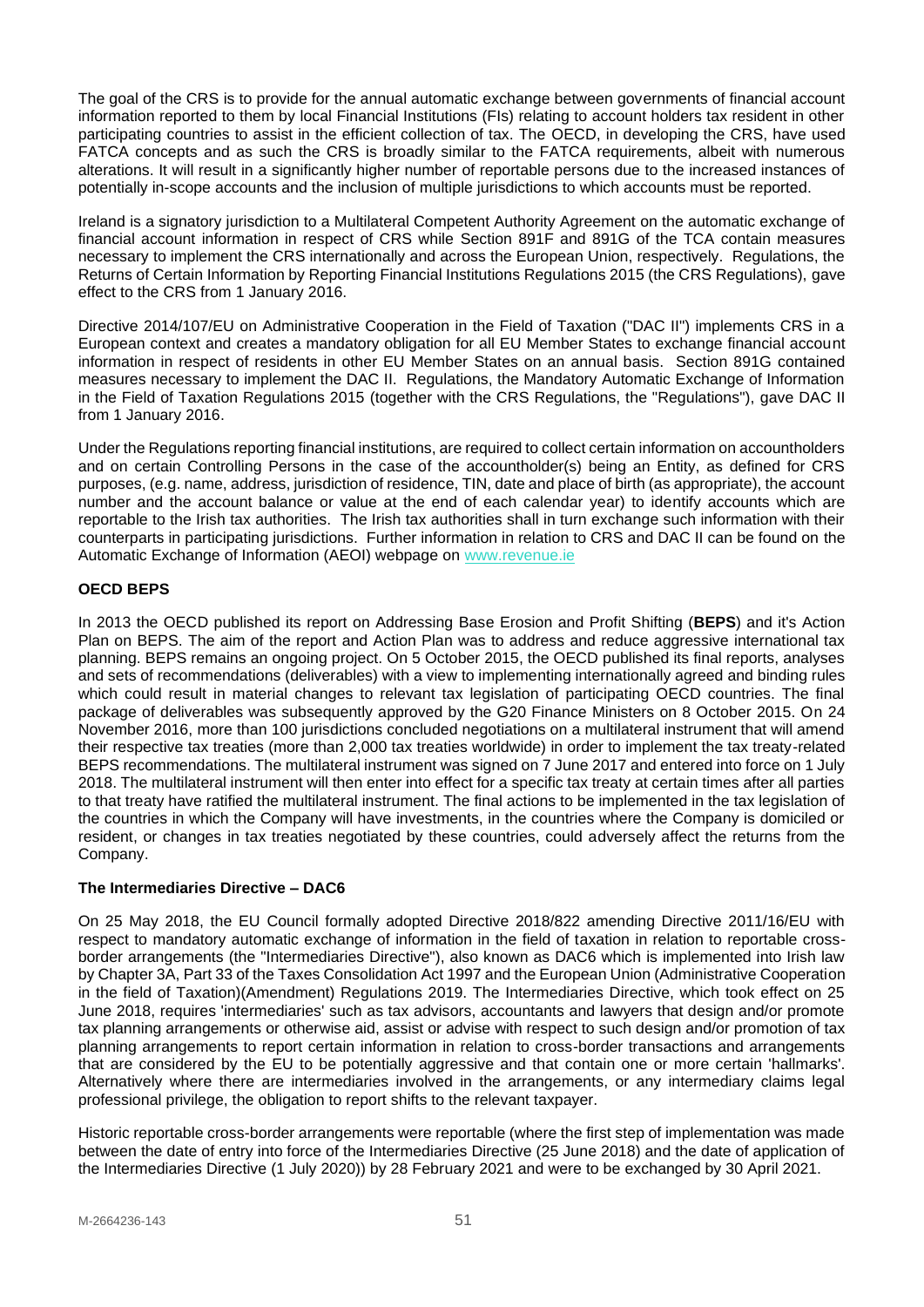Broadly, reportable cross-border arrangements entered into between 1 July 2020 and 31 December 2020 or on or after 1 January 2021 are reportable within 30 days of the first step in implementation being taken.

## **Certain Tax Definitions**

#### **Resident in the Republic of Ireland/ Ordinarily Resident in the Republic of Ireland**

"Resident in the Republic of Ireland" means any person resident in the Republic of Ireland (the State) for tax purposes. "Ordinarily Resident in Republic of Ireland" means any person ordinarily resident in the Republic of Ireland (the State) for tax purposes. "Irish Resident" shall be construed accordingly.

The following definitions have been issued by the Irish Revenue Commissioners in relation to the residence of individuals and companies.

#### **Residence – Individual**

An individual will be regarded as being resident in Ireland for a tax year if s/he:

- 1. spends 183 days or more in the State in that tax year; or
- 2. has a combined presence of 280 days in the State, taking into account the number of days spent in the State in that tax year together with the number of days spent in the State in the preceding year.

Presence in a tax year by an individual of not more than 30 days in the State will not be reckoned for the purpose of applying the two-year test. Up to 31 December 2008 presence in the State for a day means the personal presence of an individual at the end of the day (midnight). From 1 January 2009 presence in the State for a day means the personal presence of an individual at any time during the day.

#### **Ordinary Residence – Individual**

The term "ordinary residence" as distinct from "residence" relates to a person's normal pattern of life and denotes residence in a place with some degree of continuity. An individual who has been resident in the State for three consecutive tax years becomes ordinarily resident with effect from the commencement of the fourth tax year.

For example, an individual who is resident in the State for the tax years:

- 1 January 2013 to 31 December 2013;
- 1 January 2014 to 31 December 2014; and
- 1 January 2015 to 31 December 2015;

will become ordinarily resident with effect 1 January 2016.

An individual who has been ordinarily resident in the State ceases to be ordinarily resident at the end of the third consecutive tax year in which s/he is not resident. Thus, an individual who is resident and ordinarily resident in the State in 2021 and departs from the State in that year will remain ordinarily resident up to the end of the tax year 1 January 2024 to 31 December 2024.

#### **Residence – Company**

Prior to Finance Act 2014, company residence was determined with regard to the long-established common law rules based on central management and control. These rules were significantly revised in Finance Act 2014 to provide that a company incorporated in the State will be regarded as resident for tax purposes in the State, unless it is treated as resident in a treaty partner country by virtue of a double taxation treaty. While the common law rule based on central management and control remains in place, it is subject to the statutory rule for determining company residence based on incorporation in the State set out in the revised section 23A TCA 1997.

The new incorporation rule for determining the tax residence of a company incorporated in the State will apply to companies incorporated on or after 1 January 2015. For companies incorporated in the State before this date, a transition period will apply until 31 December 2020.

We would recommend that any Irish incorporated company that considers it is not Irish tax resident seeks professional advice before asserting this in any tax declaration given to the Company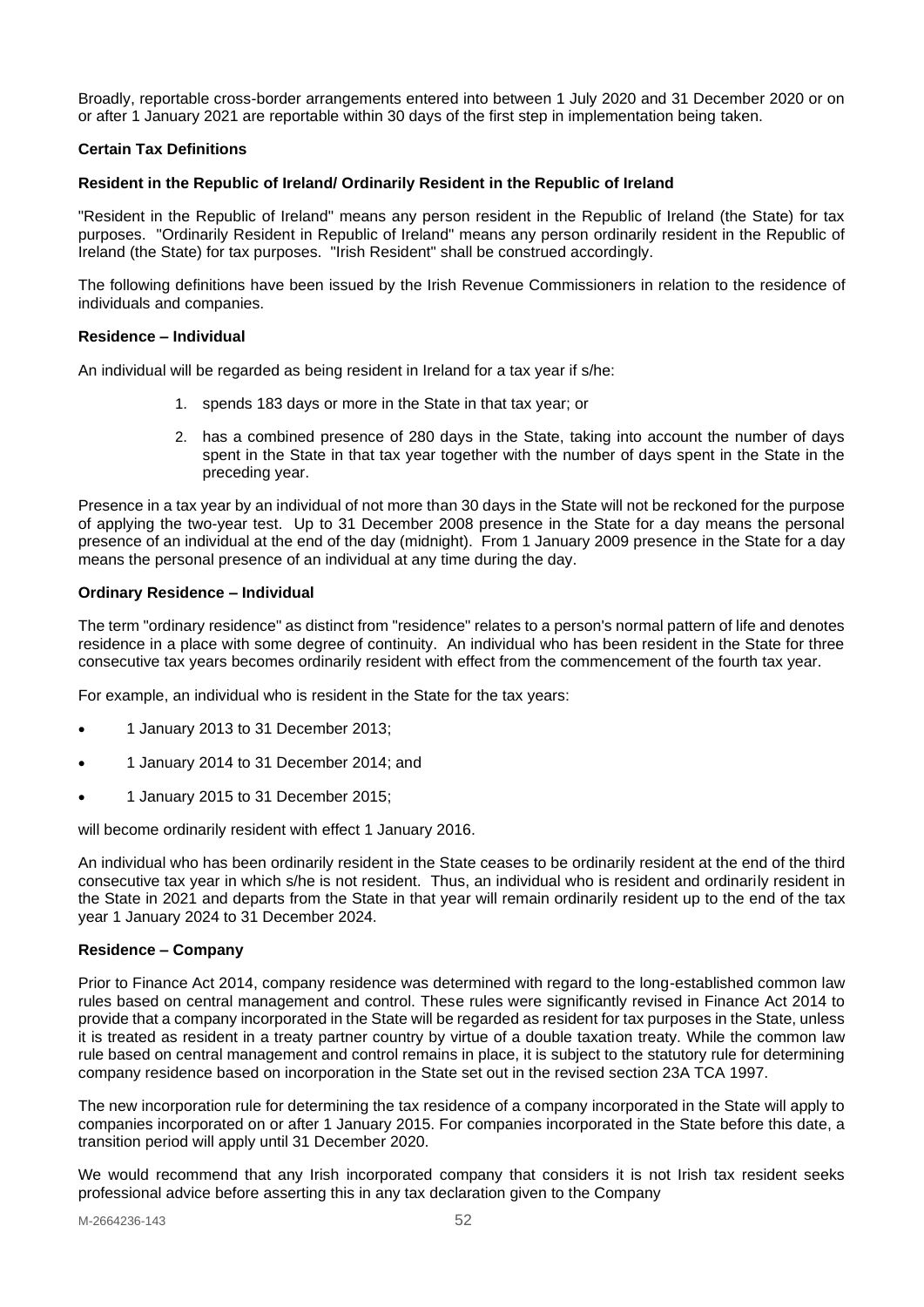## **Relevant Period**

An eight year period beginning with the acquisition of the Shares by the Shareholder and each subsequent period of eight years beginning immediately after the preceding Relevant Period.

#### **Relevant Declaration**

A completed and signed declaration on an Irish Revenue prescribed form. A declaration by a non-Irish resident investor or an Intermediary is only a Relevant Declaration where the Investment Undertaking has no reason to believe the declaration is incorrect.

## **Intermediary**

This means a person who:-

- 12 carries on a business which consists of, or includes, the receipt of payments from an investment undertaking resident in Ireland on behalf of other persons; or
- 13 holds units in an investment undertaking on behalf of other persons.

# <span id="page-52-0"></span>**THE UNITED KINGDOM (UK)**

#### **The Company**

The Directors intend to conduct the affairs of the Company so that it does not become resident in the UK and does not carry on a trade within the UK for UK taxation purposes. Accordingly, whilst the position cannot be guaranteed, the Company should not be subject to UK income tax or corporation tax on income (other than certain UK real estate related income) which it derives from sources outside the UK or to UK capital gains tax or corporation tax on capital gains (other than certain UK real estate related capital gains) wherever arising.

If the Company should invest in UK investments any UK source income arising may be subject to UK income tax (often charged by way of withholding at source) depending on the nature of those investments and whether the Company can make a valid treaty claim to avoid or minimise such UK income tax.

#### **Taxation of UK Shareholders – Treatment of gains**

As the Company is a collective investment scheme, it is expected to be a mutual fund constituted by a body corporate outside the UK and so an "offshore fund" for the purposes of the UK offshore funds provisions in the Taxation (International and Other Provisions) Act 2010 ("TIOPA"). Each class of Shares of the Company should be treated as a separate "offshore fund" for these purposes.

For UK taxpayers to avoid income tax treatment on the sale, redemption, switch or other disposal of their investment in Shares in the Company under the UK's offshore funds tax regime (set out in the Offshore Funds (Tax) Regulations 2009/3001), the relevant Class would need to be certified as a "reporting fund" under the regime) throughout the Shareholder's ownership of the Shares. In broad terms, a "reporting fund" is an offshore fund that meets certain requirements relating to upfront and annual reporting to HMRC and its Shareholders. In general, a class of Shares should qualify as a reporting fund if it makes an application to do so and it reports its "reportable income" for each relevant accounting period.

There can be no guarantee that reporting status will be obtained or that, once obtained, it will continue to be available for future periods of account of the Company. If such status is obtained, at all material times, then gains arising to UK resident Shareholders on the sale, transfer, switch or redemption of Shares should not be prevented by the offshore funds tax regime from being charged to tax in the UK as chargeable gains for the purposes of the UK's capital gains tax regime.

M-2664236-143 53 UK resident individual Shareholders are currently subject to capital gains tax on their chargeable gains arising from disposals of Shares at the rate of 10% where their combined taxable income and chargeable gains do not exceed their basic rate band of £37,700 (for the tax year 2021-22), and at 20% on chargeable gains in excess of that limit. They can also benefit from the capital gains tax annual exemption, currently £12,300. Individual investors may have their gains reduced by capital losses either arising in the same year as the gain or brought forward from earlier years. The normal capital gains tax provisions apply regarding transfers between spouses at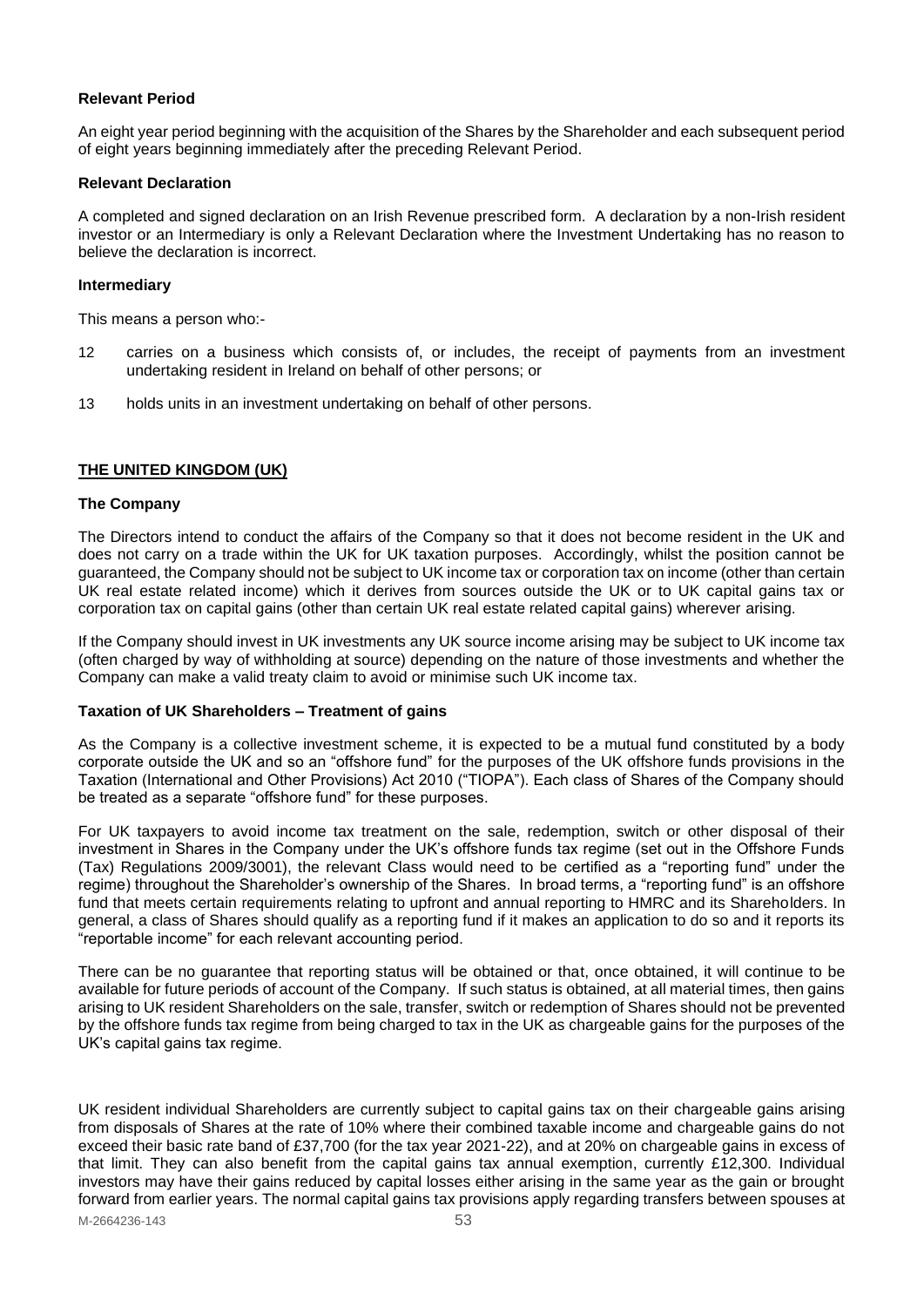"no gain/no loss" and provide an uplift in market value of the Shares upon death of an individual investor so as there will be no capital gains tax. For UK resident corporate Shareholders, any gains realised on disposal of their Shares would be taxable at the current rate of corporation tax of 19% (increasing to up to 25% from 1 April 2023). The indexation allowance was frozen for corporation tax purposes with effect from 1 January 2018.

If the relevant Class of Shares is not certified by HMRC as a "reporting fund", any gain on disposal of the Shares would be an "offshore income gain" and taxable as income rather than as a capital gain. UK resident individual Shareholders may thus be liable to income tax on their gain at the basic rate (20%), at the higher rate (40%) or, to the extent that their combined taxable income and offshore income gains exceed £150,000, at the additional rate (45%). As a result, the benefit of the capital gains tax annual exemption would not be available. Similarly, UK resident corporate Shareholders may not be able to obtain the benefit of indexation allowance.

## **Taxation of UK Shareholders – Treatment of income**

According to their circumstances, Shareholders resident in the UK for tax purposes will be liable to income tax or corporation tax in respect of dividends or other distributions paid by the Company as an overseas dividend. This will be the case even for the Classes of Shares where distributions are reinvested in additional Shares of the same Class. The rates of tax applying to dividend income are a 0% band of £2,000 and, above that band, 7.5% for basic rate taxpayers, 32.5% for higher rate taxpayers and 38.1% for additional rate taxpayers (for the tax year 2021-22). In calculating into which tax band any dividend income over the £2,000 allowance falls, dividend income is treated as the highest part or top slice of an individual's income.

UK resident corporate Shareholders will be taxed on dividends or other distributions received from the Company at the current rate of corporate tax of 19% (increasing to 25% from 1 April 2023), unless that distribution is exempt from tax under the dividend exemption regime of Part 9A CTA 2009. The exemptions are broadly drafted and the general effect of the charging regime is to exempt dividends from UK corporation tax.

Under the "reporting fund" regime, the Company is not required to make distributions. Instead it must provide details of its "reportable income" to HMRC and shareholders. Sums actually distributed (if any) should be subject to a charge to tax in accordance with the normal tax provision as discussed above. Where the whole of the "reportable income" of the Company is not distributed, the excess is treated for tax purposes as if it were additional distributions from the Company in proportion to each shareholder's shareholding.

# **Taxation of UK Shareholders – Anti-avoidance provisions**

Dividends and other income distributions paid to UK resident individual Shareholders in respect of Shares in the Company may be taxed as interest where the share class fails to satisfy the "qualifying investments test" at any time in an accounting period. If so, the applicable rates of tax would be 20% for basic rate taxpayers, 40% for higher rate taxpayers, and 45% for additional rate taxpayers with taxable incomes over £150,000.

In addition, UK resident corporate Shareholders within the charge to UK corporation tax should note that under the loan relationships regime, if at any time in an accounting period they hold an interest in a share class which fails to satisfy the "qualifying investments test", that interest will be treated for that period as if it were rights under a creditor relationship for the purposes of the regime.

A share class will fail to satisfy the "qualifying investments test" at any time when more than 60% by market value of its assets (broadly, other than cash awaiting investment) comprise, broadly, government and corporate debt, securities or cash on deposit or certain derivative contracts or holdings in other funds which at any time in the relevant accounting period do not themselves satisfy the "qualifying investments test".

The attention of UK resident Shareholders is drawn to the "transactions in securities" provisions of the Income Tax Act Part 13 Chapter 1 and the Corporation Tax Act 2010 Part 15. These provisions cancel tax advantages from certain transactions in securities and may render such Shareholders liable to UK taxation in respect of, inter alia, the issue, redemption or sale of Shares or distributions of a capital nature in respect of them.

Subject to certain statutory exemptions, Part 9A of TIOPA imposes a charge to tax on chargeable profits, affecting any UK resident company with an interest of 25 per cent or more (including the interests of associated or connected persons) in the profits of a non-UK resident company (a "**CFC**"). Where a CFC's profits fall within certain "gateway" provisions (and are not otherwise excluded by any exemption), they will be apportioned to UK participators in the CFC. This charge may be reduced by a credit for any foreign tax attributable to the relevant profits and by the offset of UK reliefs. UK resident companies holding a right to 25 per cent. or more of the profits of the Company (directly or indirectly) are advised to seek their own specific professional taxation advice in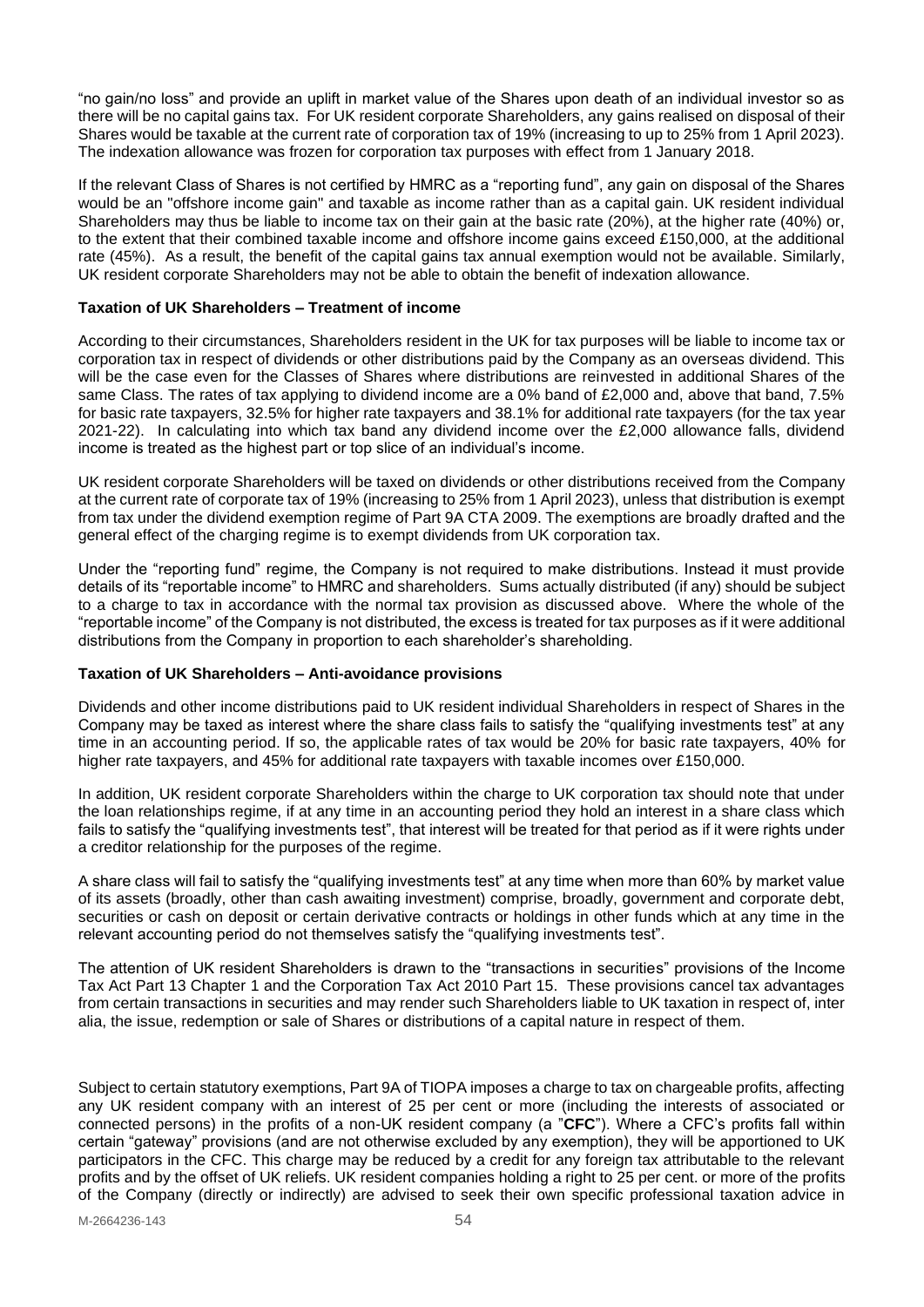relation to whether and how these rules might affect their proposed investment in the Company. The legislation is not directed towards the taxation of capital gains.

The attention of prospective investors resident in the UK for taxation purposes is drawn to the provisions of Section 3 of the Taxation of Chargeable Gains Act 1992 ("Section 3"). Section 3 may apply to a "participator" in the Company for UK taxation purposes (which term includes a Shareholder), if, at any time when any gain accrues to the Company which constitutes a chargeable gain for those purposes (such as on a disposal by the Company of any of its investments), the Company is itself controlled by a sufficiently small number of persons such that, were it a body corporate resident in the UK for taxation purposes, it would be a "close company" for those purposes. The provisions of Section 3 could, if applied, result in such a Shareholder being treated for the purposes of UK taxation as if a part of any chargeable gain accruing to the Company had accrued to that Shareholder directly, that part being equal to the proportion of the gain that corresponds to that Shareholder's proportionate interest in the Company as a participator or indirect participator. A Shareholder could therefore incur a liability to tax even if the gain accruing to the Company had not been distributed by the Company. No liability under Section 3 should be incurred by such a Shareholder, however, where the proportionate interest of the Shareholder, together with associates, does not exceed 25% of the chargeable gain. Furthermore, this rule should only apply where the acquisition, holding or disposal of the asset by the Company formed part of a scheme or arrangements of which one of the main purposes was the avoidance of capital gains tax or corporation tax.

The attention of individuals resident in the UK for taxation purposes is drawn to the provisions of Chapter 2 of Part 13 of the United Kingdom Income Tax Act 2007 (transfer of assets abroad). These provisions are aimed at preventing the avoidance of income tax by individuals through the transfer of assets or income to persons (including companies) resident or domiciled outside the UK. These provisions may render them liable to taxation in respect of undistributed income or profits arising to the Company on an annual basis. UK resident Shareholders may wish to take advice as to whether these provisions would apply to income relating to a share class which has been certified by HMRC as a 'reporting fund' under the offshore funds tax regime detailed above. Where the transfer of assets abroad, the provisions could apply, there are exemptions potentially available, subject to conditions being satisfied, in cases of genuine commercial transactions not having any tax avoidance purpose.

## **Inheritance Tax**

A gift of Shares or the death of a holder of Shares may give rise to a liability to UK inheritance tax. For these purposes, a transfer of assets at less than their full market value may be treated as a gift. However, an individual who is not domiciled (or deemed domiciled in the UK for inheritance tax purposes is not generally within the scope of inheritance tax as respects assets situated outside the UK. Shares in the Company should constitute assets situated outside the UK for inheritance tax purposes.

# **UK stamp duty and stamp duty reserve tax**

The following comments are intended as a guide to the general UK stamp duty and stamp duty reserve tax ("**SDRT**") position and may not relate to persons such as market makers, brokers, dealers, intermediaries and persons connected with depositary arrangements or clearance services to whom special rules apply.

No UK stamp duty or SDRT should normally be payable on the issue or surrender of the Shares. Since the Company is incorporated outside of the UK, no SDRT should be payable in respect of agreements to transfer or surrender the Shares in the Company, provided that the Shares will not be registered on any register kept in the UK and will not be paired with Shares issued by a body corporate incorporated in the UK. Legal instruments transferring the Shares should not be subject to UK stamp duty provided that such instruments are executed outside the UK and do not relate to any property situated, or to any matter or thing done or to be done, in the UK.

No UK stamp duty should normally be payable on instruments transferring securities to the Company, provided they are executed outside of the UK and do not relate to any property situated, or to any matter or thing done or to be done, in the UK. No SDRT should normally be payable on agreements to transfer securities to the Company provided the securities are issued by a company incorporated outside of the UK, are not held on a register kept in the UK and are not paired with shares issued by a body corporate incorporated in the UK.

# <span id="page-54-0"></span>**OTHER JURISDICTIONS**

M-2664236-143 55 As Shareholders are no doubt aware, the tax consequences of any investment can vary considerably from one jurisdiction to another, and ultimately will depend on the tax regime of the jurisdictions within which a person is tax resident. Therefore the Directors strongly recommend that Shareholders obtain tax advice from an appropriate source in relation to the tax liability arising from the holding of Shares in a Fund and any investment returns from those Shares. It is the Directors' intention to manage the affairs of the Company and each Fund so that it does not become resident outside of Ireland for tax purposes.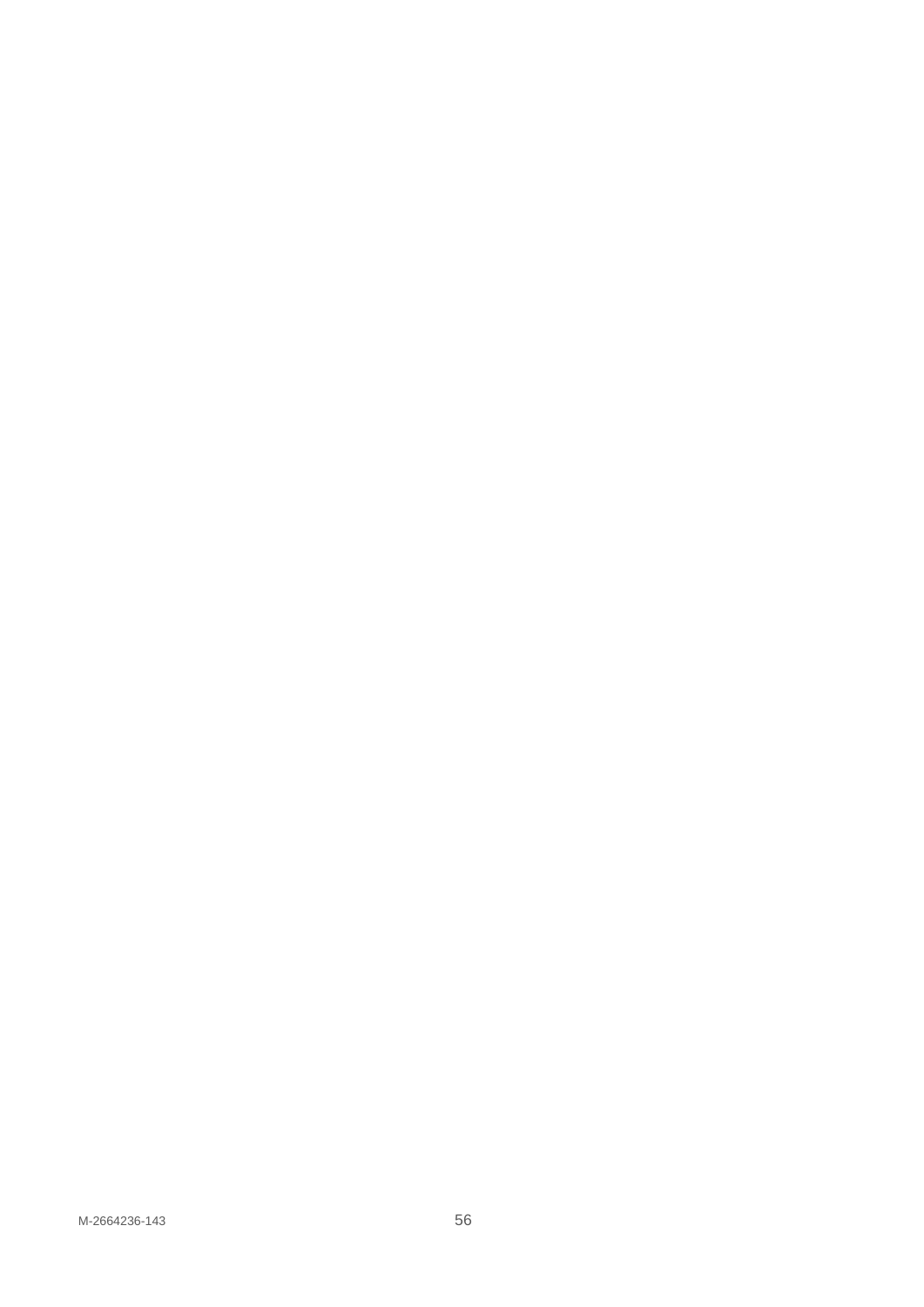# <span id="page-56-1"></span><span id="page-56-0"></span>**Reports and Accounts**

The Company's year-end is 31 December in each year commencing on the incorporation of the Company. Audited accounts prepared in accordance with Irish generally accepted accounting principles and a report in relation to each Fund will be sent to Shareholders within 4 months after the conclusion of each Accounting Period after 31 December. The Administrator will also send unaudited semi-annual reports to Shareholders within two months after the end of the six-month period ending on 30 June in each year. The first audited accounts were for the period ending on 31 December 2007 and the first semi-annual reports were for the period ending 30 June 2008. Such accounts and reports will contain a statement of the value of the net assets of each Fund and of the investments comprised therein as at the year-end or the end of such six-month period and such other information as is required by the Regulations. The audited information required to be available to shareholders will be sent, on request, to any shareholder or prospective investor.

## <span id="page-56-2"></span>**Incorporation and Share Capital**

The Company was incorporated and registered in Ireland under the Companies Act as an open-ended umbrella investment company with variable capital and with segregated liability between Funds on 28 May 2007 with registered number 440463.

At the date hereof the authorised share capital of the Company comprises:

- i. 2 Subscriber Shares issued for the purposes of the incorporation of the Company at an issue price of Euro 1 per share. They are both beneficially owned by Liontrust Investment Partners LLP; and
- ii. 1,000,000,000,000 shares of no par value initially designated as unclassified shares.

The unclassified shares are available for issue as Shares. There are no rights of pre-emption attaching to the Shares in the Company.

## <span id="page-56-3"></span>**Memorandum and Articles of Association**

Clause 2 of the Memorandum of Association provides that the sole object of the Company is the collective investment of its property with the aim of spreading investment risk and giving members of the Company the benefit of the results of the management of its funds.

The Articles contain provisions to the following effect:

- 1 *Directors' Authority to Allot Shares*. The Directors are generally and unconditionally authorised to exercise all powers of the Company to allot relevant securities, including fractions thereof, up to an amount equal to the authorised but as yet unissued share capital of the Company;
- 2 *Variation of rights*. The rights attached to any class may be varied or abrogated with the consent in writing of the holders of three-fourths in number of the issued Shares of that class, or with the sanction of a special resolution passed at a separate general meeting of the holders of the Shares of the class, and may be so varied or abrogated either whilst the Company is a going concern or during or in contemplation of a winding-up. The quorum at any such separate general meeting, other than an adjourned meeting, shall be two persons present in person or by proxy holding or representing at least one-third in nominal value of the issued Shares of the class in question and the quorum at an adjourned meeting shall be one person holding Shares of the class in question or his proxy;
- 3 *Voting Rights*. On a show of hands every holder who is present in person or by proxy shall have one vote and on a poll every holder present in person or by proxy shall have one vote for every Share of which he is the holder. Holders who hold a fraction of a Share may not exercise any voting rights, whether on a show of hands or on a poll, in respect of such fraction of a Share;
- 4 *Alteration of Share Capital*. The Company may from time to time by ordinary resolution increase the share capital by such amount and/or number as the resolution may prescribe.

The Company may also by ordinary resolution:

(i) consolidate and divide all or any of its share capital into Shares of larger amount;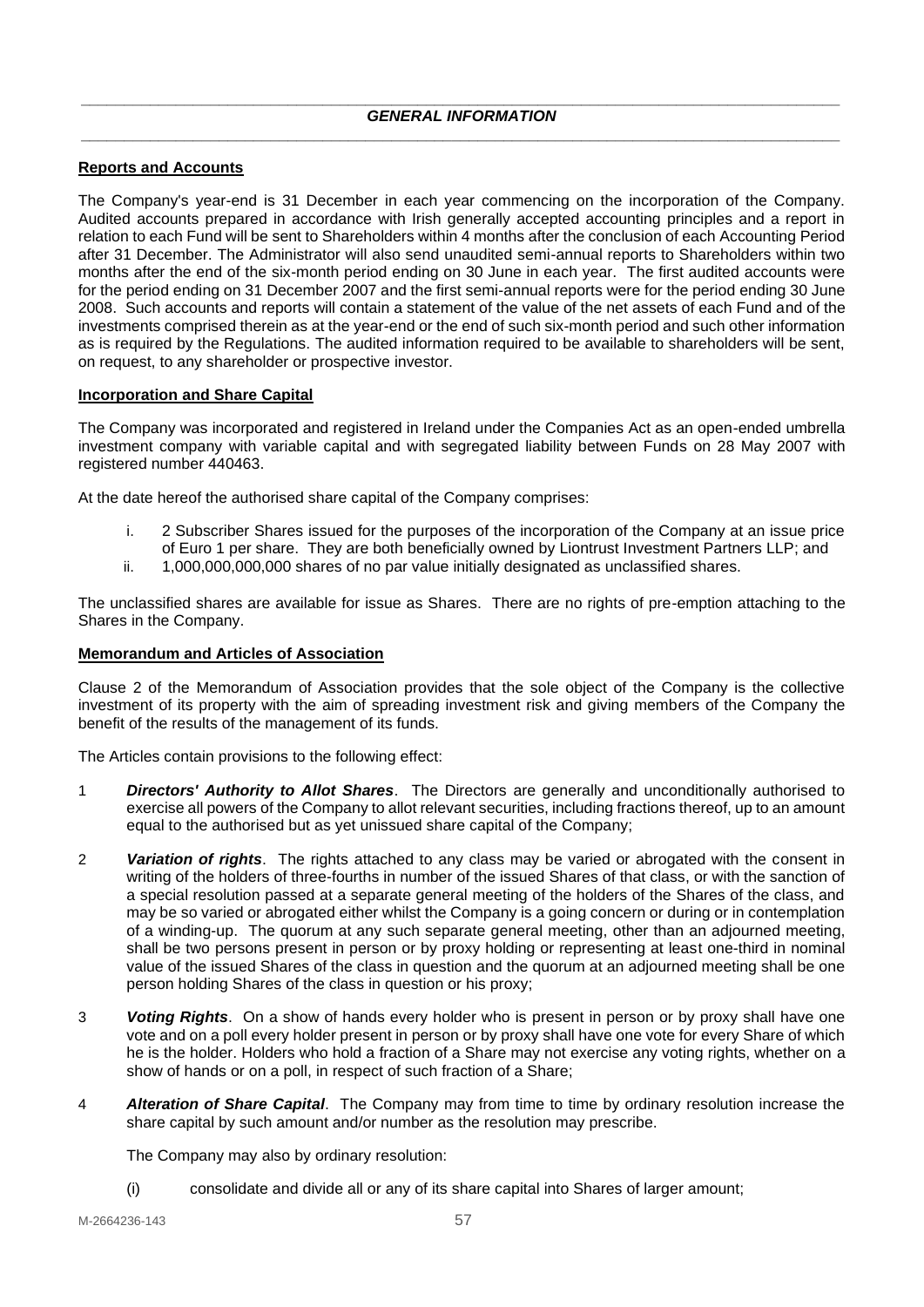- (ii) subdivide its Shares, or any of them, into Shares of smaller amount or value;
- (iii) cancel any Shares which, at the date of the passing of the resolution, have not been taken or agreed to be taken by any person and reduce the amount of its authorised share capital by the amount of the Shares so cancelled; or
- (iv) redenominate the currency of any class of Shares;
- 5 *Directors' Interests*. Provided that the nature and extent of his interest shall be disclosed as set out below, no Director or intending Director shall be disqualified by his office from contracting with the Company nor shall any such contract or any contract or arrangement entered into by or on behalf of any other company in which any Director shall be in any way interested be avoided nor shall any Director so contracting or being so interested be liable to account to the Company for any profit realised by any such contract or arrangement by reason of such Director holding that office or of the fiduciary relationship thereby established.

The nature of a Director's interest must be declared by him at the meeting of the Directors at which the question of entering into the contract or arrangement is first taken into consideration, or if the Director was not at the date of that meeting interested in the proposed contract or arrangement at the next meeting of the Directors held after he became so interested, and in a case where the Director becomes interested in a contract or arrangement after it is made, at the first meeting of the Directors held after he becomes so interested.

A Director shall not vote at a meeting of the Directors or any committee established by the Directors on any resolution concerning a matter in which he has, directly or indirectly, an interest which is material (other than an interest arising by virtue of his interest in shares or debentures or other securities or otherwise in or through the Company) or a duty which conflicts or may conflict with the interests of the Company. A Director shall not be counted in the quorum present at a meeting in relation to any such resolution on which he is not entitled to vote.

A Director shall be entitled to vote (and be counted in the quorum) in respect of any resolutions concerning any of the following matters, namely:-

- (a) the giving of any security, guarantee or indemnity to him in respect of money lent by him to the Company or any of its subsidiary or associated companies or obligations incurred by him at the request of or for the benefit of the Company or any of its subsidiary or associated companies;
- (b) the giving of any security, guarantee or indemnity to a third party in respect of a debt or obligation of the Company or any of its subsidiary or associated companies for which he himself has assumed responsibility in whole or in part and whether alone or jointly with others under a guarantee or indemnity or by the giving of security;
- (c) any proposal concerning any offer of shares or debentures or other securities of or by the Company or any of its subsidiary or associated companies for subscription, purchase or exchange in which offer he is or is to be interested as a participant in the underwriting or sub-underwriting thereof; or
- (d) any proposal concerning any other company in which he is interested, directly or indirectly and whether as an officer or shareholder or otherwise howsoever.

The Company by ordinary resolution may suspend or relax the provisions of this Article to any extent or ratify any transaction not duly authorised by reason of a contravention of this Article.

- 6 *Borrowing Powers*. Subject to the Regulations, the Directors may exercise all of the powers of the Company to borrow or raise money and to mortgage, or charge its undertaking, property and assets (both present and future) and uncalled capital or any part thereof provided that all such borrowings shall be within the limits laid down by the Central Bank;
- 7 *Delegation to Committee.* The Directors may delegate any of their powers to any committee whether or not consisting of Directors. Any such delegation may be made subject to any conditions the Directors may impose, and either collaterally with or to the exclusion of their own powers and may be revoked. Subject to any such conditions, the proceedings of a committee with two or more members shall be governed by the provisions of the Articles regulating the proceedings of Directors so far as they are capable of applying;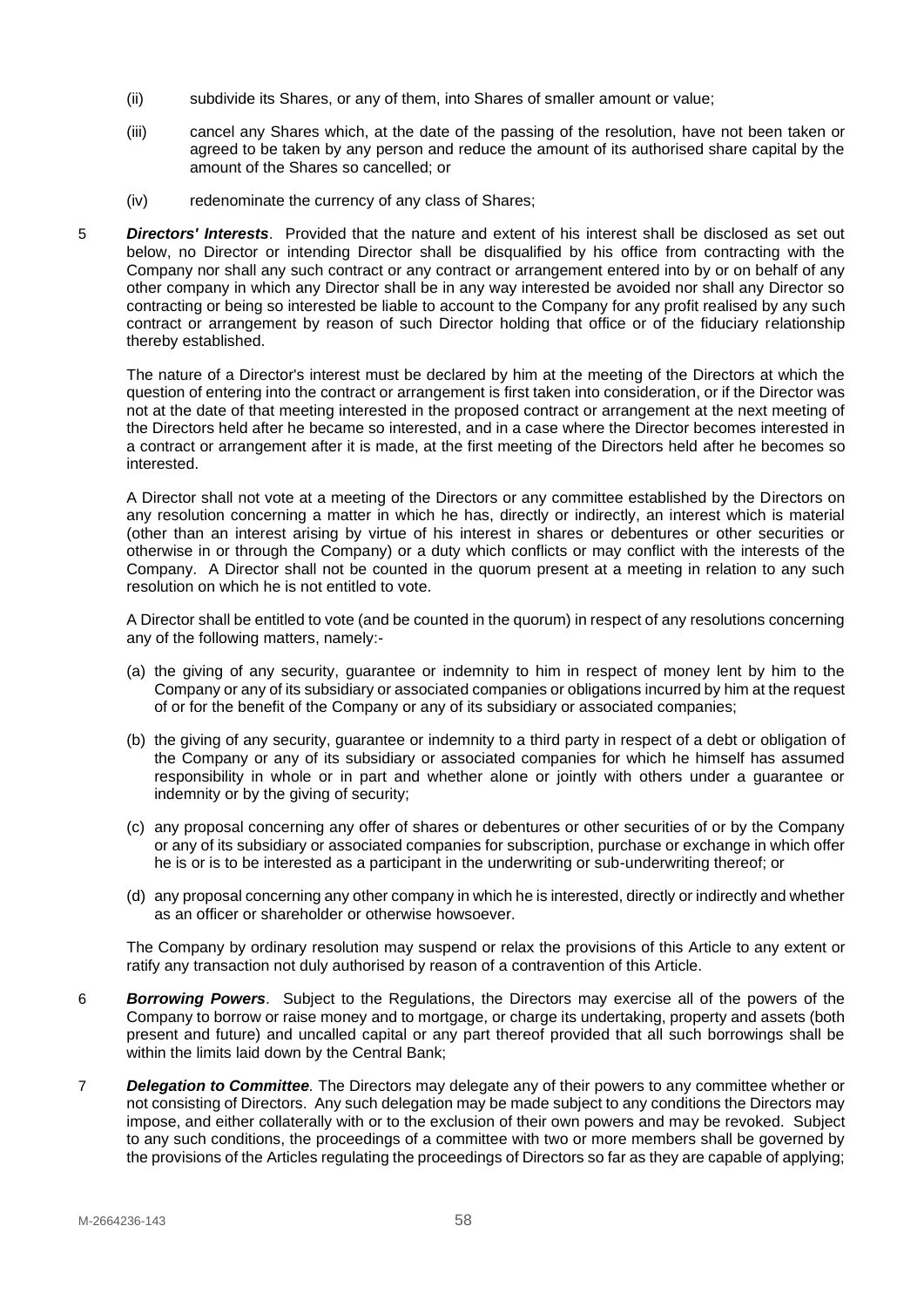- 8 *Retirement of Directors*. The Directors shall not be required to retire by rotation or by virtue of their attaining a certain age;
- 9 *Directors' Remuneration*. Unless and until otherwise determined from time to time by the Company in general meeting, the ordinary remuneration of each Director shall be determined from time to time by resolution of the Directors. Any Director who holds any executive office (including for this purpose the office of chairman or deputy chairman) or who serves on any committee, or who otherwise performs services which in the opinion of the Directors are outside the scope of the ordinary duties of a Director, may be paid such extra remuneration by way of salary, commission or otherwise as the Directors may determine. The Directors may be paid all travelling, hotel and other out-of-pocket expenses properly incurred by them in connection with their attendance at meetings of the Directors or committees established by the Directors or general meetings or separate meetings of the holders of any class of Shares of the Company or otherwise in connection with the discharge of their duties;
- 10 *Transfer of Shares*. Subject to the restrictions set out below, the Shares of any holder may be transferred by instrument in writing in any usual or common form or any other form, which the Directors may approve.

The Directors in their absolute discretion and without assigning any reason therefor may decline to register any transfer of a Share directly or indirectly to any person or entity who, in the opinion of the Directors is a U.S. Person (unless the Directors determine (i) the transaction is permitted under an exemption available under the securities laws of the United States and (ii) that the relevant Fund and Company continue to be entitled to an exemption from registration as an investment company under the securities laws of the United States if such person holds Shares), an individual under the age of 18 (or such other age as the Directors may think fit), a person or entity who breached or falsified representations on subscription documents, who appears to be in breach of any law or requirement of any country or government authority or by virtue of which such person is not qualified to hold Shares, or if the holding of the Shares by any person is unlawful or is less than the minimum holding set for that class of Shares by the Directors, or in circumstances which (whether directly or indirectly affecting such person or persons, and whether taken alone or in conjunction with any other persons, connected or not, or any other circumstances appearing to the Directors to be relevant), in the opinion of the Directors, might result in the relevant Fund incurring any liability to taxation or suffering any other pecuniary liability to taxation or suffering other pecuniary legal or material administrative disadvantage which the relevant Fund might not otherwise have incurred or suffered or might result in the Company on behalf of the relevant Fund being required to comply with registration or filing requirements in any jurisdiction with which it would not otherwise be required to comply or is otherwise prohibited by the Articles.

The Directors may decline to recognise any instrument of transfer unless it is accompanied by the certificate for the Shares to which it relates (if issued), is in respect of one class of Share only, is in favour of not more than four transferees and is lodged at the registered office or at such other place as the Directors may appoint;

- 11 *Right of Redemption***.** Shareholders have the right to request the Company to redeem their Shares in accordance with the provisions of the Articles;
- 12 *Dividends*. The Articles permit the Directors to declare such dividends on any class of Shares as appear to the Directors to be justified by the profits of the relevant Fund. The Directors may satisfy any dividend due to holders of Shares in whole or in part by distributing to them in specie any of the assets of the relevant Fund and, in particular, any investments to which the relevant Fund is entitled. A holder may require the Directors instead of transferring any assets in specie to him, to arrange for a sale of the assets and for payment to the holder of the net proceeds of same. Any dividend unclaimed for six years from the date of declaration of such dividend shall be forfeited and shall revert to the relevant Fund;
- 13 *Funds*. The Directors are required to establish a separate portfolio of assets for each Fund created by the Company from time to time, to which the following shall apply-
	- (i) for each Fund the Company shall keep separate books and records in which all transactions relating to the relevant Fund shall be recorded and, in particular, the proceeds from the allotment and issue of Shares of each class of Shares in the Fund, and the investments and the liabilities and income and expenditure attributable thereto shall be applied to such Fund subject to the provisions of the Articles;
	- (ii) any asset derived from any other asset(s) (whether cash or otherwise) comprised in any Fund, shall be applied in the books and records of the Company to the same Fund as the asset from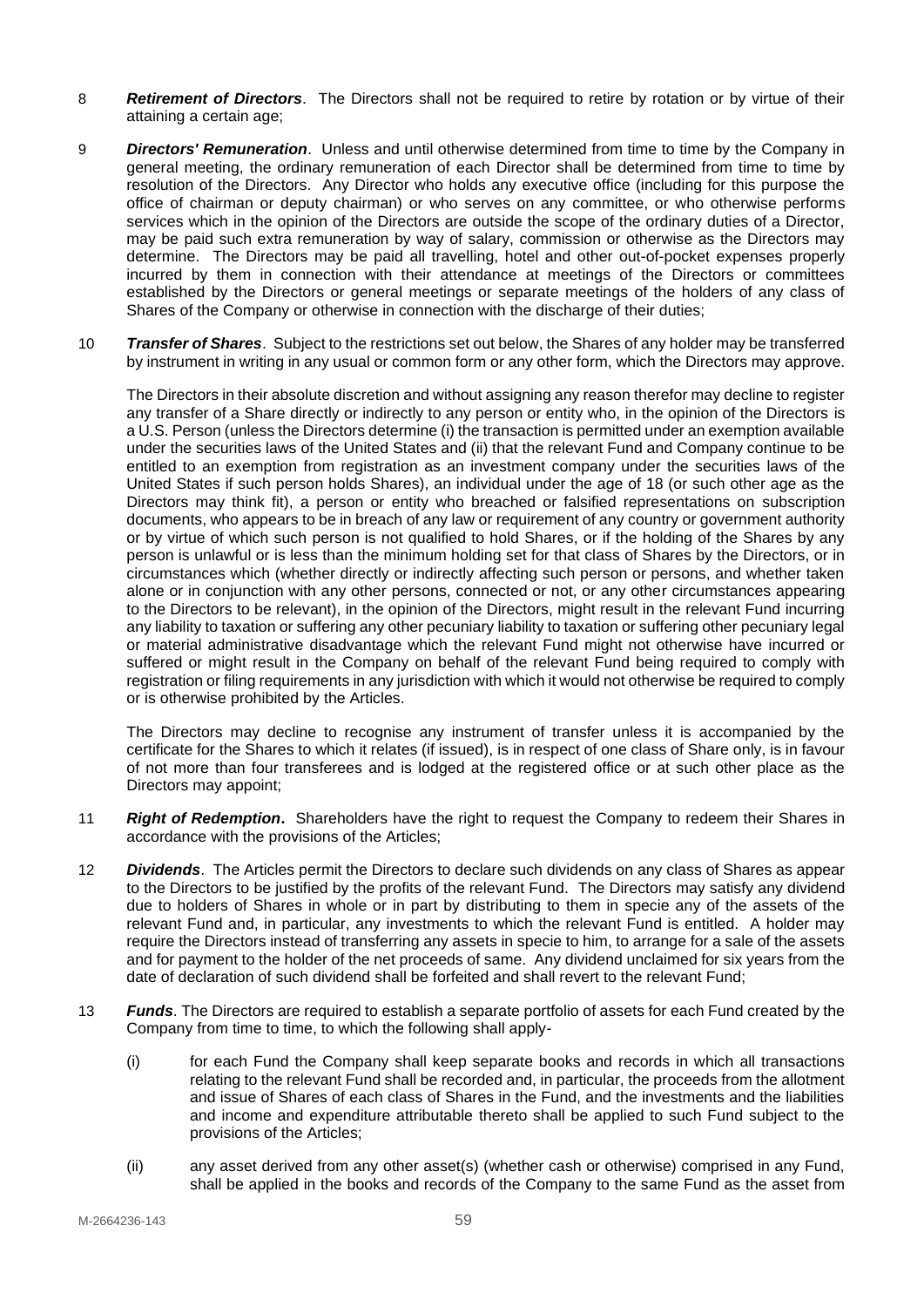which it was derived and any increase or diminution in the value of such an asset shall be applied to the relevant Fund;

- (iii) no Shares will be issued on terms that entitle the Shareholders of any Fund to participate in the assets of the Company other than the assets (if any) of the Fund relating to such Shares. If the proceeds of the assets of the relevant Fund are not sufficient to fund the full redemption amount payable to each Shareholder for the relevant Fund, the proceeds of the relevant Fund will, subject to the terms for the relevant Fund, be distributed equally among each Shareholder of the relevant Fund *pro rata* to the amount paid up on the Shares held by each Shareholder. If the realised net assets of any Fund are insufficient to pay any amounts due on the relevant Shares in full in accordance with the terms of the relevant Fund, the relevant Shareholders of that Fund will have no further right of payment in respect of such Shares or any claim against the Company, any other Fund or any assets of the Company in respect of any shortfall;
- (iv) each Fund shall be charged with the liabilities, expenses, costs, charges or reserves of the Company in respect of or attributable to that Fund; and
- (v) in the event that any asset attributable to a Fund is taken in execution of a liability not attributable to that Fund, the provisions of section 1407 of the Companies Act shall apply.
- 14 *Fund Exchanges.* Subject to the provisions of the Articles, a Shareholder holding Shares in any class in a Fund on any Dealing Day shall have the right from time to time to exchange all or any of such Shares for Shares of another class (such class being either an existing class or a class agreed by the Directors to be brought into existence with effect from that Dealing Day);
- 15 *Winding up.* The Articles contain provisions to the following effect
	- (i) If the Company shall be wound up the liquidator shall, subject to the provisions of the Companies Act, apply the assets of each Fund in such manner and order as he thinks fit in satisfaction of creditors' claims relating to that Fund.
	- (ii) The assets available for distribution amongst the Shareholders shall be applied as follows: first the proportion of the assets in a Fund attributable to each class of Share shall be distributed to the holders of Shares in the relevant class in the proportion that the number of Shares held by each holder bears to the total number of Shares relating to each such class of Shares in issue as at the date of commencement to wind up; and secondly, any balance then remaining and not attributable to any of the classes of Shares shall be apportioned pro-rata as between the classes of Shares based on the Net Asset Value attributable to each class of Shares as at the date of commencement to wind up and the amount so apportioned to a class shall be distributed to holders pro-rata to the number of Shares in that class of Shares held by them. References to "class" shall be read as "series" where there are more than one series of a class in issue.
	- (iii) A Fund may be wound up pursuant to section 1407 of the Companies Act and in such event the winding up provisions of the Articles shall apply mutatis mutandis in respect of that Fund.
	- (iv) If the Company shall be wound up (whether the liquidation is voluntary, under supervision or by the court) the liquidator may, with the authority of a special resolution of the relevant holders and any other sanction required by the Companies Act, divide among the holders of Shares of any class or classes of a Fund in specie the whole or any part of the assets of the Company relating to that Fund, and whether or not the assets shall consist of property of a single kind, and may for such purposes set such value as he deems fair upon any one or more class or classes of property, and may determine how such division shall be carried out as between all the holders of Shares of the Company or the holders of different classes of Shares in a Fund. The liquidator may, with the like authority, vest any part of the assets in trustees upon such trusts for the benefit of holders as the liquidator, with the like authority, shall think fit, and the liquidation of the Company may be closed and the Company dissolved, but so that no holder shall be compelled to accept any assets in respect of which there is a liability. A Shareholder may require the liquidator instead of transferring any asset in specie to him/her, to arrange for a sale of the assets and for payment to the holder of the net proceeds of same.
- 16 *Share Qualification.* The Articles do not contain a share qualification for Directors.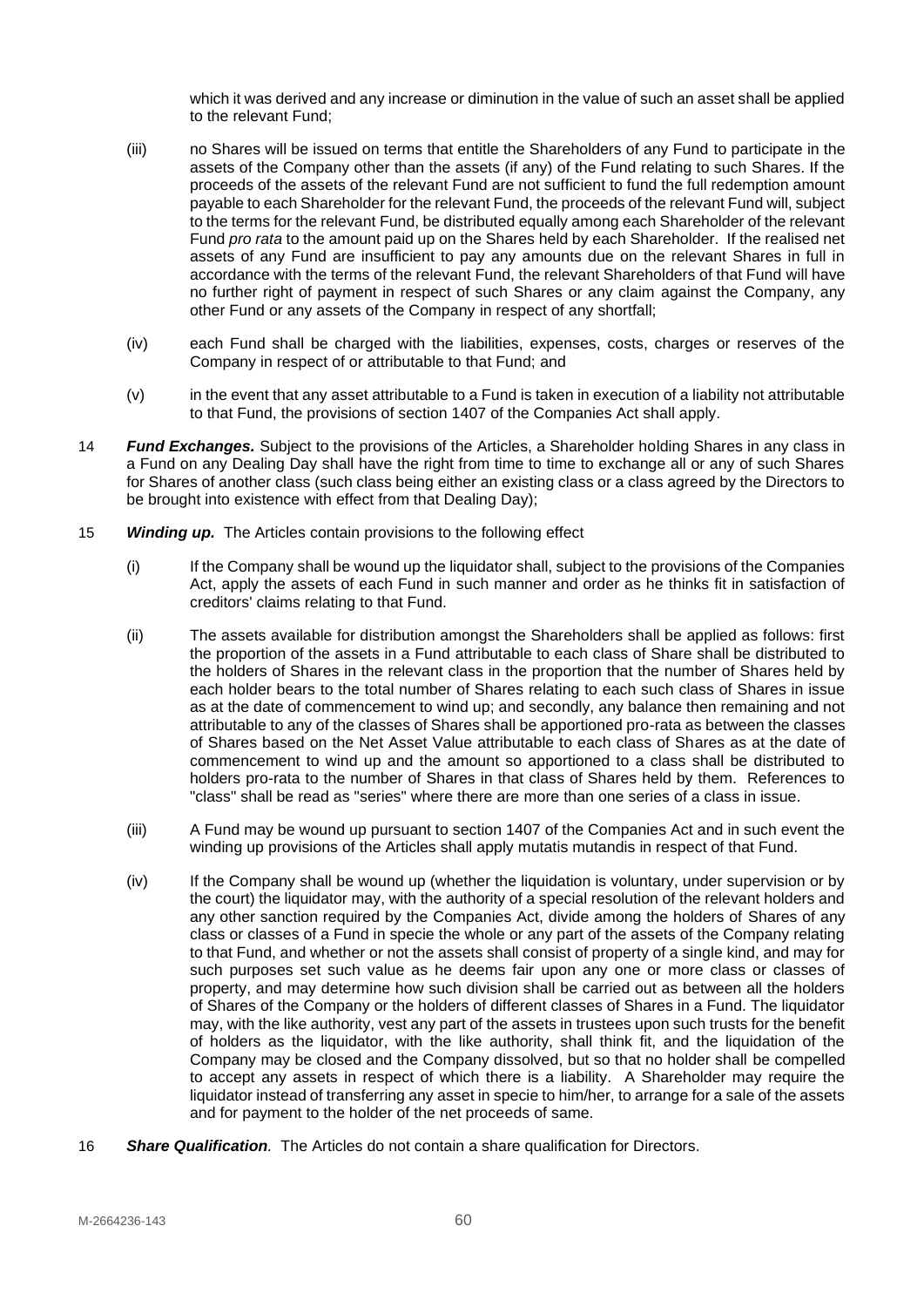## <span id="page-60-0"></span>**Litigation and Arbitration**

Since incorporation the Company has not been involved in any litigation or arbitration nor are the Directors aware of any pending or threatened litigation or arbitration.

## <span id="page-60-1"></span>**Material Contracts**

The following contracts have been entered into otherwise than in the ordinary course of the business intended to be carried on by the Company and are or may be material:

(a) the Management Agreement dated 28 January 2022 between the Company and the Manager. The Management Agreement provides that the Manager is responsible for the general management and administration of the Company's affairs, subject to the overall supervision and control of the Company. Pursuant to the provisions of the Management Agreement the Manager may delegate one or more of its functions subject to the overall supervision and control of the Company.

The Manager shall exercise the due care of a professional UCITS manager in the performance of its duties under the Management Agreement, including with regard to the selection, appointment and monitoring of any delegates and shall use its best endeavours, skill and judgment and all due care in performing its duties and obligations and exercising its rights and authorities under the Management Agreement provided that for the avoidance of any doubt the Manager shall not be liable for any decline in the value of the investments of the Company or any Fund or any part thereof to the extent that such decline results from any investment decision made by the Manager in good faith unless such decision was made negligently, fraudulently, in bad faith or with wilful default.

Neither the Manager nor any of its directors, officers, employees or agents shall be liable for any loss or damage arising directly or indirectly out of or in connection with the performance by the Manager of its obligations and duties under the Management Agreement unless such loss or damage arose out of or in connection with the negligence, wilful default, fraud or bad faith of or by the Manager in the performance of its duties under the Management Agreement.

The Company shall be liable and shall indemnify and keep indemnified and hold harmless the Manager (and each of its directors, officers, employees, delegates and agents) from and against any and all actions, proceedings, claims, demands, losses, damages, costs and expenses (including reasonable legal and professional fees and expenses arising) which may be made or brought against or suffered or incurred by the Manager (or any of its directors, officers, employees, delegates or agents) arising out of or in connection with the performance of its obligations and duties under the Management Agreement in the absence of any negligence, wilful default, fraud or bad faith of or by the Manager in the performance of its duties under the Management Agreement or as otherwise may be required by law.

The Manager may perform any of its duties, obligations and responsibilities under the Management Agreement by or through its directors, officers, servants or agents and shall be entitled to delegate or sub-contract all or any of its functions, powers, discretions, duties and obligations as the Manager under the Management Agreement to any person approved by the Directors and the Central Bank on such terms and conditions as agreed between the Company and the Manager, provided that any such delegation or sub-contract shall terminate automatically on the termination of the Management Agreement. The Manager's liability to the Company shall not be affected by the fact that the Manager has delegated all or any part of its function set out in the Regulations and the Central Bank UCITS Regulations to a third party.

The Management Agreement shall continue in full force and effect unless terminated by any party at any time upon ninety (90) days prior written notice to the other party or at any time if any party: (i) commits any material breach of the Management Agreement or commit persistent breaches of the Management Agreement which is or are either incapable of remedy or have not been remedied within thirty (30) days of the non-defaulting party serving notice requiring the remedying of the default; (ii) becomes incapable of performing its duties or obligations under the Management Agreement; (iii) is unable to pay its debts as they fall due or otherwise becomes insolvent or enters into any composition or arrangement with or for the benefit of its creditors or any class thereof; (iv) is the subject of a petition for the appointment of an examiner, administrator, trustee, official assignee or similar officer to it or in respect of its affairs or assets; (v) has a receiver appointed over all or any substantial part of its undertaking, assets or revenues; (vi) is the subject of an effective resolution for the winding up (except in relation to a voluntary winding up for the purposes of reconstruction or amalgamation upon terms previously approved in writing by the other party); (vii) is the subject of a court order for its winding up or liquidation; or (viii) ceases to be appropriately regulated in the jurisdiction of its registered office for the proper performance of the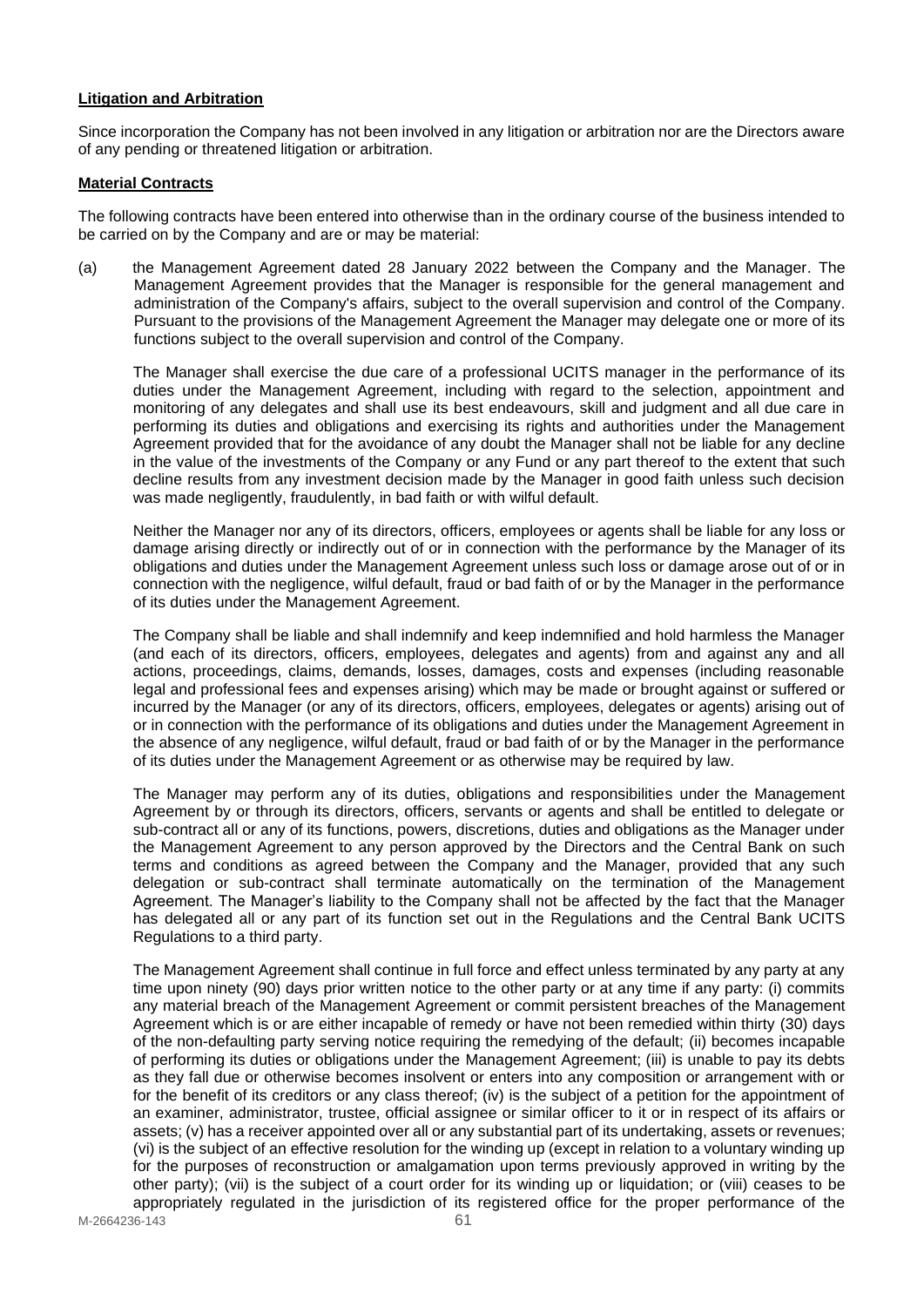Management Agreement. Either party may also terminate the Management Agreement by notice in writing to the other party in the event that a force majeure event, as defined in the Management Agreement, continues for longer than thirty (30) days.

- (b) the Investment Management Agreement dated 1 April 2022 between the Manager, the Company and the Investment Manager; this Agreement provides that the appointment of the Investment Manager will continue in force unless and until terminated by any party giving to the other parties 90 days' notice in writing although in certain circumstances the Agreement may be terminated forthwith by notice in writing by any party to the other parties. Under this Agreement, the Investment Manager shall not be liable to the Company or the Shareholders or otherwise for any error of judgement or loss suffered by the Company or such Shareholder in connection with the Investment Management Agreement unless such loss or disadvantage arises from the fraud, bad faith, negligence, wilful default or wilful misfeasance of the Investment Manager in the performance or non-performance by the Investment Manager of its duties or breach of contract on the part of the Investment Manager or any of its agents or delegates or their agents;
- (c) the Distribution Agreements dated 1 April 2022 between the Manager, the Company and each of the Distributors; each Agreement provides that the appointment of the relevant Distributor will continue in force unless and until terminated by any party giving to the other parties 90 days' notice in writing although in certain circumstances the Agreement may be terminated forthwith by notice in writing by any party to the other parties. Under the Agreements, the relevant Distributor shall not be liable to the Company or the Shareholders or otherwise for any error of judgement or loss suffered by the Company or such Shareholder in connection with the relevant Distribution Agreement unless such loss or disadvantage arises from the fraud, bad faith, negligence, wilful default or wilful misfeasance of the relevant Distributor in the performance or non-performance by the relevant Distributor of its duties or breach of contract on the part of the relevant Distributor or any of its agents or delegates or their agents;
- (d) the Depositary Agreement dated 28 January 2022, between the Company, the Manager and the Depositary; this Agreement provides that the appointment of the Depositary will continue unless and until terminated by either party giving to the other not less than 90 days' written notice although in certain circumstances the Agreement may be terminated immediately by either party provided that the appointment of the Depositary shall continue in force until a replacement Depositary approved by the Central Bank has been appointed and provided further that if within a period of 90 days from the date on which the Depositary notifies the Company of its desire to retire or from the date on which the Company notifies the Depositary of its intention to remove the Depositary, no replacement Depositary shall have been appointed, the Company shall, arrange for the repurchase of the Shares in the Funds and either appoint a liquidator or apply for the Company to be wound up. Pursuant to this Agreement the Depositary shall be liable to the Company and the Shareholders for any loss suffered by them as a result of its negligent or intentional failure to perform its obligations. The Depositary shall, in the case of a loss of financial instruments held in custody, return securities of identical type or the corresponding amount to the relevant Fund without undue delay. The Company shall indemnify and keep indemnified and hold harmless the Depositary and each of its directors, officers, servants and employees from and against any and all actions, proceedings, claims, demands, losses, damages, costs and expenses (including legal and professional fees and expenses arising therefrom or incidental thereto) other than actions, proceedings, losses, damages, costs and expenses of any nature suffered or incurred as a result of the negligent or intentional failure of the Depositary to perform its obligations pursuant to the Regulations (or a loss of financial instruments held in custody) which may be made or brought against or directly or indirectly suffered or incurred by the Depositary or any of its directors, officers, servants or employees arising out of or in connection with the performance or non-performance of the Depositary's duties. The Depositary shall not be liable to the Company or the Shareholders or any other person for consequential, indirect or special damages or losses arising out of or in connection with the performance or nonperformance by the Depositary of its duties and obligations; and
- (e) the Administration Agreement dated 28 January 2022; this Agreement provides that the appointment of the Administrator will continue unless and until terminated by the Company, the Manager or the Administrator giving to the other parties not less than 90 days written notice although in certain circumstances the agreement may be terminated immediately by any of the parties; Under this Agreement the Administrator shall not be liable to the Manager, the Company or the Shareholders for any loss, damage, expense (including, without limitation, legal counsel and professional fees and other costs and expenses incurred in connection with the defence of any claim, action or proceedings) caused by act or omission of the Administrator in connection with the performance of the Administrator's duties except as a result of the negligence, wilful default or fraud of the Administrator, its directors, officers or employees in the performance of its obligations and duties. The Company has indemnified and agreed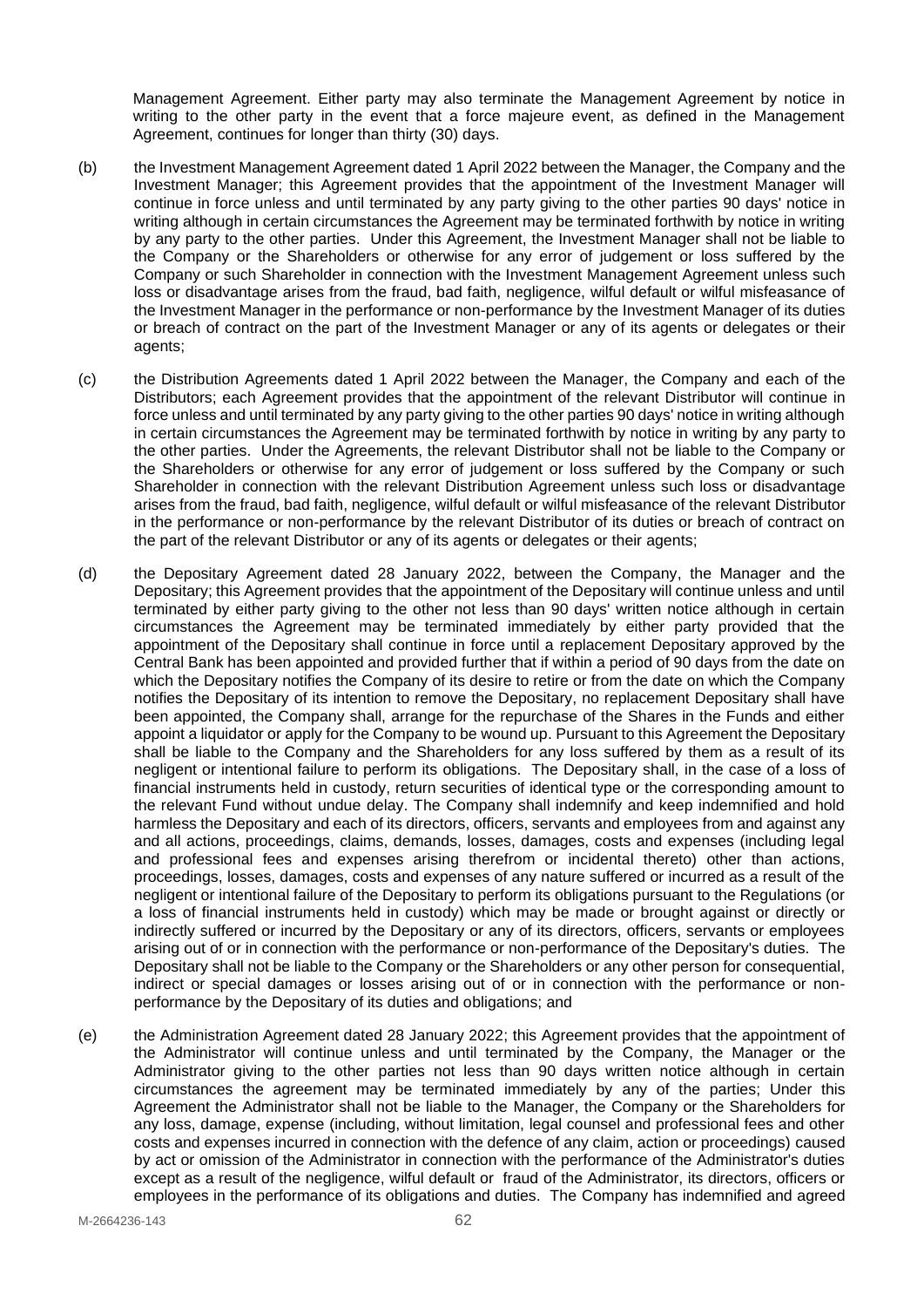to keep indemnified and hold harmless the Administrator and each of its shareholders, directors, officers, servants, employees and agents from and against any and all actions, proceedings, claims, demands, liabilities, losses, damages, costs and expenses (including legal and professional fees and expenses arising therefrom or incidental thereto) which may be made or brought against or suffered or incurred by the Administrator or any of its shareholders, directors, officers, servants, employees and agents arising out of or in connection with the performance of the Administrator's duties under the Administration Agreement (otherwise than by reason of the negligence, wilful default or fraud of the Administrator in the performance of its duties thereunder). The Administrator shall not be liable to the Manager, the Company, the Shareholders or any other person for special, indirect or consequential damages of any nature whatsoever, or for lost profits or loss of business, arising out of or in connection with this Agreement.

Please refer to each Supplement for details of any other relevant material contracts (if any) in respect of a Fund.

## <span id="page-62-0"></span>**Whistleblowing Policy**

The Company has in place appropriate procedures for the reporting of infringements internally through a specific, independent and autonomous channel, in compliance with the Regulations.

#### <span id="page-62-1"></span>**Documents available for Inspection**

Copies of the following documents may be obtained from the Company and inspected at the registered office of the Company during usual business hours on weekdays, except Saturdays, Sundays and Irish public holidays:

- (a) the Prospectus (as amended and supplemented to) and the Supplements;
- (b) the Memorandum and Articles of Association of the Company;
- (c) the Regulations;<br>(d) KIID(s):
- $KID(s)$ ;
- (e) the annual and half yearly reports relating to each Fund most recently prepared and published by the Company;
- (f) the Central Bank Requirements;
- (g) the material contracts referred to above; and
- (h) a list of past and current directorships and partnerships held by each Director of the Company over the last 5 years.

Copies of the Memorandum and Articles of Association of the Company (and, after publication thereof, the periodic reports and accounts) may be obtained from the Administrator free of charge.

# <span id="page-62-2"></span>**Information for UK Investors**

The Company is an EEA UCITS scheme which is recognised under Part 6 of The Collective Investment Schemes (Amendment etc.) (EU Exit) Regulations 2019, as may be amended (the "**UCITS SI"**), for the purposes of part 17 of the UK Financial Services and Markets Act 2000, as amended.

Shares in the Company may be promoted to the UK public by persons authorised to carry on investment business in the UK.

In connection with the Company's recognition under Part 6 of the UCITS SI, the Company and the Manager have appointed Liontrust Fund Partners LLP (the "**Facilities Agent**") who is responsible for providing facilities services to the Company and maintenance of the facilities required of a recognised scheme pursuant to the rules contained in the Collective Investment Schemes Sourcebook ("**COLL**") published by the FCA as part of the FCA's Handbook of Rules and Guidance governing recognised schemes.

The facilities are located at the offices of the Facilities Agent at 2 Savoy Court, London, WC2R 0EZ, United Kingdom.

At these facilities, any person may:

- 1. inspect (free of charge), during normal business hours on weekdays (Saturdays, Sundays and English public holidays excepted), a copy of the following documents:
	- a. the Memorandum and Articles of Association of the Company and any instruments amending these;
	- b. the latest Prospectus including any addenda or supplements thereto;
	- c. the latest key investor information documents;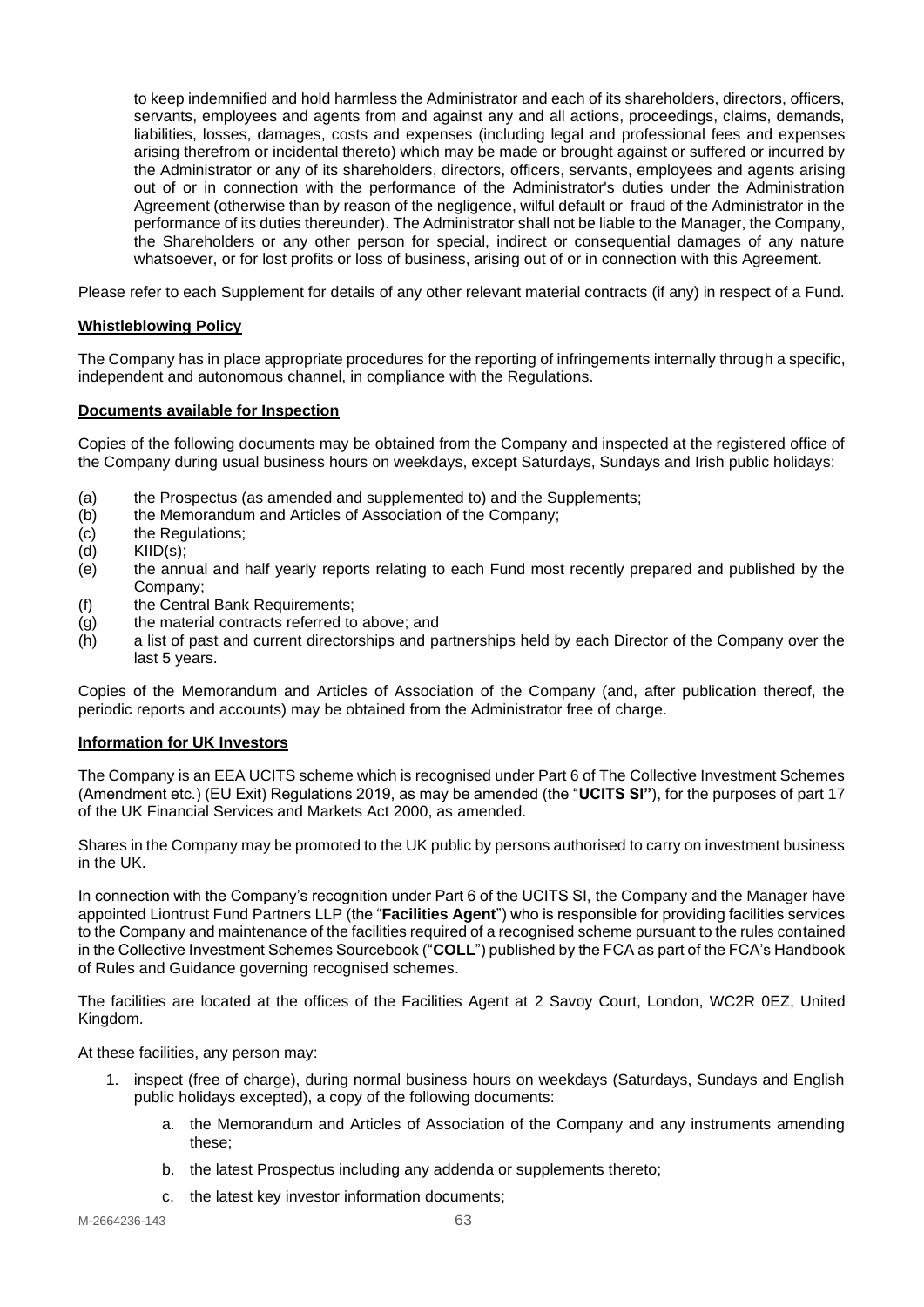- d. the latest annual and half-yearly reports; and
- e. any other documents required from time to time by COLL to be made available;
- 2. obtain a copy of:
	- a. in English, any of the above documents (free of charge in the case of documents (b)-(d)); and
	- b. free of charge, details or copies of any notices which have been given or sent to Shareholders;
- 3. obtain information (in English) relating to the prices of Shares;
- 4. redeem or arrange for the redemption of Shares (and obtain payment for such Shares); any redemption request received shall be sent to the Administrator for processing; and
- 5. make a complaint about the operation of the Company, which complaint will be transmitted to the Company.

Some or all of the protections provided by the FCA's regulatory system in the UK do not apply to investments in the Company or a fund and compensation under the UK's Financial Services Compensation Scheme will not generally be available.

Any individual who is in any doubt about the investment to which this Prospectus relates should consult an authorised person specialising in advising on investments of this kind.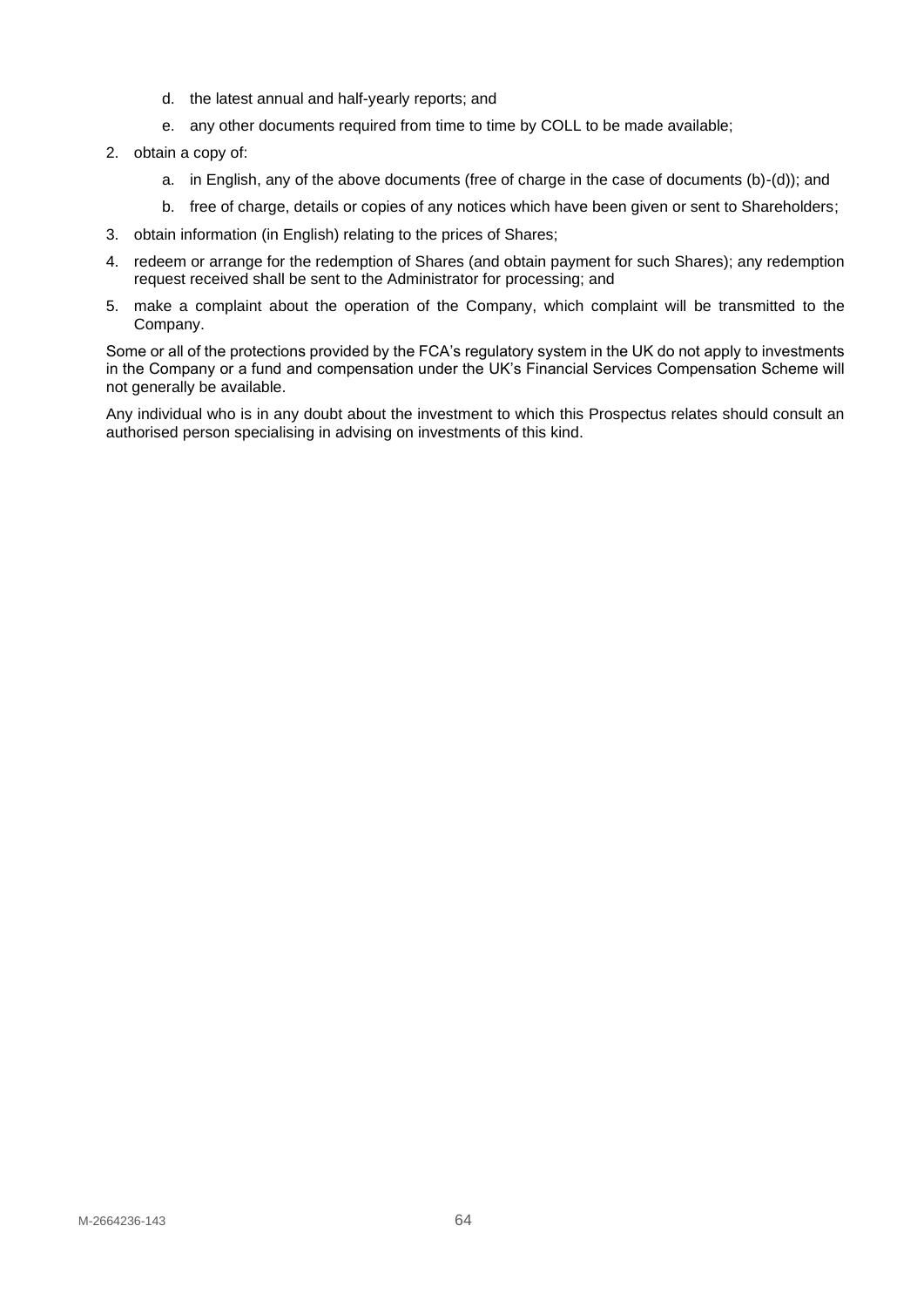#### <span id="page-64-0"></span>**Markets \_\_\_\_\_\_\_\_\_\_\_\_\_\_\_\_\_\_\_\_\_\_\_\_\_\_\_\_\_\_\_\_\_\_\_\_\_\_\_\_\_\_\_\_\_\_\_\_\_\_\_\_\_\_\_\_\_\_\_\_\_\_\_\_\_\_\_\_\_\_\_\_\_\_\_\_\_\_\_\_\_\_\_\_\_\_\_\_**

The Markets set out below are listed in the Articles. The Markets are listed in accordance with the requirements of the Central Bank and the Central Bank does not issue a list of approved Markets.

With the exception of permitted investment in unlisted securities, investment in securities will be limited to the following stock exchanges and regulated markets:

- 1 (a) any stock exchange which is:
	- located in an EEA Member State;
	- located in the United Kingdom, Australia, Canada, Hong Kong, Japan, New Zealand, Switzerland, United States of America; or
	- (b) any stock exchange included in the following list:-

| Argentina          |                | Bolsa de Comercio de Buenos Aires, Cordoba, Mendoza,<br>Rosario and La Plata Stock Exchange; |
|--------------------|----------------|----------------------------------------------------------------------------------------------|
| <b>Bahrain</b>     | ۰              | Bahrain Stock Exchange;                                                                      |
| Bangladesh         | ÷,             | Chittangong Stock Exchange and Dhaka Stock Exchange;                                         |
| <b>Botswana</b>    | L,             | Botswana Stock Exchange;                                                                     |
| Brazil             | ä,             | Bolsa de Valores de Sao Paulo, Bolsa de Valores de Brasilia,                                 |
|                    |                | Bolsa de Valores de Bahia-Sergipe - Alagoas, Bolsa de Valores                                |
|                    |                | de Extremo Sul, Bolsa de Valores de Parana, Bolsa de Valores                                 |
|                    |                | de Regional, Bolsa de Valores de Santos, Bolsa de Valores de                                 |
|                    |                | Pernambuco e Paraiba and Bolsa de Valores de Rio de Janeiro;                                 |
| Channel            |                |                                                                                              |
| <b>Islands</b>     |                | Channel Islands Stock Exchange;                                                              |
| Chile              |                | Santiago Stock Exchange and Valparaiso Stock Exchange;                                       |
| China              |                | Shanghai Stock Exchange, Fujian Stock Exchange, Hainan                                       |
|                    |                | Stock Exchange and Shenzhen Stock Exchange;                                                  |
| Colombia           |                | Bolsa de Bogota and Bolsa de Medellin;                                                       |
| Costa Rica         | ä,             | <b>Bolsa Nacional de Valores;</b>                                                            |
| Ecuador            | ۳              | Quito Stock Exchange and                                                                     |
|                    |                | Guayaquil Stock Exchange;                                                                    |
| Egypt              | ۳              | Cairo Stock Exchange and                                                                     |
|                    |                | Alexandria Stock Exchange;                                                                   |
| Ghana              |                | Ghana Stock Exchange;                                                                        |
| India              |                | Mumbai Stock Exchange, Madras Stock Exchange, Delhi Stock                                    |
|                    |                | Exchange, Ahmedabab Stock Exchange, Bangalore Stock                                          |
|                    |                | Exchange, Cochin Stock Exchange, Guwahati Stock Exchange,                                    |
|                    |                | Magadh Stock Exchange, Pune Stock Exchange, Hyderabad                                        |
|                    |                | Stock Exchange, Ludhiana Stock Exchange, Uttar Pradesh                                       |
|                    |                | Stock Exchange, Calcutta Stock Exchange and the National                                     |
|                    |                | Stock Exchange of India;                                                                     |
| Indonesia          |                | Indonesia Stock Exchange;                                                                    |
| Israel             |                | Tel Aviv Stock Exchange;                                                                     |
| <b>Ivory Coast</b> | $\blacksquare$ | Abidjan Stock Exchange;                                                                      |
| Jordan             |                | Amman Stock Exchange;                                                                        |
| Kazakhstan         |                | Kazakhstan Stock Exchange;                                                                   |
| Kenya              |                | Nairobi Stock Exchange;                                                                      |
| Korea              |                | Korean Stock Exchange;                                                                       |
| Kuwait             |                | Kuwait Stock Exchange;                                                                       |
| Lebanon            |                | Beirut Stock Exchange;                                                                       |
| Malaysia           | L,             | Bursa Malaysia Stock Exchange;                                                               |
| <b>Mauritius</b>   | L,             | Stock Exchange of Mauritius;                                                                 |
| Mexico             |                |                                                                                              |
|                    |                | Bolsa Mexicana de Valores;                                                                   |
| Morocco            |                | Casablanca Stock Exchange;                                                                   |
| Namibia            | L.             | Namibian Stock Exchange;                                                                     |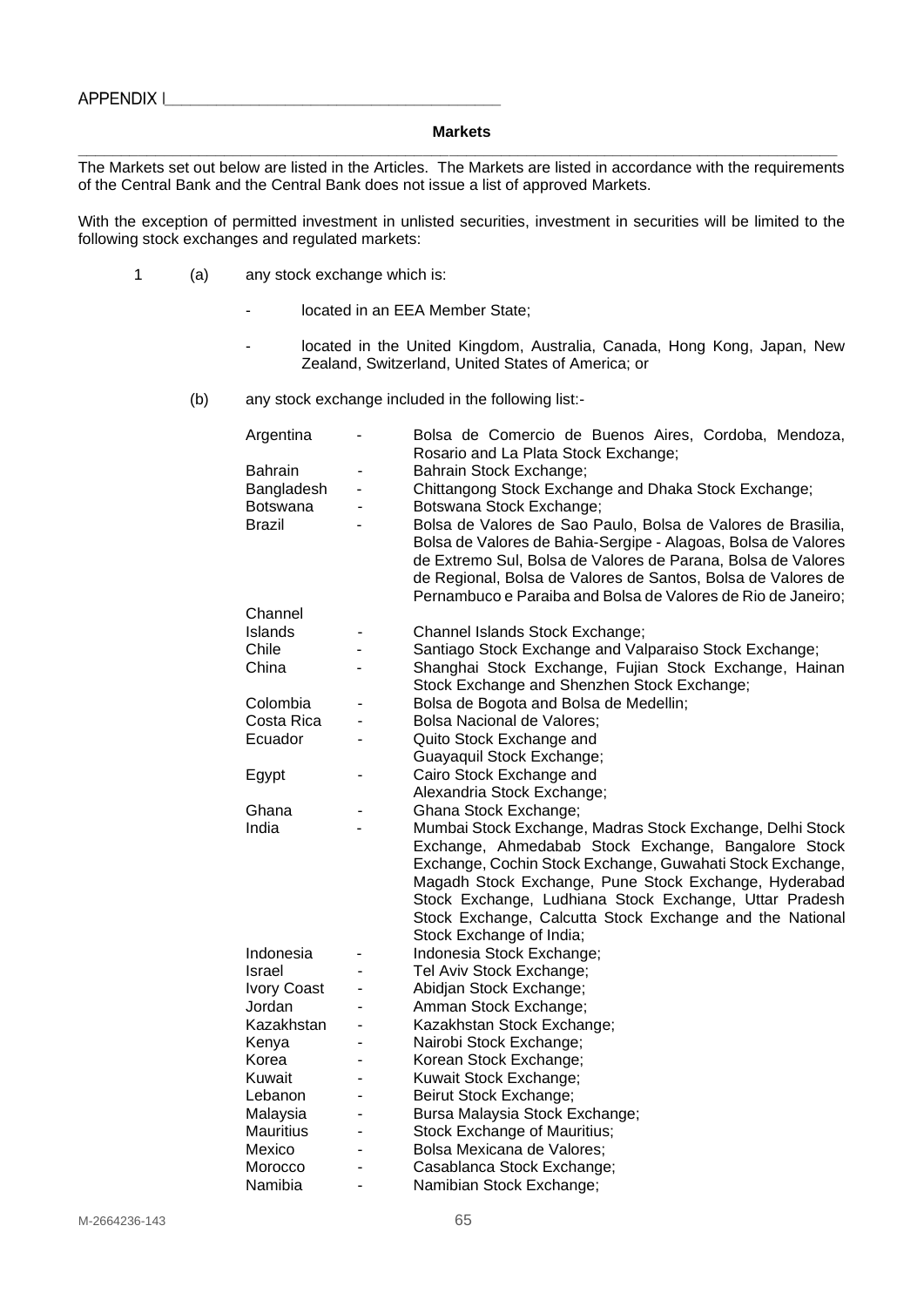| Nigeria            |                              | Lagos Stock Exchange, Kaduna Stock Exchange and Port    |
|--------------------|------------------------------|---------------------------------------------------------|
|                    |                              | Harcourt Stock Exchange;                                |
| Oman               | ÷                            | <b>Muscat Securities Market:</b>                        |
| Pakistan           |                              | Lahore Stock Exchange and Karachi Stock Exchange;       |
| Palestine          |                              | Palestine Stock Exchange;                               |
| Peru               |                              | Bolsa de Valores de Lima;                               |
| Philippines        |                              | Philippines Stock Exchange;                             |
| Qatar              |                              | Doha Stock Exchange;                                    |
| Russia             |                              | RTS Stock Exchange, MICEX;                              |
| Saudi Arabia       | $\overline{\phantom{a}}$     | Riyadh Stock Exchange;                                  |
| Serbia             |                              | Belgrade Stock Exchange;                                |
| Singapore          |                              | The Stock Exchange of Singapore;                        |
| South Africa       | $\qquad \qquad \blacksquare$ | Johannesburg Stock Exchange;                            |
| Swaziland          |                              | Swaziland Stock Exchange;                               |
| Sri Lanka          | ۰                            | Colombo Stock Exchange;                                 |
| Taiwan             |                              | Taiwan Stock Exchange;                                  |
| Thailand           |                              | The Stock Exchange of Thailand;                         |
| Trinidad           |                              |                                                         |
| & Tobago           | -                            | The Trinidad & Tobago Stock Exchange;                   |
| Tunisia            |                              | Tunis Stock Exchange;                                   |
| Turkey             |                              | Istanbul Stock Exchange;                                |
| Ukraine            |                              | Ukrainian Stock Exchange;                               |
| <b>United Arab</b> |                              |                                                         |
| Emirates           |                              | Abu Dhabi Securities Market, Dubai Financial<br>Market, |
|                    |                              | NASDAQ Dubai;                                           |
| Uruguay            | $\overline{\phantom{a}}$     | Montevideo Stock Exchange;                              |
| Vietnam            |                              | Vietnam Stock Exchange;                                 |
| Venezuela          | ۰                            | Caracas Stock Exchange and Maracaibo Stock Exchange;    |
| Zambia             |                              | Lusaka Stock Exchange;                                  |
| Zimbabwe           | -                            | Zimbabwe Stock Exchange;                                |

#### (c) any of the following over the counter markets:

The market organised by the International Capital Market Association;

The (i) market conducted by banks and other institutions regulated by the FCA and subject to the Inter-Professional Conduct provisions of the FCA's Market Conduct Sourcebook and (ii) market in non-investment products which is subject to the guidance contained in the Non-Investment Products Code drawn up by the participants in the London market, including the FCA and the Bank of England;

The market in US government securities conducted by primary dealers regulated by the Federal Reserve Bank of New York and the US Securities and Exchange Commission;

The over-the-counter market in the United States conducted by primary and second dealers regulated by the Securities and Exchanges Commission and by the National Association of Securities Dealers (and by banking institutions regulated by the US Comptroller of the Currency, the Federal Reserve System or Federal Deposit Insurance Corporation);

The over-the-counter market in Japan regulated by the Securities Dealers Association of Japan;

The Over-the-Counter market in Canadian Government Bonds as regulated by the Investment Dealers Association of Canada;

The French market for Titres de Créances Négociables (over-the-counter market in negotiable debt instruments)

(d) any of the following electronic exchanges:

NASDAQ; KOSDAQ; (Korea) SESDAQ; (Singapore)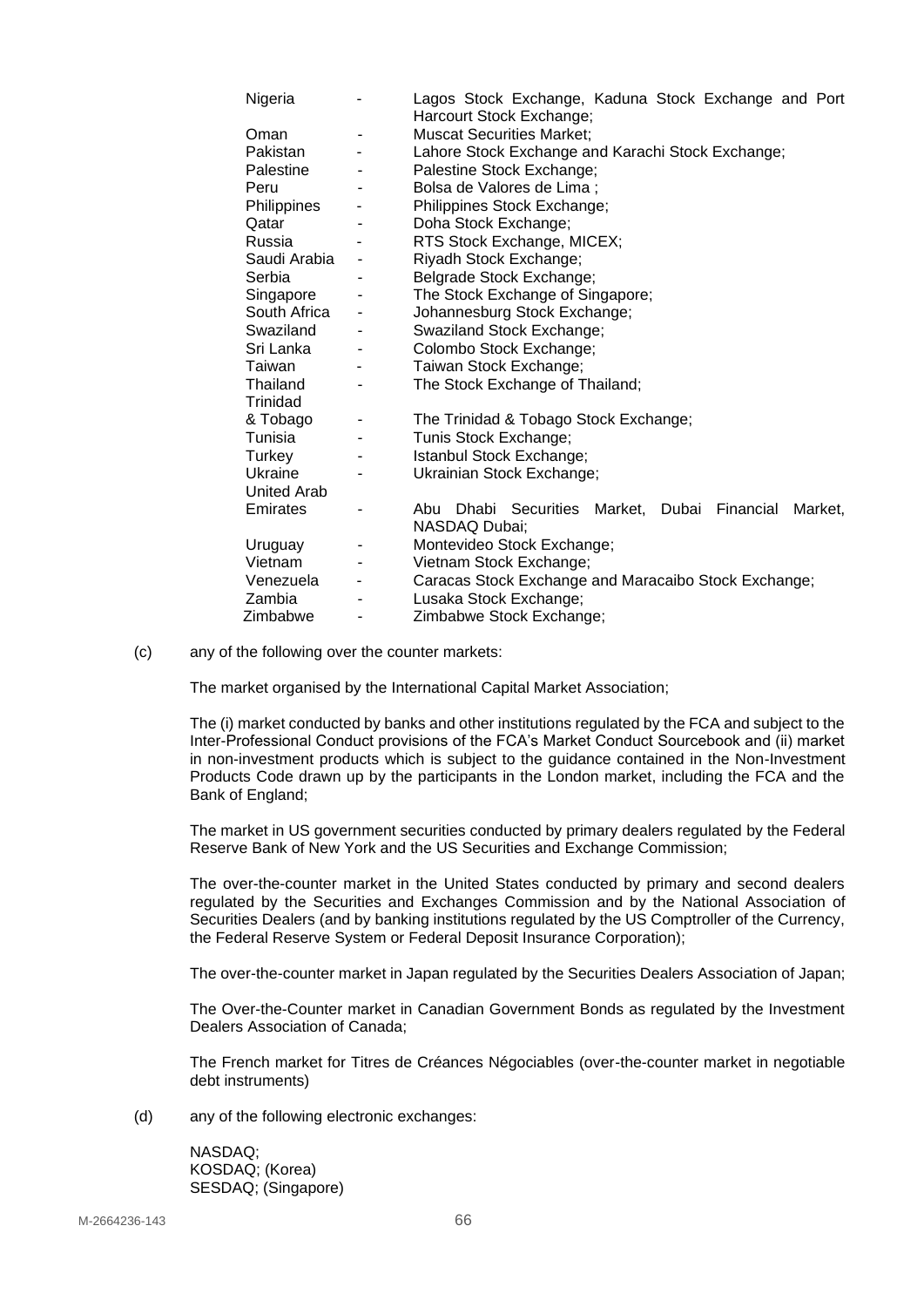TAISDAQ/Gretai Market; (Taiwan) RASDAQ; (Romania)

2 In relation to any exchange traded financial derivative contract, any stock exchange on which such contract may be acquired or sold and which is regulated, operates regularly, is recognised and open to the public and which is (i) located in an EEA Member State, (ii) located in the United Kingdom, Australia, Canada, Hong Kong, Japan, New Zealand, Switzerland, United States (iii) the Channel Islands Stock Exchange (iv) listed at (d) above or (v) any of the following:

The Chicago Board of Trade; The Mercantile Exchange; The Chicago Board Options Exchange; EDX London; New York Mercantile Exchange; New York Board of Trade; New Zealand Futures and Options Exchange; Hong Kong Futures Exchange; Singapore Commodity Exchange; Tokyo International Financial Futures Exchange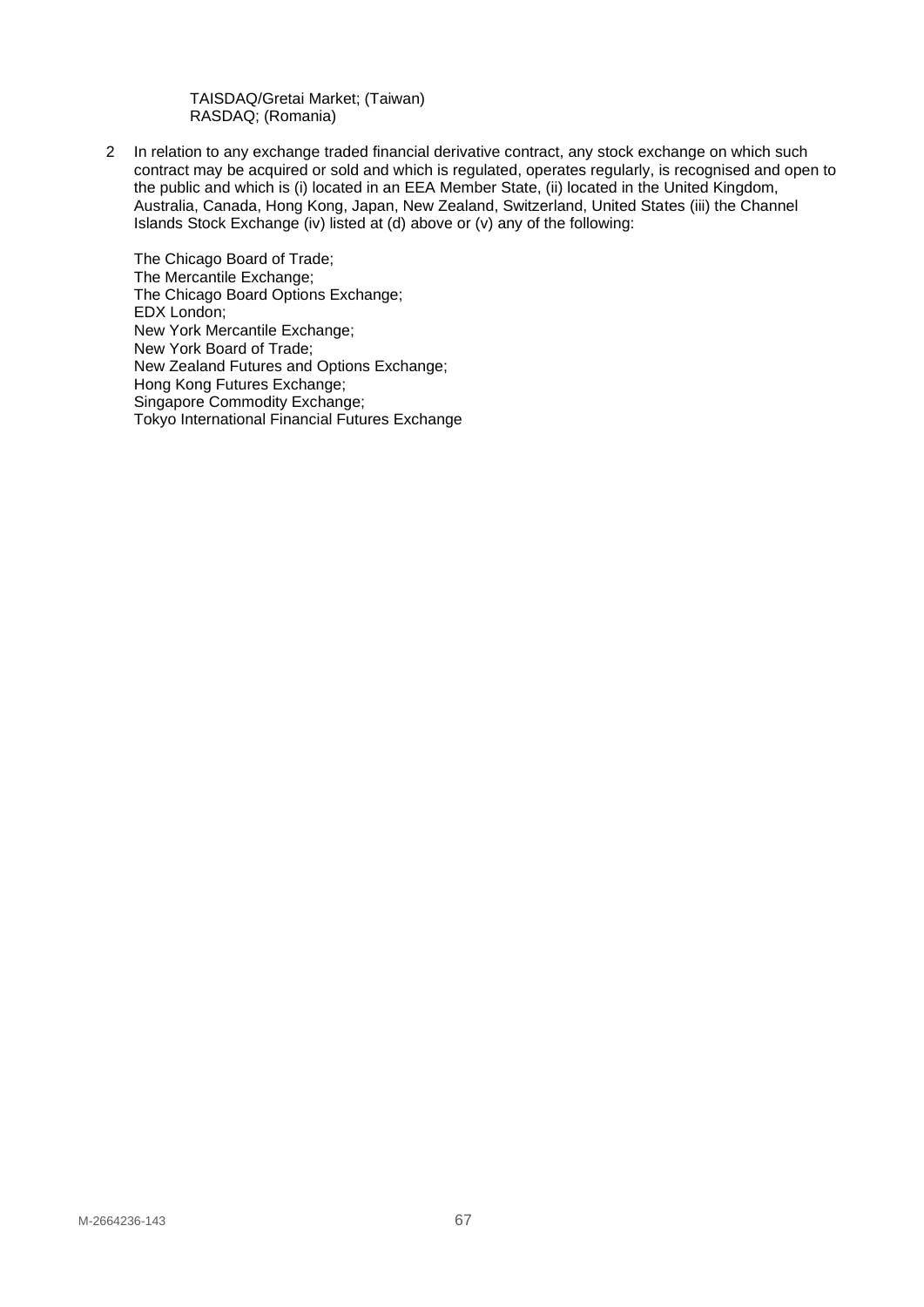# <span id="page-67-0"></span>**APPENDIX II**

The Depositary has appointed the following entities as delegates and sub-delegates.

**\_\_\_\_\_\_\_\_\_\_\_\_\_\_\_\_\_\_\_\_\_\_\_\_\_\_\_\_\_\_\_\_\_\_\_\_\_\_\_\_\_\_\_\_\_\_\_\_\_\_\_\_\_\_\_\_\_\_\_\_\_\_\_\_\_\_\_\_\_\_\_\_\_\_\_\_\_\_\_\_\_\_\_\_\_\_\_\_**

**\_\_\_\_\_\_\_\_\_\_\_\_\_\_\_\_\_\_\_\_\_\_\_\_\_\_\_\_\_\_\_\_\_\_\_\_\_\_\_\_\_\_\_\_\_\_\_\_\_\_\_\_\_\_\_\_\_\_\_\_\_\_\_\_\_\_\_\_\_\_\_\_\_\_\_\_\_\_\_\_\_\_\_\_\_\_\_\_**

| Argentina        |                | Citibank N.A., Argentina                         |
|------------------|----------------|--------------------------------------------------|
| Australia        |                | The Hongkong and Shanghai Banking Corporation    |
|                  |                | <b>Limited Australia Branch</b>                  |
|                  |                | <b>Citigroup Pty Limited</b>                     |
| Austria          | -              | UniCredit Bank Austria AG                        |
| <b>Bahrain</b>   |                | <b>HSBC Bank Middle East Limited</b>             |
| Bangladesh       |                | The Hongkong and                                 |
|                  |                | Shanghai Banking Corporation Limited             |
|                  |                | The Bank of New York Mellon SA/NV                |
| Belgium          |                | <b>HSBC Bank Bermuda Limited</b>                 |
| Bermuda          |                |                                                  |
| <b>Botswana</b>  |                | Stanbic Bank Botswana Limited                    |
| <b>Brazil</b>    |                | Citibank N.A., Brazil                            |
| Brazil           |                | Itaú Unibanco S.A                                |
| <b>Bulgaria</b>  |                | Citibank Europe plc, Bulgaria Branch             |
| Canada           |                | <b>CIBC Mellon Trust Company (CIBC Mellon)</b>   |
| Cayman Islands - |                | The Bank of New York Mellon                      |
| Chile            |                | Banco de Chile                                   |
| Chile            |                | Itaú CorpBanca S.A.                              |
| China            | $\blacksquare$ | HSBC Bank (China) Company Limited                |
| Colombia         |                | Cititrust S.A., Bogota                           |
| Costa Rica       |                | Banco Nacional de Costa Rica                     |
| Croatia          |                | Privredna banka Zagreb d.d.                      |
|                  |                |                                                  |
| Cyprus           | $\blacksquare$ | <b>BNP Paribas Securities Services Athens</b>    |
| Czech Republic - |                | Citibank Europe plc                              |
| Denmark          |                | Skandinaviska Enskilda Banken AB Copenhagen      |
|                  |                | Branch                                           |
| Egypt            |                | HSBC Bank Egypt S.A.E.                           |
| Estonia          |                | <b>SEB Pank AS</b>                               |
| Finland          | -              | Skandinaviska Enskilda Banken, Helsinki branch   |
| France           |                | <b>BNP Paribas Securities Services, Paris</b>    |
| France           |                | The Bank of New York Mellon SA/NV                |
| Germany          |                | The Bank of New York Mellon SA/NV,               |
|                  |                | Asset Servicing, Niederlassung Frankfurt am Main |
| Ghana            |                | <b>Stanbic Bank Ghana Limited</b>                |
| Greece           |                | <b>BNP Paribas Securities Services, Athens</b>   |
| Hong Kong        |                | The Hongkong and                                 |
|                  |                | Shanghai Banking Corporation Limited             |
|                  |                | Deutsche Bank AG                                 |
| Hong Kong        |                |                                                  |
| Hungary          |                | Citibank Europe plc. Hungarian Branch Office     |
| Iceland          |                | Landsbankinn hf.                                 |
| India            |                | Deutsche Bank AG Mumbai                          |
| India            | $\blacksquare$ | Hongkong and Shanghai Banking Corporation,       |
|                  |                | Mumbai                                           |
| Indonesia        |                | Deutsche Bank AG, Jakarta                        |
| Ireland          |                | The Bank of New York Mellon                      |
| Israel           |                | Bank Hapoalim B.M.                               |
| Italy            |                | The Bank of New York Mellon SA/NV                |
| Japan            |                | Mizuho Bank, Ltd.                                |
| Japan            |                | MUFG Bank, Ltd.                                  |
| Jordan           |                | Standard Chartered Bank, Jordan Branch           |
| Kazakhstan       |                | Citibank Kazakhstan JSC                          |
| Kenya            |                | Stanbic Bank Kenya Limited                       |
| Kuwait           |                | <b>HSBC Bank Middle East Limited, Kuwait</b>     |
|                  |                | AS SEB banka                                     |
| Latvia           |                |                                                  |
| Lithuania        |                | SEB bankas, Vinius                               |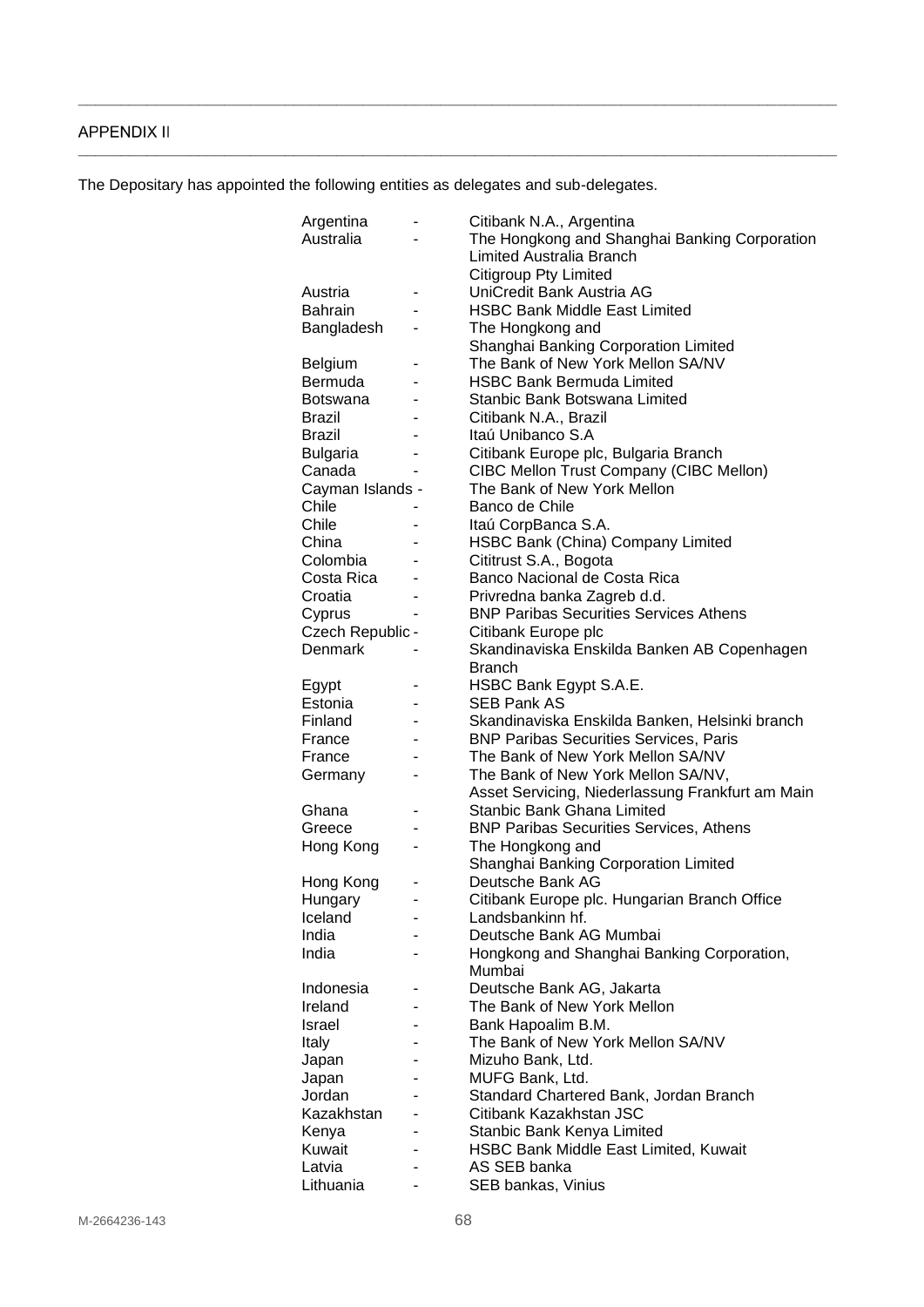| Luxembourg         |                          | Euroclear Bank                                                                  |
|--------------------|--------------------------|---------------------------------------------------------------------------------|
| Malaysia           |                          | Deutsche Bank (Malaysia) Berhad                                                 |
| Malaysia           |                          | <b>HSBC Bank Malaysia Berhad</b>                                                |
| Malta              |                          | The Bank of New York Mellon SA/NV,                                              |
|                    |                          | Asset Servicing, Niederlassung Frankfurt am Main                                |
| <b>Mauritius</b>   |                          | Hongkong and                                                                    |
|                    |                          | Shanghai Banking Corporation Limited, Ebene                                     |
| Mexico             | -                        | Banco S3 Mexico S.A.                                                            |
| Morocco            |                          | Citibank Maghreb                                                                |
| Namibia            |                          | Standard Bank Namibia Limited                                                   |
| Netherlands        |                          | The Bank of New York Mellon SA/NV                                               |
| New Zealand        | $\overline{\phantom{0}}$ | The Hongkong and Shanghai Banking Corporation                                   |
|                    |                          | Limited, New Zealand Branch                                                     |
| Nigeria            |                          | Stanbic IBTC Bank Plc                                                           |
| Norway             |                          | Skandinaviska Enskilda Banken AB, Oslo Branch                                   |
| Oman               |                          | HSBC Bank Oman S.A.O.G.                                                         |
| Pakistan           |                          | Deutsche Bank AG Karachi Branch                                                 |
| Peru               |                          | Citibank N.A., Sucursal de Lima                                                 |
| Philippines        | -                        | Deutsche Bank AG, Manila                                                        |
| Poland             | $\blacksquare$           | Bank Pekao S.A.                                                                 |
| Portugal           |                          | Citibank Europe plc.                                                            |
| Qatar              |                          | HSBC Bank Middle East Limited, Doha                                             |
| Romania            |                          | Citibank Europe plc, Romania Branch                                             |
| Russia             |                          | <b>PJSC ROSBANK</b>                                                             |
| Russia             |                          | <b>AO Citibank</b>                                                              |
| Saudi Arabia       |                          | <b>HSBC Saudi Arabia</b>                                                        |
| Serbia             |                          | UniCredit Bank Serbia JSC                                                       |
| Singapore          |                          | DBS Bank Ltd., Singapore                                                        |
| Singapore          |                          | Standard Chartered Bank (Singapore) Limited                                     |
| Slovak             |                          | Citibank Europe plc, pobocka zahranicnej banky                                  |
| Slovenia           | -                        | UniCredit Banka Slovenia d.d.                                                   |
| South Africa       |                          | The Standard Bank of South Africa Limited                                       |
| South Africa       | -                        | <b>Standard Chartered Bank</b>                                                  |
| South Korea        | -                        | The Hongkong                                                                    |
|                    |                          | and Shanghai Banking Corporation Limited                                        |
| South Korea        | -                        | Deutsche Bank AG, Seoul                                                         |
| Spain              |                          | Banco Bilbao Vizcaya Argentaria, Madrid<br>Santander Securities Services S.A.U. |
| Spain<br>Sri Lanka |                          | Hongkong and Shanghai Banking Corporation,                                      |
|                    |                          | Colombo                                                                         |
| Sweden             |                          | Skandinaviska Enskilda Banken, Stockholm                                        |
| Switzerland        |                          | Credit Suisse (Switzerland) Ltd                                                 |
| Switzerland        | -                        | <b>UBS Switzerland AG</b>                                                       |
| Taiwan             | ۰                        | <b>HSBC Bank (Taiwan) Limited</b>                                               |
| Thailand           |                          | Hongkong and                                                                    |
|                    |                          | Shanghai Banking Corporation, Bangkok                                           |
| Tunisia            |                          | Tunisie Union Internationale de Banques                                         |
| Turkey             |                          | Deutsche Bank A.S., Istanbul                                                    |
| Uganda             |                          | Stanbic Bank Uganda Limited                                                     |
| <b>Ukraine</b>     |                          | JSC "Citibank"                                                                  |
| U.A.E.             |                          | HSBC Bank Middle East Limited, Dubai                                            |
| U.K.               |                          | Depository and Clearing Centre (DCC)                                            |
|                    |                          | Deutsche Bank AG, London Branch                                                 |
| U.K.               |                          | The Bank of New York Mellon                                                     |
| U.S.A.             | -                        | The Bank of New York Mellon                                                     |
| Uruguay            | -                        | Banco Itaú Uruguay S.A.                                                         |
| Vietnam            | -                        | HSBC Bank (Vietnam) Ltd                                                         |
| Zambia             |                          | Stanbic Bank Zambia Ltd.                                                        |
| Zimbabwe           |                          | Stanbic Bank Zimbabwe Limited                                                   |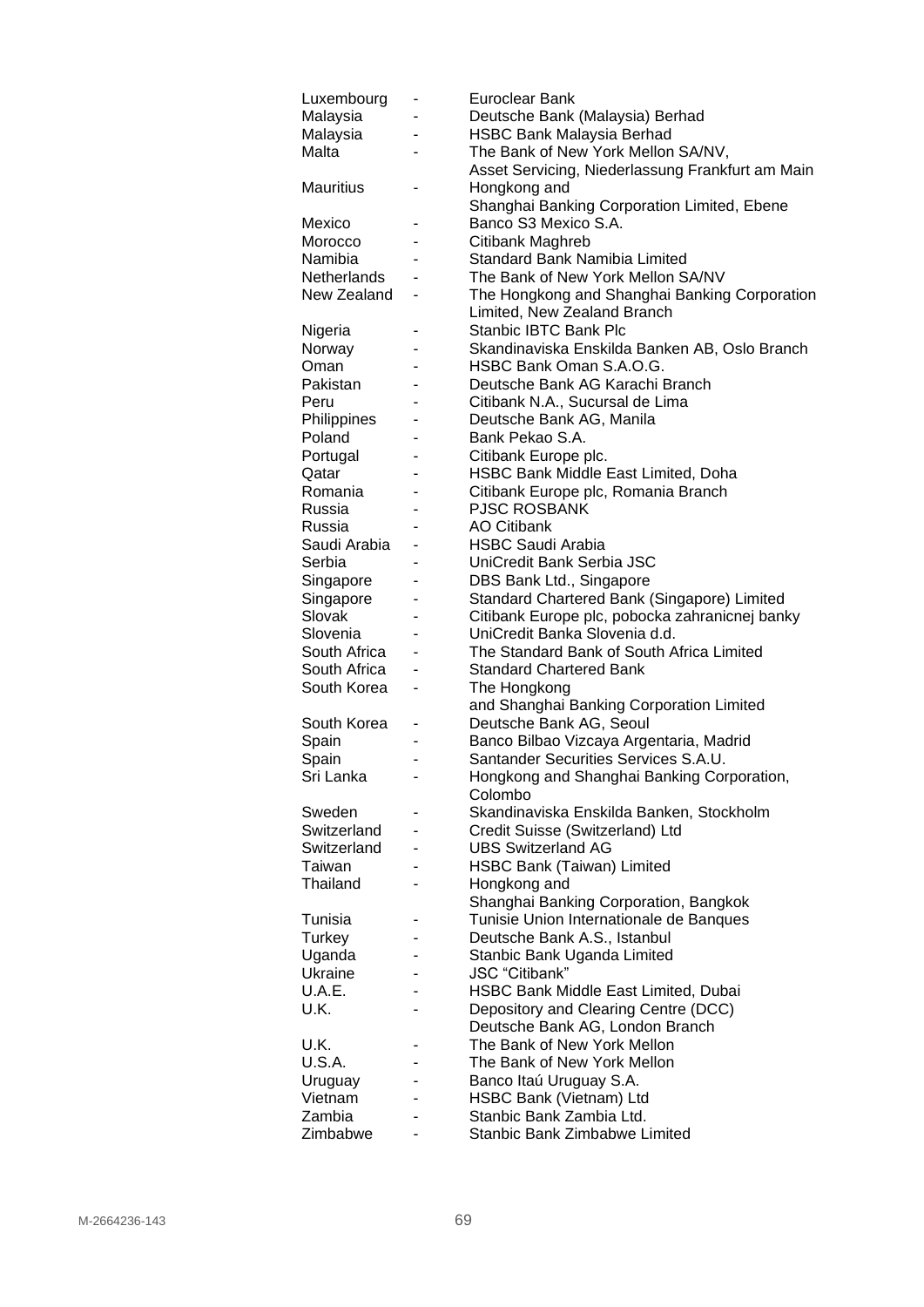#### <span id="page-69-0"></span>**\_\_\_\_\_\_\_\_\_\_\_\_\_\_\_\_\_\_\_\_\_\_\_\_\_\_\_\_\_\_\_\_\_\_\_\_\_\_\_\_\_\_\_\_\_\_\_\_\_\_\_\_\_\_\_\_\_\_\_\_\_\_\_\_\_\_\_\_\_\_\_\_\_\_\_\_\_\_\_\_\_\_\_\_\_\_\_** *DIRECTORY* **\_\_\_\_\_\_\_\_\_\_\_\_\_\_\_\_\_\_\_\_\_\_\_\_\_\_\_\_\_\_\_\_\_\_\_\_\_\_\_\_\_\_\_\_\_\_\_\_\_\_\_\_\_\_\_\_\_\_\_\_\_\_\_\_\_\_\_\_\_\_\_\_\_\_\_\_\_\_\_\_\_\_\_\_\_\_\_\_**

#### **LIONTRUST GLOBAL FUNDAMENTAL PLC** 25/28 NORTH WALL QUAY DUBLIN 1 IRELAND

#### **DIRECTORS**

ROBIN COTTERILL VINCENT DODD BRIAN McDERMOTT CHRIS SIMMONS

#### **MANAGER**

CARNE GLOBAL FUND MANAGERS (IRELAND) LIMITED 2ND FLOOR, BLOCK E IVEAGH COURT HARCOURT ROAD DUBLIN 2 IRELAND

#### **INVESTMENT MANAGER**

LIONTRUST INVESTMENT PARTNERS LLP 2 SAVOY COURT LONDON WC2R 0EZ UNITED KINGDOM

#### **DISTRIBUTORS**

LIONTRUST FUND PARTNERS LLP 2 SAVOY COURT, LONDON WC2R 0EZ UNITED KINGDOM

LIONTRUST INTERNATIONAL (LUXEMBOURG) S.A. 18, VAL SAINTE CROIX, L-1370, LUXEMBOURG

LIONTRUST PORTFOLIO MANAGEMENT LIMITED 2 SAVOY COURT, LONDON WC2R 0EZ UNITED KINGDOM

#### **DEPOSITARY**

BNY MELLON TRUST COMPANY (IRELAND) LIMITED GUILD HOUSE GUILD STREET INTERNATIONAL FINANCIAL SERVICES CENTRE DUBLIN 1 IRELAND